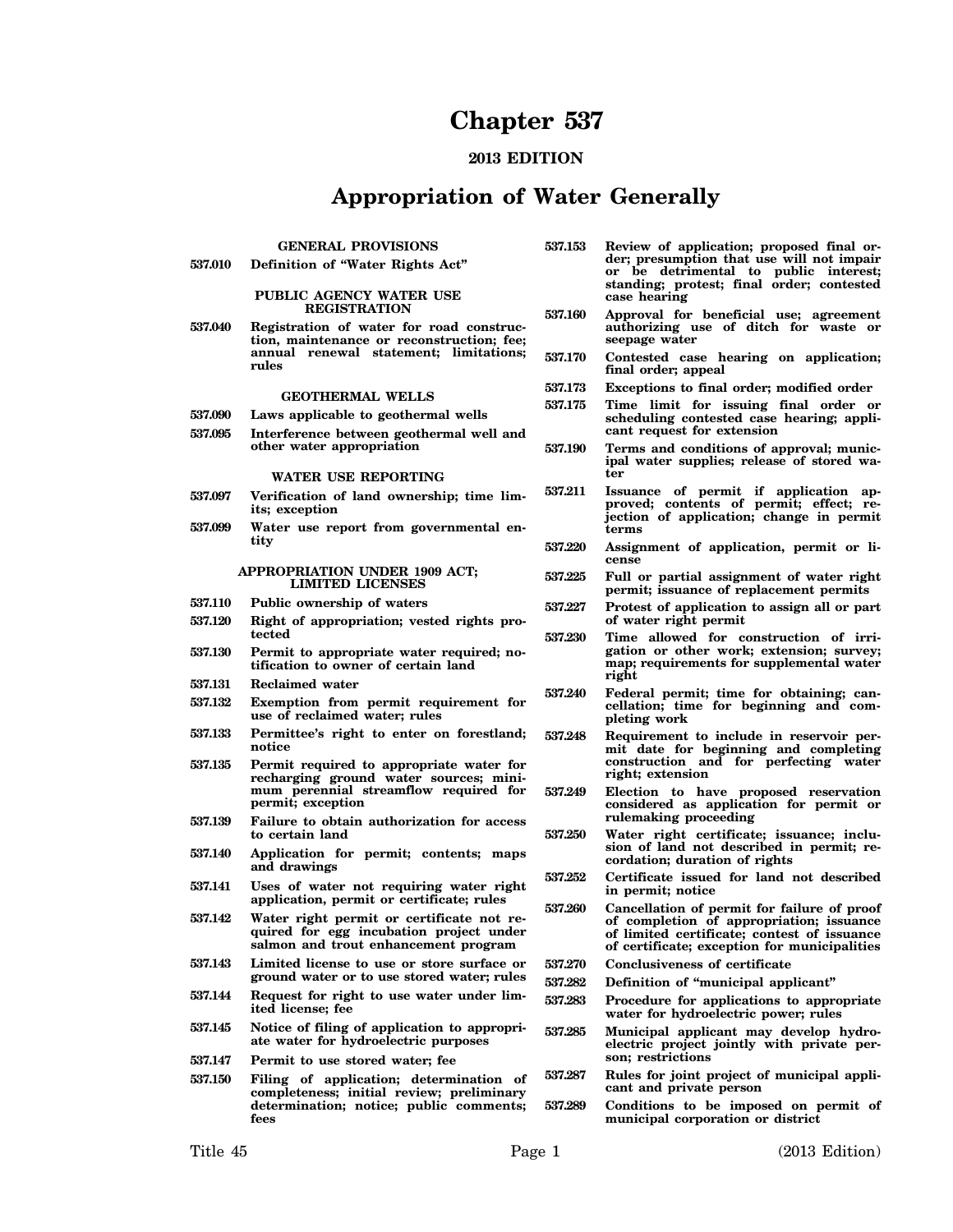- **537.292 Conditions to be imposed on certificate of municipal corporation or district**
- **537.295 Cancellation of permit when holder fails to continue to qualify as municipal applicant**
- **537.297 Cancellation of water right certificate when holder fails to continue to qualify as municipal applicant**
- **537.299 Consequences of cancellation of permit or certificate if holder no longer municipal applicant; conditions to protect public health and welfare**
- **537.310 Acquisition of water rights for railway purposes; certificates**
- **537.320 Entry on land for survey purposes, preliminary to appropriation and diversion of waters**
- **537.330 Disclosure required in real estate transaction involving water right; exception; delivery of available permit, order or certificate; effect of failure to comply**

#### **IN-STREAM WATER RIGHTS**

- **537.332 Definitions for ORS 537.332 to 537.360**
- **537.334 Findings**
- **537.336 State agencies authorized to request instream water rights; agreement required when supply is stored water**
- **537.338 Rules for state agency request for instream water right**
- **537.341 Certificate for in-stream water right**
- **537.343 Proposed final order; conditions**
- **537.346 Conversion of minimum perennial streamflows to in-stream water rights; special provisions for Willamette Basin**
- **537.348 Purchase, lease or gift of water right for conversion to in-stream water right; priority dates; split use**
- **537.349 Processing request for in-stream water right**
- **537.350 Legal status of in-stream water right**
- **537.352 Precedence of uses**
- **537.354 In-stream water right subject to emergency water shortage provisions**
- **537.356 Request for reservation of unappropriated water for future economic development; priority date of reservation**
- **537.358 Rules for reservation for future economic development; application for use of reserved water**
- **537.360 Relationship between application for instream water right and application for certain hydroelectric permits**

#### **MISCELLANEOUS**

- **537.385 Extension of irrigation season; rules; limitations**
- **537.390 Valuation of water rights**
- **537.395 Public recapture of water power rights and properties; no recapture of other rights**

#### **PONDS AND RESERVOIRS**

**537.400 Reservoir permits**

**537.405 Exempt reservoirs; written notification to department; injury to other users**

- **537.407 Water right certificate for reservoirs existing before January 1, 1993; injury to other users; conversion of prior application to notice of exemption**
- **537.409 Alternate permit application process for qualifying reservoirs; injury to existing users or fishery resources; public interest review; rules**

#### **CANCELLATION OF PERMIT FOR APPROPRIATION**

- **537.410 Failure to commence or complete work, or to properly apply water, as grounds for cancellation of permit; irrigation districts, municipalities and public utilities excepted**
- **537.420 Notice of hearing**
- **537.440 Cancellation of permit; priorities of other permits**
- **537.445 Hearing upon proposal to cancel permit or appropriation; cancellation suspended pending review**
- **537.450 Rules for proof as to work and use of water under permits; noncompliance as evidence in cancellation proceedings**

**CONSERVATION AND USE OF CONSERVED WATER**

- **537.455 Definitions for ORS 537.455 to 537.500 and 540.510**
- **537.460 Legislative findings; policy**
- **537.463 Applicability of ORS 537.455 to 537.500**
- **537.465 Application for allocation of conserved water; submission; required contents**
- **537.470 Allocation of conserved water by commission; criteria; percentage to state; certificates showing change in original water right**
- **537.480 Rules; criteria for evaluating allocation and determining mitigation required**
- **537.485 Priority of right to use conserved water; choice of priority**
- **537.490 Use of conserved water; notice of dispensation of right to use**
- **537.495 Receipt by state agency or political subdivision of right to use conserved water**
- **537.500 Legal status of conserved water right**

#### **GROUND WATER**

**(Generally)**

**537.505 Short title**

**537.515 Definitions for ORS 537.505 to 537.795 and 537.992**

#### **537.525 Policy**

**(Aquifer Storage and Recovery)**

**537.531 Legislative findings**

- **537.532 Injection of ground water into aquifers; standards**
- **537.534 Rules for permitting and administering aquifer storage and recovery projects; limited license for test program; fees**

**(Appropriation of Ground Water)**

- **537.535 Unlawful use or appropriation of ground water, including well construction and operation**
- **537.545 Exempt uses; map; filing of use; fee; rules**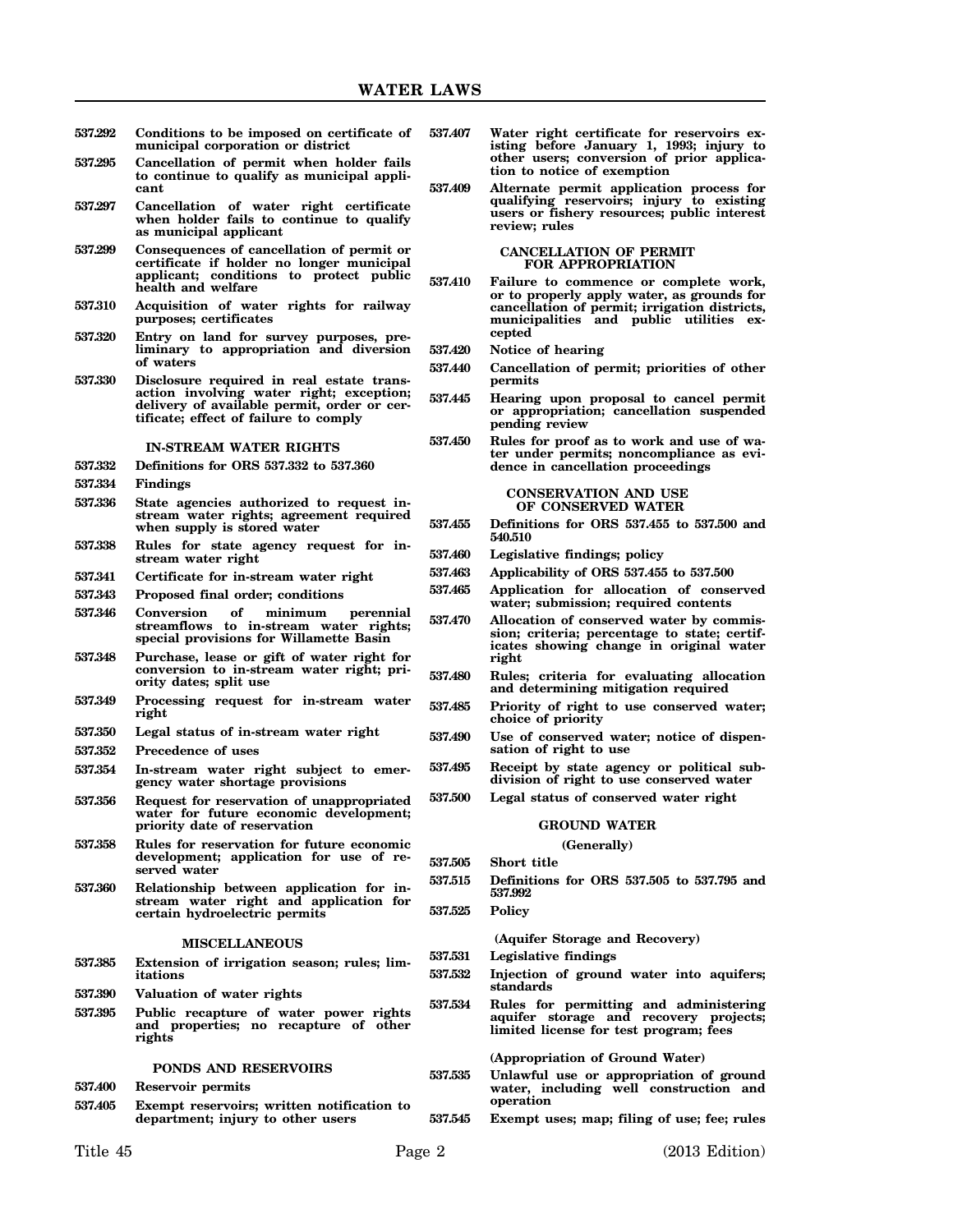- **537.575 Permits granted, approved or pending under former law**
- **537.585 Beneficial use of ground water prior to August 3, 1955, recognized as right to appropriate water when registered**
- **537.595 Construction or alteration of well commenced prior to August 3, 1955, recognized as right to appropriate water when registered**
- **537.605 Registration of right to appropriate ground water claimed under ORS 537.585 or 537.595; registration statement**
- **537.610 Recording registration statement; issuing certificate of registration; effect of certificate; rules; fees**
- **537.615 Application for permit to acquire new right or enlarge existing right to appropriate ground water; plans and drawings**
- **537.620 Determination of completeness of application; initial review; preliminary determination; notice; public comments**
- **537.621 Review of application; proposed final order; presumption; rebuttal; findings and conclusions; flow rate and duty; standing; protest; final order; contested case hearing**
- **537.622 Contested case hearing; parties; issues**
- **537.625 Final order; appeal; contents of permit**
- **537.626 Exceptions to final order; modified order**
- **537.627 Time limit for issuing final order or scheduling contested case hearing; extension; writ of mandamus**
- **537.628 Terms; conditions; time limit for issuing final order after contested case hearing**
- **537.629 Conditions or limitations to prevent interference with other users**
- **537.630 Time allowed for construction work under permit; certificate of completion; survey; ground water right certificate; requirements for supplemental water right**
- **537.635 Assignment of application, certificate of registration or permit**
- **537.665 Investigation of ground water reservoirs; defining characteristics and assigning names and numbers**
- **537.670 Determination of rights to appropriate ground water of ground water reservoir**
- **537.675 Determination of rights in several reservoirs or of critical ground water area in same proceeding**
- **537.680 Taking testimony; inspecting evidence; contesting claim**
- **537.685 Findings of fact and order of determination**
- **537.690 Filing evidence, findings and determinations; court proceedings**
- **537.695 Conclusive adjudication**
- **537.700 Issuing ground water right certificate**
- **537.705 Ground water appurtenant; change in use, place of use or point of appropriation**
- **537.720 Violation of terms of law or permit or certificate; action by Water Resources Commission**
- **537.730 Designation of critical ground water area; rules; notice**
- **537.735 Rules designating critical ground water area**
- **537.740 Filing rules designating critical ground water area**
- **537.742 Contested case proceeding to limit use of ground water in critical ground water area**
- **537.745 Voluntary agreements among ground water users from same reservoir**
- **537.746 Mitigation credits for projects in Deschutes River Basin; relationship to water made available; rules; annual report**

**(Deschutes Basin Ground Water Study Area)**

**(Temporary provisions relating to the Deschutes Basin ground water study area are compiled as notes following ORS 537.746)**

**(Water Well Constructors)**

- **537.747 Water well constructor's license; rules; fees**
- **537.750 Examination for license**
- **537.753 Bond or letter of credit; landowner's permit and bond**
- **537.762 Report of constructor before beginning work on well; rules; fees**
- **537.763 Water Resources Department Operating Fund**
- **537.765 Log of constructing, altering, abandoning or converting well; furnishing samples to Water Resources Commission**

#### **(Local Regulation)**

**537.769 Local regulation of wells and water well constructors**

**(Regulation of Ground Water Wells)**

- **537.772 Pump tests; report; rules for waiver**
- **537.775 Wasteful or defective wells; permanent abandonment of old well**
- **537.777 Regulation of controlling works of wells and distribution of ground water**
- **537.780 Powers of Water Resources Commission; rules; limitations on authority**
- **537.783 Reinjection of geothermal fluids; rules and standards; water pollution control facilities permit**
- **537.785 Fees**
- **537.787 Investigation of violation of ground water laws; remedies for violation**
- **537.789 Well identification number**
- **537.791 Request for well identification number**
- **537.793 Effect of failure to comply with ORS 537.789 or 537.791**
- **537.795 ORS 537.505 to 537.795 supplementary**
- **537.796 Rules regarding low temperature geothermal appropriations**

#### **WATER RIGHT EXAMINERS; SURVEYS**

- **537.797 Criteria for certification of land surveyors, engineers and geologists to determine work completion; rules**
- **537.798 Water right examiner certificate; regulation of profession; rules; fees**
- **537.799 Survey for issuance of water right certificate**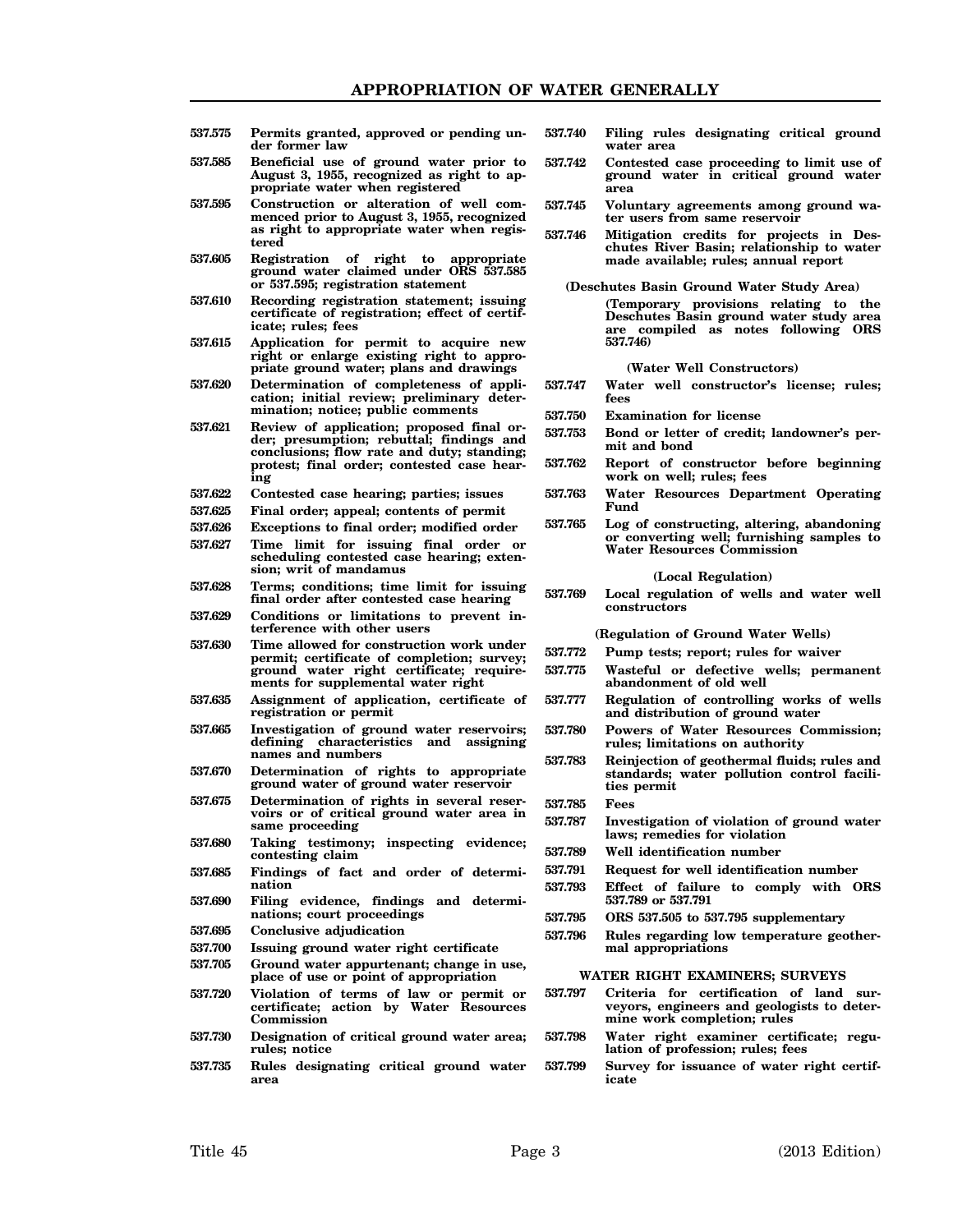|         | WASTE, SPRING AND<br><b>SEEPAGE WATERS</b>                                               | 537.840 | Legislative consent; filing of certified<br>copy; appropriation rights and procedure |
|---------|------------------------------------------------------------------------------------------|---------|--------------------------------------------------------------------------------------|
| 537.800 | Waste, spring and seepage waters; laws<br>governing                                      | 537.850 | Suits to protect state interests; right of<br>redress to private persons             |
|         | <b>DIVERSION OF WATERS</b><br><b>FROM BASIN OF ORIGIN</b>                                | 537.855 | Domestic water supply district permitted<br>to divert water out of state; conditions |
| 537.801 | <b>Definitions</b> ; findings                                                            | 537.860 | Vested rights protected                                                              |
| 537.803 | Application proposing use of water outside<br>of basin of origin; contents               | 537.870 | Out-of-state municipalities; acquisition of<br>land and water rights in Oregon       |
| 537.805 | Processing of application; hearing; action<br>on application                             |         | <b>GEOTECHNICAL HOLES</b>                                                            |
| 537.809 | Reservation of water in basin of origin                                                  | 537.880 | Policy; log requirement; reporting                                                   |
| 537.810 | Diversion or appropriation of waters from<br>basin of origin without legislative consent | 537.885 | Licensing or registration required for<br>drilling of geotechnical hole              |
|         | prohibited; terms of consent; exceptions                                                 | 537.890 | Report form; rules; fees                                                             |
| 537.820 | Application of provisions to waters form-<br>ing common boundary between states          | 537.895 | Water Resources Department Geotechni-<br>cal Fund                                    |
| 537.830 | Condemnation of waters for use outside                                                   |         |                                                                                      |
|         | basin of origin                                                                          |         | <b>PENALTIES</b>                                                                     |
| 537.835 | City of Walla Walla, Washington, may<br>appropriate, impound and divert certain          | 537.990 | Criminal penalties                                                                   |
|         | waters from Mill Creek                                                                   | 537.992 | Civil penalties; schedule of penalties; rules                                        |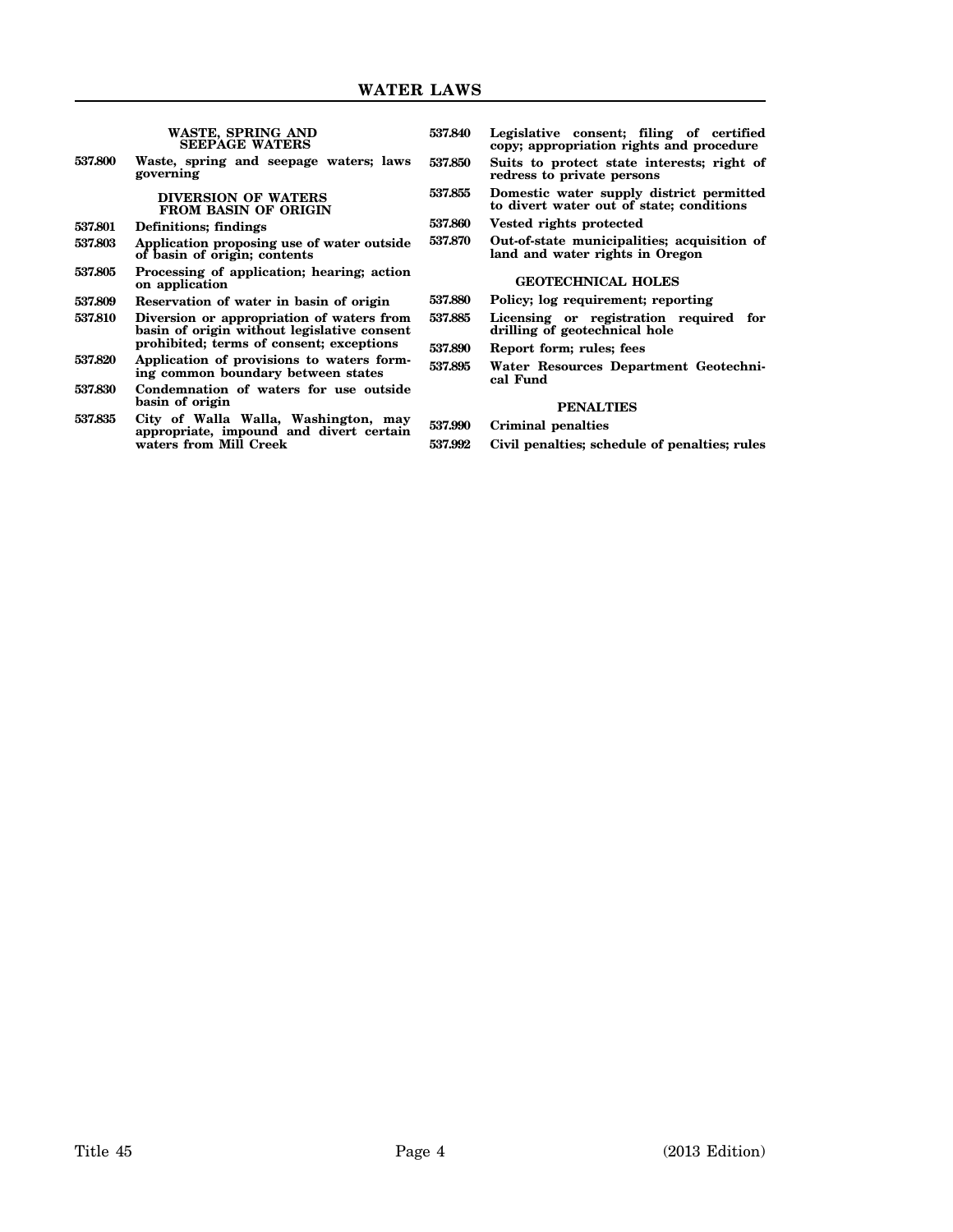## **GENERAL PROVISIONS**

**537.010 Definition of "Water Rights Act."** As used in this chapter, "Water Rights Act" means and embraces ORS 536.050, 537.120, 537.130, 537.140 to 537.252, 537.390 to 537.400, 538.420, 540.010 to 540.120, 540.210 to 540.230, 540.310 to 540.430, 540.505 to 540.585 and 540.710 to 540.750. [Amended by 1985 c.673 §183]

**537.015** [1993 c.654 §2; repealed by 2005 c.14 §4]

**537.017** [1993 c.654 §3; repealed by 2005 c.14 §4]

**537.020** [1993 c.654 §4; 1995 c.416 §43; 1999 c.664 §4; 2003 c.594 §8; repealed by 2005 c.14 §4]

**537.022** [1993 c.654 §5; repealed by 2005 c.14 §4] **537.025** [1993 c.654 §6; repealed by 2005 c.14 §4]

**537.027** [1993 c.654 §7; repealed by 2005 c.14 §4]

**537.030** [1993 c.654 §8; repealed by 2005 c.14 §4] **537.032** [1993 c.654 §9; repealed by 2005 c.14 §4]

## **PUBLIC AGENCY WATER USE REGISTRATION**

**537.040 Registration of water for road construction, maintenance or reconstruction; fee; annual renewal statement; limitations; rules.** (1) In lieu of applying for a permit for a water right under ORS 537.130, a public agency having jurisdiction over roads or highways may register a water use for road and highway maintenance, construction and reconstruction purposes.

(2) A public agency applying to register a water use under subsection (1) of this section shall:

(a) Submit a completed application to register the water use;

(b) Pay a fee of \$300 to be deposited in the Water Resources Department Water Right Operating Fund;

(c) Provide a map indicating the general locations of points of diversion;

(d) Identify the sources of surface water or ground water to be used;

(e) Specify the maximum amount of water to be used during a calendar year and during any 24-hour period; and

(f) If the public agency is withdrawing water from a conveyance or storage facility that is a perfected or certificated water right:

(A) Identify the permit or certificate number of the conveyance or storage right; and

(B) Provide written authorization from the owner of the perfected or certificated water right that allows the public agency to use water from the conveyance or storage facility.

(3) A use of water registered under subsection (1) of this section shall continue until

the public agency voluntarily withdraws the registration. However, the public agency shall submit an annual renewal statement accompanied by an annual fee of \$50 to be deposited in the Water Resources Department Water Right Operating Fund. The annual renewal statement shall specify any change in the map, the sources of water to be used or maximum amount of water to be used.

(4) The use of water registered under subsection (1) of this section:

(a) Shall not have priority over any water right exercised under a permit, water right certificate, certificate of registration, order of the Water Resources Commission or the Water Resources Director and related court decrees;

(b) Shall be subordinate to all other future permitted or certificated rights; and

(c) Shall not exceed 50,000 gallons from a single source during any 24-hour period.

(5) The commission may require a public agency to cease withdrawal or diversion of water at any time the director has reason to believe the registered use is causing a significant adverse impact upon:

(a) The affected watershed;

(b) Any other water user entitled to use water under a permit issued under ORS 537.211 or 537.625 or a certificate issued under ORS 537.250, 537.630 or 539.140; or

(c) An in-stream water right established under ORS 537.332 to 537.360.

(6) The commission may adopt rules to implement this section. shall not require the map to be prepared by a water right examiner certified under ORS 537.798.

(7) As used in this section, "public agency" means the State of Oregon, any agency of the State of Oregon, a county, a special road district of a county, a city, town, incorporated municipality and any federal agency that has jurisdiction over a roadway in this state. [1993 c.705 §2; 1995 c.416 §44; 1999 c.664 §5; 2003 c.594 §7]

# **GEOTHERMAL WELLS**

**537.090 Laws applicable to geothermal wells.** (1) The provisions of this chapter relating to appropriation and water rights do not apply to the production of fluid from a well with a bottom hole temperature of at least 250 degrees Fahrenheit.

(2) Production of fluids from a well with a bottom hole temperature of at least 250 degrees Fahrenheit shall be regulated as a geothermal resource under the applicable sections of ORS chapter 522.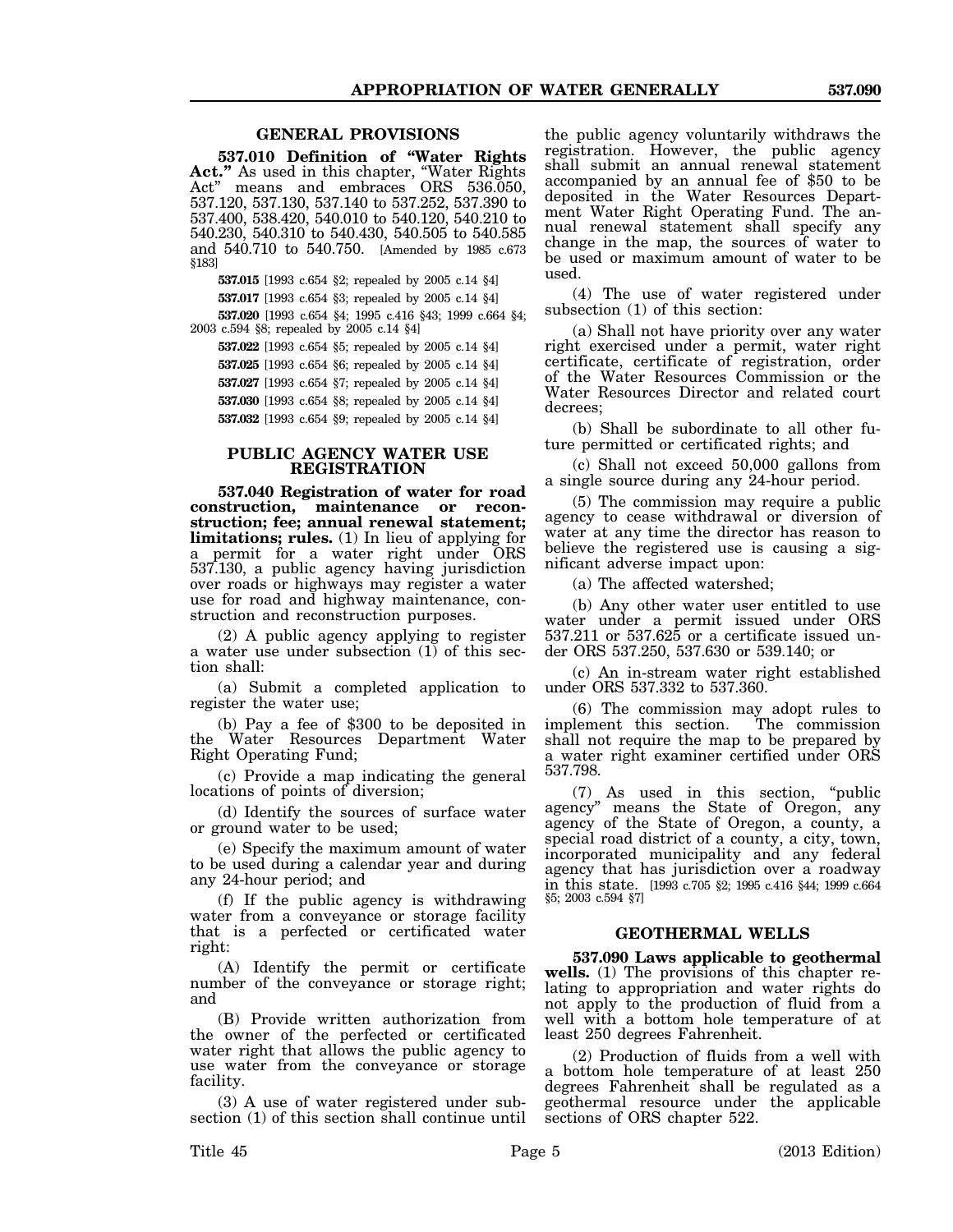(3) If the bottom hole temperature of a well that was initially less than 250 degrees Fahrenheit increases to at least 250 degrees Fahrenheit, the State Geologist and the Water Resources Commission, after consulting with the well owner, shall determine the agency with regulatory responsibility for that specific well. This determination shall be documented in writing and shall supersede a determination made under subsection (2) of this section. [1981 c.589 §3; 1985 c.673 §21]

**537.095 Interference between geothermal well and other water appropriation.** If interference between an existing geothermal well permitted under ORS chapter 522 and an existing water appropriation permitted under this chapter is found by either the State Geologist or the Water Resources Commission, the State Geologist and the Water Resources Commission shall work cooperatively to resolve the conflict and develop a cooperative management program for the area. In determining what action should be taken, they shall consider the following goals:

(1) Achieving the most beneficial use of the water and heat resources;

(2) Allowing all existing users of the resources to continue to use those resources to the greatest extent possible; and

(3) Insuring that the public interest in efficient use of water and heat resources is protected. [1981 c.589 §10; 1985 c.673 §22]

## **WATER USE REPORTING**

**537.097 Verification of land ownership; time limits; exception.** (1) As the Water Resources Commission updates its water right and permit records with current land ownership information from county records or other sources, the commission shall request the person shown in those updated records to verify that the person owns the land to which a water right or permit is appurtenant.

(2) Any person receiving a request under subsection (1) of this section shall return the verification within 120 days.

(3) Except as provided in subsection (4) of this section, the commission shall request verification from all persons shown in updated water right and permit records on or before July 1, 1992.

(4) If the commission considers verification unnecessary for any water right perfected, transferred or adjudicated after July 16, 1987, the commission need not request verification of that water right or permit. [1987 c.649 §2]

**537.099 Water use report from governmental entity.** (1) Except as provided in subsection (3) of this section, any governmental entity that holds a water right shall submit an annual water use report to the Water Resources Department. The report shall include, but need not be limited to the amount of water used by the governmental entity, the period of use and the categories of beneficial use to which the water is applied.

(2) As used in this section, "governmental entity" includes any state or federal agency, local government as defined in ORS 294.004, irrigation district formed under ORS chapter 545 and a water control district formed under ORS chapter 553.

(3) A governmental entity that acquires land because of default in repayment of loans or other debts owed to the state is not required to file an annual water use report under this section. [1987 c.649 §3]

## **APPROPRIATION UNDER 1909 ACT; LIMITED LICENSES**

**537.110 Public ownership of waters.** All water within the state from all sources of water supply belongs to the public.

**537.120 Right of appropriation; vested rights protected.** Subject to existing rights, and except as otherwise provided in ORS chapter 538, all waters within the state may be appropriated for beneficial use, as provided in the Water Rights Act and not otherwise; but nothing contained in the Water Rights Act shall be so construed as to take away or impair the vested right of any person to any water or to the use of any water.

**537.130 Permit to appropriate water required; notification to owner of certain land.** (1) Except for a use exempted under ORS 537.040, 537.141, 537.142, 537.143 or 537.800 or under the registration system set forth in ORS 537.132, any person intending to acquire the right to the beneficial use of any of the surface waters of this state shall, before beginning construction, enlargement or extension of any ditch, canal or other distributing or controlling works, or performing any work in connection with the construction, or proposed appropriation, make an application to the Water Resources Department for a permit to make the appropriation.

(2) Except for a use exempted under ORS 537.040, 537.141, 537.142, 537.143 or 537.800 or under the registration system set forth in ORS 537.132, a person may not use, store or divert any waters until after the department issues a permit to appropriate the waters.

(3) The department may not issue a permit without notifying the owner, as identified in the application, of any land to be crossed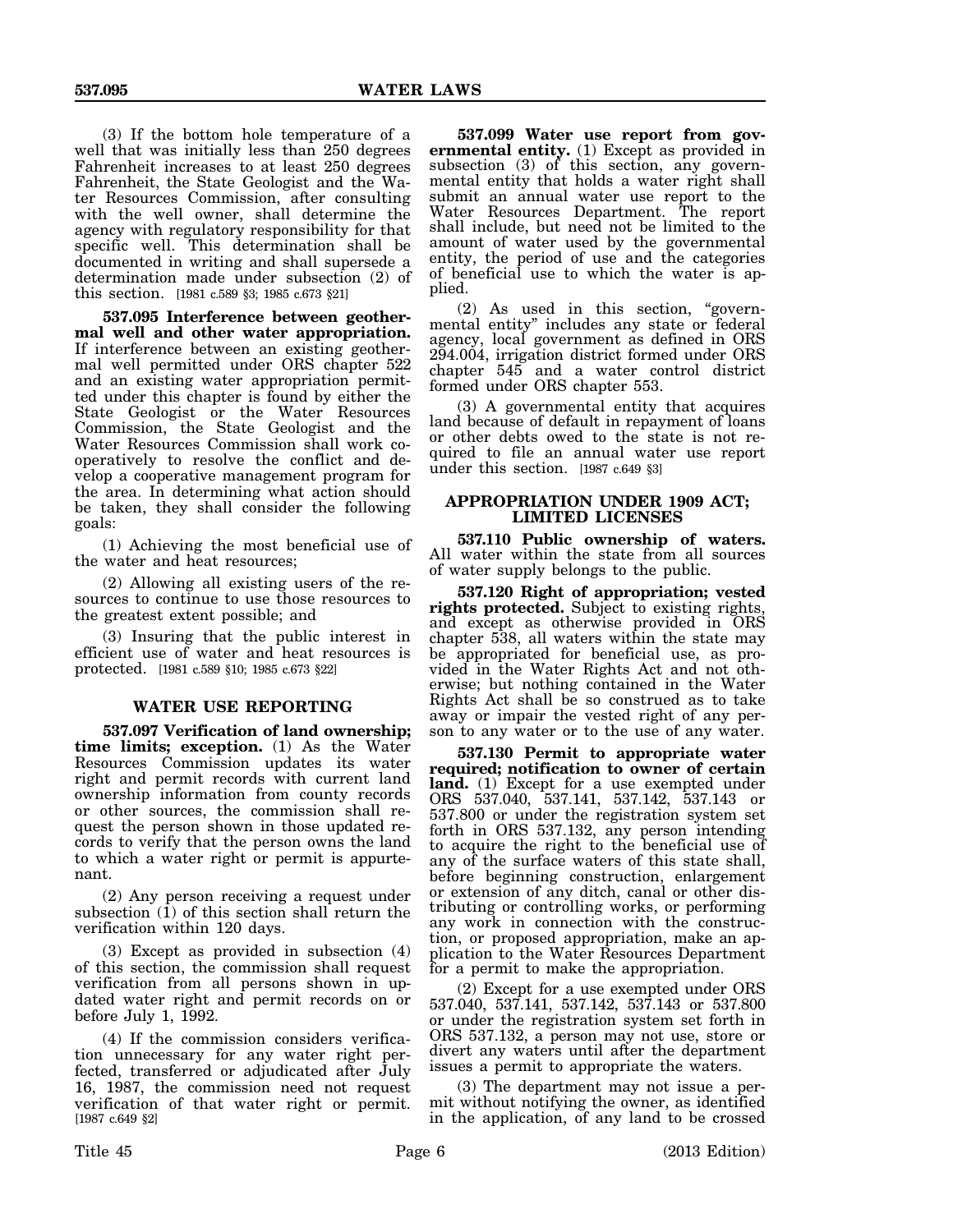by the proposed ditch, canal or other work as set forth in the application filed pursuant to ORS 537.140. The department shall provide the notice even if the applicant has obtained written authorization or an easement from the owner.

(4) If more than 25 persons are identified in the application as required under subsection (3) of this section, the department may provide the notice required under subsection (3) of this section by publishing notice of the application in a newspaper having general circulation in the area in which the proposed ditch, canal or other work is located at least once each week for at least two successive weeks. The cost of the publication shall be paid by the applicant in advance to the department. [Amended by 1985 c.310 §3; 1985 c.673 §25; 1989 c.509 §3; 1991 c.370 §4; 1995 c.365 §1; 1995 c.416 §2a; 2005 c.14 §2; 2011 c.52 §2]

**537.131 Reclaimed water.** As used in ORS 537.132, 540.510 and 540.610, "reclaimed water" means water that has been used for municipal purposes and after such use has been treated in a treatment works as defined in ORS 454.010, and that, as a result of treatment, is suitable for a direct beneficial purpose or a controlled use that could not otherwise occur. [1991 c.370 §2; 1997 c.244 §1]

**Note:** 537.131 was added to and made a part of ORS chapter 537 by legislative action but was not added to any smaller series therein. See Preface to Oregon Revised Statutes for further explanation.

**537.132 Exemption from permit requirement for use of reclaimed water; rules.** (1) The provisions of ORS 537.130 requiring application for a permit to appropriate water shall not apply to the use of reclaimed water, if:

(a) The use of reclaimed water is authorized by the national pollutant discharge elimination system or water pollution control facilities permit issued pursuant to ORS 468B.050 or 468B.053;

(b) The Department of Environmental Quality, in reviewing an application for a permit pursuant to ORS 468B.050 or 468B.053, has consulted with the State Department of Fish and Wildlife on the impact to fish and wildlife to determine that the application of reclaimed water under ORS 537.130, 537.131, 537.132, 540.510 and 540.610 shall not have a significant negative impact on fish and wildlife; and

(c) The Department of Environmental Quality has determined the use of reclaimed water is intended to improve the water quality of the receiving stream.

(2) Any person using or intending to use reclaimed water shall file with the Water Resources Department a reclaimed water registration form setting forth the following:

(a) Name and mailing address of the registrant;

(b) The date the use of reclaimed water is initiated;

(c) Source of reclaimed water supply, including a description of the location of the reclaimed water treatment facility and the name and mailing address of the owner and operator of the facility;

(d) Nature of the use of the reclaimed water;

(e) Amount of reclaimed water used or proposed to be used;

(f) Location and description of the ditch, canal, pipeline or any other conduction facility used or to be used to transport the reclaimed water from the treatment facility to the place of use;

(g) A statement declaring the existence of a written contract or agreement to provide reclaimed water including the name and address of the reclaimed water provider and the date and terms of such contract or agreement;

(h) A description of the season of use and the place of use of the reclaimed water, and any restrictions applicable to the use of the reclaimed water; and

(i) If the reclaimed water is used in lieu of using water under an existing water right, the application, permit and certificate number of such right, or if the right is granted pursuant to a decree of circuit court, the volume and page number setting forth the right.

(3) If a municipality has discharged waste water into a natural watercourse for five or more years, and the discharge represents more than 50 percent of the total average flow of the natural watercourse and if such discharge would cease as a result of the use of reclaimed water in accordance with the provisions of ORS 540.510 (3) and this section, the director of the department shall notify any persons who, according to the department records, have a water right that may be affected by the cessation of the discharge by the municipality.

(4) If a person holding an affected water right demonstrates to the department that the cessation of discharge by the municipality substantially impairs the ability to satisfy a water right, the person shall be entitled to a preference to the use of the reclaimed water. However, the delivery of the reclaimed water to the person claiming such preference shall be accomplished through a conveyance facility or channel other than a natural watercourse.

(5) If a municipality has a less expensive alternative for the disposal and distribution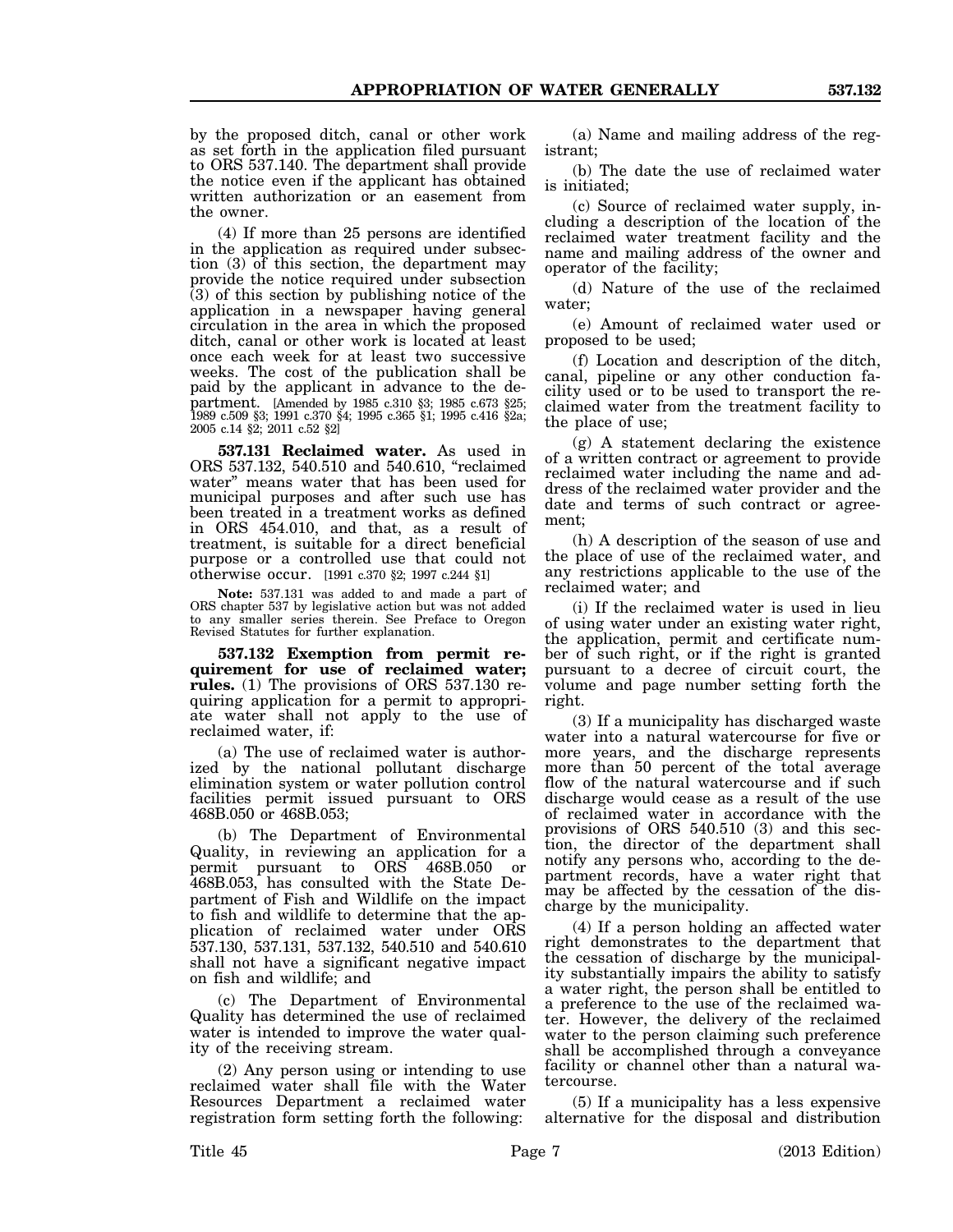of the reclaimed water, the municipality shall not be obligated to incur expenses or cost beyond the expenses or costs of such alternative.

(6) The Water Resources Commission shall adopt rules to implement the notice and preference provisions and impairment evaluation standards of this section. [1991 c.370 §3; 1997 c.286 §8]

**Note:** 537.132 was added to and made a part of ORS chapter 537 by legislative action but was not added to any smaller series therein. See Preface to Oregon Revised Statutes for further explanation.

**537.133 Permittee's right to enter on forestland; notice.** (1) A permittee may not enter upon forestland adjacent to the point of diversion designated in the permit until such person provides notice to the landowner of the permittee's intention to enter upon such property. The notice shall:

(a) Be in writing;

(b) Be mailed to the landowner 30 days prior to the commencement of any construction, maintenance or repair work; and

(c) Give a complete description of the location and duration of the work project.

(2) If a permittee fails to provide the notice required in subsection  $(1)$  of this section, the permittee shall not obtain any right to continued use of the land without the express written consent of the landowner.

(3) For purposes of determining whether a prescriptive easement or way of necessity has been established under Oregon common law, unimproved or unenclosed forestlands shall include commercial forestland parcels larger than 20 acres. [1989 c.509 §5]

**Note:** 537.133 was enacted into law by the Legislative Assembly but was not added to or made a part of ORS chapter 537 or any series therein by legislative action. See Preface to Oregon Revised Statutes for further explanation.

**537.135 Permit required to appropriate water for recharging ground water sources; minimum perennial streamflow required for permit; exception.** (1) The appropriation of water for the purpose of recharging ground water basins or reservoirs is declared to be for a beneficial purpose. Permits for such appropriation may be granted by the Water Resources Department on application made therefor. Any such application shall substantially comply with ORS 537.140 and shall be subject to the provisions of ORS 537.150 to 537.230, as are other applications and permits to appropriate water.

(2) Any person proposing to apply to a beneficial use the water stored artificially in any such ground water basin or reservoir shall file an application for permit, to be known as the secondary permit, in compliance with the provisions of ORS 537.130,

537.140, 537.142 and 537.145 to 537.230. The application shall refer to the artificially recharged ground water basin or reservoir as a supply of water and shall include the written consent of the holder of the recharge permit or certificate to appropriate the artificially recharged water.

(3) The Water Resources Commission shall develop standards that an applicant must meet before the department approves a permit to appropriate water for the purpose of recharging ground water.

(4) Before issuing a permit for the purpose of recharging ground water, the department shall determine, under ORS 537.170, whether the proposed ground water recharge project would impair or be detrimental to the public interest.

(5) The department shall not issue a ground water recharge permit unless the supplying stream has a minimum perennial streamflow established for the protection of aquatic and fish life. The State Department of Fish and Wildlife may waive this prerequisite if a minimum perennial streamflow for protection of aquatic and fish life is not required for the supplying stream. [1961 c.402 §1; 1985 c.673 §26; 1987 c.499 §1; 1995 c.416 §3]

**537.139 Failure to obtain authorization for access to certain land.** (1) The failure of an applicant to obtain written authorization, obtain an easement or acquire ownership of land if required as a condition to issuance of a permit under ORS 537.211 (2) shall be a ground for refusal to issue a permit.

(2) If an applicant makes a statement under ORS  $537.140$   $(1)(a)(E)$  that falsely states that the applicant owns all lands crossed by a proposed ditch, canal or other work or that the applicant has obtained written authorization or an easement permitting access across such lands, any permit issued in response to the application shall be subject to cancellation.

(3) Nothing in ORS 537.130, 537.133, 537.139, 537.140, 537.250, 772.305 and 772.310 requires the Water Resources Department to mediate or arbitrate a dispute between a permittee and a landowner with respect to the provisions of ORS 537.130, 537.133, 537.139, 537.140, 537.250, 772.305 and 772.310. [1989 c.509 §8; 1995 c.365 §2; 1995 c.416 §4]

**Note:** 537.139 was added to and made a part of 537.110 to 537.330 by legislative action but was not added to any smaller series therein. See Preface to Oregon Revised Statutes for further explanation.

**537.140 Application for permit; con**tents; maps and drawings. (1)(a) Each application for a permit to appropriate water shall be made to the Water Resources Department on a form prescribed by the department and shall set forth: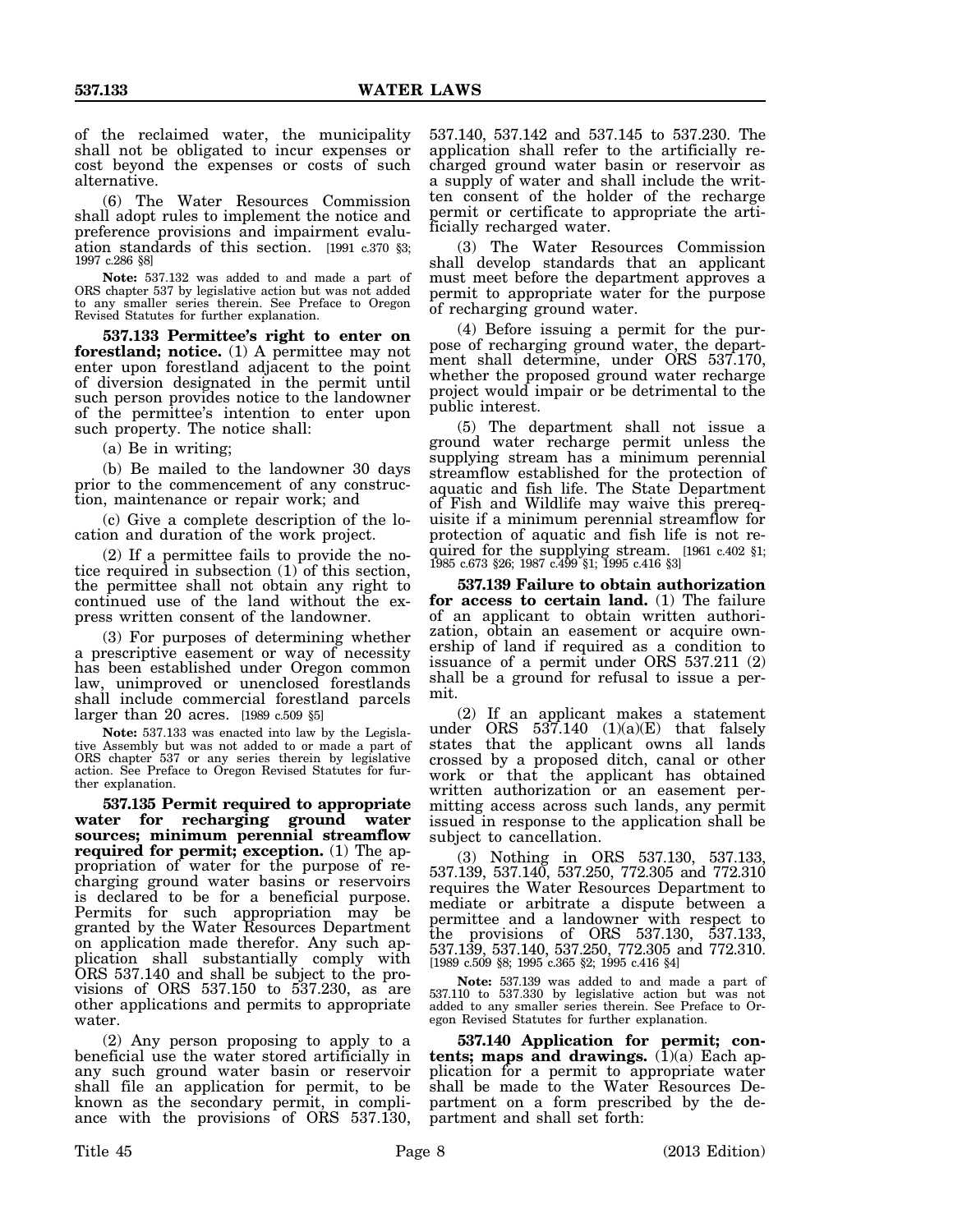(A) The name and mailing address of the applicant;

(B) The source of water supply including the name and mailing address of any owner of the land upon which the source of the water supply is located;

(C) The nature and amount of the proposed use;

(D) The location and description of the proposed ditch, canal or other work, including the name and mailing address of the owner of any lands that are not owned by the applicant and that are crossed by the proposed ditch, canal or other work even if the applicant has obtained written authorization or an easement from the owner;

(E) A statement declaring whether the applicant has written authorization or an easement permitting access to nonowned land crossed by the proposed ditch, canal or other work;

(F) The time within which it is proposed to begin construction;

(G) The time required for completion of the construction;

(H) The time for the complete application of the water to the proposed use; and

(I) Any other information required in the application form that is necessary to evaluate the application as established by statute and rule.

(b) If for agricultural purposes, the application shall give the legal subdivisions of the land and the acreage to be irrigated, as near as may be.

(c) Except as provided in subsection (2) of this section, if for power purposes, the application shall give the nature of the works by means of which the power is to be developed, the head and amount of water to be utilized, and the uses to which the power is to be applied.

(d) If for construction of a reservoir, the application shall give the height of dam, the capacity of the reservoir, and the uses to be made of the impounded waters.

(e) If for municipal water supply, the application shall give the present population to be served, and, as near as may be, the future requirements of the city.

(f) If for mining purposes, the application shall give the nature of the mines to be served, and the methods of supplying and utilizing the water.

(2) Any person who has applied to the Federal Energy Regulatory Commission for a preliminary permit or an exemption from licensing shall, at the same time, apply to the Water Resources Department for a permit to appropriate water for a hydroelectric

project. An applicant for a permit to appropriate water for a new hydroelectric project shall submit to the department a complete copy of any application for the project filed with the Federal Energy Regulatory Commission or other federal agency. If the copy of the federal application is filed with the department at the same time it is filed with the federal agency, at the department's discretion such copy may fulfill the requirements for an application under subsection (1) of this section.

(3) Each application shall be accompanied by any map or drawing and all other data concerning the proposed project and the applicant's ability and intention to construct the project, as may be prescribed by the Water Resources Commission. The accompanying data shall be considered a part of the application.

(4) The map or drawing required to accompany the application shall be of sufficient quality and scale to establish the location of the proposed point of diversion and the proposed place of use identified by tax lot, township, range, section and nearest township, range, section and quarter-quarter section along with a notation of the acreage of the proposed place of use, if appropriate. In addition, the department shall accept locational coordinate information, including latitude and longitude as established by a global positioning system. If the application is for a water right for a municipal use, the map need not identify the proposed place of use by tax lot.

(5) Each application for a permit to appropriate water shall be accompanied by the examination fee set forth in ORS 536.050 (1).

(6) If the proposed use of the water is for operation of a mining operation as defined in ORS 517.952, the applicant shall provide the information required under this section as part of the consolidated application under ORS 517.952 to 517.989.

(7) Notwithstanding any provision of ORS chapter 183, an application for a permit to appropriate water shall be processed in the manner set forth in ORS 537.120 to 537.360. Nothing in ORS chapter 183 shall be construed to allow additional persons to participate in the process. To the extent that any provision in ORS chapter 183 conflicts with a provision set forth in ORS 537.120 to 537.360, the provisions in ORS 537.120 to 537.360 shall control. [Amended by 1985 c.673 §27; 1987 c.542 §5; 1989 c.509 §4; 1991 c.735 §32; 1991 c.869 §6; 1993 c.557 §1; 1993 c.591 §2; 1995 c.365 §3; 1995 c.416 §5; 1997 c.446 §1; 1997 c.587 §4; 2013 c.371 §31]

**537.141 Uses of water not requiring water right application, permit or certificate; rules.** (1) The following water uses do not require an application under ORS 537.130 or 537.615, a water right permit under ORS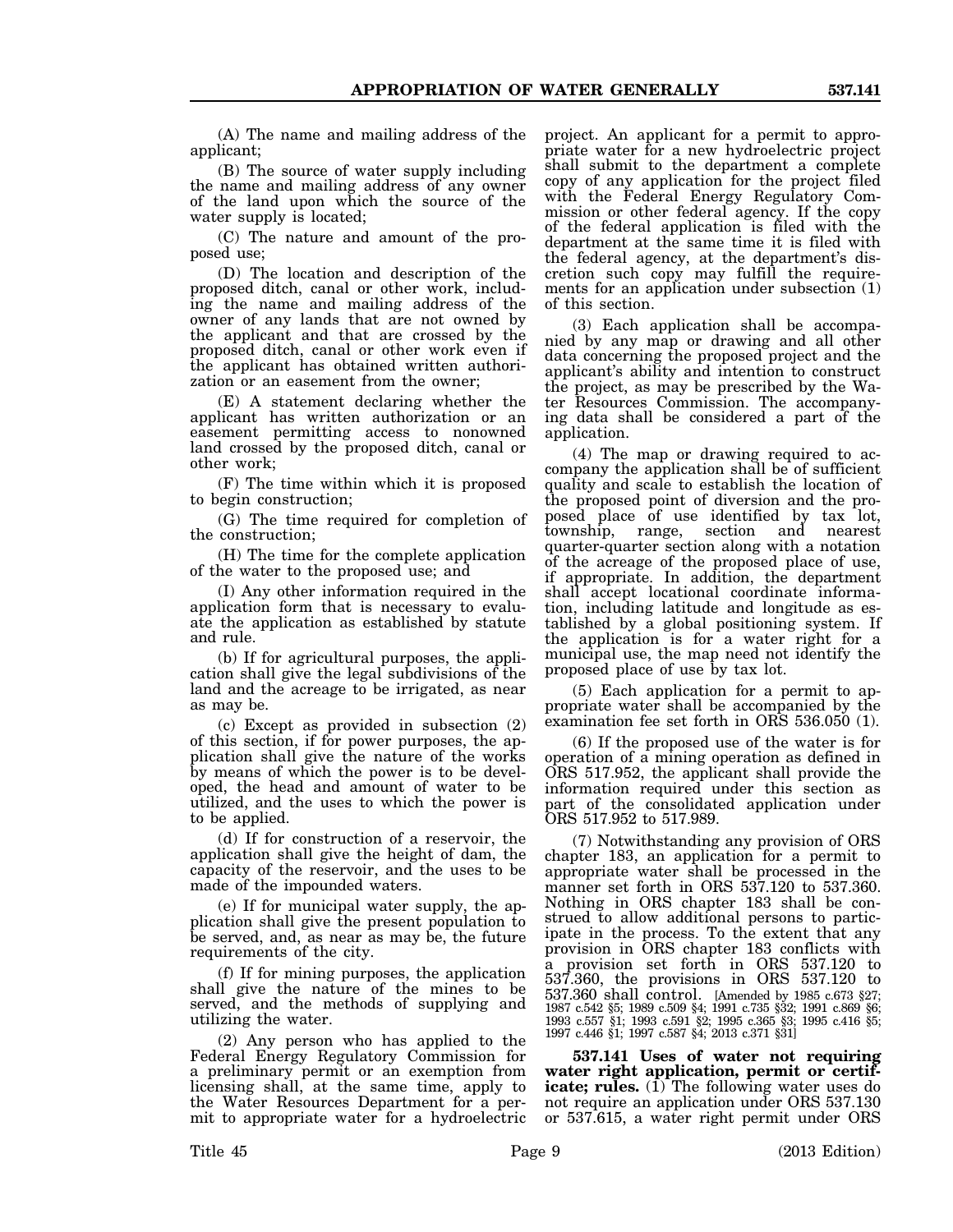537.211 or a water right certificate under ORS 537.250:

(a) Emergency fire-fighting uses;

(b) Nonemergency fire-fighting training, provided:

(A) The source of the water is existing storage and the use occurs with permission of the owner of the stored water; or

(B) If the source of water is other than existing storage, the use occurs with the prior written approval of the watermaster in the district where the training will take place and subject to any conditions the watermaster determines are necessary to prevent injury to existing water rights and to protect in-stream resources;

(c) Water uses that divert water to water tanks or troughs from a reservoir for a use allowed under an existing water right permit or certificate for the reservoir;

(d) Fish screens, fishways and fish bypass structures, as exempted by rule of the Water Resources Commission;

(e) Land management practices intended to save soil and improve water quality by temporarily impeding or changing the natural flow of diffuse surface water across agricultural lands when storage of public waters is not an intended purpose. Such practices include but are not limited to:

(A) Terraces;

(B) Dikes;

(C) Retention dams and other temporary impoundments; and

(D) Agronomic practices designed to improve water quality and control surface runoff to prevent erosion, such as ripping, pitting, rough tillage and cross slope farming;

(f) Livestock watering operations that comply with the requirements under subsections  $(2)$  and  $(3)$  of this section;

(g) Forest management activities that require the use of water in conjunction with mixing pesticides as defined in ORS 634.006, or in slash burning;

(h) The collection of precipitation water from an artificial impervious surface and the use of such water;

(i) Land application of ground water so long as the ground water:

(A) Has first been appropriated and used under a permit or certificate issued under ORS 537.625 or 537.630 for a water right issued for industrial purposes or a water right authorizing use of water for confined animal feeding purposes;

(B) Is reused for irrigation purposes and the period of irrigation is a period during which the reused water has never been discharged to the waters of the state; and

(C) Is applied pursuant to a permit issued by the Department of Environmental Quality or the State Department of Agriculture under either ORS 468B.050 to construct and operate a disposal system or ORS 468B.215 to operate a confined animal feeding operation; and

(j) Surface mining practices that result in the removal of water from a surface mine subject to an operating permit or reclamation plan approved by the State Department of Geology and Mineral Industries, unless the water is used for a subsequent beneficial use.

(2) The use of surface water for livestock watering may be exempted under subsection (1) of this section if:

(a) The water is diverted from a stream or other surface water source to a trough or tank through an enclosed water delivery system;

(b) The delivery system either is equipped with an automatic shutoff or flow control mechanism or includes a means for returning water to the surface water source through an enclosed delivery system; and

(c) The operation is located on land from which the livestock would otherwise have legal access to both the use and source of the surface water source.

(3) If the diversion system described in subsection (2) of this section is located within or above a scenic waterway, the amount of water that may be used without a water right is limited to one-tenth of one cubic foot per second per 1,000 head of livestock. Nothing in this section shall prevent the Water Resources Commission from approving an application for a water right permit for a delivery system not qualifying under subsection  $(2)$  of this section.

(4) The Water Resources Department, in conjunction with local soil and water conservation districts, the Oregon State University Extension Service, the State Department of Agriculture and the State Department of Fish and Wildlife and any other organization interested in participating, shall develop and implement a voluntary educational program on livestock management techniques designed to keep livestock away from streams and riparian areas.

(5) To qualify for an exempt use under subsection  $(1)(g)$  of this section, the user shall:

(a) Submit notice of the proposed use, including the identification of the proposed water source, to the Water Resources Department and to the State Department of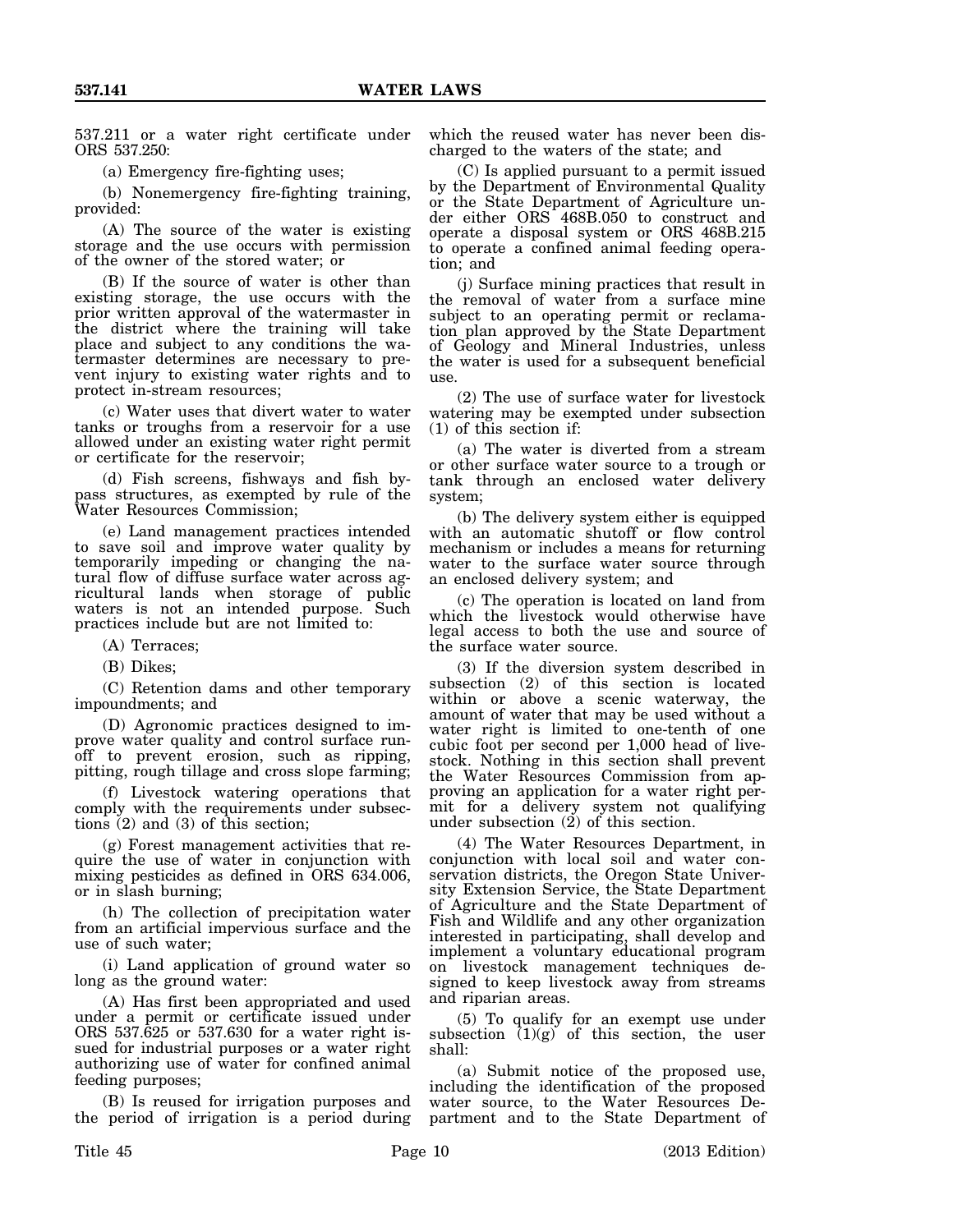Fish and Wildlife at the time notice is provided to other affected agencies pursuant to ORS 527.670; and

(b) Comply with any restrictions imposed by the department pertaining to sources of water that may not be used in conjunction with the proposed activity.

(6) Except for the use of water under subsection (1)(i) of this section, the Water Resources Commission by rule may require any person or public agency diverting water as described in subsection (1) of this section to furnish information with regard to such water and the use thereof. For a use of water described in subsection  $(1)(i)$  of this section, the Department of Environmental Quality or the State Department of Agriculture shall provide to the Water Resources Department a copy of the permit issued under ORS 468B.050 or 468B.215 authorizing the land application of ground water for reuse. The permit shall provide the information regarding the place of use of such water and the nature of the beneficial reuse. [1993 c.595 §3; 1995 c.184 §1; 1995 c.274 §9a; 1995 c.537 §2; 1995 c.752 §7; 1997 c.199 §1; 1997 c.244 §2; 1999 c.335 §1; 2001 c.248 §11; 2003 c.470 §4; 2007 c.189 §1]

**Note:** 537.141 was added to and made a part of ORS chapter 537 by legislative action but was not added to any smaller series therein. See Preface to Oregon Revised Statutes for further explanation.

**537.142 Water right permit or certificate not required for egg incubation project under salmon and trout enhancement program.** (1) No water right certificate or permit is required for the use of the surface waters of this state if the water is to be used for a salmon and trout enhancement project certified by the State Department of Fish and Wildlife under ORS 496.430 to 496.460.

(2) The use of water for a salmon and trout enhancement project under subsection (1) of this section is a beneficial use and such use shall be allowed on all the waters of this state, whether or not the project is located on waters of this state for which the use is restricted pursuant to any of the following:

(a) A scenic waterway designation under ORS 390.805 to 390.925.

(b) A statutory withdrawal from appropriation under ORS chapter 538.

(c) A program adopted by the Water Resources Commission under ORS 536.300 to 536.400.

(d) An administrative withdrawal from appropriation by the Water Resources Director or the Water Resources Commission.

(e) Any other statutory or administrative restriction on the use of the waters.

(3) If the use of the waters of this state under subsection (1) of this section conflicts with the use of water under a permit issued under ORS 537.240 or a use allowed under a water right certificate issued under ORS 537.250, the use permitted under subsection (1) of this section shall be subordinate. [1985 c.310 §2; 1989 c.587 §2]

**537.143 Limited license to use or store surface or ground water or to use stored water; rules.** (1) Notwithstanding the provisions of ORS 537.130, the Water Resources Commission may establish by rule a procedure to allow a person to obtain a limited license to use or store ground water not otherwise exempt under ORS 537.545, to use or store surface water, to use stored water or to use stored water for purposes for which the stored water is authorized and in accordance with a contract with a local, state or federal government after the person complies with the notice provisions set forth in ORS 537.144. Uses eligible for a limited license shall be for a short-term or fixed duration and may include but are not limited to road construction and maintenance, general construction and forestland or rangeland management. Except as provided in subsections  $(4)$  to  $(6)$  and  $(9)$  of this section, the use of water for a purpose specifically prohibited by a basin program or for irrigation is not eligible for a limited license.

(2) The use of water under a limited license under subsection (1) of this section shall not have priority over any water right exercised according to a permit or certificate and shall be subordinate to all other authorized uses that rely upon the same source. The Water Resources Department may revoke the right to use of water acquired under a limited license pursuant to subsection (1) of this section at any time if the use causes injury to:

(a) Any other water right; or

(b) A minimum perennial streamflow.

(3) Except as provided in subsections  $(4)$ (5) and (11) of this section, the licensee shall give notice to the Water Resources Department at least 15 days in advance of using the water under the limited license and shall maintain a record of use. The record shall include but need not be limited to an estimate of the amount of water used, the period of use and the categories of beneficial use to which the water is applied. During the period of the limited license, the record of use shall be available for review by the department upon request.

(4) The Water Resources Director may issue a limited license in conjunction with an enforcement order to address an illegal water use, including irrigation use or a use specifically prohibited by a basin program.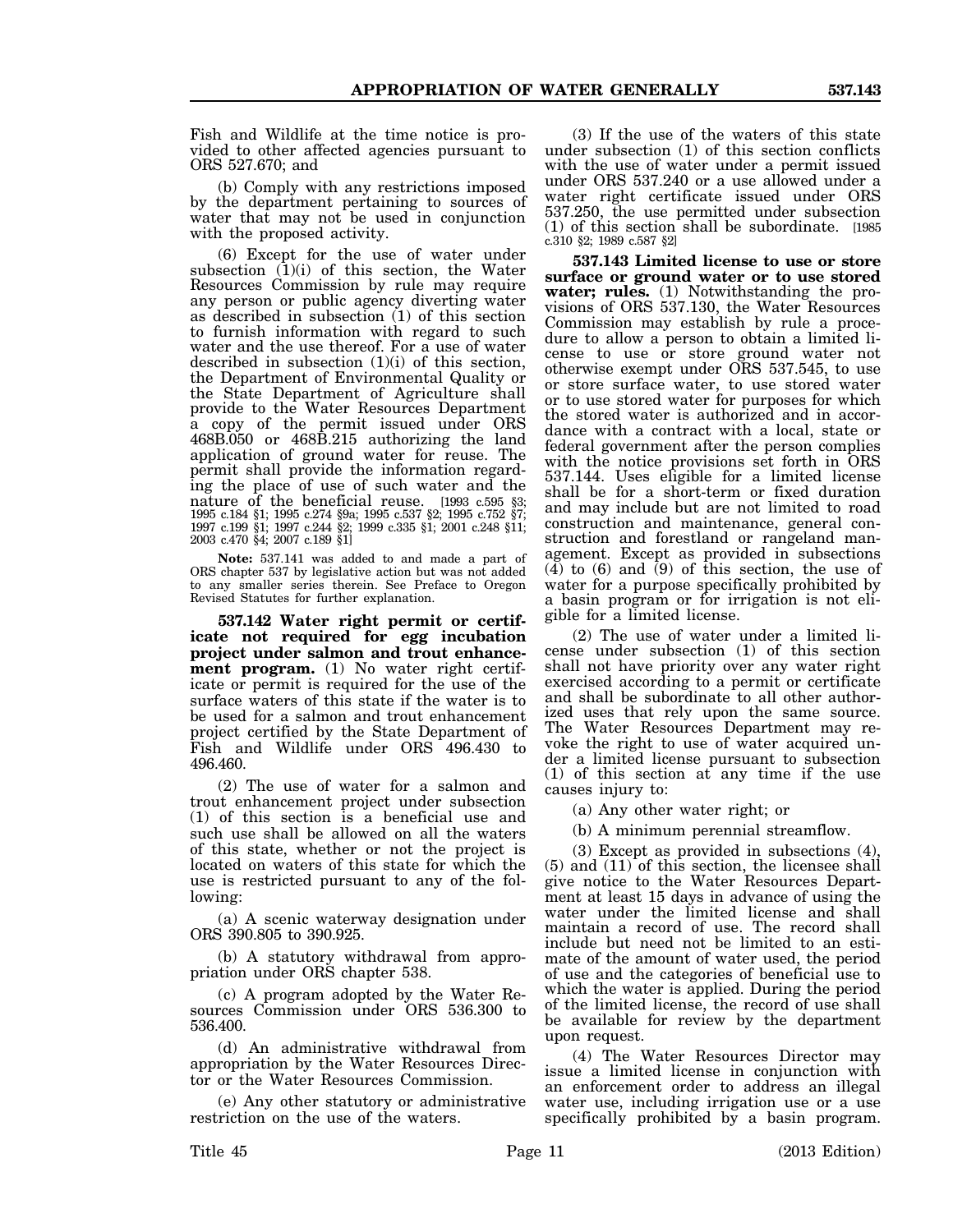The director may issue a limited license for such a use upon a finding that:

(a) The person did not knowingly violate state laws regarding a water use permit;

(b) The immediate termination of the illegal use would cause serious and undue hardship to the water user that could be ameliorated by providing a period of time in which to achieve compliance with the law; and

(c) The continued use under a limited license outweighs the public benefits of termination, including deterrence of illegal uses and protection of the water source.

(5) An enforcement order issued under subsection (4) of this section shall specify an amount of time in which the person using water illegally shall bring such use into compliance. The duration of the limited license shall not exceed the duration of time allowed in the enforcement order to achieve compliance. A licensee using water under a limited license issued in conjunction with an enforcement order need not provide the department with advance notice of water use, but shall comply with the other requirements of this section.

(6) The director may issue a limited license for irrigation if the sole purpose of the use is:

(a) To provide water necessary to establish a crop for which no further irrigation will be required after the crop is established;

(b) To mitigate the impacts of drought when additional water is needed beyond a prescribed irrigation season in order to avoid irreparable damage to the user's crop; or

(c) Under a limited license issued pursuant to subsection (9) of this section.

(7) Nothing in this section is intended to prohibit any person from obtaining a water right certificate under ORS 537.250 or 537.630 for any use for which a limited license is obtained under this section.

(8) Except as provided in subsection (10) of this section, the department may not issue a limited license for the same use for more than five consecutive years.

(9) Notwithstanding any other provision of this section, if the use of water under the limited license is for the use of stored water consistent with the purposes for which the stored water is authorized and the use of water is authorized by a contract between the user and a local, state or federal government:

(a) The limited license may be issued for a period of up to one year; and

(b) The limited license shall be revoked if the contract between the user and the local, state or federal government is terminated for any reason.

(10) At the end of the one-year limited license period in subsection (9) of this section, the user may reapply for a limited license under ORS 537.144 provided that there is an authorized contract between the user and a local, state or federal government.

(11) The director may issue a limited license authorizing immediate use of water if the director finds that an emergency exists and the water is needed to protect the public health, safety and welfare. Notwithstanding subsection (8) of this section, the director may issue a limited license for such a use for a period of 60 days. [1989 c.933 §2; 1993 c.595 §1; 1995 c.274 §8; 1997 c.38 §1; 1997 c.366 §1]

**537.144 Request for right to use water under limited license; fee.** (1) Any person requesting the right to use water under a limited license under ORS 537.143 shall notify the Water Resources Department on a form provided by the department.

(2) If the request submitted under subsection (1) of this section is to use stored water for purposes for which the stored water is authorized and pursuant to a contract between the user and a local, state or federal government:

(a) The person also shall submit:

(A) A copy of the contract;

(B) A map indicating the point of diversion and the place of use; and

(C) Any other information required by the Water Resources Commission that is necessary to evaluate the request as established by statute and the rules of the commission.

(b) Upon the filing of the request under this subsection, the department shall determine whether the request contains the information listed under paragraph (a) of this subsection and is complete and not defective, including the payment of any fee required by the commission. If the department determines that the request is incomplete or defective or that all fees have not been paid, the department shall return all fees and the request. If the department determines that a request contains the information listed under paragraph (a) of this subsection and is complete and not defective, the department shall proceed with the review of the request and issuance of the limited license if the use complies with the requirements of ORS 537.143.

(3) The notification required under subsection (1) or (2) of this section shall be accompanied by the fee established by rule by the Water Resources Commission.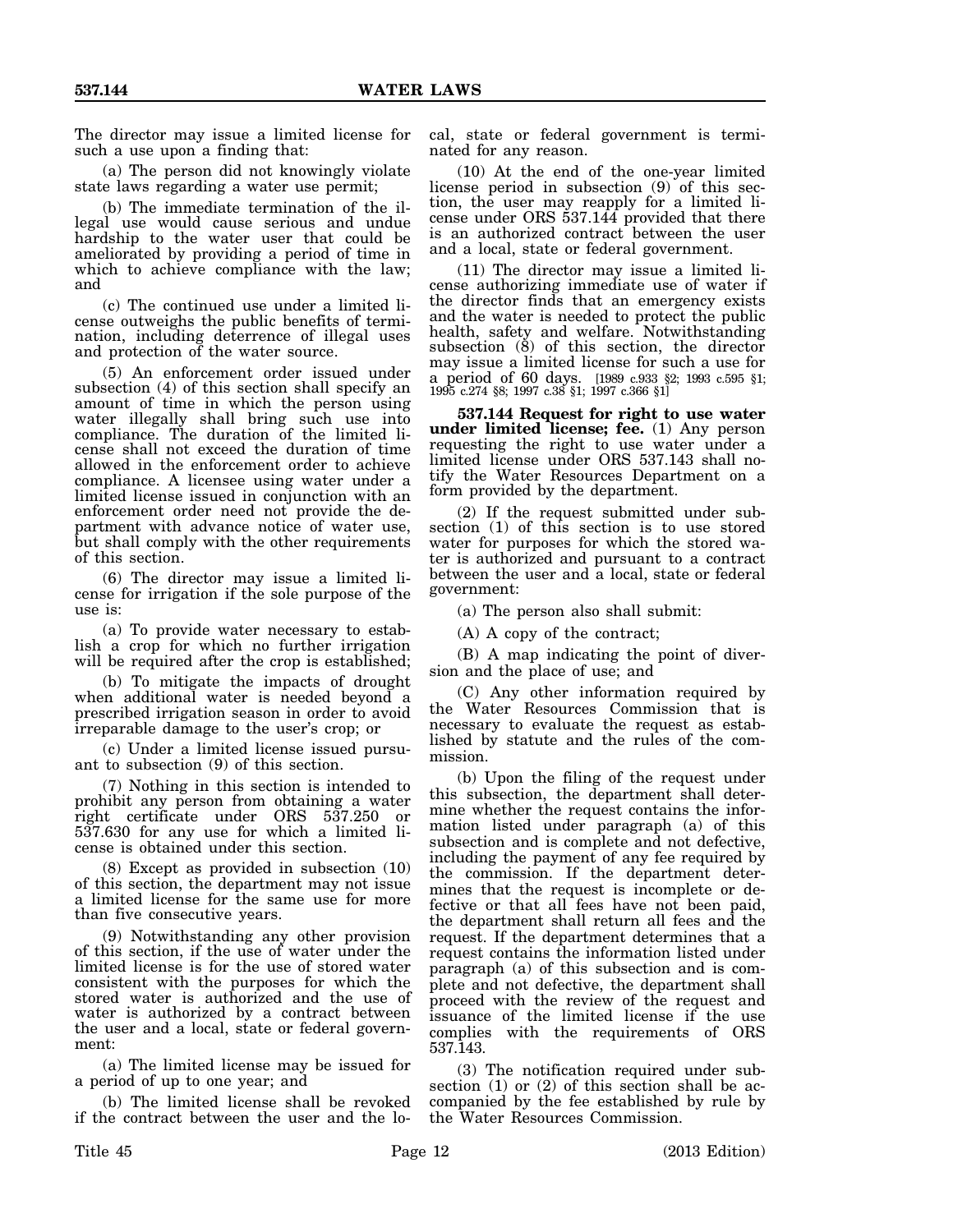(4) The department shall notify the person whether the department grants the limited license.

(5) A request for the right to use stored water under a limited license as described in subsection (2) of this section may be made concurrently with an application for a permit to appropriate water under ORS 537.140. [1989 c.933 §3; 1995 c.274 §11; 1997 c.366 §2]

**537.145 Notice of filing of application to appropriate water for hydroelectric purposes.** (1) If an application is made for a permit to appropriate water for hydroelectric purposes, the Water Resources Department shall give written notice of the filing of the application to the owner of any land that is:

(a) Adjacent to any portion of the stream in which the quantity of water will be decreased by the project; or

(b) Adjacent to the site of the proposed hydroelectric project.

(2) The department shall also publish notice of the application once each week for at least two successive weeks and for such further time, if any, as the department shall determine, in a newspaper of general circulation in each county in which the project covered by the application is located. [1985 c.569 §22; 1995 c.416 §8; 2011 c.52 §3]

**537.147 Permit to use stored water; fee.** (1) Notwithstanding the process for applying for a water right permit established in ORS 537.150 to 537.230, a person may, pursuant to this section, apply to the Water Resources Department for a water right permit to use stored water. A person applying under this section for a water right permit to use stored water shall submit:

(a) A fee, in the amount required by ORS 536.050 for applications to appropriate stored water.

(b) A completed application for a secondary permit, in a form determined by the department, that contains the information required of applications under ORS 537.140 and 537.400 (1).

(c) Evidence that the proposed use of the stored water is one of the authorized uses under the water right permit, certificate or decree that allows the storage of water.

(2) If an applicant provides, to the satisfaction of the department, the fee and the information required by subsection (1) of this section, the department may, after public notice and a 30-day opportunity to submit comments on the application, issue a water right permit upon determining that no public interest issues as identified in ORS 537.170 (8) have been raised through the comments submitted.

(3) If the department determines that public interest issues have been identified, then the department shall treat the application under this section as an application under ORS 537.150 and perform the public interest review required by ORS 537.153 (2).

(4) At a minimum, a water right permit issued by the department for use of stored water under this section shall be conditioned to require:

(a) Fish screens and by-pass devices and fish passage as may be required by the State Department of Fish and Wildlife; and

(b) A measuring device at each point of diversion authorized under the water right permit.

(5) Within 10 days of issuing a water right permit under this section, the department shall provide notice of the permit issuance in the weekly notice published by the department and to persons who have submitted comments pursuant to subsection (2) of this section. [2005 c.37 §2]

**537.150 Filing of application; determination of completeness; initial review; preliminary determination; notice; public comments; fees.** (1) Within 15 days after receiving an application, the Water Resources Department shall determine whether the application contains the information listed under ORS 537.140 (1) and is complete and not defective, including the payment of all fees required under ORS 537.140 (5). If the department determines that the application is incomplete or defective or that not all fees have been paid, the department shall return the fees paid and the application.

(2) Upon determining that an application contains the information listed under ORS 537.140 (1) and is complete and not defective, the department shall indorse on the application the date upon which the application was received at the department, which shall be the priority date for any water right issued in response to the application. All applications that comply with the provisions of law shall be recorded in a suitable book kept for that purpose.

(3) If an application is complete and not defective, the department shall determine whether the proposed use is prohibited by ORS chapter 538. If the proposed use is prohibited by ORS chapter 538, the department shall reject the application and return all fees to the applicant with an explanation of the statutory prohibition.

(4) If the proposed use is not prohibited by ORS chapter 538, the department shall undertake an initial review of the application and make a preliminary determination of:

(a) Whether the proposed use is restricted or limited by statute or rule;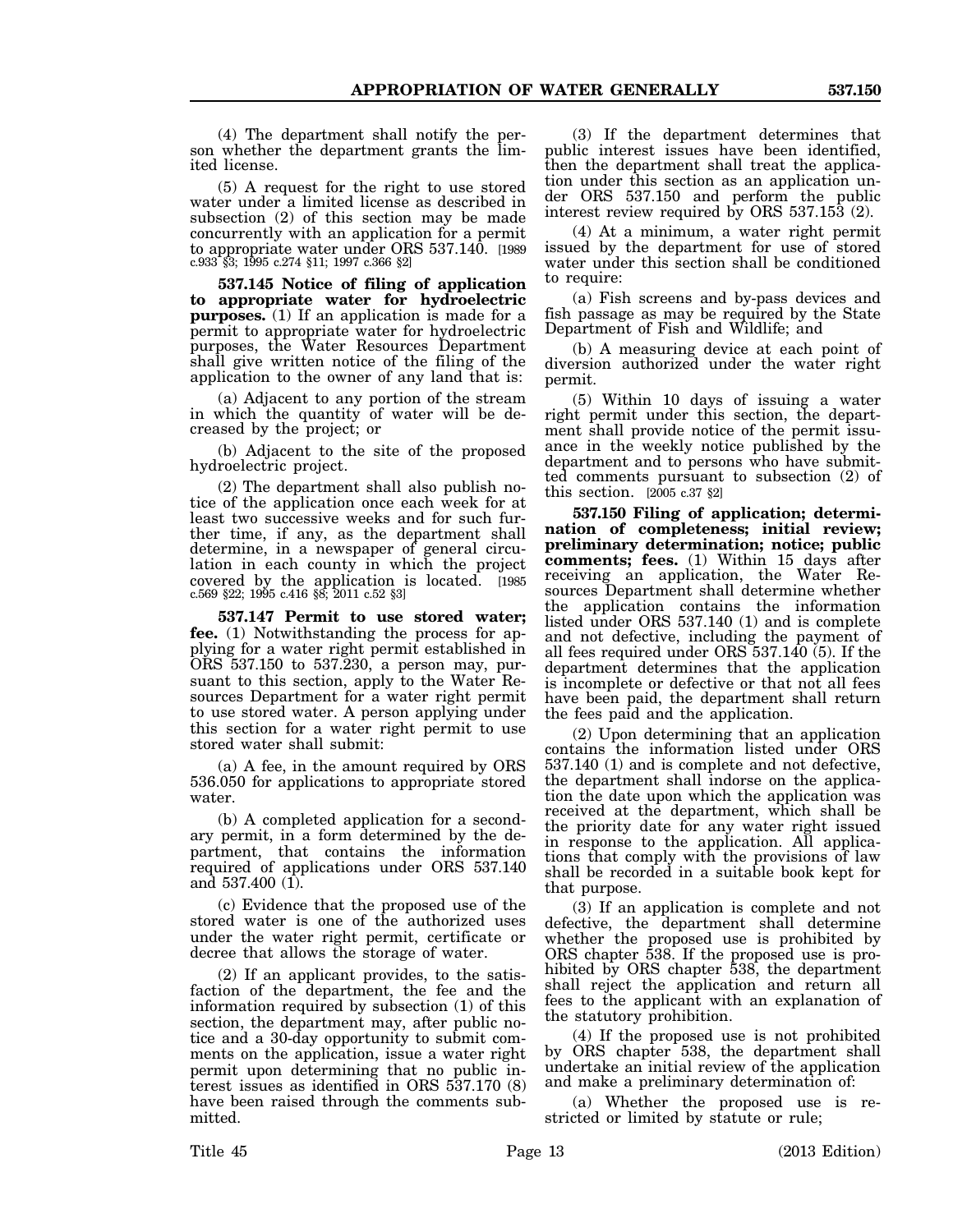(b) The extent to which water is available from the proposed source during the times and in the amounts requested; and

(c) Any other issue the department identifies as a result of the initial review that may preclude approval of or restrict the proposed use.

(5) Upon completion of the initial review and no later than 30 days after determining an application to be complete and not defective as described in subsection (1) of this section, the department shall notify the applicant of its preliminary determinations and allow the applicant 14 days from the date of mailing within which to notify the department to stop processing the application or to proceed with the application. If the applicant notifies the department to stop processing the application, the department shall return the application and all fees paid in excess of \$225. If the department receives no timely response from the applicant, the department shall proceed with the application.

(6) Within seven days after proceeding with the application under subsection (5) of this section, the department shall give public notice of the application in the weekly notice published by the department. The notice shall include a request for comments on the application and information pertaining to how an interested person may obtain future notices about the application and a copy of the proposed final order.

(7) Within 30 days after the public notice under subsection (6) of this section, any person interested in the application shall submit written comments to the department. Any person who asks to receive a copy of the department's proposed final order shall submit to the department the fee required under ORS 536.050 (1). [Amended by 1985 c.673 §28; 1993 c.557 §2; 1995 c.416 §9; 2007 c.267 §2; 2009 c.819 §§6,13; 2013 c.644 §3]

**Note:** The amendments to 537.150 by section 4, chapter 644, Oregon Laws 2013, become operative July 1, 2017. See section 16, chapter 644, Oregon Laws 2013. The text that is operative on and after July 1, 2017, is set forth for the user's convenience.

**537.150.** (1) Within 15 days after receiving an application, the Water Resources Department shall determine whether the application contains the information listed under ORS 537.140 (1) and is complete and not defective, including the payment of all fees required under ORS 537.140 (5). If the department determines that the application is incomplete or defective or that not all fees have been paid, the department shall return the fees paid and the application.

(2) Upon determining that an application contains the information listed under ORS 537.140 (1) and is complete and not defective, the department shall indorse on the application the date upon which the application was received at the department, which shall be the priority date for any water right issued in response to the application. All applications that comply with the provisions of law shall be recorded in a suitable book kept for that purpose.

(3) If an application is complete and not defective, the department shall determine whether the proposed use is prohibited by ORS chapter 538. If the proposed use is prohibited by ORS chapter 538, the department shall reject the application and return all fees to the applicant with an explanation of the statutory prohibition.

(4) If the proposed use is not prohibited by ORS chapter 538, the department shall undertake an initial review of the application and make a preliminary determination of:

(a) Whether the proposed use is restricted or limited by statute or rule;

(b) The extent to which water is available from the proposed source during the times and in the amounts requested; and

(c) Any other issue the department identifies as a result of the initial review that may preclude approval of or restrict the proposed use.

(5) Upon completion of the initial review and no later than 30 days after determining an application to be complete and not defective as described in subsection (1) of this section, the department shall notify the applicant of its preliminary determinations and allow the applicant 14 days from the date of mailing within which to notify the department to stop processing the application or to proceed with the application. If the applicant notifies the department to stop processing the application, the department shall return the application and all fees paid in excess of \$200. If the department receives no timely response from the applicant, the department shall proceed with the application.

(6) Within seven days after proceeding with the application under subsection (5) of this section, the department shall give public notice of the application in the weekly notice published by the department. The notice shall include a request for comments on the application and information pertaining to how an interested person may obtain future notices about the application and a copy of the proposed final order.

(7) Within 30 days after the public notice under subsection (6) of this section, any person interested in the application shall submit written comments to the department. Any person who asks to receive a copy of the department's proposed final order shall submit to the department the fee required under ORS 536.050 (1).

**537.153 Review of application; proposed final order; presumption that use will not impair or be detrimental to public interest; standing; protest; final order; contested case hearing.** (1) Within 60 days after the Water Resources Department proceeds with the application under ORS 537.150 (5), the department shall complete application review and issue a proposed final order approving or denying the application or approving the application with modifications or conditions. The department may request the applicant to provide additional information needed to complete the review. If the department requests additional information, the request shall be specific and shall be sent to the applicant by registered mail. The department shall specify a date by which the information must be returned, which shall be not less than 10 days after the department mails the request to the applicant. If the department does not receive the information or a request for a time extension under ORS 537.175 by the date specified in the request,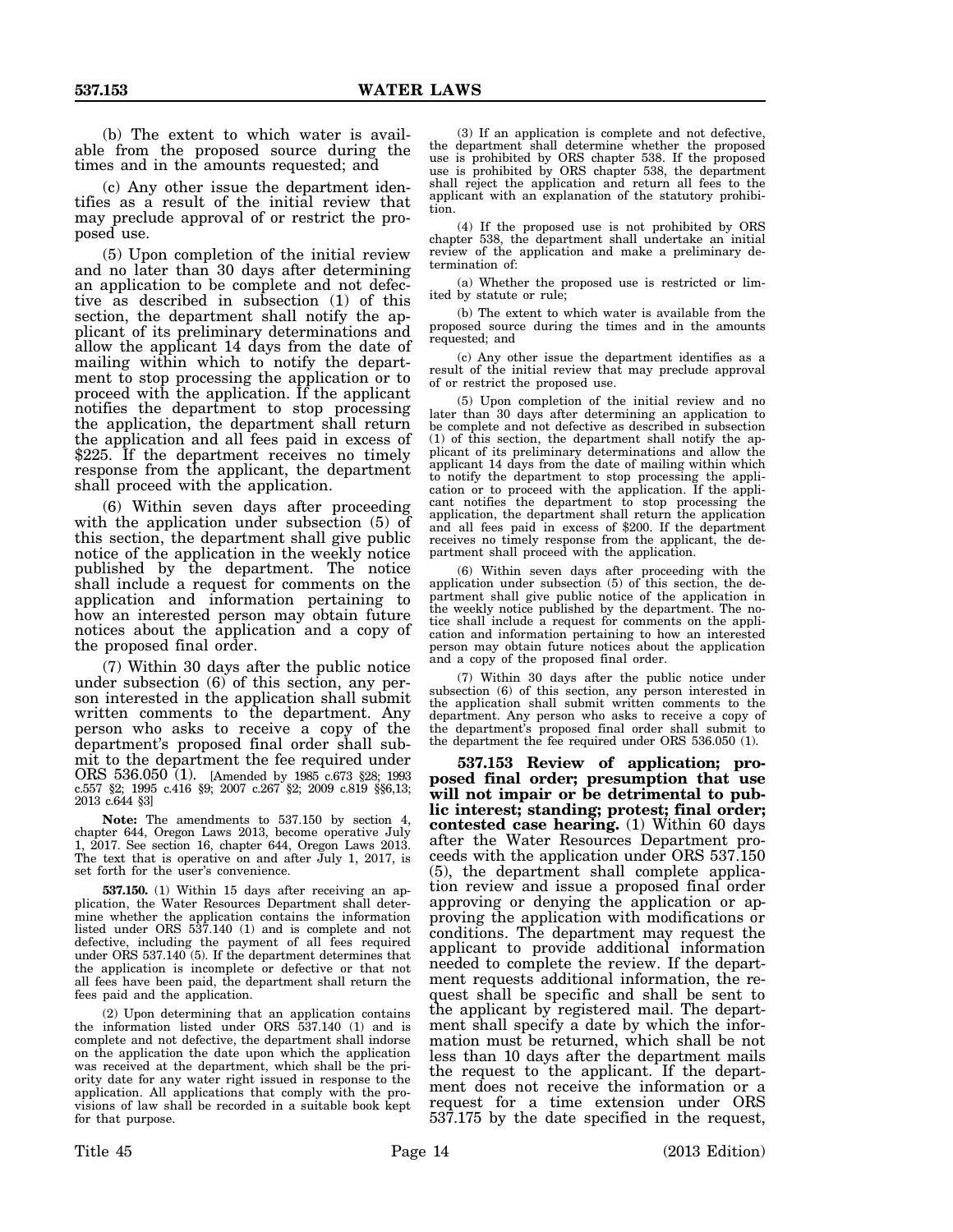the department may reject the application and may refund fees in accordance with ORS 536.050 (4)(a). The time period specified by the department in a request for additional information shall allow the department to comply with the 60-day time limit established by this subsection.

(2) In reviewing the application under subsection (1) of this section, the department shall presume that a proposed use will not impair or be detrimental to the public interest if the proposed use is allowed in the applicable basin program established pursuant to ORS 536.300 and 536.340 or given a preference under ORS 536.310 (12), if water is available, if the proposed use will not injure other water rights and if the proposed use complies with rules of the Water Resources Commission. This shall be a rebuttable presumption and may be overcome by a preponderance of evidence that either:

(a) One or more of the criteria for establishing the presumption are not satisfied; or

(b) The proposed use will impair or be detrimental to the public interest as demonstrated in comments, in a protest under subsection (6) of this section or in a finding of the department that shows:

(A) The specific public interest under ORS 537.170 (8) that would be impaired or detrimentally affected; and

(B) Specifically how the identified public interest would be impaired or detrimentally affected.

(3) The proposed final order shall cite findings of fact and conclusions of law and shall include but need not be limited to:

(a) Confirmation or modification of the preliminary determinations made in the initial review;

(b) A brief statement that explains the criteria considered relevant to the decision, including the applicable basin program and the compatibility of the proposed use with applicable land use plans;

(c) An assessment of water availability and the amount of water necessary for the proposed use;

(d) An assessment of whether the proposed use would result in injury to existing water rights;

(e) An assessment of whether the proposed use would impair or be detrimental to the public interest as provided in ORS 537.170;

(f) A draft permit, including any proposed conditions, or a recommendation to deny the application;

(g) Whether the rebuttable presumption that the proposed use will not impair or be detrimental to the public interest has been established; and

(h) The date by which protests to the proposed final order must be received by the department.

(4) The department shall mail copies of the proposed final order to the applicant and to persons who have requested copies and paid the fee required under ORS 536.050  $(1)(p)$ . The department also shall publish notice of the proposed final order by publication in the weekly notice published by the department.

(5) Any person who supports a proposed final order may request standing for purposes of participating in any contested case proceeding on the proposed final order or for judicial review of a final order. A request for standing shall be in writing and shall be accompanied by the fee established under ORS 536.050 (1)(n).

(6) Any person may submit a protest against a proposed final order. A protest shall be in writing and shall include:

(a) The name, address and telephone number of the protestant;

(b) A description of the protestant's interest in the proposed final order and, if the protestant claims to represent the public interest, a precise statement of the public interest represented;

(c) A detailed description of how the action proposed in the proposed final order would impair or be detrimental to the protestant's interest;

(d) A detailed description of how the proposed final order is in error or deficient and how to correct the alleged error or deficiency;

(e) Any citation of legal authority supporting the protest, if known; and

(f) The protest fee required under ORS 536.050.

(7) Requests for standing and protests on the proposed final order shall be submitted within 45 days after publication of the notice of the proposed final order in the weekly notice published by the department. Any person who asks to receive a copy of the department's final order shall submit to the department the fee required under ORS 536.050 (1)(p), unless the person has previously requested copies and paid the required fee under ORS 537.150 (7), the person is a protestant and has paid the fee required under ORS 536.050 (1)(j) or the person has standing and has paid the fee under ORS 536.050 (1)(n).

(8) Within 60 days after the close of the period for receiving protests, the Water Resources Director shall: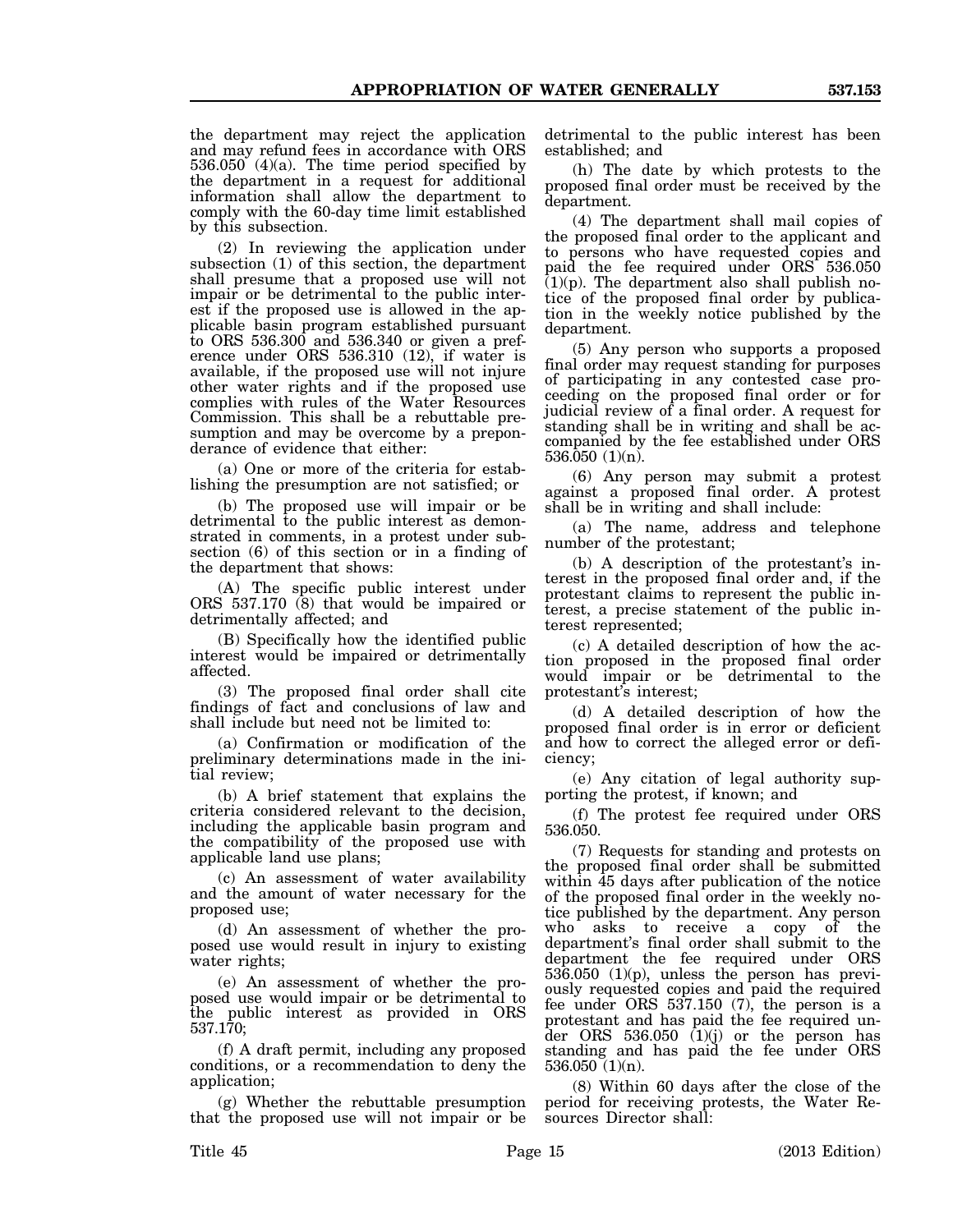(a) Issue a final order as provided under ORS 537.170 (6); or

(b) Schedule a contested case hearing if a protest has been submitted and if:

(A) Upon review of the issues, the director finds that there are significant disputes related to the proposed use of water; or

(B) Within 30 days after the close of the period for submitting protests, the applicant requests a contested case hearing. [1995 c.416 §11; 1997 c.446 §2; 1997 c.587 §5; 2007 c.188 §2; 2009 c.819 §§7,14; 2013 c.644 §5]

**Note:** 537.153, 537.173 and 537.175 were added to and made a part of 537.145 to 537.240 by legislative action but were not added to any smaller series therein. See Preface to Oregon Revised Statutes for further explanation.

**537.160 Approval for beneficial use; agreement authorizing use of ditch for waste or seepage water.** (1) Subject to the provisions of subsections (2) and (3) of this section, and of ORS 537.170 and 537.190, the Water Resources Department shall approve all applications made in proper form which contemplate the application of water to a beneficial use, unless the proposed use conflicts with existing rights.

(2) The department may not approve an application for a permit to appropriate waste or seepage water, which is to be carried through an existing ditch or canal not owned wholly by the applicant until the applicant files with the department an agreement between the applicant and the owner of the ditch or canal, authorizing its use by the applicant to carry the water.

(3) The department shall reject every application for a permit to appropriate water to develop hydroelectric power if the department finds that the proposed project does not comply with the standards set forth in ORS 543.017 or rules adopted by the Water Resources Commission under ORS 543.017. [Amended by 1985 c.569 §18; 1985 c.673 §197; 1995 c.416 §12]

**537.170 Contested case hearing on application; final order; appeal.** (1) Within 45 days after the Water Resources Director schedules a contested case hearing under ORS 537.153 (8), the Water Resources Department shall hold the contested case hearing. The issues to be considered in the contested case hearing shall be limited to issues identified by the administrative law judge.

(2) Notwithstanding the provisions of ORS chapter 183 pertaining to contested case proceedings, the parties to any contested case hearing initiated under this section shall be limited to:

(a) The applicant;

(b) Any person who timely filed a protest; and

(c) Any person who timely filed a request for standing under ORS 537.153 (5) and who requests to intervene in the contested case hearing prior to the start of the proceeding.

(3) The contested case proceeding shall be conducted in accordance with the applicable provisions of ORS chapter 183 except:

(a) As provided in subsections (1) and (2) of this section; and

(b) An interlocutory appeal under ORS 183.480 (3) shall not be allowed.

(4) If applicable, an application to appropriate water for the generation of electricity submitted under ORS 537.140 shall be included in the consolidated review and hearings process under ORS 543.255.

(5) Each person submitting a protest or a request for standing shall raise all reasonably ascertainable issues and submit all reasonably available arguments supporting the person's position by the close of the protest period. Failure to raise a reasonably ascertainable issue in a protest or in a hearing or failure to provide sufficient specificity to afford the Water Resources Department an opportunity to respond to the issue precludes judicial review based on that issue.

(6) If, after the contested case hearing or, if a hearing is not held, after the close of the period allowed to file a protest, the director determines that the proposed use does not comply with the standards set forth in ORS 543.017 or rules adopted by the Water Resources Commission under ORS 543.017 or would otherwise impair or be detrimental to the public interest, the director shall issue a final order rejecting the application or modifying the proposed final order to conform to the public interest. If, after the contested case hearing or, if a hearing is not held, after the close of the period allowed to file a protest, the director determines that the proposed use would not impair or be detrimental to the public interest, the director shall issue a final order approving the application or otherwise modifying the proposed final order. A final order may set forth any of the provisions or restrictions to be included in the permit concerning the use, control and management of the water to be appropriated for the project, including, but not limited to, a specification of reservoir operation and minimum releases to protect the public interest.

(7) If a contested case hearing is not held:

(a) Where the final order modifies the proposed final order, the applicant may request and the department shall schedule a contested case hearing as provided under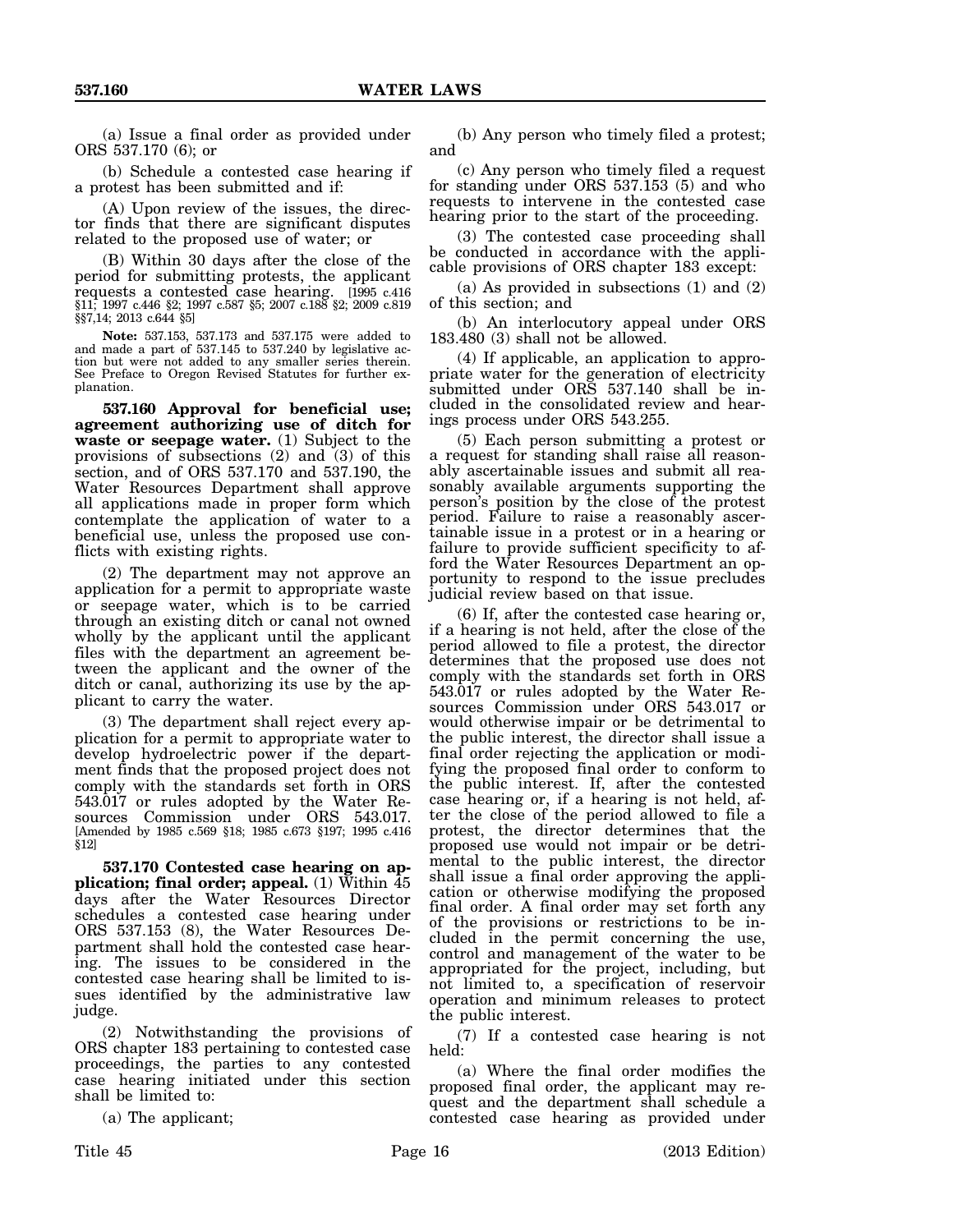subsection (3) of this section by submitting the information required for a protest under ORS 537.153 (6) within 14 days after the director issues the final order. However, the issues on which a contested case hearing may be requested and conducted under this paragraph shall be limited to issues based on the modifications to the proposed final order.

(b) Only the applicant or a protestant may appeal the provisions of the final order in the manner established in ORS chapter 183 for appeal of order other than contested cases.

(8) If the presumption of public interest under ORS 537.153 (2) is overcome, then before issuing a final order, the director or the commission, if applicable, shall make the final determination of whether the proposed use or the proposed use as modified in the proposed final order would impair or be detrimental to the public interest by considering:

(a) Conserving the highest use of the water for all purposes, including irrigation, domestic use, municipal water supply, power development, public recreation, protection of commercial and game fishing and wildlife, fire protection, mining, industrial purposes, navigation, scenic attraction or any other beneficial use to which the water may be applied for which it may have a special value to the public.

(b) The maximum economic development of the waters involved.

(c) The control of the waters of this state for all beneficial purposes, including drainage, sanitation and flood control.

(d) The amount of waters available for appropriation for beneficial use.

(e) The prevention of wasteful, uneconomic, impracticable or unreasonable use of the waters involved.

(f) All vested and inchoate rights to the waters of this state or to the use of the waters of this state, and the means necessary to protect such rights.

(g) The state water resources policy formulated under ORS 536.295 to 536.350 and 537.505 to 537.534.

(9) Upon issuing a final order, the director shall notify the applicant and each person who submitted written comments or protests or otherwise requested notice of the final order and send a copy of the final order to any person who requested a copy and paid the fee required under ORS 536.050  $(\overline{1})(p)$ . [Amended by 1955 c.707 §36; 1961 c.224 §12; 1963 c.378 §1; 1975 c.581 §26; 1985 c.569 §19; 1985 c.673 §30; 1995 c.416 §13; 1997 c.587 §6; 2003 c.75 §96]

**537.173 Exceptions to final order; modified order.** (1) Within 20 days after the Water Resources Director issues a final order under ORS 537.170 after the conclusion of a contested case hearing, any party may file exceptions to the order with the Water Resources Commission.

(2) The commission shall issue a modified order, if allowed, or deny the exceptions within 60 days after the close of the exception period under subsection (1) of this section. [1995 c.416 §14]

**Note:** See note under 537.153.

**537.175 Time limit for issuing final order or scheduling contested case hearing; applicant request for extension.** (1) Except as provided in subsection (2) of this section, the Water Resources Department shall issue a final order or schedule a contested case hearing on an application for a water right referred to in ORS 537.140 or 537.400 within 180 days after the department proceeds with the application under ORS 537.150 (5).

(2) At the request of the applicant, the department may extend the 180-day period set forth in subsection (1) of this section for a reasonable period of time.

(3) If a contested case hearing is held, the department shall issue a final order:

(a) Within 270 days after scheduling the hearing for a contested case proceeding that involves three or more parties not including the department; and

(b) Within 180 days after scheduling the hearing for all other contested case proceedings.

(4) If the applicant does not request an extension under subsection (2) of this section and the department fails to issue a proposed final order or schedule a contested case hearing on an application for a water right within 180 days after the department proceeds with the application under ORS 537.150 (5), the applicant may apply in the Circuit Court for Marion County for a writ of mandamus to compel the department to issue a final order or schedule a contested case hearing on an application for a water right. If the application is for an out-of-stream use, the writ of mandamus shall compel the department to issue a water right permit, unless the department shows by affidavit that to issue a permit may result in harm to an existing water right holder. [1995 c.416 §17]

**Note:** See note under 537.153.

**537.180** [Amended by 1971 c.734 §78; 1985 c.673 §31; repealed by 1995 c.416 §50]

**537.185** [1971 c.734 §80; repealed by 1985 c.673 §185]

Title 45 Page 17 Page 17 (2013 Edition)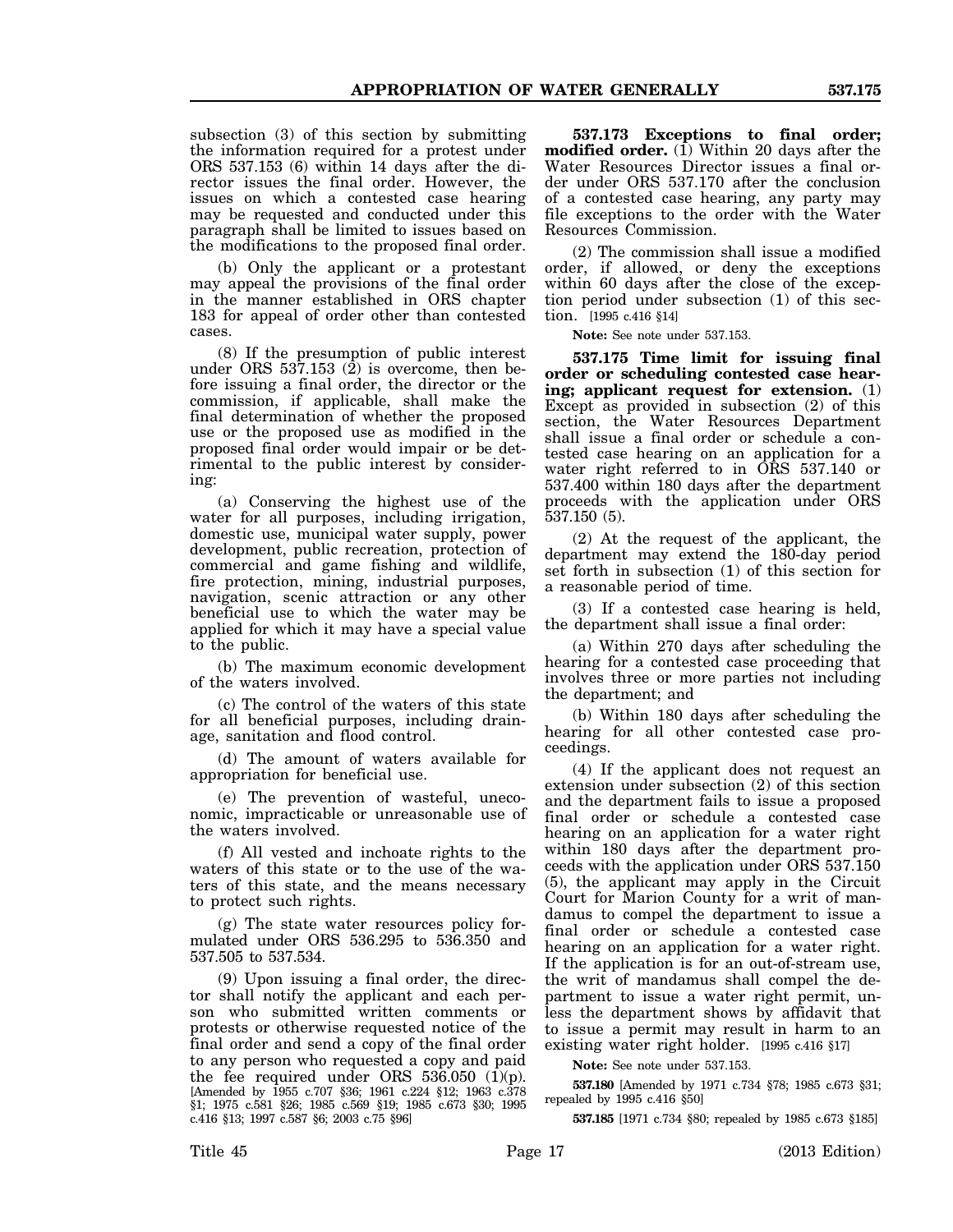**537.190 Terms and conditions of approval; municipal water supplies; release of stored water.** (1) The Water Resources Department may approve an application for less water than applied for, or upon terms, limitations and conditions necessary for the protection of the public interest, including terms, limitations and conditions relating to the release of water from an impoundment or diversion structure necessary to prevent rapid fluctuation in the stream level below the structure which may create a hazard to life or property, if there exists substantial reason therefor. In any event the department shall not approve an application for more water than can be applied to a beneficial use.

(2) The department may approve an application for a municipal water supply to the exclusion of all subsequent appropriations, if the exigencies of the case demand.

(3) When conditions beyond the control of the owner or operator of an impoundment or diversion structure, to which terms, limitations and conditions made as provided in subsection (1) of this section relate, threaten the safety of the structure and the release of water from the structure contrary to such terms, limitations and conditions is or may be necessary to remove the threat:

(a) The terms, limitations and conditions shall not apply to such release of water.

(b) The owner, operator or person in immediate charge of the structure shall immediately notify the department by telegraph or telephone of the situation.

(c) The owner, operator or person in immediate charge of the structure shall immediately notify, to the best of the person's ability, those persons whose life or property may be threatened by the release of water. [Amended by 1959 c.624 §3; subsection (3) enacted as 1959 c.624 §5; 1985 c.673 §32; 1995 c.416 §15]

**537.200** [Amended by 1955 c.707 §37; repealed by 1971 c.734 §21]

**537.210** [Repealed by 1981 c.61 §1 (537.211 enacted in lieu of 537.210)]

**537.211 Issuance of permit if application approved; contents of permit; effect; rejection of application; change in permit terms.** (1) The approval of an application referred to in ORS 537.140 or 537.400 shall be set forth in a water right permit issued by the Water Resources Department. The permit shall specify the details of the authorized use and shall set forth any terms, limitations and conditions as the department considers appropriate including but not limited to any applicable condition required under ORS 537.289. A copy of the permit shall be filed as a public record in the department. The permit shall be mailed to the applicant, and upon receipt of the permit the permittee may proceed with the construction of the

necessary works and may take all action required to apply the water to the designated beneficial use and to perfect the proposed appropriation.

(2) Except as provided in subsection (6) of this section, if an application under ORS 537.140 or 537.400 indicates that the applicant does not have written authorization or an easement permitting access to nonowned land crossed by the proposed ditch, canal or other work, the department may issue a final order approving the application if the approval includes a condition requiring the applicant to obtain such written authorization, or easement or ownership of such land and to provide the department with a copy of the written authorization, easement or evidence of ownership.

(3) If an application referred to in ORS 537.140 or 537.400 is rejected, the department shall enter a written order setting forth the reasons for the rejection. The applicant shall take no action toward construction of the works or use of the water. The department shall mail a copy of the order to the applicant.

(4) The holder of a water right permit may change the point of diversion, change the point of appropriation, change the point of diversion to allow the appropriation of ground water or use the water on land to which the right is not appurtenant if:

(a) The use of water on land to which the right is not appurtenant, the change of point of diversion or the change in point of appropriation does not result in injury to an existing water right;

(b) For a proposed change in the place of use of the water, the land on which the water is to be used is owned or controlled by the holder of the permit and is contiguous to the land to which the permit is appurtenant;

(c) All other terms of the permit remain the same, including but not limited to the beneficial use for which the water is used and the number of acres to which water is applied;

(d) Prior approval is obtained from the district if the water is transported or conveyed by an irrigation district organized under ORS chapter 545, a drainage district organized under ORS chapter 547, a water improvement district organized under ORS chapter 552, a water control district organized under ORS chapter 553 or a district improvement company or a corporation organized under ORS chapter 554;

(e) The holder of the permit provides written notice to the department at least 60 days before making any changes to the lands, point of diversion or point of appropriation described in the permit;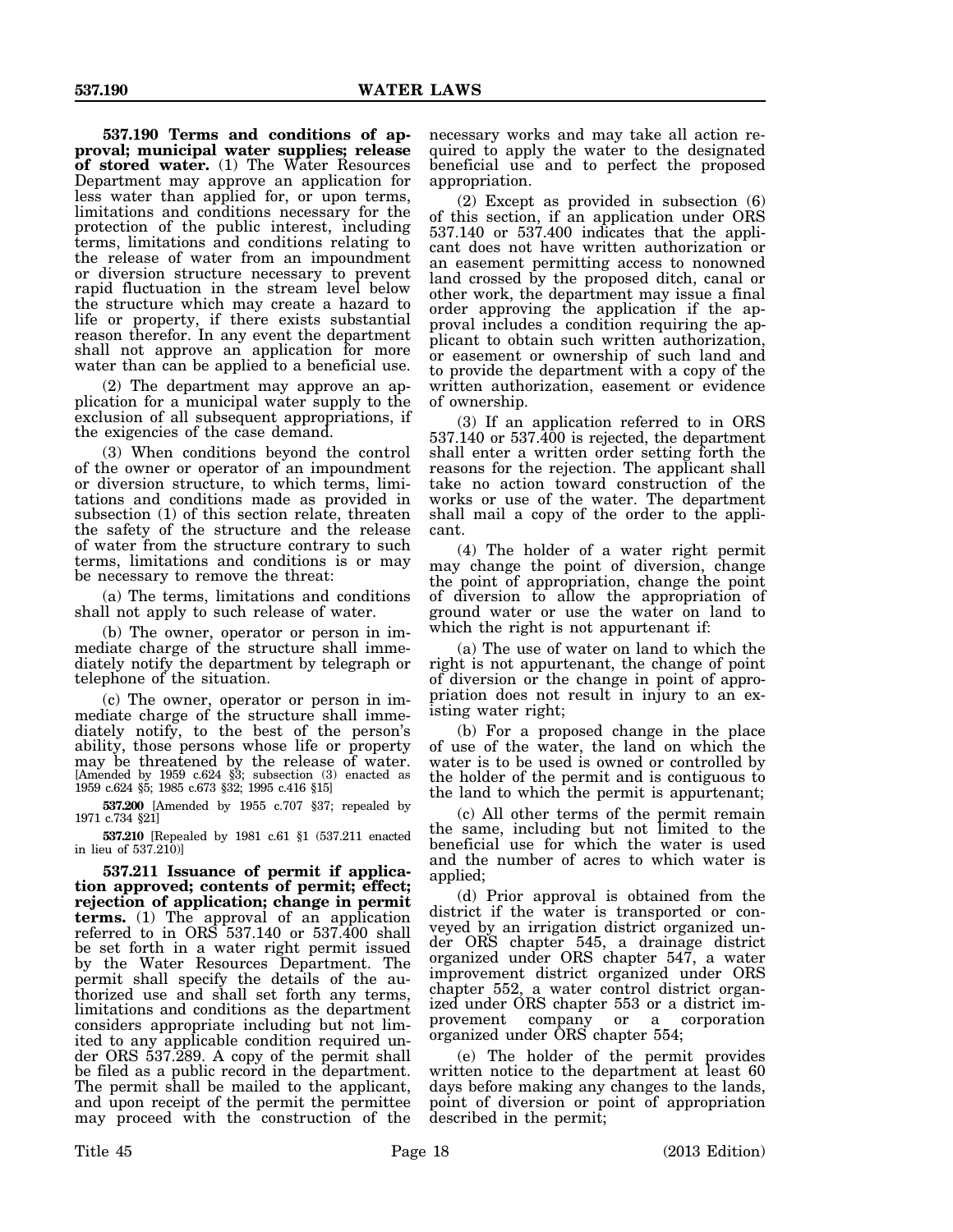(f) The holder of the permit complies with the publication requirements of ORS 540.520 (5), if applicable;

(g) Diversion is provided with a proper fish screen, if requested by the State Department of Fish and Wildlife; and

(h) For a request to transfer the point of diversion to allow the appropriation of ground water, the proposed change meets the standards set forth in ORS 540.531 (2) or (3).

(5) Notwithstanding the requirements of subsection  $(4)(b)$  of this section, the holder of a water right permit may change the place of use of all or any portion of water under the permit to land that is not contiguous to the land to which the permit is appurtenant if:

(a) The change to noncontiguous land is in furtherance of mitigation or conservation efforts undertaken for the purposes of benefiting a species listed as sensitive, threatened or endangered under ORS 496.171 to 496.192 or the federal Endangered Species Act of 1973 (16 U.S.C. 1531 to 1544), as determined by the listing agency; and

(b) All other requirements of subsection (4) of this section are met.

(6) For an application made by or on behalf of a public corporation, the department may issue a permit approving the application without requiring the applicant to obtain prior written authorization or an easement permitting access to nonowned lands affected by the proposed project. However, nothing in this subsection shall be construed to allow any person to trespass on the lands of another person.

(7) When the department receives notice under subsection  $(4)(e)$  of this section, the department shall publish the notice in the department's weekly public notice of water right applications.

(8) If the use of water under the permit is for operation of a mining operation as defined in ORS 517.952:

(a) Review of the application and approval or denial of the application shall be coordinated with the consolidated application process under ORS 517.952 to 517.989. However, such review and approval or denial shall take into consideration all policy considerations for the appropriation of water as set forth in this chapter and ORS chapter 536.

(b) The permit may be issued for exploration under ORS 517.702 to 517.740, but the permit shall be conditioned on the applicant's compliance with the consolidated application process.

(c) The permit shall include a condition that additional conditions may be added to the use of water when a water right certificate is issued, or when the use of water is changed pursuant to ORS 540.520 and 540.530 to use for a mine.

(9) As used in this section, "contiguous" includes land separated from the land to which a water right is appurtenant by roads, utility corridors, irrigation ditches or publicly owned rights of way. [1981 c.61 §2 (enacted in lieu of 537.210); 1985 c.392 §10; 1985 c.673 §33; 1991 c.735 §33; 1995 c.365 §4; 1995 c.368 §1; 1995 c.416 §16a; 1997 c.42 §1; 1997 c.446 §3; 1999 c.611 §1; 1999 c.664 §6; 2003 c.705 §2; 2013 c.371 §32]

**537.220 Assignment of application, permit or license.** (1) Any application, permit or license to appropriate water may be assigned, subject to the conditions of the application or permit, but no such assignment shall be binding, except upon the parties to the assignment, unless filed for record in the Water Resources Department.

(2) An assignment of an application, permit or license to appropriate water filed for record with the Water Resources Department shall identify the current record owners of all property described in the application, permit or license. The assignor shall furnish proof acceptable to the department that notice of the assignment has been given or attempted for each identified property owner not a party to the assignment. [Amended by 1985 c.673 §34; 1995 c.367 §1]

**537.225 Full or partial assignment of water right permit; issuance of replacement permits.** (1) Notwithstanding ORS 537.220 and 537.635, except as provided in subsection (6) of this section, a record landowner holding a water right permit for an irrigation, nursery, temperature control, stock watering or agricultural water use that has a subsequent completion date may apply for assignment of all or part of the water right permit and for the issuance of a replacement water right permit that reflects that assignment. To obtain the assignment and replacement water right permits, the applicant shall submit an application to the Water Resources Department that includes, at a minimum:

(a) A map prepared by a certified water right examiner and meeting department mapping standards that identifies the authorized place of use, rate of use, any applicable acre-feet allowances, tax lots and points of diversion or appropriation;

(b) A copy of the deed showing that the applicant is an owner of the land;

(c) An affidavit certifying that the water right has not been conveyed or withheld;

(d) A statement by the applicant that the most recent water use under the permit, if any, has been exercised within relevant terms and conditions of the permit; and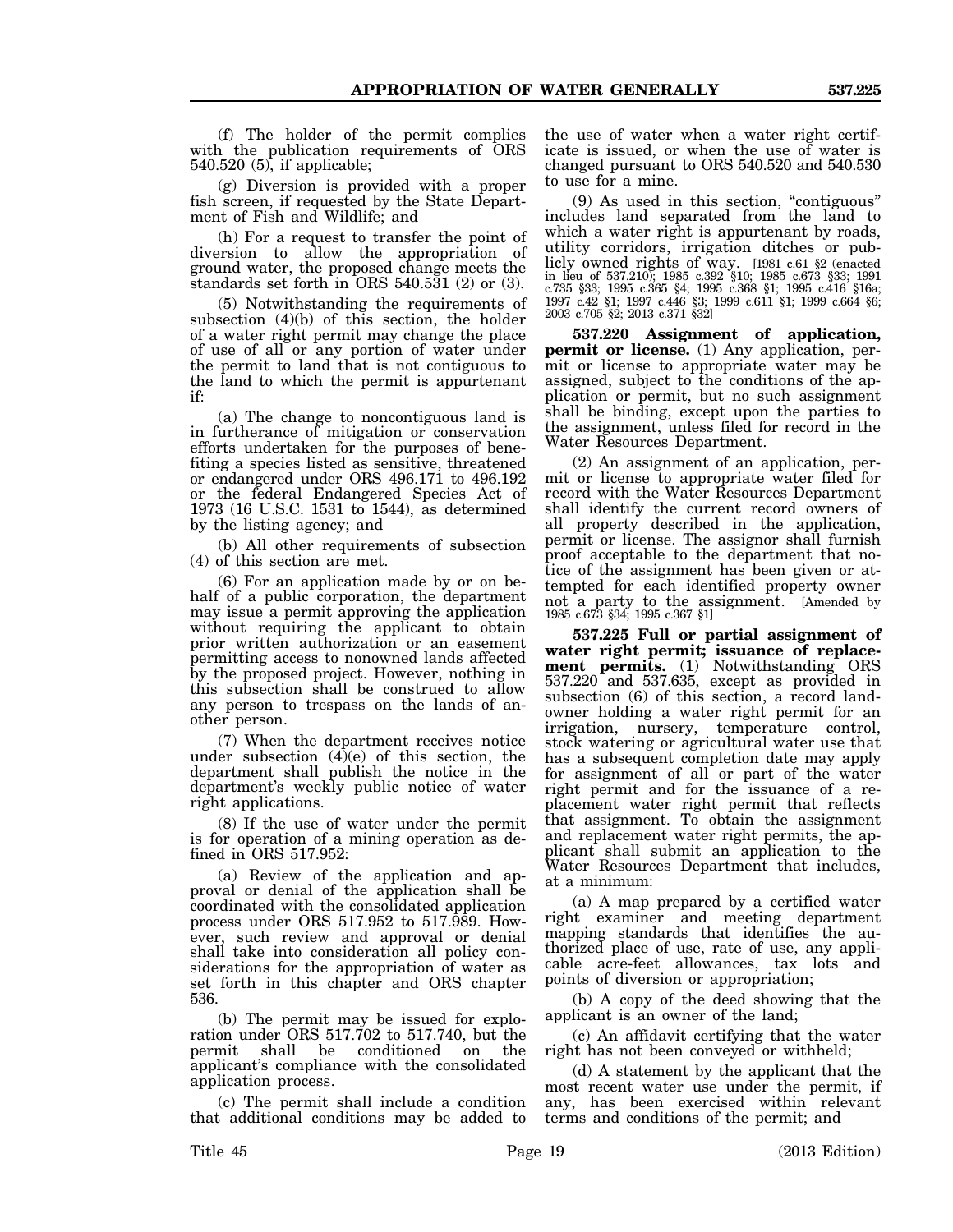(e)(A) Agreements to the assignment and to the request for the issuance of replacement water right permits submitted jointly or individually by all owners of the land to which the water right is appurtenant; or

(B) An assignment of interest and request for the issuance of replacement water right permits submitted by one or more of the owners of land to which the water right is appurtenant and information identifying the names, addresses and proportionate interests for those owners not submitting the assignment and request.

(2) In addition to the application contents described in subsection  $(1)$  of this section, the department may require that the applicant provide any additional information the department deems appropriate to determining whether to approve the application.

(3) Upon receiving an application under subsection (1) of this section, the department shall determine and notify the applicant of the fees payable under ORS 536.050 for processing the application. Upon receipt of the appropriate processing fees, the department shall:

(a) Verify the address of each owner of the lands identified on the map contained in the application;

(b) Verify that the deed supplied with the application matches the property proposed for assignment;

(c) Prepare a statement that the proposed replacement water right permits will not result in the enlargement of the original water right, a proposed final order and drafts of replacement water right permits;

(d) No later than one week prior to the date of the weekly notice described in paragraph (e) of this subsection, mail copies of the application, the map, the existing water right permit, the proposed final order and the draft replacement water right permits to each owner of land to which the existing water right is appurtenant; and

(e) Provide public notice of the application in the weekly notice published by the department.

(4) The department shall allow comment on the application for 30 days following public notice of the application in the weekly notice published by the department. Any protest against the proposed final order must be submitted no later than 45 days after the date of the weekly notice published by the department. A protest must be filed in the manner provided in ORS 537.227.

(5) If the department determines that an application under subsection (1) of this section to assign all or part of a water right permit has been properly filed, and that the issuance of replacement water right permits will not result in the enlargement of the original water right or otherwise cause injury to other water right holders, the department shall issue one or more replacement water right permits to reflect the assignment. The replacement water right permits:

(a) Must have the same conditions as the replaced water right permit, including but not limited to priority date, source of water and type of use;

(b) May not add or change a point of diversion or point of appropriation;

(c) May not result in the enlargement of the water use authorized under the replaced water right permit;

(d) Must apportion the rate, and if applicable the duty, in proportion to the amount of land to which the water right is appurtenant; and

(e) Must identify the land to which the replacement water right permit is appurtenant and the owner of that land.

(6) This section does not apply to municipal or quasi-municipal permits or to permits held by a unit of local government, including but not limited to permits held by a port or water authority or a district. As used in this subsection, "unit of local government" has the meaning given that term in ORS 190.003 and "district" has the meaning given that term in ORS 540.505. [2013 c.166 §2]

**Note:** 537.225 and 537.227 were added to and made a part of ORS chapter 537 by legislative action but were not added to any smaller series therein. See Preface to Oregon Revised Statutes for further explanation.

**537.227 Protest of application to assign all or part of water right permit.** (1) A record landowner, an assignee, an affected water right permit holder or other interested person may protest a Water Resources Department proposed final order for a water right assignment under ORS 537.225. The protest must be in writing and received by the department within the time provided under ORS 537.225 (4). The protest must be accompanied by the protest fee required under ORS 536.050 and include:

(a) The name, address and telephone number of the person filing the protest; and

(b) A detailed explanation of why the proposed order does not conform with the criteria for a water right permit assignment and a description of the changes to the order that are necessary to correct the nonconformity.

(2) A protest must identify all issues the person wishes to raise that are reasonably ascertainable at the time the protest is filed. The issues must directly pertain to whether the proposed replacement water right per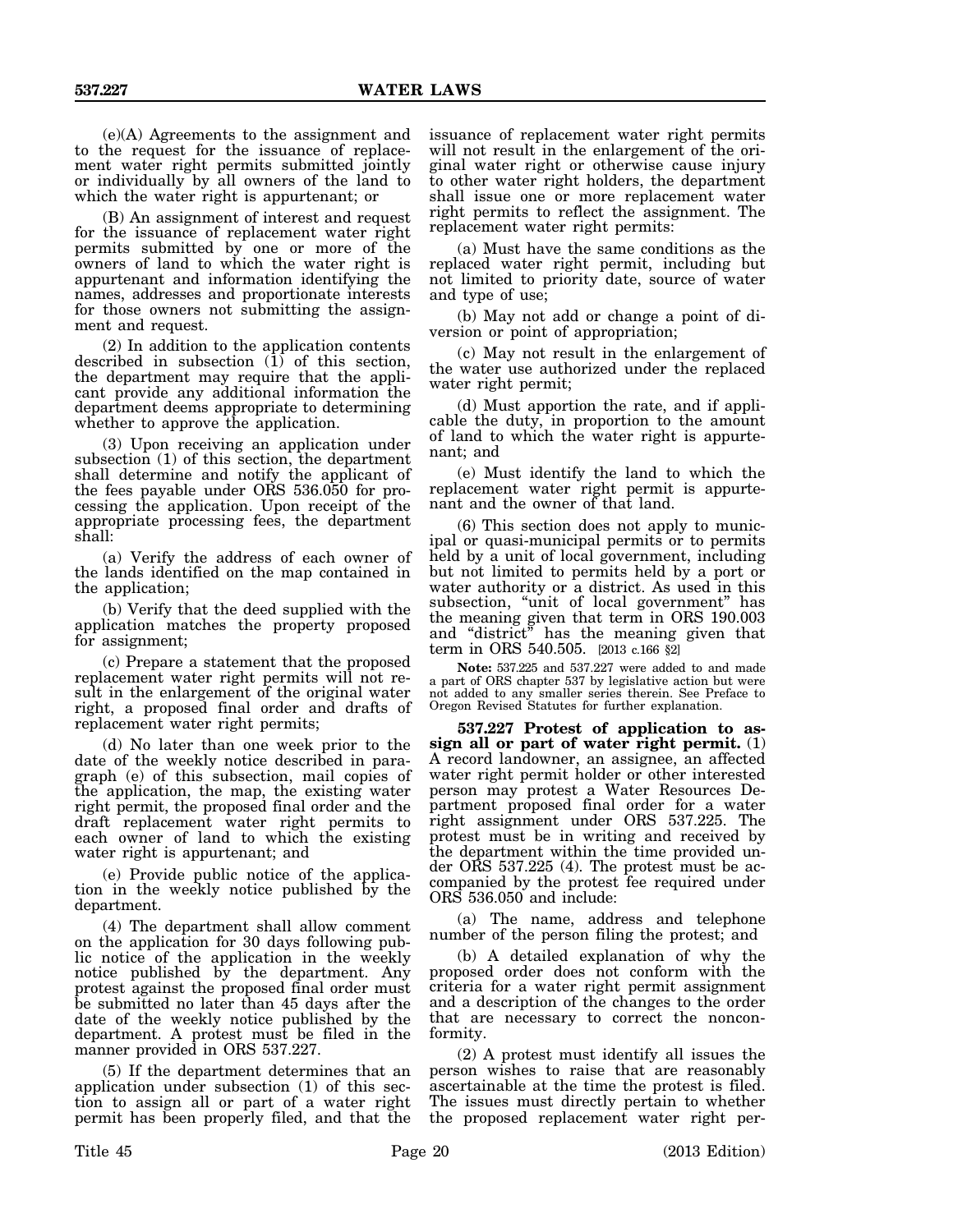mits are authorized under and in conformance with ORS 537.225.

(3) If a protest is properly filed, the department may work with the applicant for the water right assignment and the person filing the protest to determine whether the issues raised by the protest can be resolved informally. The department may:

(a) Reissue a proposed final order;

(b) Issue a final order; or

(c) Refer the matter for a contested case hearing.

(4) If the department is unable to resolve the issues informally and refers the matter for a contested case hearing, the issues properly before the administrative law judge are limited to whether the proposed replacement water right permits are authorized under and in conformance with ORS 537.225. Any unraised issue that was reasonably ascertainable at the time the protest was filed and any argument not raised in the protest with sufficient specificity to afford the department an opportunity for response is not subject to review at the contested case hearing.

(5) Notwithstanding ORS 183.310, the parties to a contested case hearing held under this section are limited to:

(a) The applicant for the water right assignment; and

(b) Persons that timely filed a protest against the proposed order under ORS 537.225 (4). [2013 c.166 §3]

**Note:** See note under 537.225.

**537.230 Time allowed for construction of irrigation or other work; extension; survey; map; requirements for supplemental water right.** (1) Except for a holder of a permit for municipal use, the holder of a water right permit shall prosecute the construction of any proposed irrigation or other work with reasonable diligence and complete the construction within a reasonable time, as fixed in the permit by the Water Resources Department, not to exceed five years from the date of approval.

(2) The holder of a permit for municipal use shall commence and complete the construction of any proposed works within 20 years from the date on which a permit for municipal use is issued under ORS 537.211. The construction must proceed with reasonable diligence and be completed within the time specified in the permit, not to exceed 20 years. However, the department may order and allow an extension of time to complete construction or to perfect a water right beyond the time specified in the permit under the following conditions:

(a) The holder shows good cause. In determining the extension, the department shall give due weight to the considerations described under ORS 539.010 (5) and to whether other governmental requirements relating to the project have significantly delayed completion of construction or perfection of the right;

(b) The extension of time is conditioned to provide that the holder may divert water beyond the maximum rate diverted for beneficial use before the extension only upon approval by the department of a water management and conservation plan; and

(c) For the first extension issued after June 29, 2005, for a permit for municipal use issued before November 2, 1998, the department finds that the undeveloped portion of the permit is conditioned to maintain, in the portions of waterways affected by water use under the permit, the persistence of fish species listed as sensitive, threatened or endangered under state or federal law. The department shall base its finding on existing data and upon the advice of the State Department of Fish and Wildlife. An existing fish protection agreement between the permit holder and a state or federal agency that includes conditions to maintain the persistence of any listed fish species in the affected portion of the waterway is conclusive for purposes of the finding.

(3) Except as provided in ORS 537.240 and 537.248 and subsection (2) of this section, the Water Resources Department, for good cause shown, shall order and allow an extension of time, including an extension beyond the five-year limit established in subsection (1) of this section within which irrigation or other works shall be completed or the right perfected. In determining the extension, the department shall give due weight to the considerations described under ORS 539.010 (5) and to whether other governmental requirements relating to the project have significantly delayed completion of construction or perfection of the right.

(4) Except as provided in subsection (5) of this section and ORS 537.409, upon completion of beneficial use as required under this section, the permittee shall hire a water right examiner certified under ORS 537.798 to survey the appropriation. Within one year after application of water to a beneficial use or the beneficial use date allowed in the permit, the permittee shall submit a map of the survey as required by the Water Resources Department, which shall accompany the request for a water right certificate submitted to the department under ORS 537.250. If any property described in the permit is not included in the request for a water right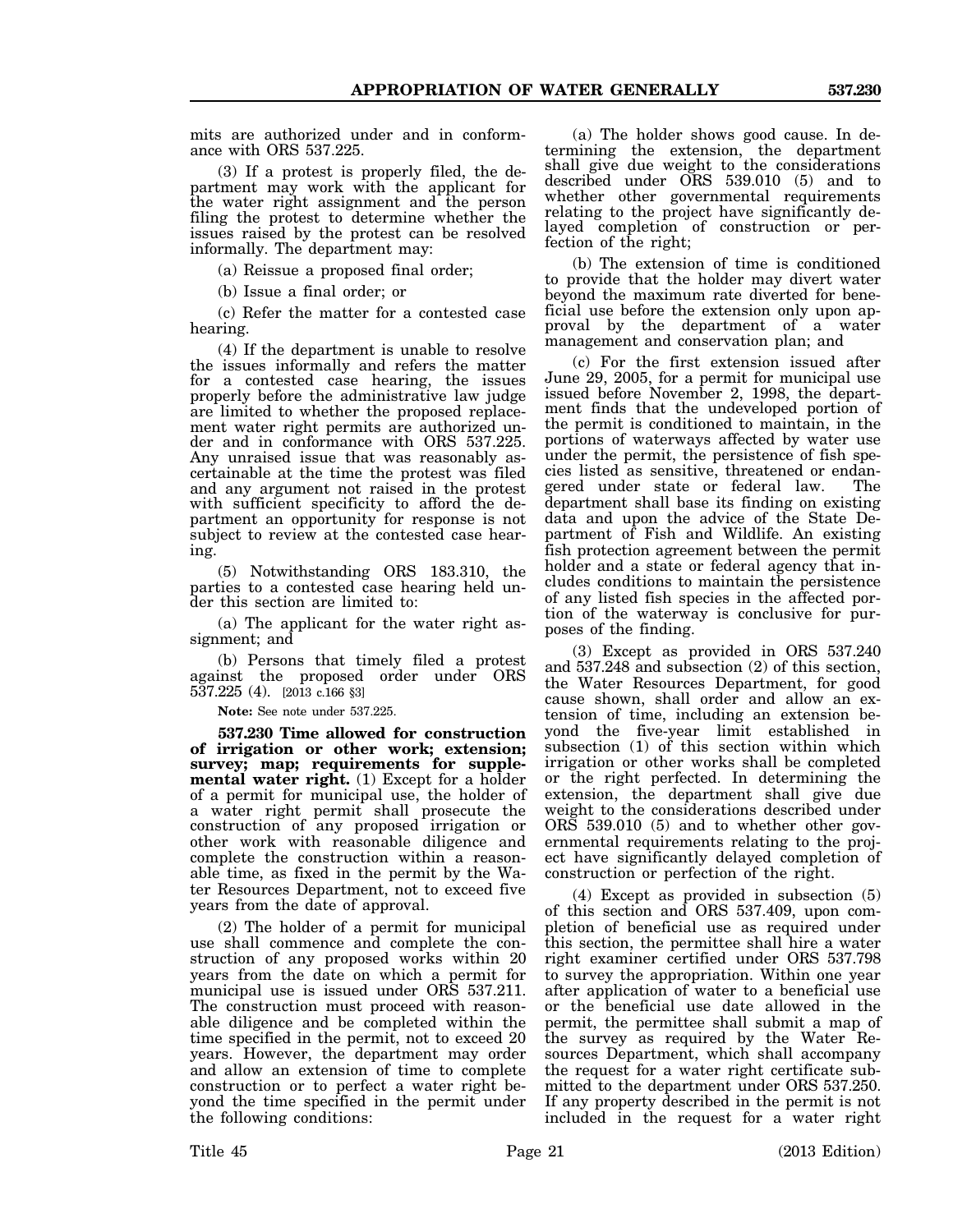certificate, the permittee shall state the identity of the record owner of that property.

(5) The Water Resources Director may waive the requirement under subsection (4) of this section that a permittee hire a water right examiner certified under ORS 537.798 if:

(a) The permit is a supplemental water right that shares the same distribution system and same place of use as the primary water right; and

(b) The department determines that there is sufficient information in the records of the department to determine proof of beneficial use.

(6) Notwithstanding ORS 537.410, for purposes of obtaining a water right certificate under ORS 537.250 for a supplemental water right, the permittee shall have a facility capable of handling the full rate and duty of water requested from the supplemental source and be otherwise ready, willing and able to use the amount of water requested, up to the amount of water approved in the water right permit. To obtain a certificate for a supplemental water right, the permittee is not required to have actually used water from the supplemental source if:

(a) Water was available from the source of the primary water right and the primary water right was used pursuant to the terms of the primary water right; or

(b) The nonuse of water from the supplemental source occurred during a period of time within which the exercise of the supplemental water right permit was not necessary due to climatic conditions. [Amended by 1985 c.617 §1; 1985 c.673 §201; 1987 c.542 §4; 1995 c.367 §2; 1995 c.416 §35; 1995 c.473 §5; 1997 c.446 §4; 1997 c.502 §1; 1997 c.557 §1; 1999 c.453 §1; 1999 c.665 §2; 2005 c.410 §1]

**537.240 Federal permit; time for obtaining; cancellation; time for beginning and completing work.** (1) In any case where a permit from the Federal Energy Regulatory Commission is or shall be required in connection with the development of the applicant's proposed project, the applicant shall make application for the necessary federal permit or license within six months, or, if the applicant is a municipal corporation, within 10 years, from the date of filing application for appropriation of water with the Water Resources Department.

(2) Upon failure of the applicant to file with the department, within 30 days after the expiration of the period above prescribed, satisfactory proof that application for the federal permit or license has been duly made, the application to appropriate water shall be terminated and become void.

(3) Where the application for the necessary permit or license from the Federal Energy Regulatory Commission is finally rejected or disallowed, or if after being granted, the permit or license is revoked or forfeited because of failure to begin or carry on the construction work when and as required by the permit or license, then the department shall, upon the filing in the Water Resources Department of satisfactory proof of such fact, revoke and cancel any permit issued by the department for appropriation of water for use in the project for which the federal permit or license was required.

(4) In case of any permit issued for the appropriation of water for the utilization of which a permit or license from the Federal Energy Regulatory Commission is necessary, the time to be allowed for the beginning and completion of construction under the permit from the department shall be made to conform to the time fixed for such beginning and completion in the permit or license, and in any extension thereof, issued for the project by the Federal Energy Regulatory Commission. [Amended by 1985 c.673 §36; 1995 c.416 §36]

**537.248 Requirement to include in reservoir permit date for beginning and completing construction and for perfecting water right; extension.** (1) When the Water Resources Department issues a reservoir permit for a new storage project to a county, municipality or district, the department shall include in the permit a date, not more than 10 years after the date the permit is issued, to begin and complete construction of diversion or storage works and to perfect the water right. An application for a reservoir permit under this section shall be subject to the provisions of ORS 537.140 to 537.211, except that the applicant need not submit engineering plans and specifications before the permit is issued. However, the applicant may not begin construction of the reservoir until the department approves the engineering plans and specifications.

(2) By order, the Water Resources Director may extend the date for beginning and completing construction and for completing perfection of the use if the applicant shows reasonable diligence and good cause. An extension allowed under this subsection shall not exceed 10 years, but the applicant may request additional extensions.

(3) As used in this section, "district" includes the entities set forth in ORS 198.010 and 198.180. [1995 c.473 §2; 1995 c.416 §35a]

**Note:** 537.248 and 537.249 were added to and made a part of 537.140 to 537.252 by legislative action but were not added to any smaller series therein. See Preface to Oregon Revised Statutes for further explanation.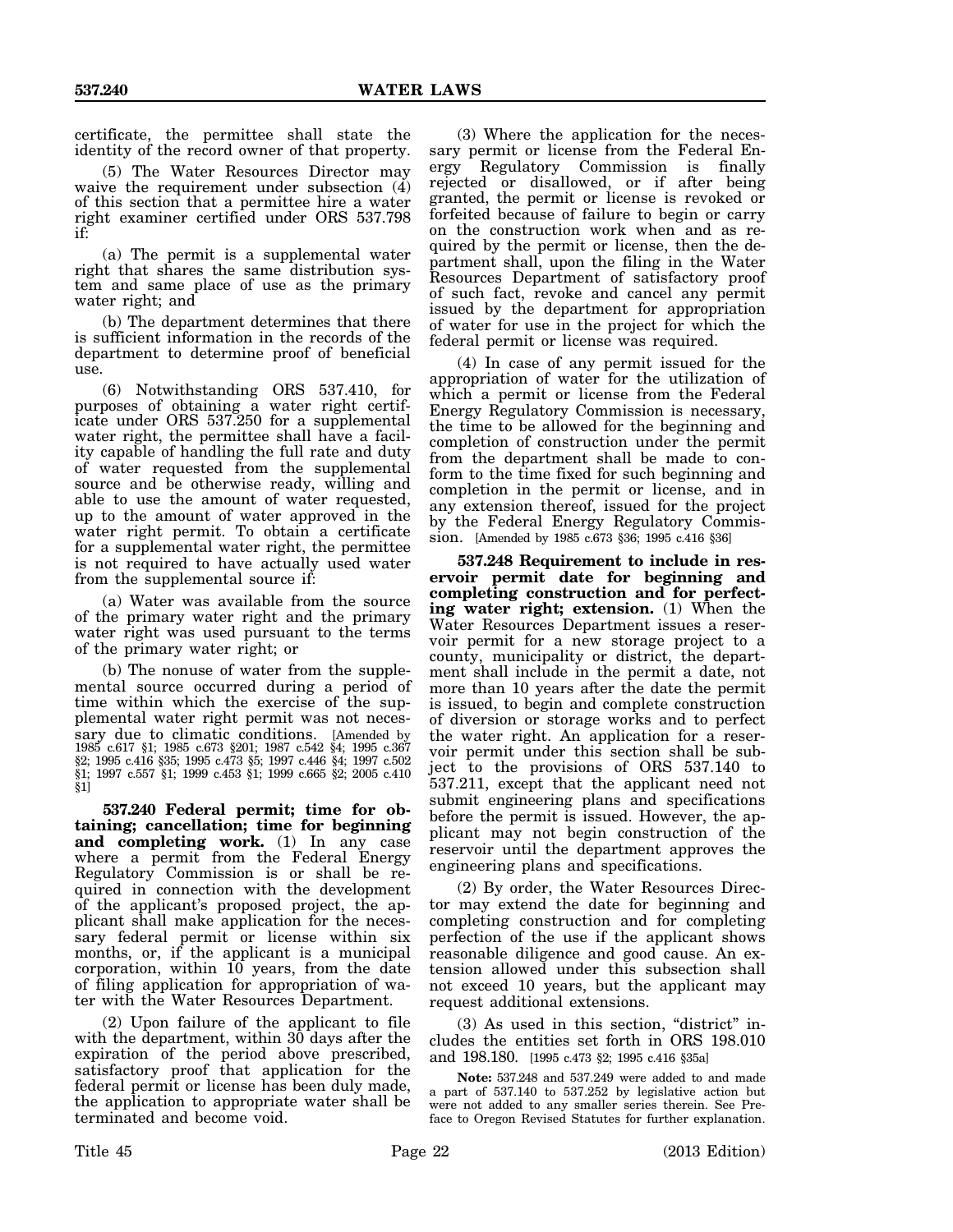**537.249 Election to have proposed reservation considered as application for permit or rulemaking proceeding.** (1) In lieu of the procedure established pursuant to ORS 537.358, for any reservation pending on July 5, 1995, the state agency that requested the reservation may elect to have the proposed reservation considered:

(a) As an application for a permit under ORS 537.140 to 537.211 and 537.248; or

(b) As a rulemaking proceeding under the applicable provisions of ORS chapter 183 in which case the provisions of ORS 537.358 requiring a public interest review under ORS 537.170 shall not be applicable.

(2) A state agency making any election under subsection (1) of this section shall submit a written request to the Water Resources Commission within 90 days after July 5, 1995. The commission shall proceed in accordance with the election made under subsection (1) of this section or, if an election is not submitted, according to the procedure established pursuant to ORS 537.358.

(3) A reservation established under the provisions of this section shall have as a priority date the date established in rules of the commission in effect on July 5, 1995.

(4) When issuing a reservoir permit for a multipurpose storage project using water reserved or proposed to be reserved under a request originally filed by the Water Resources Department before June 5, 1992, the department shall grant a preference for the project under ORS 537.352.

(5) Notwithstanding ORS 537.356, the Water Resources Commission may accept requests to reserve unappropriated water before July 1, 1997, but shall not begin to process such requests before July 1, 1997. Any request to reserve unappropriated water submitted by the State Department of Agriculture before July 1, 1997, also shall consider municipal needs. The priority date of a request received in proper form by the Water Resources Commission after July 5, 1995, shall be the date of receipt.  $[1995]$  c.473 §3; 1995 c.416 §35b]

**Note:** See note under 537.248.

**537.250 Water right certificate; issuance; inclusion of land not described in permit; recordation; duration of rights.**  $(1)$  After the Water Resources Department has received a request for issuance of a water right certificate accompanied by the survey required under ORS 537.230 (4) that shows, to the satisfaction of the department, that an appropriation has been perfected in accordance with the provisions of the Water Rights Act, the department shall issue to the applicant a certificate of the same character

as that described in ORS 539.140. The certificate shall be recorded and transmitted to the applicant as provided in that section.

(2) When issuing a water right certificate under subsection (1) of this section in the name of a district as defined in ORS 540.505, or in the name of a government agency for a district, the department may issue the water right certificate for land not described in the permit in accordance with ORS 537.252.

(3) Rights to the use of water acquired under the provisions of the Water Rights Act, as set forth in a certificate issued under subsection (1) of this section, shall continue in the owner thereof so long as the water shall be applied to a beneficial use under and in accordance with the terms of the certificate, subject only to loss:

(a) By nonuse as specified and provided in ORS 540.610; or

(b) As provided in ORS 537.297. [Amended by 1985 c.392 §11; 1985 c.673 §191; 1987 c.542 §6; 1989 c.509 §6; 1995 c.218 §3; 1995 c.365 §5; 1995 c.416 §21a; 2005 c.410 §3]

**537.252 Certificate issued for land not described in permit; notice.** (1) When issuing a water right certificate under ORS 537.250 to a district, or to a government agency for a district, the Water Resources Department may issue the water right certificate for land not described in the permit if:

(a) Water furnished by the district under the permit has been applied beneficially to the land;

(b) The land not described in the permit that is proposed to be included in the certificate is included within the legally established boundaries of the district and is subject to the charges, assessments and liens of the district;

(c) The certificate does not authorize a greater rate, duty or acreage than is authorized by the terms of the permit, and all other conditions of the permit are satisfied;

(d) The inclusion of land not described in the permit will not result in injury to other existing water rights or in enlargement of the right authorized under the permit; and

(e) The impact to the water source of including land not described in the permit will not differ significantly from the impact expected at the time the permit was issued for the lands described in the permit.

(2) If a district proposes to use water on lands not described in the permit, the Water Resources Department may issue a certificate that includes such additional lands if all of the conditions of subsection (1) of this section are satisfied and if, no later than 60 days before the district actually applies the water to the lands not described in the per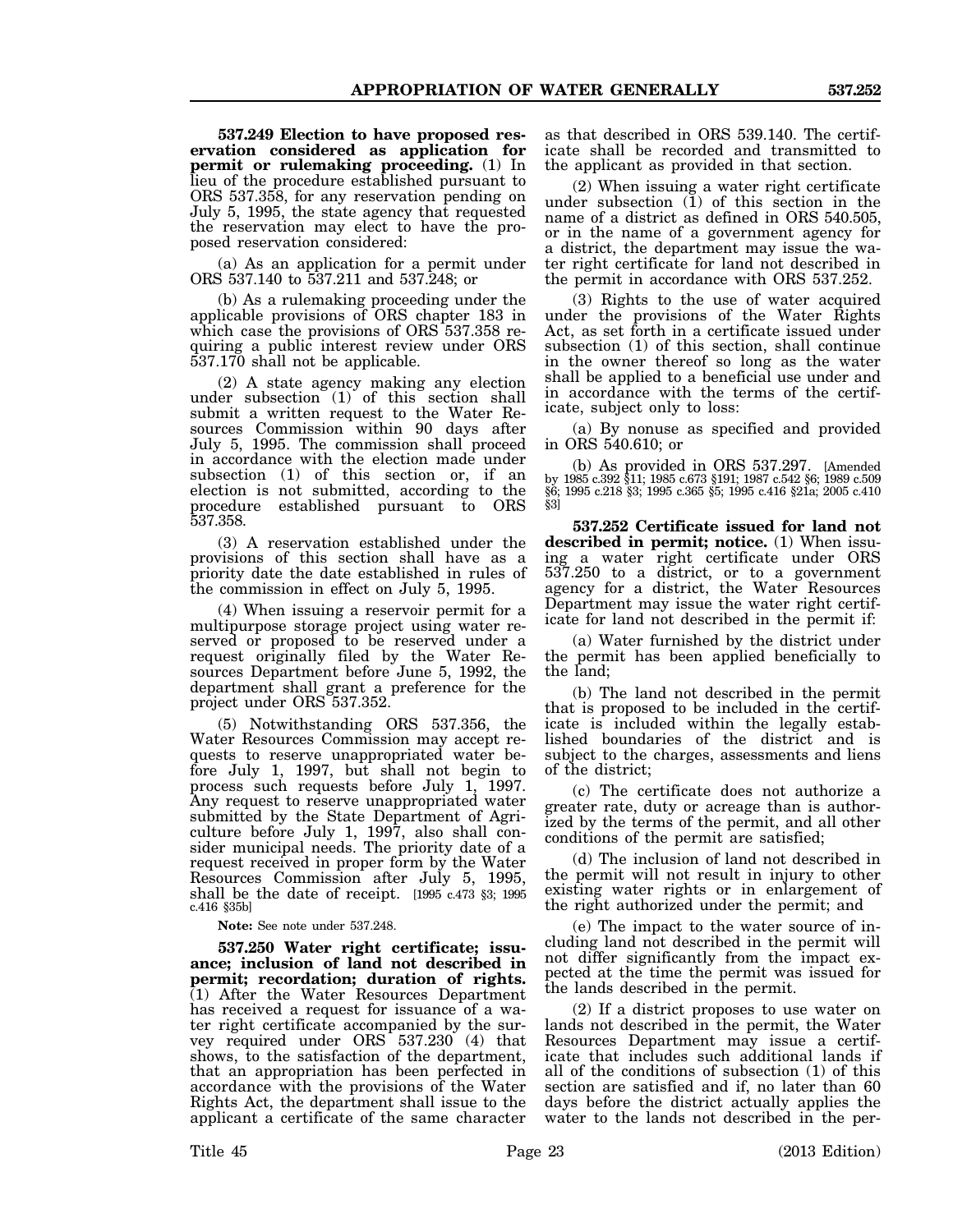mit, the district provides written notice to the department. The notice shall include a copy of the original permit map modified to show the lands to be added and lands to be removed from the description of the place of use of the water. Upon receipt of the notice from the district, the department shall provide public notice of the proposed change by means of publication in the department's weekly notice and by publication once each week for two successive weeks in a newspaper having general circulation in the county or counties in which the affected lands are located. The cost of publication shall be paid by the district.

(3) If a district has issued an order of inclusion or exclusion, the boundaries of the irrigation district shall be deemed to have been legally changed in the absence of approval of the Secretary of the Interior.

(4) As used in this section:

(a) "District" has the meaning given in ORS 540.505.

(b) "Legally established boundaries" means the boundaries of a district as established at the time of creation of the district and as the boundaries may have changed after creation of the district by an inclusion, exclusion or merger proceeding according to state law. [1995 c.218 §2; 1995 c.416 §21b; 2003 c.14 §343; 2011 c.52 §4]

**537.260 Cancellation of permit for failure of proof of completion of appropriation; issuance of limited certificate; contest of issuance of certificate; exception for municipalities.** (1) Except as provided under subsection (4) of this section for a permit issued to a municipality, whenever the time within which any appropriation under a permit should have been perfected has expired and the owner of the permit fails or refuses within three months thereafter to submit to the Water Resources Department proof of completion of the appropriation as required by ORS 537.230 and 537.250, the department may, after 60 days' notice by registered mail or by certified mail with return receipt, order the cancellation of the permit. The cancellation shall have the same force and effect as cancellation of a permit in the proceedings provided for in ORS 537.410 to 537.450.

(2) The department may determine the extent to which an appropriation has been perfected under any permit at the time of submission of final proof provided for in ORS 537.250, and shall limit the certificate provided for in that section to a description of such appropriation as has been actually perfected to the extent that the water applied

for has been actually applied to the beneficial use contemplated in the permit.

(3) Any person owning an application, permit or water right certificate subsequent in priority may jointly or severally contest before the department the issuance of the water right certificate at any time before it has issued, and after the time has expired for the completion of the appropriation under the permit, or within three months after issuance of the certificate. The contest shall be brought upon application made, and hearing shall be had in the same manner and after notice as provided in ORS 537.420 for proceedings for cancellation of permits. The department, in a final order, may cancel the permit or determine the extent to which the appropriation claimed thereunder has been perfected, and issue a water right certificate accordingly, or if a certificate has been issued, in the case of a contest within three months after its issuance, the department may cancel the water right certificate, or affirm its issuance, and if the water right certificate in such case is canceled, the permit upon which it is based shall also be canceled.

(4) A municipality may partially perfect not less than 25 percent of the water authorized by its permit without loss of priority or cancellation of the municipality's permit under this section. If a municipality defers perfection of its water right under this section, the department shall issue a certificate under ORS 537.250 only for the amount perfected. Upon perfection of the deferred amount, the municipality shall request a water right certificate for the remaining portion of the water applied for in the original permit application. As used in this section, "municipality" includes a city, a port formed under ORS 777.005 to 777.725 and 777.915 to 777.953, a domestic water supply district formed under ORS chapter 264 or a water authority formed under ORS chapter 450. [Amended by 1983 c.740 §211; 1985 c.673 §38; 1989 c.707 §2; 1991 c.249 §43; 1993 c.577 §35; 1995 c.416 §37]

**537.270 Conclusiveness of certificate.** A water right certificate issued in accordance with the provisions of ORS 537.250 which, after the expiration of three months from the date it is issued, has not been contested and canceled in the manner provided in ORS 537.260, and a water right certificate, when issued under ORS 539.140, shall be conclusive evidence of the priority and extent of the appropriation therein described in any proceeding in any court or tribunal of the state, except in those cases where the rights of appropriation thereby described have been abandoned subsequent to issuance of the certificate.

**537.280** [Renumbered 537.335]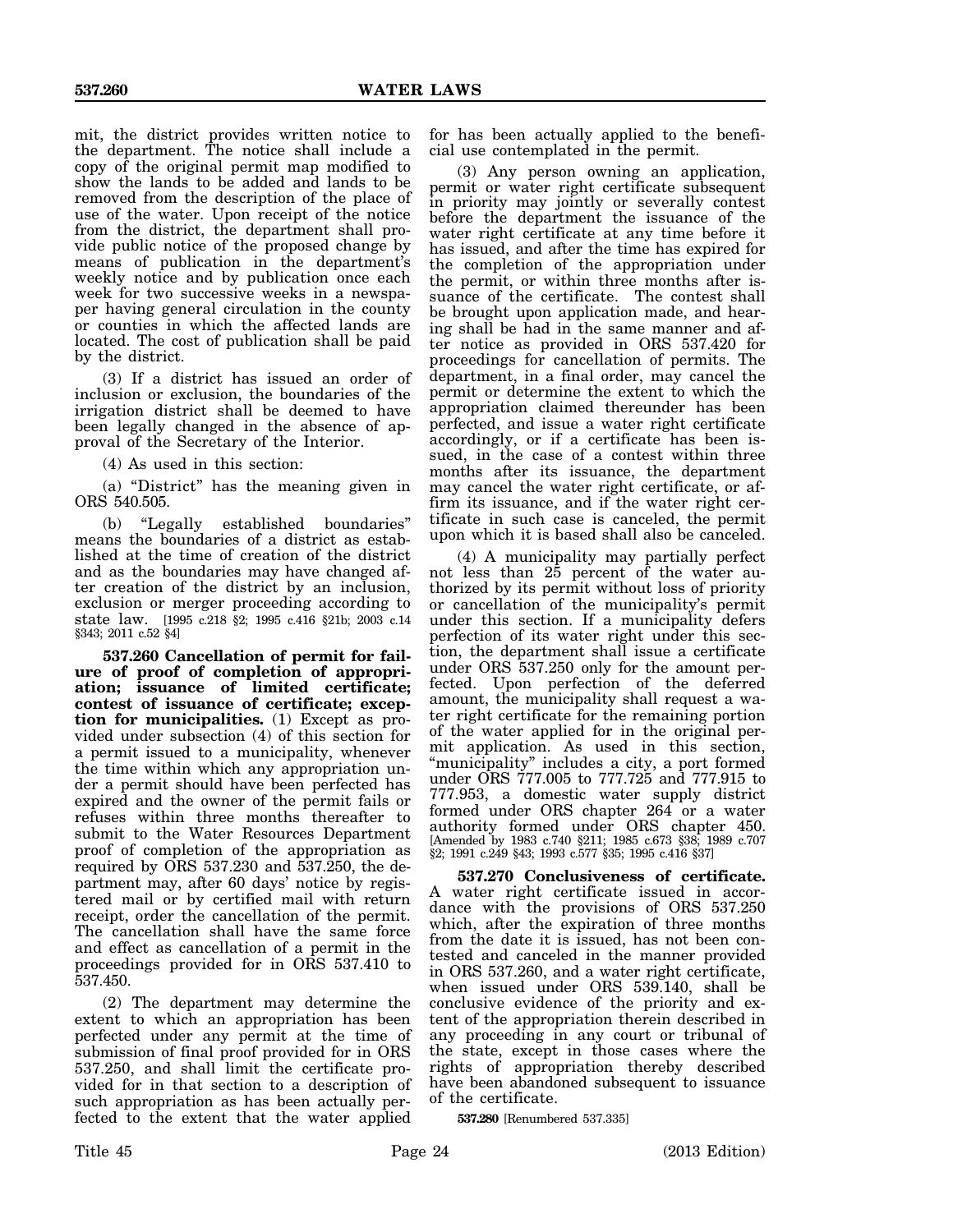**537.282 Definition of "municipal applicant."** As used in ORS 537.282 to 537.299, "municipal applicant" means any municipal corporation or district as defined in ORS 543.655 that has applied for a permit to appropriate water for the purpose of generating hydroelectric power under the provisions of this chapter, or that has been accorded any right or preference under ORS 543.260, 543.270 or 543.610. [1985 c.392 §2]

**537.283 Procedure for applications to appropriate** water **power; rules.** (1) Notwithstanding any other provision of ORS 537.140 to 537.350, in accordance with the applicable provisions of ORS chapter 183, the Water Resources Commission shall by rule establish a procedure for processing applications to appropriate water for hydroelectric power under ORS 537.140 to 537.320.

(2) Rules adopted under subsection (1) of this section:

(a) To the extent possible, shall be consistent with the process established for other applications to appropriate water for other beneficial uses under ORS 537.140 to 537.252.

(b) Shall not supersede any provision pertaining to hydroelectric power established under this chapter or ORS chapter 543, to the extent such provisions are applicable to applications to appropriate water for hydroelectric power purposes.

(c) Need not comply with the mandatory time limits or notice provisions established under ORS 537.140 to 537.350 if such provisions are incompatible with the substantive requirements applicable to applications to appropriate water for hydroelectric power purposes. [1995 c.416 §32a]

**Note:** 537.283 was enacted into law by the Legislative Assembly but was not added to or made a part of ORS chapter 537 or any series therein by legislative action. See Preface to Oregon Revised Statutes for further explanation.

**537.285 Municipal applicant may develop hydroelectric project jointly with private person; restrictions.** A municipal applicant may contract with a private person for the purpose of generating hydroelectric power. The municipal applicant shall retain sufficient benefit and interest in, and control of a joint project as necessary for the project to be considered a municipal project. A municipal applicant and a private person developing a joint project under this chapter must comply with the rules adopted by the Water Resources Commission under ORS 537.287. [1985 c.392 §3]

**537.287 Rules for joint project of municipal applicant and private person.** The Water Resources Commission shall establish rules necessary to carry out the provisions

of ORS 537.285. The rules shall include the amount of control over and interest in a joint project a municipal applicant must retain in order to receive the benefit of the municipal preference and proceed under the municipal application process set forth in this chapter. [1985 c.392 §4]

**537.289 Conditions to be imposed on permit of municipal corporation or district.** (1) Whenever the Water Resources Department issues a permit under ORS 537.211 allowing a municipal corporation or district, as defined in ORS 543.655, to appropriate water for the purpose of generating hydroelectric power, the department shall impose the following conditions on the permit, in addition to any other term, limitation or condition imposed under ORS 537.211:

(a) That the permit may not be assigned to any nonmunicipal entity so as to result in a loss of ownership of the permit by a municipal corporation or district.

(b) That the holder of the permit must remain qualified as a municipal applicant under ORS 537.285 and 537.287. If the municipal corporation or district proposes to generate hydroelectric power jointly with a nonmunicipal entity, that any proposed changes in the agreement between the municipal corporation and the nonmunicipal entity must be reviewed by the department to determine whether the permittee remains qualified as a municipal applicant.

(2) If the department determines that a permittee no longer qualifies as a municipal applicant, the department shall notify the permittee and any nonmunicipal entity developing a project with the permittee that the parties have 90 days to amend their joint relationship to continue qualifying as a municipal corporation or district. [1985 c.392 §5; 1985 c.673 §186; 1995 c.416 §33]

**537.290** [Renumbered 537.340]

**537.292 Conditions to be imposed on certificate of municipal corporation or** district. (1) Whenever the Water Resources Commission issues a certificate under ORS 537.250 granting a municipal corporation or district as defined in ORS 543.655 the right to appropriate water for the purpose of generating hydroelectric power, the commission shall impose the following conditions on the certificate, in addition to any other term, limitation or condition imposed under ORS 537.250:

(a) That the water right may not be assigned to any nonmunicipal entity so as to result in a loss of ownership of the certificate by the municipal corporation or district.

(b) That the holder of the water right certificate must remain qualified as a munic-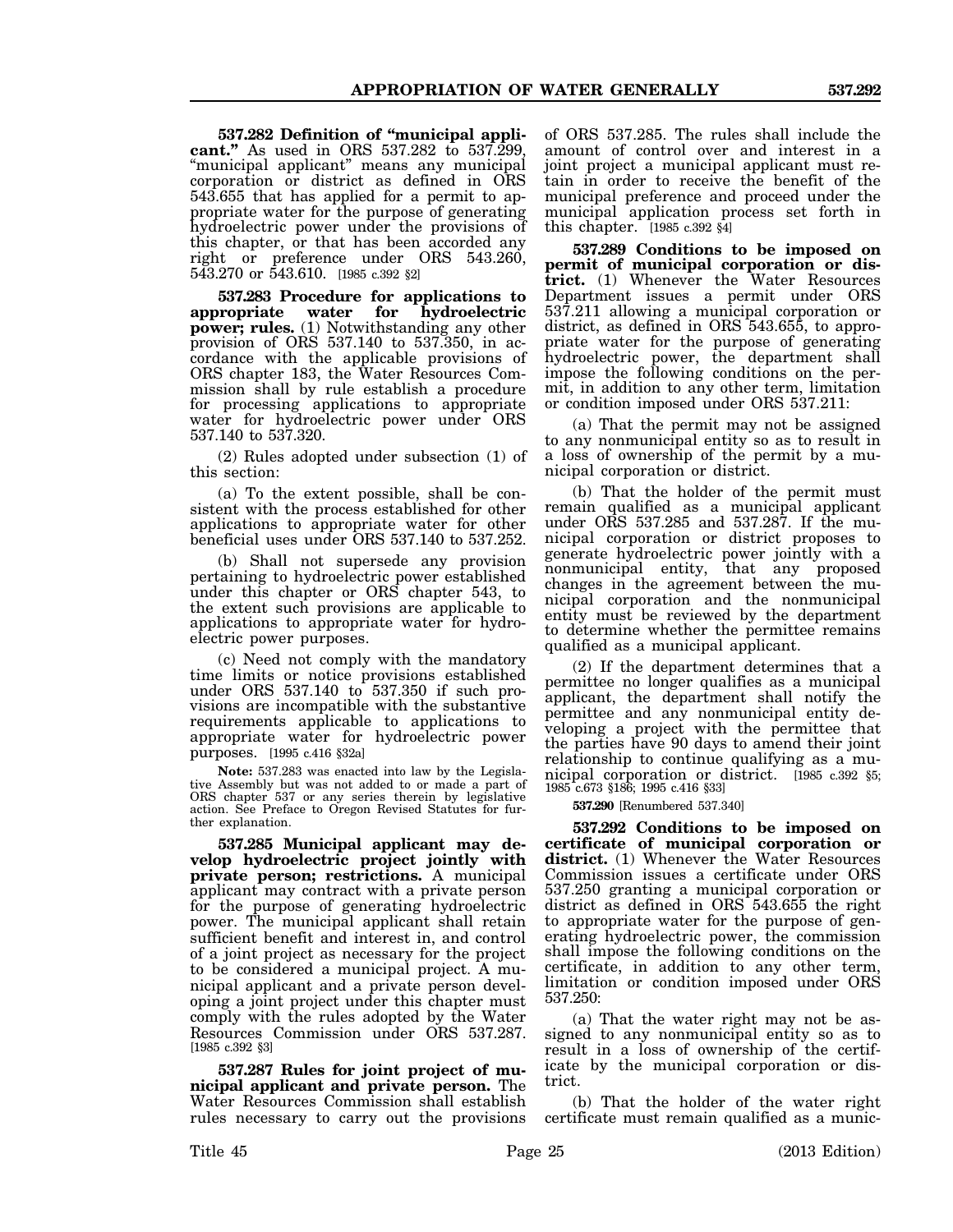ipal applicant under ORS 537.285 and 537.287. If the municipal corporation or district is generating the hydroelectric power jointly with a nonmunicipal entity, that any proposed changes in the agreement between the municipal corporation and the nonmunicipal entity must be reviewed by the Water Resources Commission to determine whether or not the owner of the certificate remains qualified as a municipal applicant.

(2) If the commission determines that an owner of a certificate no longer qualifies as a municipal applicant, the commission shall notify the owner of the certificate and any nonmunicipal entity developing or operating the project jointly with the owner that the parties have 90 days to amend their joint agreement in a manner that allows the parties to continue to qualify as a municipal corporation or district. [1985 c.392 §6; 1985 c.673 §187]

**537.295 Cancellation of permit when holder fails to continue to qualify as municipal applicant.** (1) If the holder of a permit to appropriate water for hydroelectric purposes under this chapter fails, after receiving notice under ORS 537.289 (2), to amend the joint agreement so the holder continues to qualify as a municipal applicant, or if the holder of the permit has assigned ownership of the permit to an entity other than a municipal corporation or district, the Water Resources Commission shall initiate proceedings to cancel the permit.

(2) A proceeding to cancel a permit under subsection (1) of this section shall be conducted according to the provisions under ORS chapter 183 for a contested case hearing. [1985 c.392 §7; 1985 c.673 §188]

**537.297 Cancellation of water right certificate when holder fails to continue to qualify as municipal applicant.** (1) If the owner of a certificate to appropriate water for hydroelectric purposes under this chapter fails, after receiving notice under ORS 537.289 (2), to amend the joint agreement so the owner continues to qualify as a municipal applicant, or if the holder of the certificate has assigned ownership of the certificate to an entity other than a municipal corporation or district, the Water Resources Commission shall initiate proceedings to cancel the certificate.

(2) A proceeding to cancel a certificate under subsection  $(1)$  of this section shall be conducted according to the provisions under ORS chapter 183 for a contested case hearing. [1985 c.392 §8; 1985 c.673 §189]

**537.299 Consequences of cancellation of permit or certificate if holder no longer municipal applicant; conditions to protect public health and welfare.** (1) If the Water Resources Commission cancels a permit or certificate under ORS 537.295 or 537.297, the municipal applicant may apply for a permit to appropriate water for hydroelectric purposes under this chapter, or the private developer may apply for a hydroelectric license under ORS chapter 543. However, the parties may not jointly apply for a permit to appropriate water for hydroelectric purposes pursuant to ORS 537.285.

(2) When a permit or certificate is canceled under ORS 537.295 or 537.297, the cancellation order may include such conditions and requirements as the commission deems necessary for the public safety and welfare, including but not limited to:

(a) Delay of the effective date of cancellation until such time as another entity is authorized to operate the facility under this chapter or ORS chapter 543; or

(b) Provision for operation of the facility during the period between cancellation and issuance of a new permit, certificate or license. [1985 c.392 §9; 1985 c.673 §190]

**537.300** [Subsection (2) enacted as 1961 c.187 §2; 1985 c.673 §39; renumbered 537.345 and then 537.400 in 1987]

**537.310 Acquisition of water rights for railway purposes; certificates.** (1) Any corporation organized for the construction, maintenance or operation of any railway may acquire, hold and appropriate to its use for railway purposes any waters within the state. The appropriation may be accomplished by the procedure provided by ORS 537.130 and 537.140 to 537.252. A railway corporation may acquire by purchase, gift or devise, or by condemnation as provided in subsection (2) of this section, any water rights owned by any person and the rights of other persons affected by change of place or character of use of the water rights. Upon acquisition of the water rights by the corporation the right shall be severed from the land of the grantor and simultaneously transferred and become appurtenant to the operating property of the railway corporation, without losing the priority of the water right as originally established.

(2) Any such corporation may condemn and appropriate for railway operating purposes the rights of any private appropriator of waters within the state. The right of condemnation shall be exercised in the same manner as other property is condemned and appropriated for railway purposes; provided, that no water right so condemned shall exceed two cubic feet per second.

(3) Upon satisfactory proof of the acquisition of water rights by any such corporation through purchase, gift, devise or condemnation, the Water Resources Commission shall issue to the corporation a certif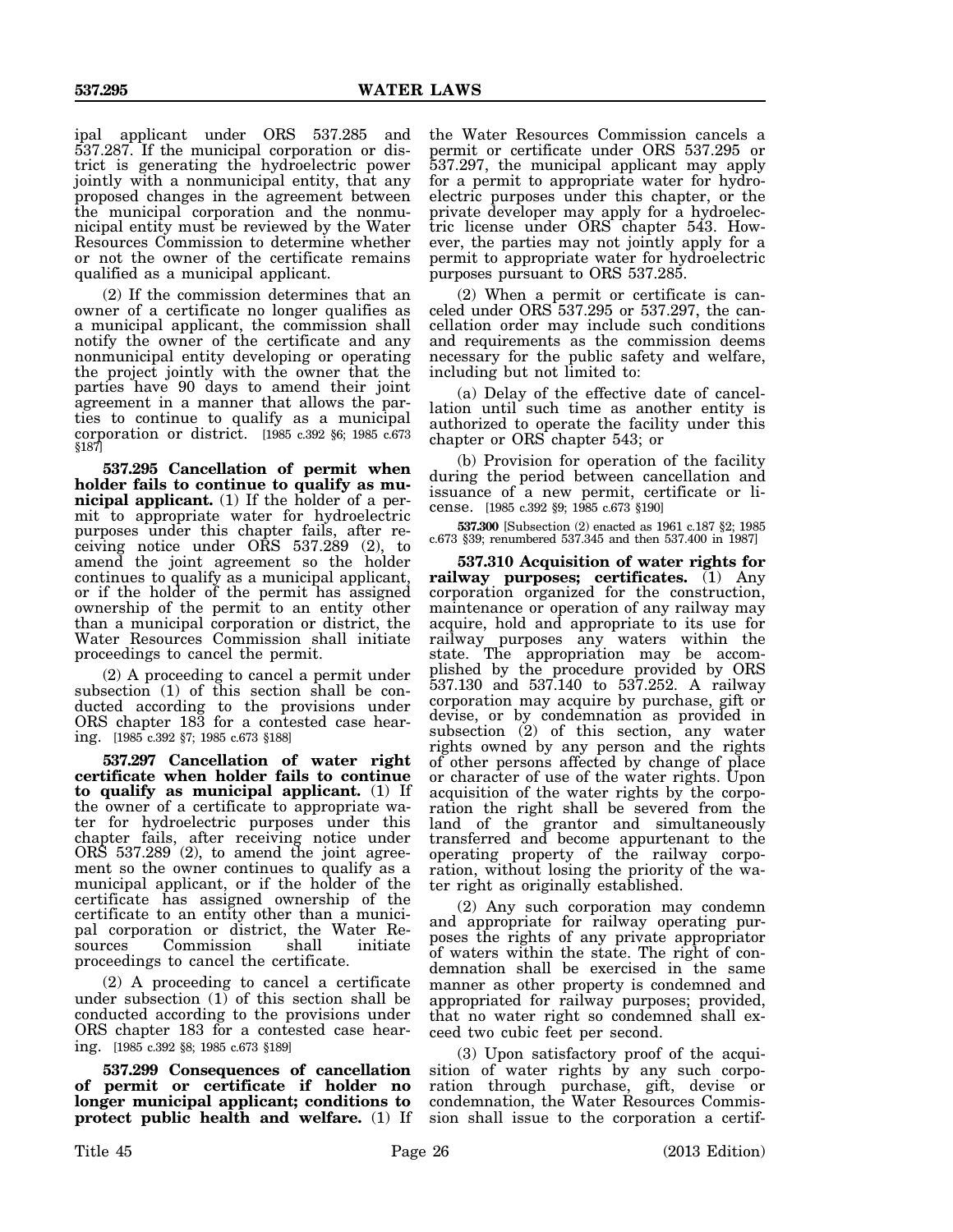icate of the same character as that described in ORS 539.140, which shall be recorded and transmitted to the corporation, as provided in that section. All certificates of water rights issued before May 29, 1925, by the Board of Control or the Water Resources Director to any such corporation shall be sufficient in law to convey to the corporation the water rights described in the certificates, and such certificates shall be received in evidence in all courts in this state. [Amended by 1985 c.673 §40]

**537.320 Entry on land for survey purposes, preliminary to appropriation and diversion of waters.** Any person may enter upon any land for the purpose of locating a point of diversion of the water intended to be appropriated, and upon any land lying between such point and the lower terminus of the proposed ditch, canal or flume of the person, for the purpose of examining the same and of locating and surveying the line of such ditch, canal or flume, together with the lines of necessary distributing ditches and feeders, and to locate and determine the site for reservoirs for storing water.

**537.330 Disclosure required in real estate transaction involving water right; exception; delivery of available permit, order or certificate; effect of failure to comply.** (1) In any transaction for the conveyance of real estate that includes a water right, the seller of the real estate shall, upon accepting an offer to purchase that real estate, also inform the purchaser in writing whether any permit, transfer approval order or certificate evidencing the water right is available and that the seller will deliver any permit, transfer approval order or certificate to the purchaser at closing, if the permit, transfer approval order or certificate is available.

(2) Upon closing and delivery of the instrument of conveyance in a real estate transaction involving the transfer of a water right, the seller shall also deliver to the purchaser evidence of any permit, transfer approval order or certificate of water rights if the permit, transfer approval order or certificate is available.

(3) The failure of a seller to comply with the provisions of this section does not invalidate an instrument of conveyance executed in the transaction.

(4) This section does not apply to any transaction for the conveyance of real estate that includes a water right when the permit, transfer approval order or certificate evidencing the water right is held in the name of a district or corporation formed pursuant to ORS chapter 545, 547, 552, 553 or 554.

(5) As used in this section:

(a) "Certificate" means a certificate or registration issued under ORS 537.250 (1), 537.585, 539.140 or 539.240.

(b) "Permit" means a permit issued under ORS 537.211, 537.240 or 537.625.

(c) "Transfer approval order" means an order of the Water Resources Commission issued under ORS 540.530. [1979 c.535 §4; 1981 c.448 §1; 1991 c.411 §1; 1995 c.274 §12; 2005 c.14 §1]

## **IN-STREAM WATER RIGHTS**

**537.332 Definitions for ORS 537.332 to 537.360.** As used in ORS 537.332 to 537.360:

(1) "In-stream" means within the natural stream channel or lake bed or place where water naturally flows or occurs.

(2) "In-stream flow" means the minimum quantity of water necessary to support the public use requested by an agency.

(3) "In-stream water right" means a water right held in trust by the Water Resources Department for the benefit of the people of the State of Oregon to maintain water in-stream for public use. An in-stream water right does not require a diversion or any other means of physical control over the water.

(4) "Public benefit" means a benefit that accrues to the public at large rather than to a person, a small group of persons or to a private enterprise.

(5) "Public use" includes but is not limited to:

(a) Recreation;

(b) Conservation, maintenance and enhancement of aquatic and fish life, wildlife, fish and wildlife habitat and any other ecological values;

(c) Pollution abatement; or

(d) Navigation. [1987 c.859 §2; 1995 c.416 §32]

**537.334 Findings.** The people of the State of Oregon find and declare that:

(1) Public uses are beneficial uses.

(2) The recognition of an in-stream water right under ORS 537.336 to 537.348 shall not diminish the public's rights in the ownership and control of the waters of this state or the public trust therein. The establishment of an in-stream water right under the provisions of ORS 537.332 to 537.360 shall not take away or impair any permitted, certificated or decreed right to any waters or to the use of any waters vested prior to the date the instream water right is established pursuant to the provisions of ORS 537.332 to 537.360. [1987 c.859 §3]

**537.335** [Formerly 537.280; renumbered 537.390 in 1987]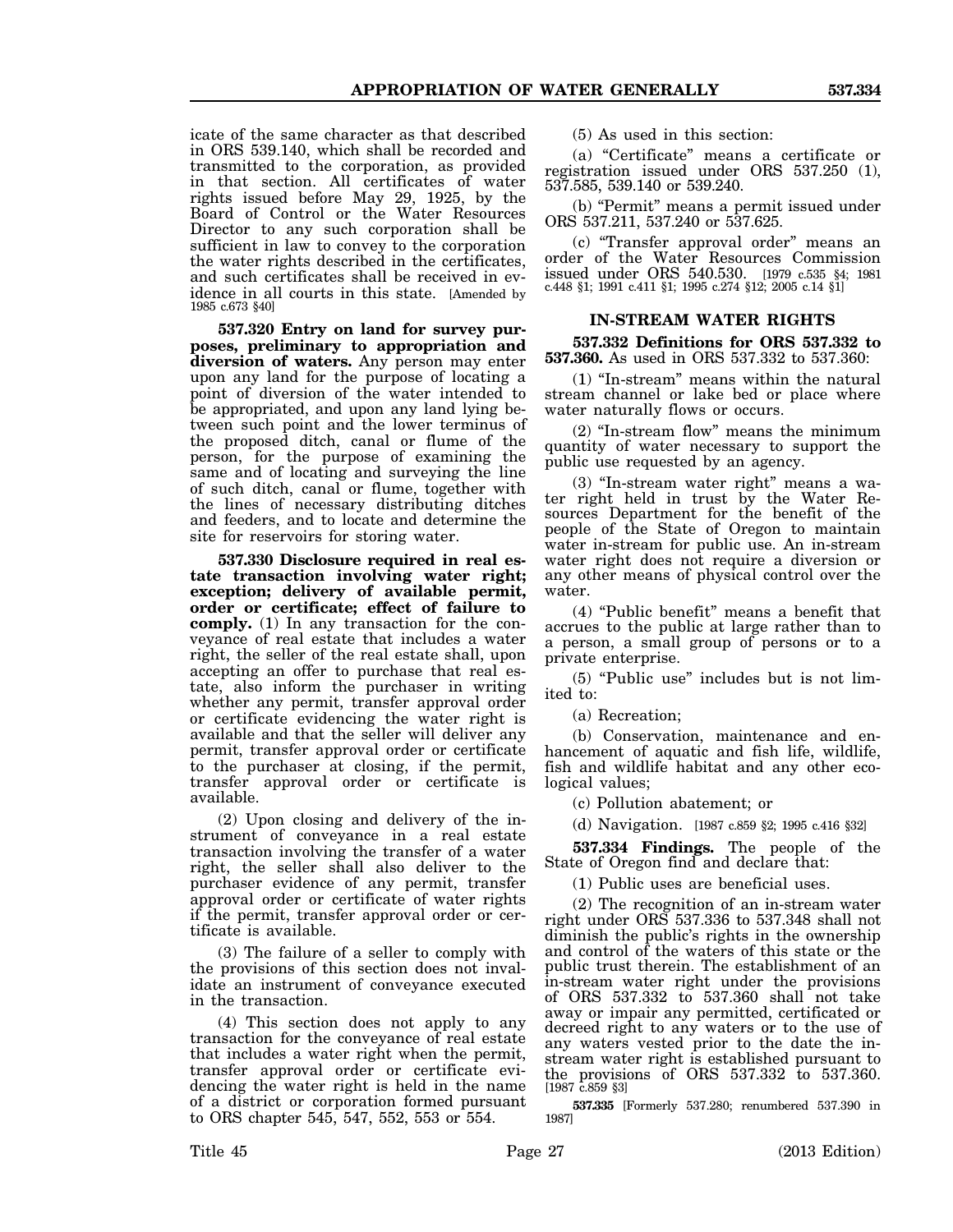**537.336 State agencies authorized to request in-stream water rights; agreement required when supply is stored water.** (1) The State Department of Fish and Wildlife may request the Water Resources Commission to issue water right certificates for in-stream water rights on the waters of this state in which there are public uses relating to the conservation, maintenance and enhancement of aquatic and fish life, wildlife and fish and wildlife habitat. The request shall be for the quantity of water necessary to support those public uses as recommended by the State Department of Fish and Wildlife.

(2) The Department of Environmental Quality may request the Water Resources Commission to issue water right certificates for in-stream water rights on the waters of this state to protect and maintain water quality standards established by the Environmental Quality Commission under ORS 468B.048. The request shall be for the quantity of water necessary for pollution abatement as recommended by the Department of Environmental Quality.

(3) The State Parks and Recreation Department may request the Water Resources Commission to issue water right certificates for in-stream water rights on the waters of this state in which there are public uses relating to recreation and scenic attraction. The request shall be for the quantity of water necessary to support those public uses as recommended by the State Parks and Recreation Department.

(4) Any request for an in-stream water right to be supplied from stored water shall refer to the reservoir for a supply of water and shall show by documentary evidence that an agreement has been entered into with the owners of the reservoir for a sufficient interest in the reservoir to impound enough water for the purposes set forth in the request. [1987 c.859 §4; 1989 c.904 §68; 1995 c.673 §1]

**537.338 Rules for state agency request for in-stream water right.** The Water Resources Commission by rule shall establish standards, criteria and procedures by which a state agency included under ORS 537.336 may request an in-stream water right to be issued under ORS 537.336. [1987 c.859 §5]

**537.340** [Formerly 537.290; renumbered 537.395 in 1987]

**537.341 Certificate for in-stream water right.** Subject to the provisions of ORS 537.343, the Water Resources Commission shall issue a certificate for an in-stream water right. The in-stream water right shall date from the filing of the application with the commission. The certificate shall be in the name of the Water Resources Department as trustee for the people of the State of Oregon and shall be issued by the commission according to the procedures established under ORS 537.338. The commission shall forward a copy of each certificate issued under this section to the state agency requesting the in-stream water right. A certificate for an in-stream water right supplied by stored water shall refer to the reservoir described in the request filed under ORS 537.336. [1987 c.859 §6; 1995 c.673 §2]

**537.343 Proposed final order; conditions.** (1) A proposed final order issued under ORS 537.170 (6) for an in-stream water right certificate may include any condition the Water Resources Director considers necessary, but which is consistent with the intent of ORS 537.332 to 537.360. The proposed final order may:

(a) Approve the in-stream water right for the quantity of water requested;

(b) Approve the requested in-stream water right for a lesser quantity of water; or

(c) Reject the requested in-stream water right.

(2) If the director reduces or rejects the in-stream water right as requested, or conditions the in-stream water right, the director shall include a statement of findings that sets forth the basis for the reduction, rejection or conditions. The director shall be the final authority in determining the level of in-stream flow necessary to protect the public use.

(3) After the director issues a final order approving an in-stream water right, the Water Resources Department shall issue a certificate for an in-stream water right according to the provisions of ORS 537.341. [1987 c.859 §7; 1995 c.416 §20]

**537.345** [Formerly 537.300; renumbered 537.400 in 1987]

**537.346 Conversion of minimum perennial streamflows to in-stream water rights; special provisions for Willamette Basin.** (1) All minimum streamflows established on any waters of this state before June 25, 1988, shall be converted to in-stream water rights after the Water Resources Commission reviews the streamflows and the Water Resources Department issues a certificate for an in-stream water right in accordance with ORS 537.343 with the same priority date as the minimum perennial streamflow.

(2) The priority date for that portion of an in-stream water right that uses the stored water component of a minimum perennial streamflow in the Willamette Basin shall be the date the commission or its predecessor adopted the minimum perennial streamflow containing the stored water component.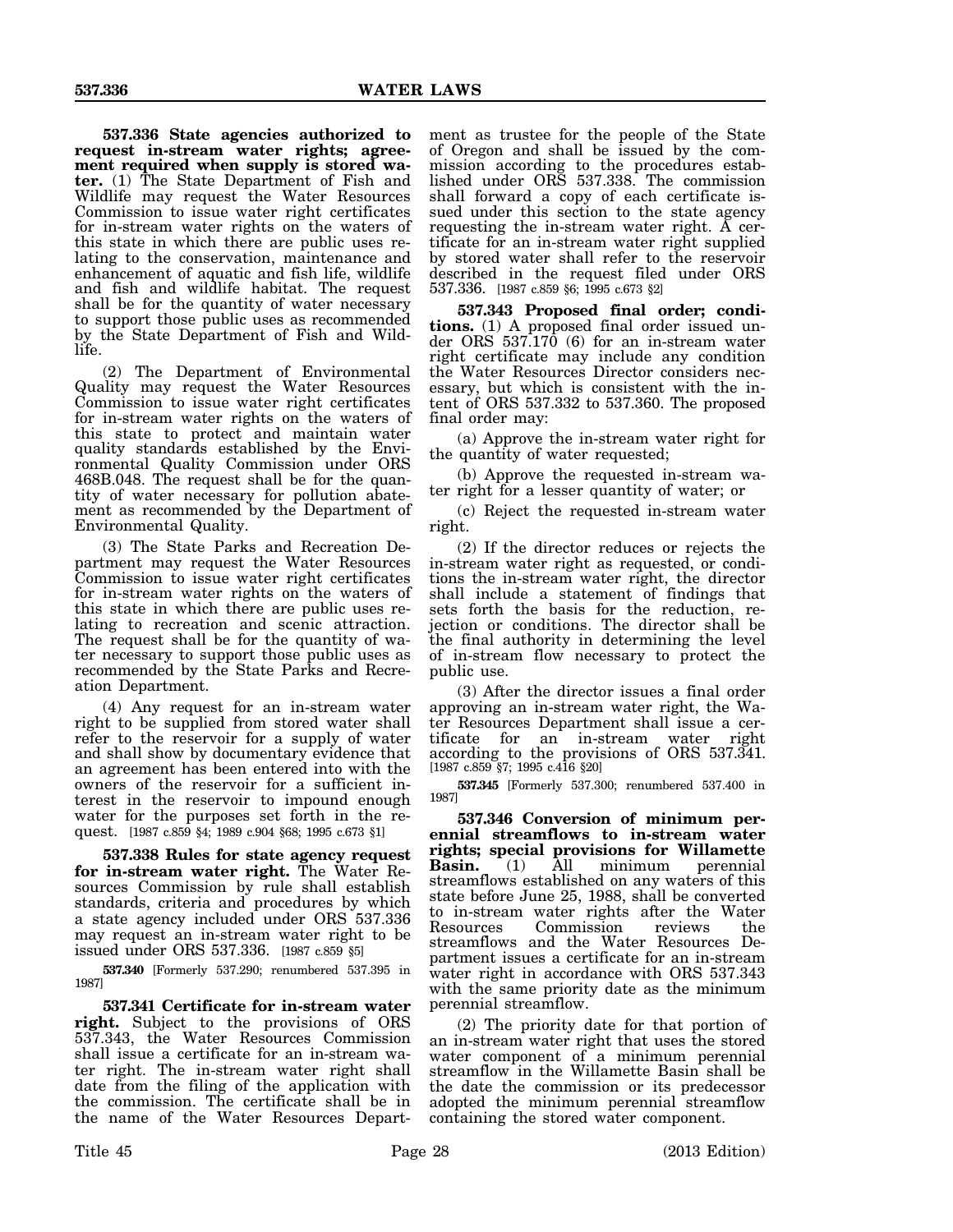(3) Notwithstanding the priority date established under subsection (2) of this section, until the state enters into a contract that meets the criteria set forth in subsection (4) of this section with the owner of the storage facility to release the stored water for the purpose of satisfying the in-stream water right, for that portion of an in-stream water right in the Willamette Basin converted from the stored water component of a minimum perennial streamflow, the department:

(a) May not require the release of the stored water; and

(b) Shall not regulate the use of water to provide water for the portion of the in-stream water right using stored water.

(4) A contract for the release of stored water to satisfy an in-stream water right shall:

(a) Include as parties to the contract the State of Oregon and the owner of the storage facility;

(b) Specifically allow the state to obtain the release of stored water to satisfy an instream water right; and

(c) Identify a method to determine the specific quantity of water released from storage to satisfy the stored water component of the in-stream water right.

(5) If the federal government does not release water to satisfy a stored water component of an in-stream water right pursuant to a contract that satisfies the criteria set forth in subsection (4) of this section, the department may not regulate the use of water by other water right holders to satisfy the stored water component of an in-stream water right or take any other action that impairs the rights of any person under a valid contract for the use of the stored water. [1987 c.859 §8; 1995 c.72 §1; 1997 c.212 §3; 1999 c.59 §170; 2001 c.104 §227]

**537.348 Purchase, lease or gift of water right for conversion to in-stream water right; priority dates; split use.** (1) Any person may purchase or lease all or a portion of an existing water right or accept a gift of all or a portion of an existing water right for conversion to an in-stream water right. Any water right converted to an in-stream water right under this section shall retain the priority date of the water right purchased, leased or received as a gift. At the request of the person the Water Resources Commission shall issue a new certificate for the instream water right showing the original priority date of the purchased, gifted or leased water right. Except as provided in subsections (2) to (6) of this section, a person who transfers a water right by purchase, lease or gift under this subsection shall comply with the requirements for the trans-

fer of a water right under ORS 540.505 to 540.585.

(2) Subject to subsections (3) to (6) of this section, any person who has an existing water right may lease all or a portion of the existing water right for use as an in-stream water right for a specified period without the loss of the original priority date. During the term of the lease, the use of the water right as an in-stream water right shall be considered a beneficial use. The term of the lease may not exceed five years. There is no limitation on the number of times that the lease may be renewed. However, the total period for which a water right may be leased for split use as described in subsection (3) of this section may not exceed 10 years regardless of the number of leases or renewals of leases issued for the water right.

(3) A lease of all or a portion of an existing water right for use as an in-stream water right under subsection (2) of this section may allow the split use of the water between the existing water right and the in-stream water right during the same calendar year, provided:

(a) The uses of the existing water right and the in-stream water right are not concurrent; and

(b) The holders of the water rights measure and report to the Water Resources Department the use of the existing water right and the in-stream water right.

(4) A person who has an existing water right and wishes to lease the water right as described in subsection (2) of this section must file a request and obtain department approval of the lease. Upon receipt of the request, the department shall provide notice of the request by inclusion in the weekly notice published by the department. Any allegation of injury must be delivered to the department no later than 21 days after publication of the request in the weekly notice.

(5) After publishing notice of a request made under subsection (2) of this section and allowing time for the delivery of allegations of injury, the department shall issue an order approving the request if the department finds that the leasing of the water right for instream use can be effected without injury to other existing water rights or can be conditioned to prevent injury to other existing water rights. If the lease is for the split use of water between the existing water right and the in-stream water right during the same calendar year, the conditions imposed in the order approving the request must include, but need not be limited to, compliance with subsection (3) of this section.

(6) The department at any time may revoke or modify an order issued for a lease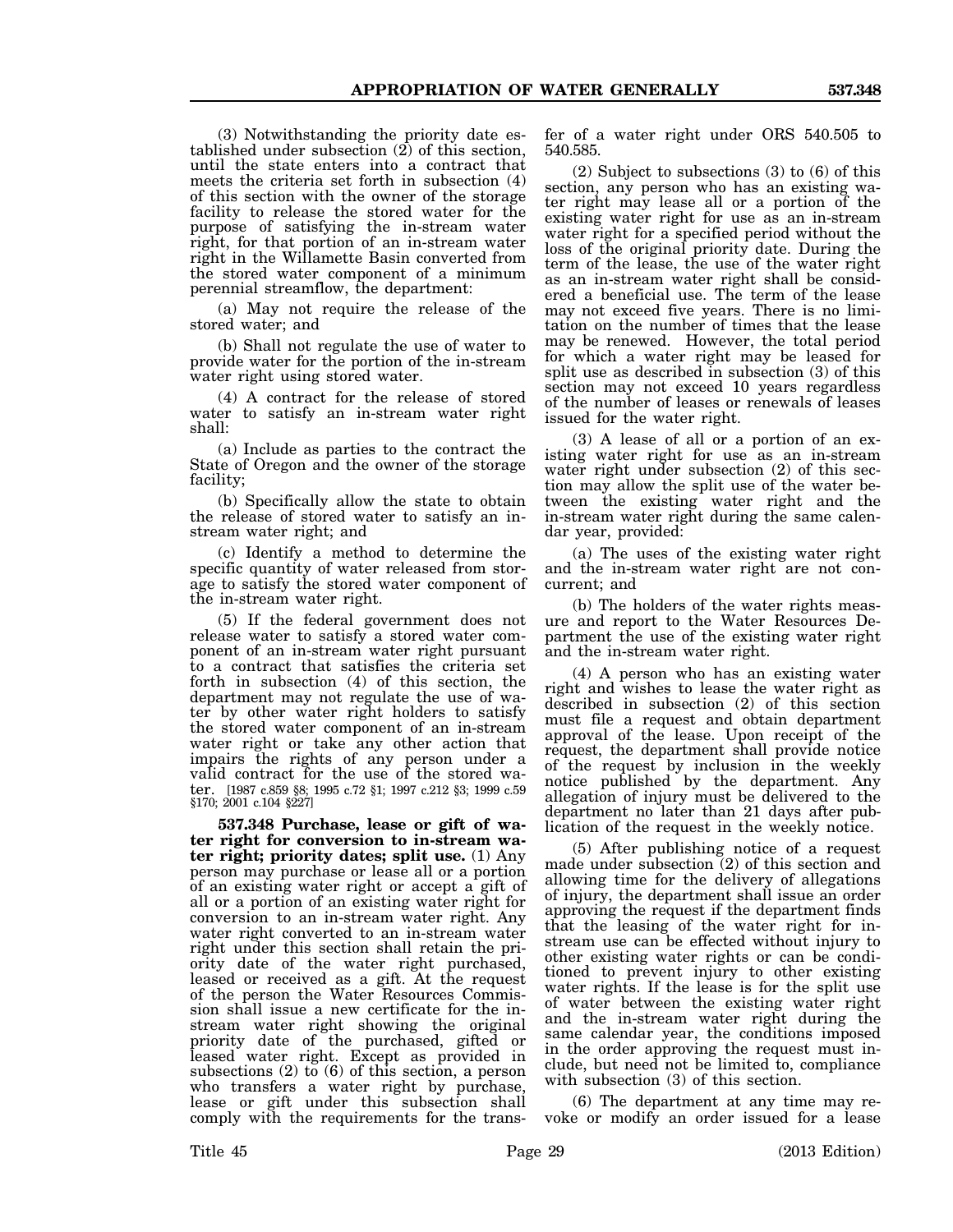under subsection (2) of this section if the department determines that the use of the water right for in-stream use under the lease has resulted in or may result in injury to an existing water right. [1987 c.859 §9; 2001 c.205 §§1,2; 2013 c.165 §1]

**Note:** The amendments to 537.348 by section 2, chapter 165, Oregon Laws 2013, become operative January 2, 2024. See section 3, chapter 165, Oregon Laws 2013. The text that is operative on and after January 2, 2024, is set forth for the user's convenience.

**537.348.** (1) Any person may purchase or lease all or a portion of an existing water right or accept a gift of all or a portion of an existing water right for conversion to an in-stream water right. Any water right converted to an in-stream water right under this section shall retain the priority date of the water right purchased, leased or received as a gift. At the request of the person the Water Resources Commission shall issue a new certificate for the in-stream water right showing the original priority date of the purchased, gifted or leased water right. Except as provided in subsections (2) to (5) of this section, a person who transfers a water right by purchase, lease or gift under this subsection shall comply with the requirements for the transfer of a water right under ORS 540.505 to 540.585.

(2) Subject to subsections (3) to (5) of this section, any person who has an existing water right may lease all or a portion of the existing water right for use as an in-stream water right for a specified period without the loss of the original priority date. During the term of the lease, the use of the water right as an in-stream water right shall be considered a beneficial use. The term of the lease may not exceed five years. There is no limitation on the number of times that the lease may be renewed.

(3) A person who has an existing water right and wishes to lease the water right as described in subsection (2) of this section must file a request and obtain department approval of the lease. Upon receipt of the request, the department shall provide notice of the request by inclusion in the weekly notice published by the department. Any allegation of injury must be delivered to the department no later than 21 days after publication of the request in the weekly notice.

(4) After publishing notice of a request made under subsection (2) of this section and allowing time for the delivery of allegations of injury, the department shall issue an order approving the request if the department finds that the leasing of the water right for in-stream use can be effected without injury to other existing water rights or can be conditioned to prevent injury to other existing water rights.

(5) The department at any time may revoke or modify an order issued for a lease under subsection (2) of this section if the department determines that the use of the water right for in-stream use under the lease has resulted in or may result in injury to an existing water right.

**Note:** Section 5 (2), chapter 165, Oregon Laws 2013, provides:

**Sec. 5.** (2) Notwithstanding the amendments to ORS 537.348 by section 2 of this 2013 Act, any lease or lease renewal allowing the split use of water between an existing water right and an in-stream water right during the same calendar year and having a term that began before the operative date of the amendments to ORS 537.348 by section 2 of this 2013 Act [January 2, 2024] may continue in effect until the earlier of the expiration of the term or five years after the operative date of the amendments to ORS 537.348 by section 2 of this 2013 Act. This subsection does not allow the total period for which a water right may be leased for the split use of water during the same calendar year to exceed 10 years. [2013 c.165 §5(2)]

**537.349 Processing request for instream water right.** Except as provided in ORS 537.343, the Water Resources Department shall process a request received under ORS 537.336 for a certificate for an in-stream water right in accordance with the provisions for obtaining a permit to appropriate water under ORS 537.140 to 537.252. [1995] c.416 §19]

**537.350 Legal status of in-stream wa**ter right. (1) After the Water Resources Commission issues a certificate for an instream water right under ORS 537.341 to 537.348, the in-stream water right shall have the same legal status as any other water right for which a certificate has been issued.

(2) An in-stream water right is not subject to cancellation under ORS 537.260 or 537.410 to 537.450 but an in-stream water right may be canceled under ORS 540.610 to 540.650. [1987 c.859 §10]

**537.352 Precedence of uses.** Notwithstanding any provision of ORS 537.332 to 537.343 and 537.350, the right to the use of the waters of this state for a project for multipurpose storage or municipal uses or by a municipal applicant, as defined in ORS 537.282, for a hydroelectric project, shall take precedence over an in-stream water right when the Water Resources Department conducts a review of the proposed project in accordance with ORS 537.170. The precedence given under this section shall not apply if the in-stream water right was established pursuant to ORS 537.346 or 537.348. [1987 c.859 §11; 1995 c.416 §42]

**537.354 In-stream water right subject to emergency water shortage provisions.** An in-stream water right established under the provisions of ORS 537.332 to 537.360 shall be subject to the provisions of ORS 536.700 to 536.780. [1987 c.859 §12]

**537.356 Request for reservation of unappropriated water for future economic development; priority date of reservation.** (1) Any local government, local watershed council or state agency or any other individual cooperating jointly with a local government, local watershed council or state agency may request the Water Resources Commission to reserve unappropriated water for multipurpose storage for future economic development.

(2) A request under subsection (1) of this section shall be in writing on a form provided by the Water Resources Department. Before deciding whether to approve the request and initiate a rulemaking process, the commission shall request comments from any local government or watershed council within the geographic area or basin affected by the request. The comment period shall be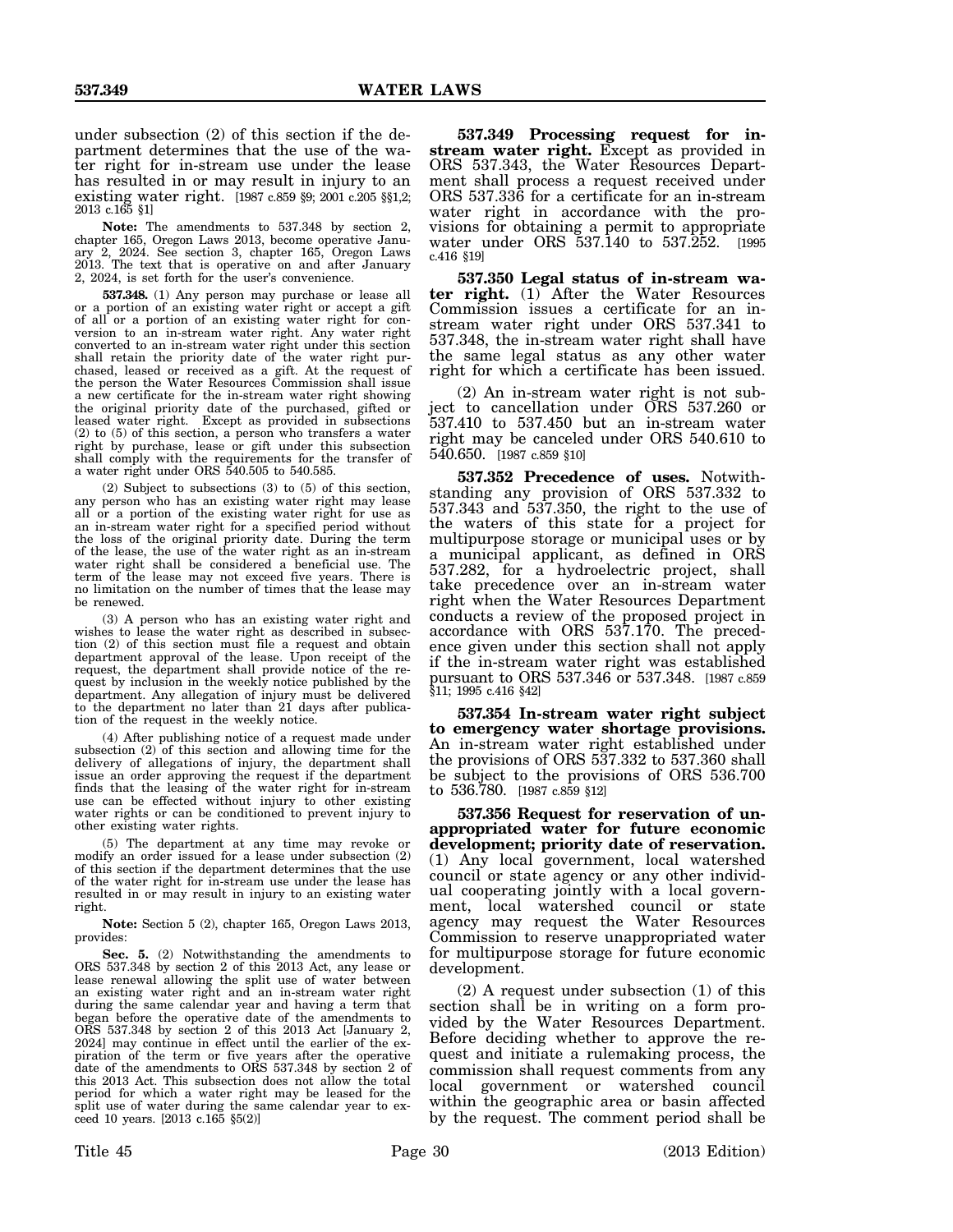closed not later than 120 days after the request is submitted.

(3) The priority date for any reservation established under this section shall be the date on which the commission takes action to initiate the rulemaking process. [1987 c.859 §13; 1997 c.445 §1]

**537.358 Rules for reservation for future economic development; application** for use of reserved water. (1) In adopting a rule under ORS 537.356 to reserve unappropriated water for multipurpose storage for future economic development, the Water Resources Commission shall include a public interest review that takes into consideration the factors described under ORS 537.170.

(2) A person requesting use of the reserved water for new storage shall submit a water right application and comply with the procedure set forth in ORS 537.140 to 537.252, except that the priority date for a storage right approved for use of reserved water shall be the date of the reservation. The commission by rule may describe a process for ensuring that the proposed use is consistent with the requirements of the rule establishing the reservation. [1987 c.859 §14; 1997 c.445 §2]

**537.360 Relationship between application for in-stream water right and application for certain hydroelectric permits.** If an application is pending under this chapter for a water right permit to use water for hydroelectric purposes or under ORS 543.010 to 543.610 for a hydroelectric permit or license at the time the Water Resources Commission receives an application for an in-stream water right under ORS 537.336 for the same stream or reach of the stream, the commission shall not take any action on the application for an in-stream water right until the commission issues a final order approving or denying the pending hydroelectric application. [1987 c.859 §15]

#### **MISCELLANEOUS**

**537.385 Extension of irrigation season; rules; limitations.** (1) Notwithstanding any condition or limitation of a water right permit issued under ORS 537.211 or 537.625 or a water right certificate issued under ORS 537.250, 537.630 or 539.140, upon receipt of a request by the State Department of Agriculture, the Water Resources Commission may, by rule, extend the irrigation season of a subbasin beyond the period established by adjudication, by rule or by condition imposed on a permit or certificate, if the commission finds:

(a) Water is available during the period of the extended irrigation season;

(b) Water use during the extended season would not impair in-stream flows that are necessary to protect aquatic resources; and

(c) Water diversion and use during the period of the extended season would not impair the achievement or maintenance of water quality standards as established for the water source by the Department of Environmental Quality.

(2) If the source of water identified in the request is stored water and water is available from the storage source during the period of the extended irrigation season, the commission may extend the irrigation season as requested without making the findings required by subsection (1) of this section. However, use of water during the extended period shall be limited to the stored water.

(3) In order to ensure that use of water during an extended irrigation season does not injure existing and future water rights, use of water during the extended period of the irrigation season shall be subordinated to all existing and future water rights.

(4) Use of water during the extended irrigation season shall comply with all conditions and limitations of the permit or certificate, including the rate, duty and place of use of the right.

(5) Use of water shall be regulated among irrigators for whom the season has been extended during the extended irrigation season according to the priority date of the permit or certificate. [1995 c.356 §1; 2007 c.187 §1]

**Note:** 537.385 was enacted into law by the Legislative Assembly but was not added to or made a part of ORS chapter 537 or any series therein by legislative action. See Preface to Oregon Revised Statutes for further explanation.

**537.390 Valuation of water rights.** In any valuation for rate-making purposes, or in any proceeding for the acquisition of rights to the use of water and the property used in connection therewith, under any license or statute of the United States or under the laws of Oregon, no value shall be recognized or allowed for such rights in excess of the actual cost to the owner of perfecting them in accordance with the provisions of the Water Rights Act. [Formerly 537.280; and then 537.335]

**537.395 Public recapture of water power rights and properties; no recapture of other rights.** (1) Any certificate issued for power purposes to a person other than the United States, or the State of Oregon or any municipality thereof, shall provide that after the expiration of 50 years from the granting of the certificate or at the expiration of any federal power license, and after not less than two years' notice in writing to the holder of the certificate, the State of Oregon, or any municipality thereof, may take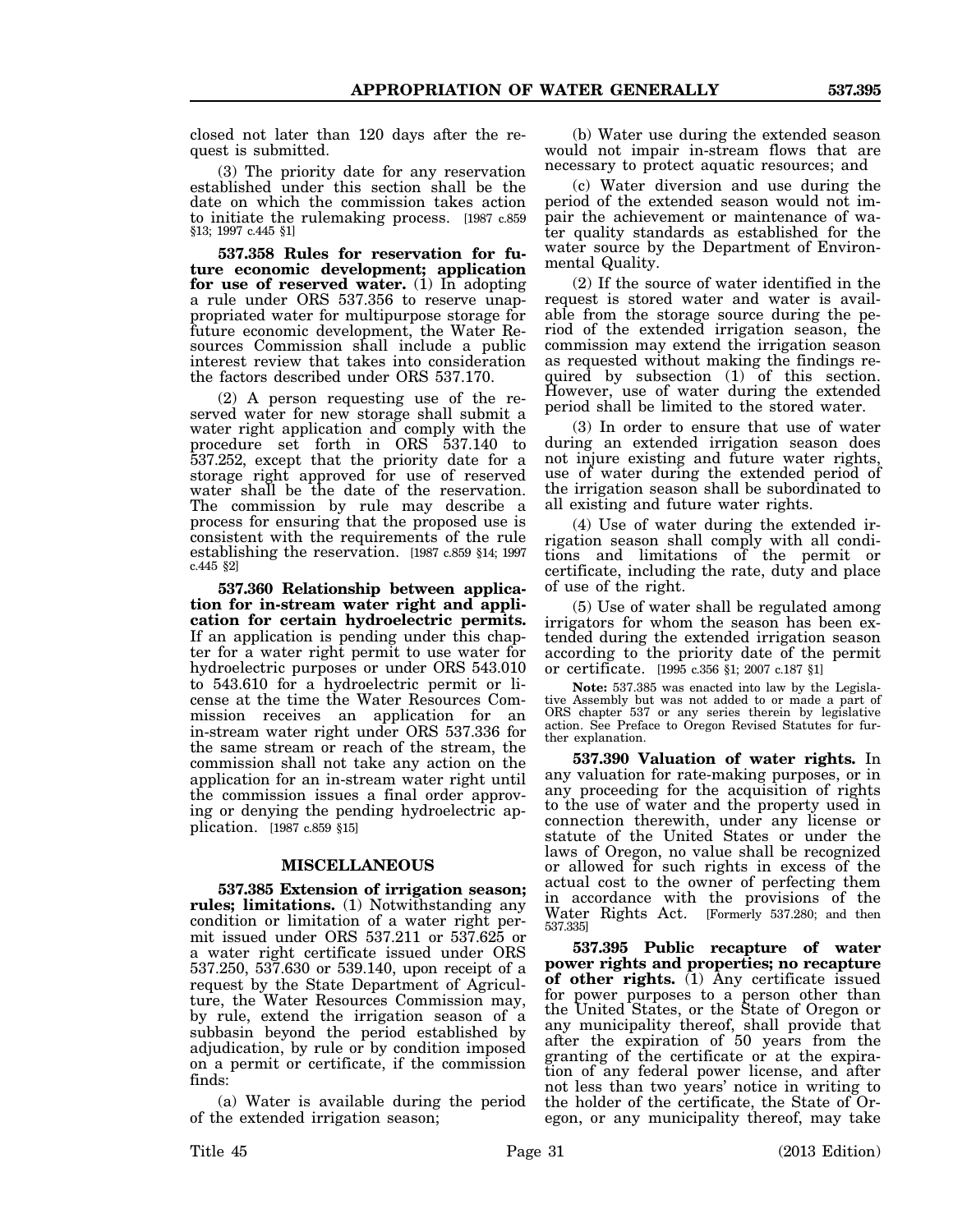over the dams, plants and other structures, and all appurtenances thereto, which have been constructed for the purpose of devoting to beneficial use the water rights specified in the certificate. The taking over shall be upon condition that before taking possession the state or municipality shall pay not to exceed the fair value of the property taken, plus such reasonable damages, if any, to valuable, serviceable and dependent property of the holder of the certificate, not taken over, as may be caused by the severance therefrom of the property taken.

(2) The fair value of the property taken and the severance damages, if any, shall be determined by agreement between the holder of the certificate and the state or municipality, or, in case they cannot agree, by proceedings in equity instituted by the state or municipality in the circuit court of the county in which the largest portion of the property is located.

(3) The right of the state or any municipality to take over, maintain and operate any property which has devoted to beneficial use water rights specified in the certificate, by condemnation proceedings upon payment of just compensation, is expressly reserved.

(4) The provision for the recapture of any rights other than for power purposes, as provided in this section, contained in any certificate issued before June 14, 1939, shall be of no force and effect and may be canceled from the records wherever recorded and a new certificate issued with the recapture clause eliminated.

(5) The owner of any certificate issued before June 14, 1939, for such rights may, upon surrendering the certificate, receive a new certificate therefor issued under and subject to the provisions of this section. [Formerly 537.290; and then 537.340]

# **PONDS AND RESERVOIRS**

**537.400 Reservoir permits.** (1) All applications for reservoir permits shall be subject to the provisions of ORS 537.130,  $537.140, 537.142$  and  $537.145$  to  $537.240, 6x$ cept that an enumeration of any lands proposed to be irrigated under the Water Rights Act shall not be required in the primary permit. But the party proposing to apply to a beneficial use the water stored in any such reservoir shall file an application for permit, to be known as the secondary permit, in compliance with the provisions of ORS 537.130, 537.140, 537.142 and 537.145 to 537.240. The application shall refer to the reservoir for a supply of water and shall show by documentary evidence that an agreement has been entered into with the owners of the reservoir for a sufficient interest in the reservoir to impound enough

water for the purposes set forth in the application, that the applicant has provided notice of the application to the operator of the reservoir and, if applicable, that an agreement has been entered into with the entity delivering the stored water. When beneficial use has been completed and perfected under the secondary permit, the Water Resources Department shall take the proof of the water user under the permit. The final certificate of appropriation shall refer to both the ditch described in the secondary permit and the reservoir described in the primary permit.

(2) Whenever application is made for permit to store water in a reservoir or pond for any beneficial use which does not contemplate future diversion of the stored water except by livestock drinking from stock water ponds, the extent of utilization thereof may be included in the reservoir permit and no secondary permit shall be required. However, in cases where water from a stream is required to maintain a reservoir or pond by replacing evaporation and seepage losses, or is required to maintain suitable fresh water conditions for the proposed use and to prevent stagnation, the applicant for permit to store water in such reservoir or pond shall also file an application for permit to appropriate the waters of the stream.

(3) An application submitted to construct a reservoir storing less than 9.2 acre-feet of water or with a dam less than 10 feet in height need not be accompanied by a map prepared by a water right examiner certified under ORS 537.798 as required by ORS 537.140 (4). The map submitted with the application shall comply with standards established by the Water Resources Commission. The survey required under ORS 537.230 shall be prepared by a water right examiner certified under ORS 537.798 and shall be submitted to the department before the department issues the water right certificate.

(4) If a dam safety review is required under ORS 540.350, the department may issue a final order approving an application on the basis of preliminary plans, specifications and supporting information if the approval includes a condition requiring the commission's approval of final plans, specifications and supporting information under ORS 540.350 before the permit is issued.

(5) Notwithstanding the provisions of ORS 537.211 (2), the department may approve an application for a reservoir permit for which a dam safety review is required under ORS 540.350 and issue a permit, subject to the condition that before the reservoir may be filled, the permittee shall submit to the department evidence that the permittee owns, or has written authorization or an easement permitting access to, all lands to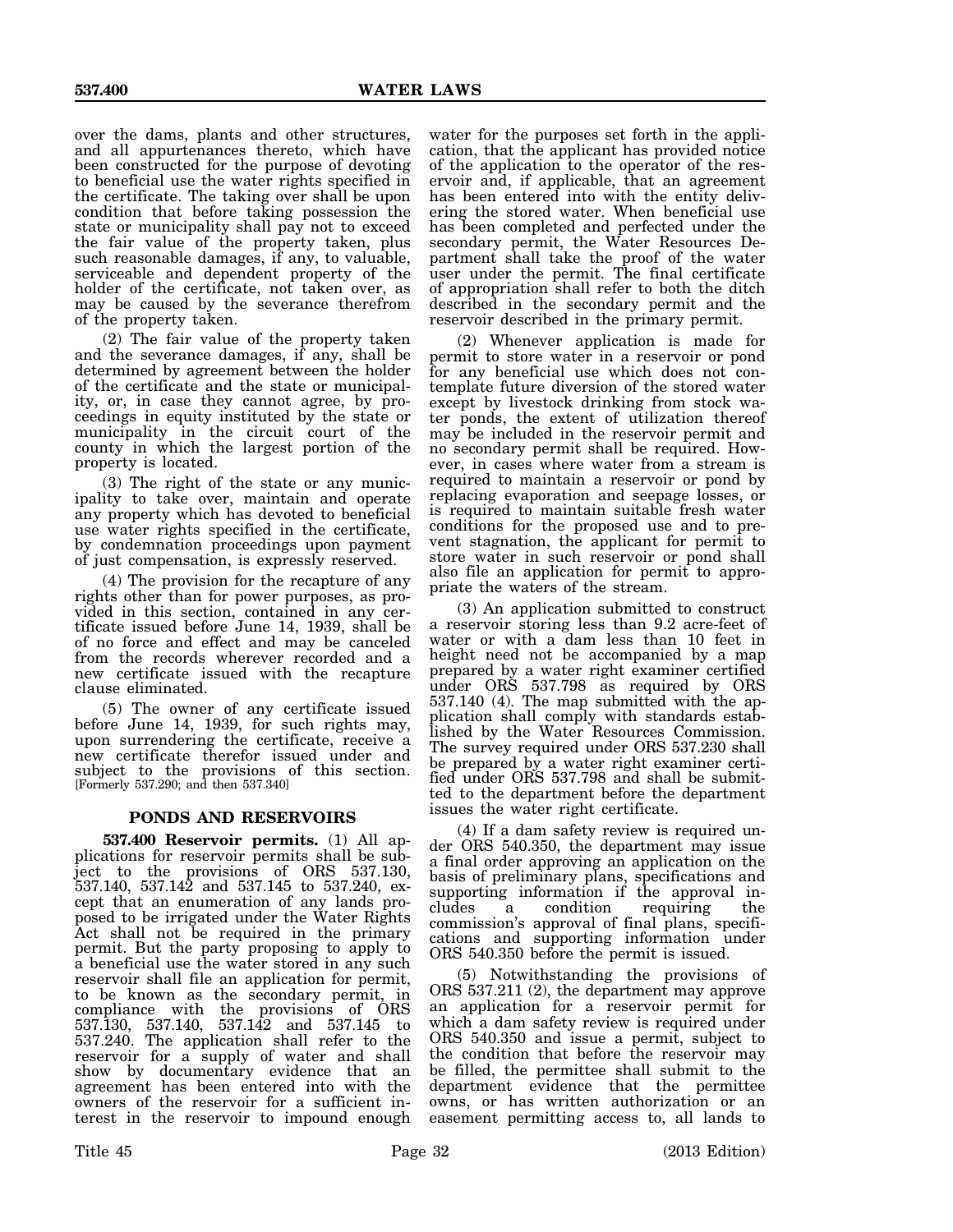be inundated by the reservoir. [Formerly 537.300; and then 537.345; 1993 c.557 §3; 1993 c.595 §9; 1995 c.365 §6; 2005 c.37 §3]

**537.405 Exempt reservoirs; written notification to department; injury to other users.** (1) Reservoirs in existence on or before January 1, 1995, that store less than 9.2 acre-feet of water or with a dam or impoundment structure less than 10 feet in height, are found to be a beneficial use of the water resources of this state. Except as provided in subsection (4) of this section, such reservoirs are exempt from regulation by the Water Resources Commission and the Water Resources Department and are not required to obtain a permit or certificate under ORS 537.140 to 537.252.

(2)(a) On or before January 31, 1997, an owner of a reservoir constructed before January 1, 1995, shall provide written notification to the department of the existence of the exempt reservoir. The written notification shall include the quantity of water stored by the reservoir, the source of the water used to fill the reservoir and a map or drawing of sufficient quality and scale to establish the general location of the reservoir by tax lot, township, range and section and to the nearest quarter-quarter section.

(b) Any person who submitted a notice of exemption for a reservoir under ORS 537.141 and qualified for the exemption shall be allowed an exemption.

(3) Within 90 days after receiving written notification under subsection (2) of this section, the department shall provide notice of the exemption in the manner the department determines to be the most appropriate.

(4) Detailed, legally obtained information demonstrating that a specific reservoir exempt under subsection  $(1)$  of this section should not be exempt shall be submitted in writing to the department on or before August 1, 1997:

(a) By the State Department of Fish and Wildlife if the reservoir should not be exempt because the existing reservoir, including any impoundment structure, poses a significant detrimental impact to existing fishery resources; or

(b) By any person if the existing reservoir should not be exempt because the existing reservoir, including the storage or use of the water, results in injury to an existing water right.

(5) Within 180 days after the department receives information under subsection (4) of this section, the Water Resources Director shall determine whether the reservoir results in injury to an existing water right or poses a significant detrimental impact to existing fishery resources. The determination of in-

jury to an existing water right or impact to existing fishery resources shall be based on verifiable evidence.

(6) If the director determines that an existing reservoir does not injure an existing water right or pose a significant detrimental impact to existing fishery resources, the reservoir shall be exempt under subsection (1) of this section.

(7) If the director determines that an existing reservoir results in injury to an existing water right or poses a significant detrimental impact to existing fishery resources, the director shall require the owner of the reservoir to take appropriate action to mitigate injury to existing water rights or impact to the existing fishery resources.

(8) If the director fails to act under subsection (6) or (7) of this section within 180 days after receiving the information under subsection (4) of this section, the reservoir shall be considered exempt.

(9) Nothing in this section shall be construed to allow any owner of a reservoir exempt under this section to increase the quantity of water stored in or diverted from such reservoir on or before January 1, 1995. [1995 c.752 §2]

**537.407 Water right certificate for reservoirs existing before January 1, 1993; injury to other users; conversion of prior application to notice of exemption.** (1) The Water Resources Department shall issue a water right certificate to any person who submitted an application for a reservoir under section 4, chapter 595, Oregon Laws 1993.

(2) Within 90 days after issuing a certificate under subsection (1) of this section, the department shall provide notice of the certificate in the manner the department determines to be the most appropriate.

(3) Detailed, legally obtained information demonstrating that a specific reservoir granted a certificate under subsection (1) of this section should not be certificated shall be submitted in writing to the department on or before August 1, 1997:

(a) By the State Department of Fish and Wildlife if the reservoir should not be exempt because the existing reservoir, including any impoundment structure, poses a significant detrimental impact to existing fishery resources; or

(b) By any person if the existing reservoir should not be exempt because the existing reservoir, including the storage or use of the water, results in injury to an existing water right.

(4) Within 180 days after the department receives information under subsection (3) of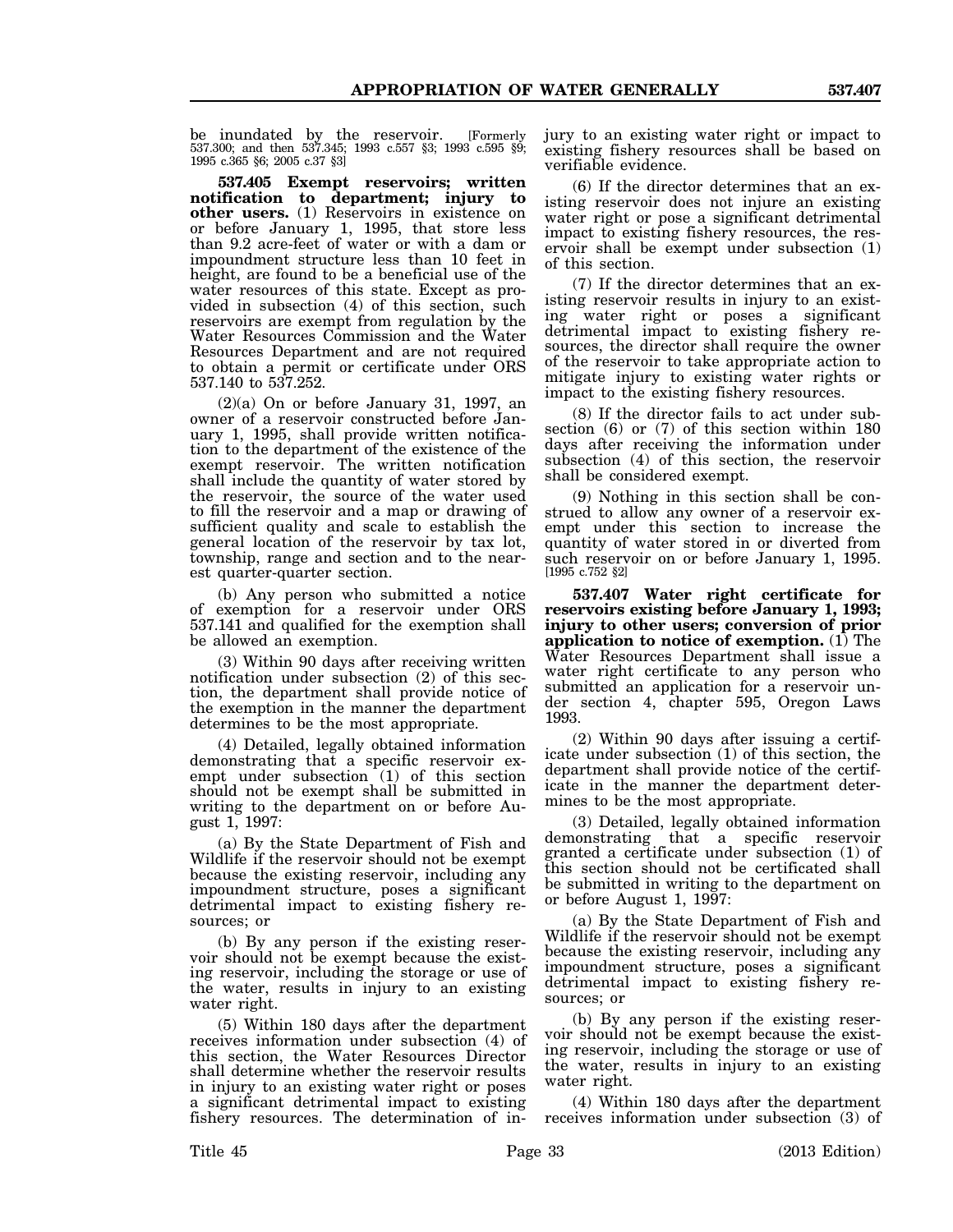this section, the Water Resources Director shall determine whether the reservoir results in injury to an existing water right or poses a significant detrimental impact to existing fishery resources. The determination of injury to an existing water right or impact to existing fishery resources shall be based on verifiable evidence.

(5) If the director determines that an existing reservoir does not injure an existing water right or pose a significant detrimental impact to existing fishery resources, the certificate for the reservoir shall continue with the same terms and conditions included with the certificate under subsection (1) of this section.

(6) If the director determines that an existing reservoir results in injury to an existing water right or poses a significant detrimental impact to existing fishery resources, the director shall require the owner of the reservoir to take appropriate action to mitigate injury to existing water rights or impact to the existing fishery resources.

(7) If the director fails to act under subsection (5) or (6) of this section within 180 days after receiving the information under subsection (3) of this section, the certificate shall continue with the same terms and conditions included with the certificate.

(8) Nothing in this section shall be construed to allow any owner of a reservoir certificated under this section to increase the quantity of water stored in or diverted from such reservoir on or before January 1, 1995.

(9) Any person who submitted an application for a reservoir under section 4, chapter 595, Oregon Laws 1993, may submit a written request to the department to convert the application to a notice of exemption under ORS 537.405. Upon receipt of a request under this subsection, the department shall refund all fees and convert the application to a notice of exemption. [1995 c.752 §3]

**537.409 Alternate permit application process for qualifying reservoirs; injury to existing users or fishery resources; public interest review; rules.** (1) In lieu of the process set forth in ORS 537.140 to 537.211 for applying for a water right permit, an owner of a reservoir may submit an application to the Water Resources Department to issue a water right permit under ORS 537.211 or a certificate under ORS 537.250 according to the process set forth in this section if the reservoir:

(a) Has a storage capacity of less than 9.2 acre-feet or a dam or impoundment structure less than 10 feet in height;

(b) Does not injure any existing water right;

(c) Does not pose a significant detrimental impact to existing fishery resources as determined on the basis of information submitted by the State Department of Fish and Wildlife; and

(d) Is not prohibited under ORS 390.835.

(2) An application for a water right permit for a reservoir under subsection (1) of this section shall provide sufficient information to demonstrate compliance with the criteria set forth in subsection (1) of this section. The application shall:

(a) Include the quantity of water to be stored by the reservoir, a map indicating the location of the reservoir and the source of the water used to fill the reservoir; and

(b) Be accompanied by the fee established in ORS 536.050  $(1)(q)$ .

(3) The map required under subsection (2) of this section need not be prepared by a water right examiner certified under ORS 537.798. The map submitted with the application shall comply with standards established by the Water Resources Commission.

(4) Within 60 days after receiving an application under subsection (1) of this section, the Water Resources Department shall provide public notice of the application in the manner the department determines to be the most appropriate.

(5) Within 60 days after the department provides public notice under subsection (4) of this section, any person may submit detailed, legally obtained information in writing, requesting the department to deny the application for a permit on the basis that the reservoir:

(a) Would result in injury to an existing water right; or

(b) Would pose a significant detrimental impact to existing fishery resources.

(6) In accordance with rules established by the Water Resources Commission for an expedited public interest review process for applications submitted under this section or in response to a request under subsection (5) of this section, the department shall conduct a public interest review of the reservoir application. The review shall be limited to issues pertaining to:

(a) Water availability;

(b) Potential detrimental impact to existing fishery resources; and

(c) Potential injury to existing water rights.

(7) Within 180 days after the department receives an application for a permit under subsection (1) of this section, the department shall issue a final order granting or denying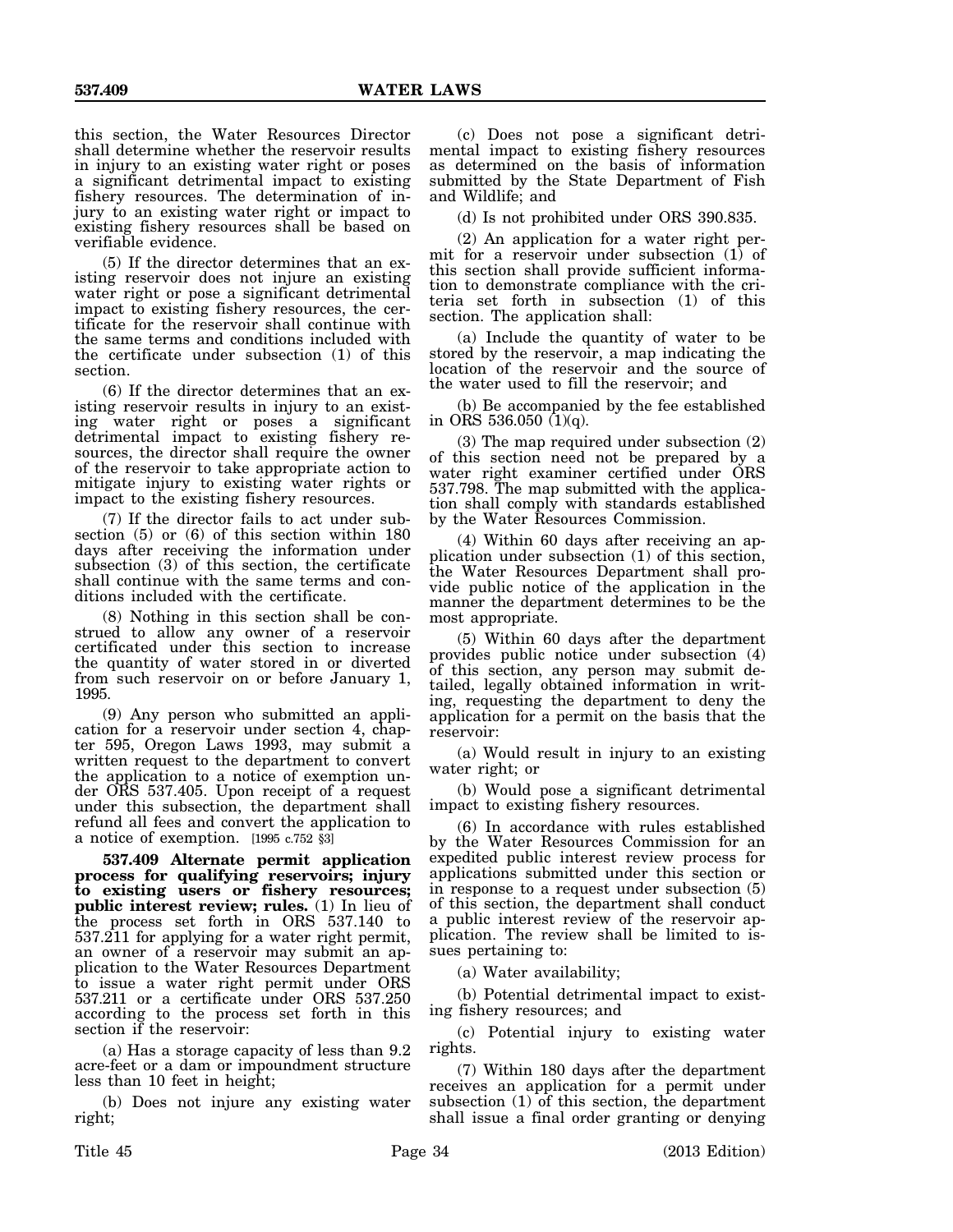the permit or granting the permit with conditions.

(8) If the department issues an order under subsection (7) of this section denying the permit, the applicant may request a contested case hearing, which shall be conaccordance with provisions of ORS chapter 183.

(9) If the department does not find injury or impact under subsection (6) of this section and the department issues a final order under subsection (7) of this section allowing the issuance of a permit, the order shall be subject to judicial review of orders in other than contested cases as provided in ORS chapter 183.

(10) Notwithstanding the requirement for a survey under ORS 537.230 (4), a survey of the appropriation is not required for a reservoir that has a storage capacity of less than 9.2 acre-feet of water. For a reservoir qualifying under this subsection, a permittee shall submit to the department a claim of beneficial use within one year after the date of completion of construction. A claim of beneficial use for a reservoir qualifying under this subsection shall require only a written affidavit signed by the permittee that includes the following:

(a) The dimensions of the reservoir.

(b) The maximum capacity of the reservoir in acre-feet.

(c) A map identifying the location of the reservoir. The map shall comply with standards established by the Water Resources Commission. The map required under this subsection need not be prepared by a water right examiner certified under ORS 537.798.

(11) Any person applying for a secondary permit for the use of stored water from a reservoir qualifying under subsection (10) of this section shall submit a survey prepared by a water right examiner certified under ORS 537.798. The survey required under this subsection shall apply to the storage reservoir and to the secondary use of the water in the reservoir. [1995 c.752 §4; 1997 c.446 §5; 1997 c.502 §2; 1997 c.587 §7; 2005 c.410 §4]

# **CANCELLATION OF PERMIT FOR APPROPRIATION**

**537.410 Failure to commence or complete work, or to properly apply water, as grounds for cancellation of permit; irrigation districts, municipalities and public utilities excepted.** (1) Whenever the owner of a permit to appropriate the public waters of Oregon fails to commence actual construction work within the time required by law, or having commenced construction work as required by law, fails or neglects to

prosecute the construction work with reasonable diligence, or fails to complete the construction work within the time required by law, or as fixed in the permit, or within such further time as may be allowed under ORS 537.230, or having completed construction work, fails or neglects to apply the water to beneficial use within the time fixed in the permit, the Water Resources Commission may cancel the permit on the records in the Water Resources Department as provided in ORS 537.410 to 537.450.

(2) However, permits issued by the commission to irrigation districts for reclamation purposes under the irrigation district laws of this state, to municipal corporations for municipal uses or purposes or to public utilities complying with subsection (3) of this section for an energy facility granted a site certificate by the Energy Facility Siting Council, are not subject to cancellation under the provisions of ORS 537.410 to 537.450.

(3) For a public utility to qualify under subsection (2) of this section:

(a) The energy facility of the public utility must not be a facility required to be licensed under ORS chapter 543; and

(b) The public utility must supply information every two years that demonstrates to the satisfaction of the commission that the conditions in the site certificate issued by the Energy Facility Siting Council contemplate the future use of the remaining portion of the water applied for in the original permit application. [Amended by 1985 c.673 §41; 1995 c.372 §1]

**537.420 Notice of hearing.** Whenever a permit holder fails to comply with the laws of the state and the requirements of the permit as to the commencement of work with due diligence, completion of the work of construction or the application of the water for a beneficial use, and the permit is subject to cancellation as provided in ORS 537.410 to 537.450, the Water Resources Commission shall, not less than 30 nor more than 60 days prior to the hearing provided for in ORS 537.445, notify each person who, according to Water Resources Department records, is the holder of a water right permit or certificate whose right may be injured by the proposed cancellation. The notice shall require the holder of the permit to appear before the commission at the time and place designated in the notice, and show cause why the permit described in the notice should not be canceled for the reasons therein specified. The notice shall contain a brief statement of the grounds for cancellation and shall be served in accordance with ORS 183.415. [Amended by 1983 c.740 §212; 1985 c.673 §42; 1991 c.103 §1]

**537.430** [Repealed by 1971 c.734 §21]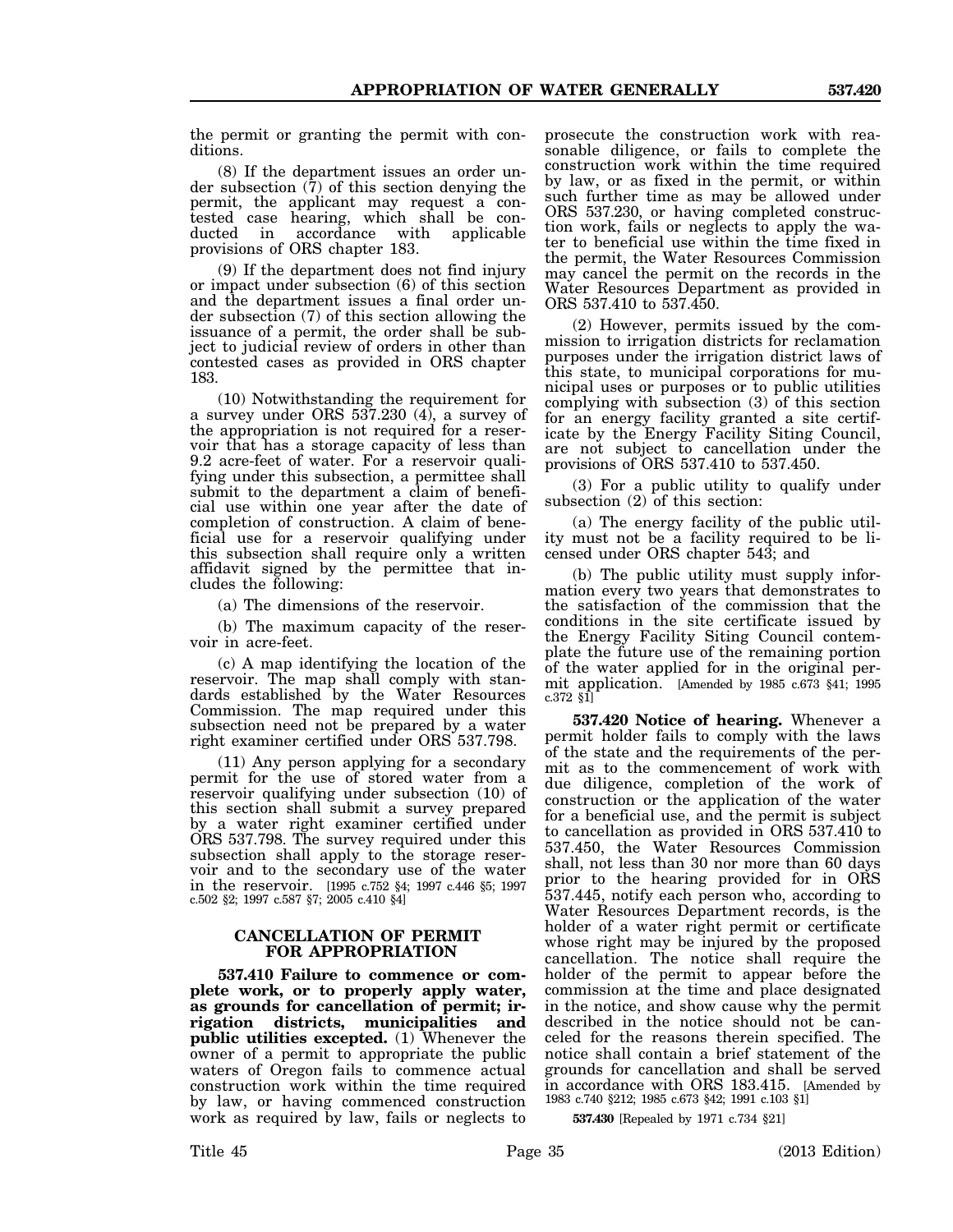**537.440 Cancellation of permit; priorities of other permits.** If the decision of the Water Resources Commission requires the cancellation of a permit, then the commission shall at once cancel, or have canceled, the permit. Thereafter the permit shall be of no further force or effect, and shall not be recognized or admitted as evidence of any right or interest in or to the waters covered by it in any proceeding in the courts or before other tribunals of the state. Permits having subsequent priority shall upon such cancellation have priority in the order of the filing of the applications upon which subsequent permits are based, as if the canceled permit, or the application upon which it was based, had never existed. [Amended by 1985 c.673 §43]

**537.445 Hearing upon proposal to cancel permit or appropriation; cancellation suspended pending review.** (1) If the Water Resources Commission proposes to cancel a permit or appropriation under ORS 537.410 to 537.450, opportunity for hearing shall be accorded as provided in ORS chapter 183.

(2) If a petition for review of an order canceling a permit or appropriation is filed under ORS 536.075, the commission shall not cancel the permit or appropriation under ORS 537.440 until the petitioner's right of review is exhausted and the order is finally approved. [1971 c.734 §82; 1985 c.673 §44]

**537.450 Rules for proof as to work and use of water under permits; noncompliance as evidence in cancellation proceedings.** The Water Resources Commission may by rule provide that the owners of permits shall submit or furnish proofs of commencement of work, prosecution of work with due diligence, completion of work, and of the application of water to a beneficial use under the permits. Failure to comply with the commission's rules in respect to the proofs shall be considered prima facie evidence of failure to commence work, prosecute work with due diligence, complete work, or apply water to the beneficial use contemplated by the permit in proceedings under ORS 537.410 to 537.440 for the cancellation of permits. [Amended by 1985 c.673 §45]

## **CONSERVATION AND USE OF CONSERVED WATER**

**537.455 Definitions for ORS 537.455 to 537.500 and 540.510.** As used in ORS 537.455 to 537.500 and 540.510:

(1) "Conservation" means the reduction of the amount of water diverted to satisfy an existing beneficial use achieved either by improving the technology or method for diverting, transporting, applying or recovering the water or by implementing other approved conservation measures.

(2) "Conserved water" means that amount of water that results from conservation measures, measured as the difference between:

(a) The smaller of the amount stated on the water right or the maximum amount of water that can be diverted using the existing facilities; and

(b) The amount of water needed after implementation of conservation measures to meet the beneficial use under the water right certificate. [1987 c.264 §1; 1993 c.641 §1]

**Note:** 537.455 to 537.500 were enacted into law by the Legislative Assembly but were not added to or made a part of ORS chapter 537 or any series therein by legislative action. See Preface to Oregon Revised Statutes for further explanation.

**537.460 Legislative findings; policy.** (1) The Legislative Assembly finds and declares that conservation and efficient utilization of water benefits all water users, provides water to satisfy current and future needs through reduction of consumptive waste, improves water quality by reducing contaminated return flow, prevents erosion and allows increased in-stream flow.

(2) It is therefore declared to be the policy of the State of Oregon to:

(a) Aggressively promote conservation;

(b) Encourage the highest and best use of water by allowing the sale or lease of the right to the use of conserved water; and

(c) Encourage local cooperation and coordination in development of conservation projects to provide incentives for increased efficiency and to improve streamflows.

(3) As used in this section, "efficient utilization" means use without waste, upgrading of irrigation equipment to comply with modern practices within a reasonable time period or other methods used to meet both current and future water needs at the least cost. [1987 c.264 §2; 1993 c.641 §2; 2003 c.93 §1; 2005 c.22 §379]

**Note:** See note under 537.455.

**537.463 Applicability of ORS 537.455 to 537.500.** The provisions of ORS 537.455 to 537.500 establish a voluntary program and apply only to those persons who choose to apply for an allocation of conserved water under ORS 537.465. [1993 c.641 §11; 2003 c.93 §2]

**Note:** See note under 537.455.

**537.465 Application for allocation of conserved water; submission; required contents.** (1) Any person or group of persons holding a water use subject to transfer as defined in ORS 540.505 may submit an application to the Water Resources Commission for approval of an allocation of conserved water for a measure that: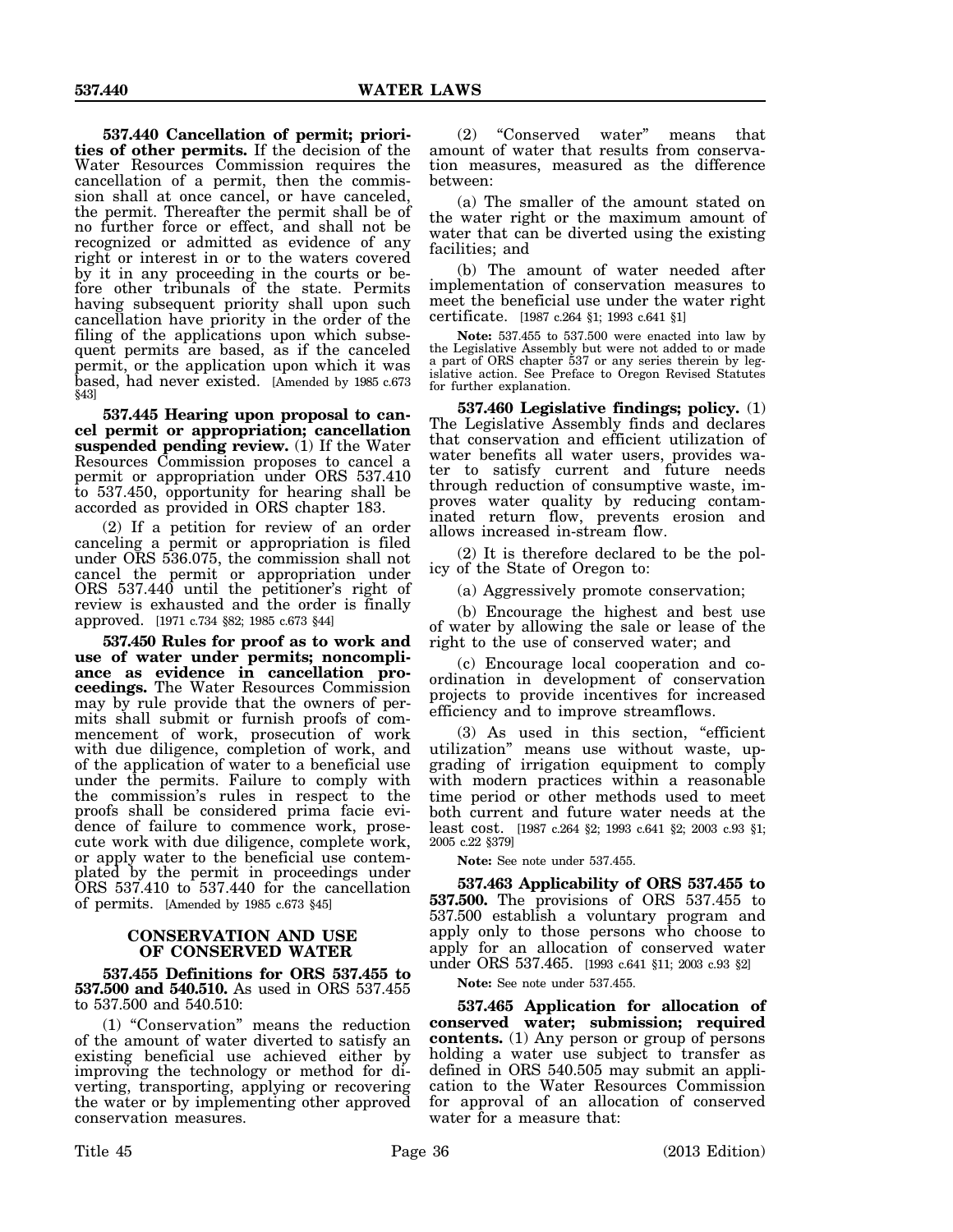(a) The person or group of persons intends to implement; or

(b) Was implemented by the person or group of persons within five years prior to the submission of the application.

(2) An application submitted under subsection  $(1)(a)$  of this section shall include:

(a) A description of the proposed measures;

(b) A description of the existing diversion facilities and an estimate of the amount of water that can be diverted at the facilities;

(c) The amount of water that will be needed to supply existing rights after implementation of the conservation measures;

(d) The amount of conserved water expected from implementation of the conservation measures;

(e) The proposed allocation and use of the conserved water if different from the allocation specified in ORS 537.470;

(f) The intended use of any water allocated to the applicant;

(g) The applicant's choice of priority date for the conserved water; and

(h) Any other information the commission considers necessary to evaluate the effectiveness of the proposal.

 $(3)$  An application under subsection  $(1)(b)$ of this section shall include:

(a) A description of the measure as implemented and the date on which the measure was implemented;

(b) A description of the diversion facilities before the conservation measure was implemented and the amount of water that was diverted at the facilities before the conservation measure was implemented;

(c) The amount of water needed to supply existing rights after implementation of the conservation measure;

(d) The amount of water conserved by implementing the conservation measure;

(e) The proposed allocation and use of the conserved water if different from the allocation specified in ORS 537.470;

(f) The intended use of any water allocated to the applicant;

(g) The applicant's choice of priority date for the conserved water;

(h) Evidence that the measure was implemented within five years prior to the date of filing the application; and

(i) Any other information the commission considers necessary to evaluate the application.

(4) If a person proposes conservation measures within the boundaries of an irrigation district organized under ORS chapter 545 or a water control district organized under ORS chapter 553, at the time the person submits the application, the person also must submit evidence that the district has approved the conservation application. [1987 c.264 §3; 1993 c.641 §3; 1995 c.274 §10; 2003 c.93 §3]

**Note:** See note under 537.455.

**537.470 Allocation of conserved water by commission; criteria; percentage to state; certificates showing change in original water right.** (1) Upon receipt of an application for allocation of conserved water under ORS 537.465, the Water Resources Commission shall give notice of receipt of the application in accordance with ORS 540.520 (5).

(2) The commission shall allocate conserved water as provided in subsection (3) of this section and approve modifications of water rights as provided in subsection (6) of this section. The commission may not allocate conserved water pursuant to an application under ORS 537.465 if the application is filed more than five years after the conservation measure was implemented.

(3) After determining the quantity of conserved water, if any, required to mitigate the effects on other water rights, the commission shall allocate 25 percent of the remaining conserved water to the state and 75 percent to the applicant, unless the applicant proposes a higher allocation to the state or more than 25 percent of the funds used to finance the conservation measures comes from federal or state public sources. If more than 25 percent of the funds used to finance the conservation measures comes from federal or state public sources and is not subject to repayment, the commission shall allocate to the state a percentage equal to the percentage of public funds used to finance the conservation measures and allocate to the applicant a percentage equal to the percentage of other funds used to finance the conservation measures. If the commission determines that the water allocated to the state is necessary to support in-stream flow purposes in accordance with ORS 537.332 to 537.360, the water shall be converted to an in-stream water right. If the water allocated to the state is not necessary to support instream flow purposes, it shall revert to the public for appropriation by the next user in priority. In no event, however, shall the applicant receive less than 25 percent of the remaining conserved water unless the applicant proposes a higher allocation to the state.

(4) The commission shall notify the applicant and any other person requesting notice, of the action the commission intends to take under subsection (3) of this section. Any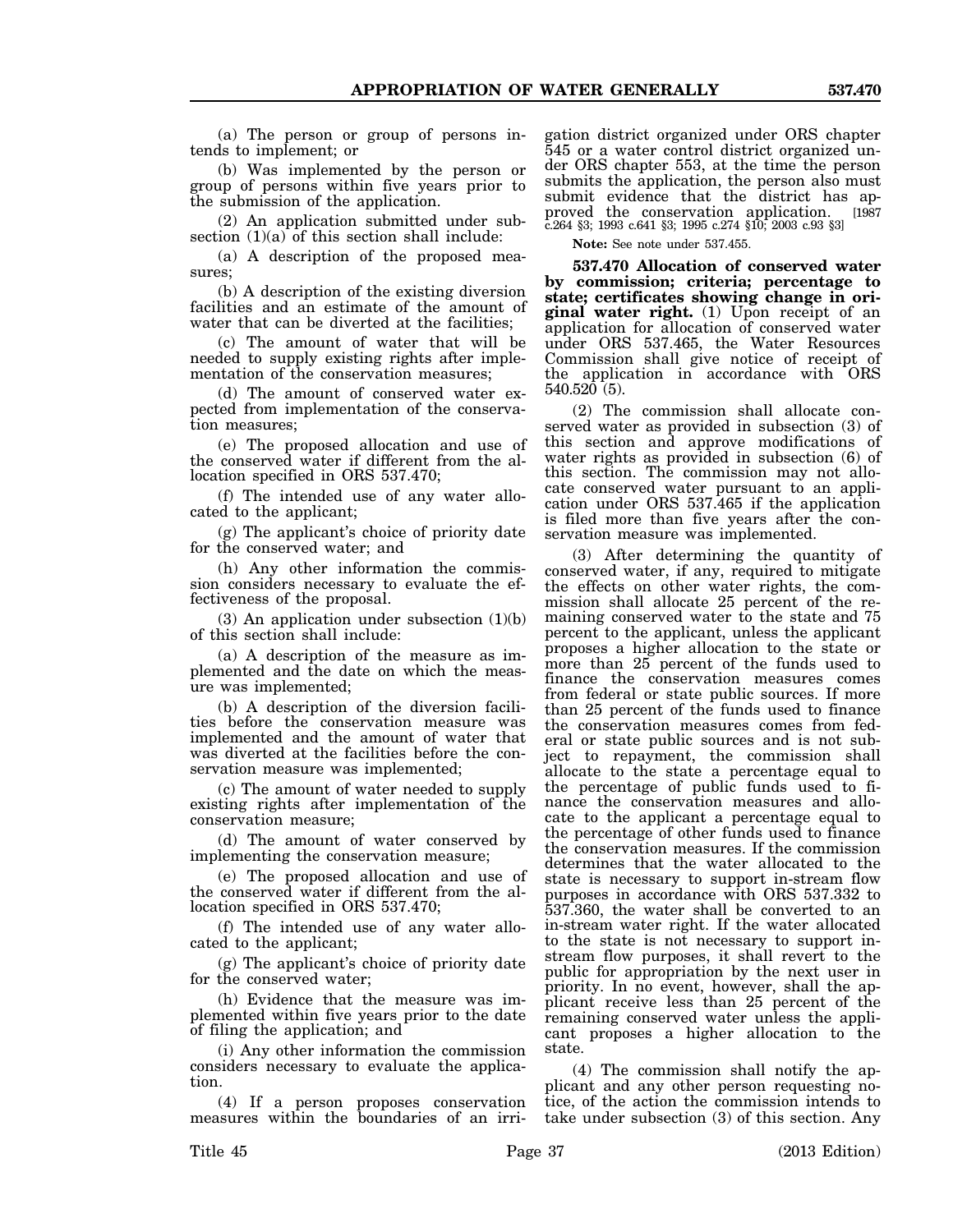person objecting to the proposed allocation may file a protest requesting a contested case hearing before the commission.

(5) The modification of water rights under an allocation of conserved water may not require a separate request for transfer under ORS 540.520.

(6) After the commission completes the allocation of conserved water under subsection (3) of this section, the commission shall issue orders for proposed new certificates covering the changes in the original water rights. Once the conservation project is completed, separate new certificates preserving the previously established priority of rights shall be issued to cover the unaffected portion of the water rights and separate new certificates indicating the priority of rights as set forth in ORS 537.485 shall be issued to cover the right to the use of the allocated water. [1987 c.264 §4; 1989 c.62 §1; 1993 c.641 §4; 1995 c.274 §13; 1999 c.664 §7; 2003 c.93 §4]

**Note:** See note under 537.455.

**537.475** [1987 c.264 §5; repealed by 1993 c.641 §13]

**537.480 Rules; criteria for evaluating allocation and determining mitigation required.** The Water Resources Commission shall adopt rules and standards necessary to carry out the provisions of ORS 537.455 to 537.500. The rules may include formulas or other criteria for evaluating the effects of allocation of water on existing rights and for determining whether, and to what extent, mitigation shall be required. [1987 c.264 §6; 1993  $c.641$   $\S5$ 

**Note:** See note under 537.455.

**537.485 Priority of right to use conserved water; choice of priority.** (1) Notwithstanding any other provision of ORS chapter 536, 537, 538, 539, 540, 541, 542 or 543, the priority of any right to the use of conserved water, including an in-stream water right, under an application submitted and approved by the Water Resources Commission under ORS 537.465 and 537.470 shall be either the same as or one minute after the priority of the water right held by the person implementing the conservation measures.

(2) A person who implements a conservation measure may choose the priority of the water right for the conserved water in accordance with subsection (1) of this section. However, the priority date chosen must be the same for the portion of water allocated to the applicant and the portion of water allocated to the state. [1987 c.264 §7; 1993 c.641 §6; 2003 c.93 §5]

**Note:** See note under 537.455.

**537.490 Use of conserved water; notice of dispensation of right to use.** (1) Any person or agency allocated conserved water under ORS 537.470 may reserve the water in

(a) The name and address of the person buying or leasing the right to the use of conserved water;

(b) The use to which the conserved water is to be put; and

(c) The terms of any agreement between the appropriator and the person using the conserved water.

(2) Notwithstanding any other provision of law, a person who holds a water right permit or certificate having a subsequent priority to a certificate issued under ORS 537.470 may not acquire a vested right to any water or return flow of water that results from either the lease of the right to the use of conserved water or the reservation of conserved water in stream for future use under subsection (1) of this section.

(3) Any right to the use of conserved water sold under subsection (1) of this section:

(a) Shall become appurtenant to the premises upon which the purchaser uses the water; and

(b) Shall be subject to the provisions of ORS 540.505 to 540.585 and 540.610 to 540.650.

(4) When the commission receives notice of the sale of the right to the use of conserved water under subsection (1) of this section, the commission shall issue to the purchaser a new water right certificate covering the right to the use of conserved water that was sold. The certificate shall indicate the priority of the water right according to the provisions of ORS 537.485. [1987 c.264 §8; 1993 c.641 §7]

**Note:** See note under 537.455.

**537.495 Receipt by state agency or political subdivision of right to use conserved water.** Any agency or political subdivision of this state may purchase a right to the use of conserved water, as defined under ORS 537.455, or accept a gift of a right to the use of conserved water as defined under ORS 537.455. If an agency or political subdivision requests that the conserved water remain in the stream, the commission shall manage the water in a manner that results in the conserved water remaining in the stream. [1987 c.264 §9; 1993 c.641 §8]

**Note:** See note under 537.455.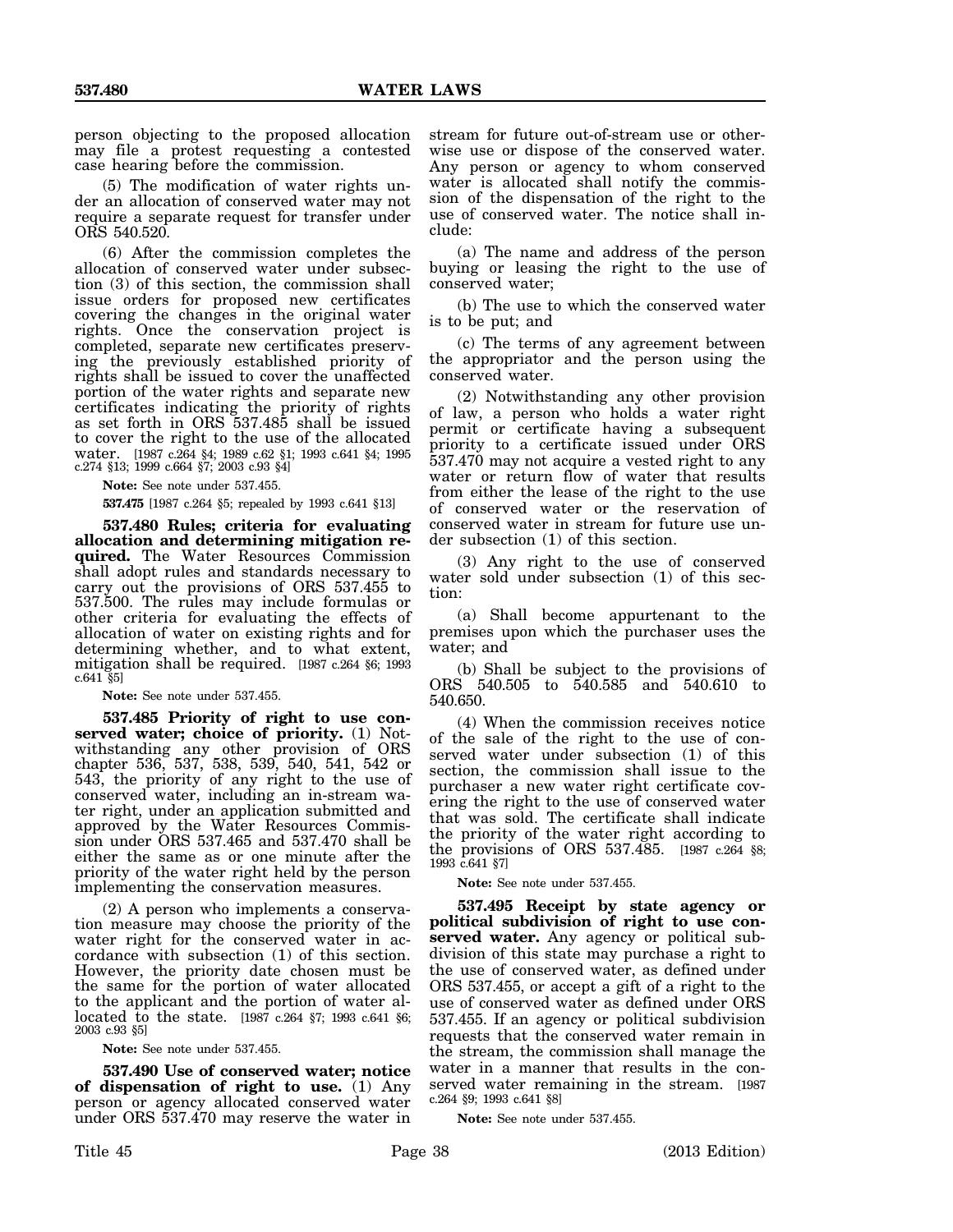**537.500 Legal status of conserved water right.** (1) A water right for conserved water under ORS 537.455 to 537.500 and 540.510 shall have the same legal status as any other water right for which a certificate has been issued.

(2) A water right for conserved water that is reserved in stream for future out-ofstream use under ORS 537.490 or that the commission manages under ORS 537.495 is not subject to cancellation under ORS 537.260 or 537.410 to 537.450 or to abandonment or forfeiture under ORS 540.610 to 540.650. [1987 c.264 §10; 1989 c.699 §3]

**Note:** See note under 537.455.

# **GROUND WATER**

## **(Generally)**

**537.505 Short title.** ORS 537.505 to 537.795 and 537.992 shall be known as the "Ground Water Act of 1955." [1955 c.708 §1; 1963 c.293 §1]

**537.510** [Repealed by 1955 c.708 §38]

**537.515 Definitions for ORS 537.505 to 537.795 and 537.992.** As used in ORS 537.505 to 537.795 and 537.992, unless the context requires otherwise:

(1) "Altering" a well means the deepening, recasing, perforating, reperforating, the installation of packers or seals and other material changes in the design of the well.

(2) "Constructing" a well includes boring, digging, drilling or excavating and installing casing or well screens.

(3) "Converting" a well means changing the use of an existing well or hole not previously used to withdraw water such that the well or hole can be used to seek or withdraw water.

(4) "Geothermal fluid" means any ground water used for its thermal characteristics that is encountered in a well with a bottom hole temperature of less than 250 degrees Fahrenheit or any other fluid that is circulated within a well with a bottom hole temperature of less than 250 degrees Fahrenheit and used for its acquired thermal characteristics.

(5) "Ground water" means any water, except capillary moisture, beneath the land surface or beneath the bed of any stream, lake, reservoir or other body of surface water within the boundaries of this state, whatever may be the geological formation or structure in which such water stands, flows, percolates or otherwise moves.

(6) "Ground water reservoir" means a designated body of standing or moving ground water having exterior boundaries which may be ascertained or reasonably inferred.

(7) "Pollution" of ground water means any impairment of the natural quality of such ground water, however caused, including impairment by salines, minerals, industrial wastes, domestic wastes or sewage, whether indrafted directly or through infiltration into the ground water supply.

(8) "Public agency" means the United States or any agency thereof, the State of Oregon or any agency thereof or any county, city, district organized for public purposes or other public corporation or political subdivision of this state.

(9) "Well" means any artificial opening or artificially altered natural opening, however made, by which ground water is sought or through which ground water flows under natural pressure or is artificially withdrawn. "Well" does not include a temporary hole drilled for the purpose of gathering geotechnical ground water quality or ground water level information, a natural spring or a hole drilled for the purpose of:

(a) Prospecting, exploration or production of oil or gas;

(b) Prospecting or exploration for geothermal resources, as defined in ORS 522.005;

(c) Production of geothermal resources, as defined in ORS 522.005, derived from a depth of greater than 2,000 feet; or

(d) Exploration for minerals as defined in ORS 517.750 and 517.910.

(10) "Well drilling machine" means any power driven percussion, rotary, boring, digging or augering machine used in the construction of water wells. [1959 c.708 §3; 1961 c.334 §6; 1975 c.552 §35; 1989 c.201 §1; 1989 c.939 §1; 1991 c.200 §1; 1995 c.79 §302; 1999 c.293 §1]

**537.520** [Repealed by 1955 c.708 §38]

**537.525 Policy.** The Legislative Assembly recognizes, declares and finds that the right to reasonable control of all water within this state from all sources of water supply belongs to the public, and that in order to insure the preservation of the public welfare, safety and health it is necessary that:

(1) Provision be made for the final determination of relative rights to appropriate ground water everywhere within this state and of other matters with regard thereto through a system of registration, permits and adjudication.

(2) Rights to appropriate ground water and priority thereof be acknowledged and protected, except when, under certain conditions, the public welfare, safety and health require otherwise.

(3) Beneficial use without waste, within the capacity of available sources, be the ba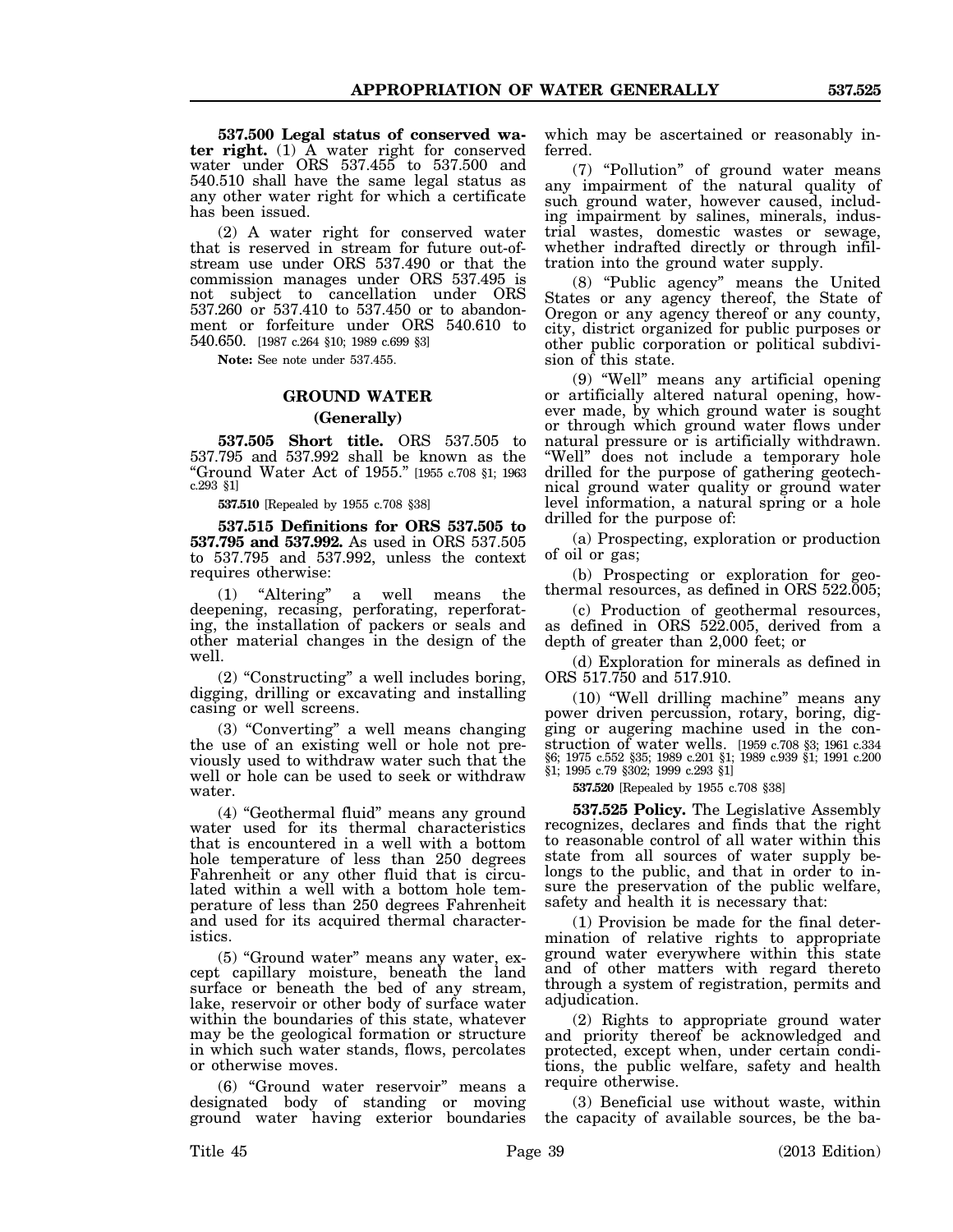sis, measure and extent of the right to appropriate ground water.

(4) All claims to rights to appropriate ground water be made a matter of public record.

(5) Adequate and safe supplies of ground water for human consumption be assured, while conserving maximum supplies of ground water for agricultural, commercial, industrial, thermal, recreational and other beneficial uses.

(6) The location, extent, capacity, quality and other characteristics of particular sources of ground water be determined.

(7) Reasonably stable ground water levels be determined and maintained.

(8) Depletion of ground water supplies below economic levels, impairment of natural quality of ground water by pollution and wasteful practices in connection with ground water be prevented or controlled within practicable limits.

(9) Whenever wasteful use of ground water, impairment of or interference with existing rights to appropriate surface water, declining ground water levels, alteration of ground water temperatures that may adversely affect priorities or impair the longterm stability of the thermal properties of the ground water, interference among wells, thermal interference among wells, overdrawing of ground water supplies or pollution of ground water exists or impends, controlled use of the ground water concerned be authorized and imposed under voluntary joint action by the Water Resources Commission and the ground water users concerned whenever possible, but by the commission under the police power of the state except as specified in ORS 537.796, when such voluntary joint action is not taken or is ineffective.

(10) Location, construction, depth, capacity, yield and other characteristics of and matters in connection with wells be controlled in accordance with the purposes set forth in this section.

(11) All activities in the state that affect the quality or quantity of ground water shall be consistent with the goal set forth in ORS 468B.155. [1955 c.708 §2; 1985 c.673 §46; 1989 c.201 §2; 1989 c.833 §56]

**537.530** [Repealed by 1955 c.708 §38]

# **(Aquifer Storage and Recovery)**

**537.531 Legislative findings.** The Legislative Assembly declares that aquifer storage and recovery is a beneficial use inherent in all water rights for other beneficial uses. Aquifer storage and recovery is the storage of water from a separate source that meets

drinking water standards in a suitable aquifer for later recovery and not having as one of its primary purposes the restoration of an aquifer. [1995 c.487 §2]

**537.532 Injection of ground water into** aquifers; standards. (1) Notwithstanding any other provision of law, the injection into aquifers of water that complies with drinking water standards established by the Oregon Health Authority under ORS 448.273 under an aquifer storage and recovery limited license or permit:

(a) Shall not be considered a waste, contaminant or pollutant;

(b) Shall be exempt from the requirement to obtain a discharge permit under ORS 468B.050 or 468B.053 or a concentration limit variance from the Department of Environmental Quality;

(c) Shall comply with all other applicable local, state or federal laws; and

(d) May be located within or outside an urban growth boundary in conformance with land use laws.

(2) In order to continue to protect the high quality of Oregon's aquifers for present and future uses, the Legislative Assembly recognizes the need to minimize concentrations of constituents in the injection source water that are not naturally present in the aquifer. Each aquifer storage and recovery limited license or permit shall include conditions to minimize, to the extent technically feasible, practical and cost-effective, the concentration of constituents in the injection source water that are not naturally present in the aquifer. In no case may an aquifer storage and recovery limited license or permit establish concentration limits for water to be injected in excess of the standards established by the authority under ORS 448.273 or the maximum measurable levels established by the Environmental Quality Commission under ORS 468B.165, whichever are more stringent.

(3) Except as otherwise provided, if the injection source water contains constituents regulated under ORS 448.273 or 468B.165 that are detected at greater than 50 percent of the established levels, the aquifer storage and recovery limited license or permit may require the permittee to employ, or continue the employment of, technically feasible, practical and cost-effective methods to minimize concentrations of such constituents in the injection source water. Constituents that have a secondary maximum contaminant level or constituents that are associated with disinfection of the water may be injected into the aquifer up to the standards established under ORS 448.273.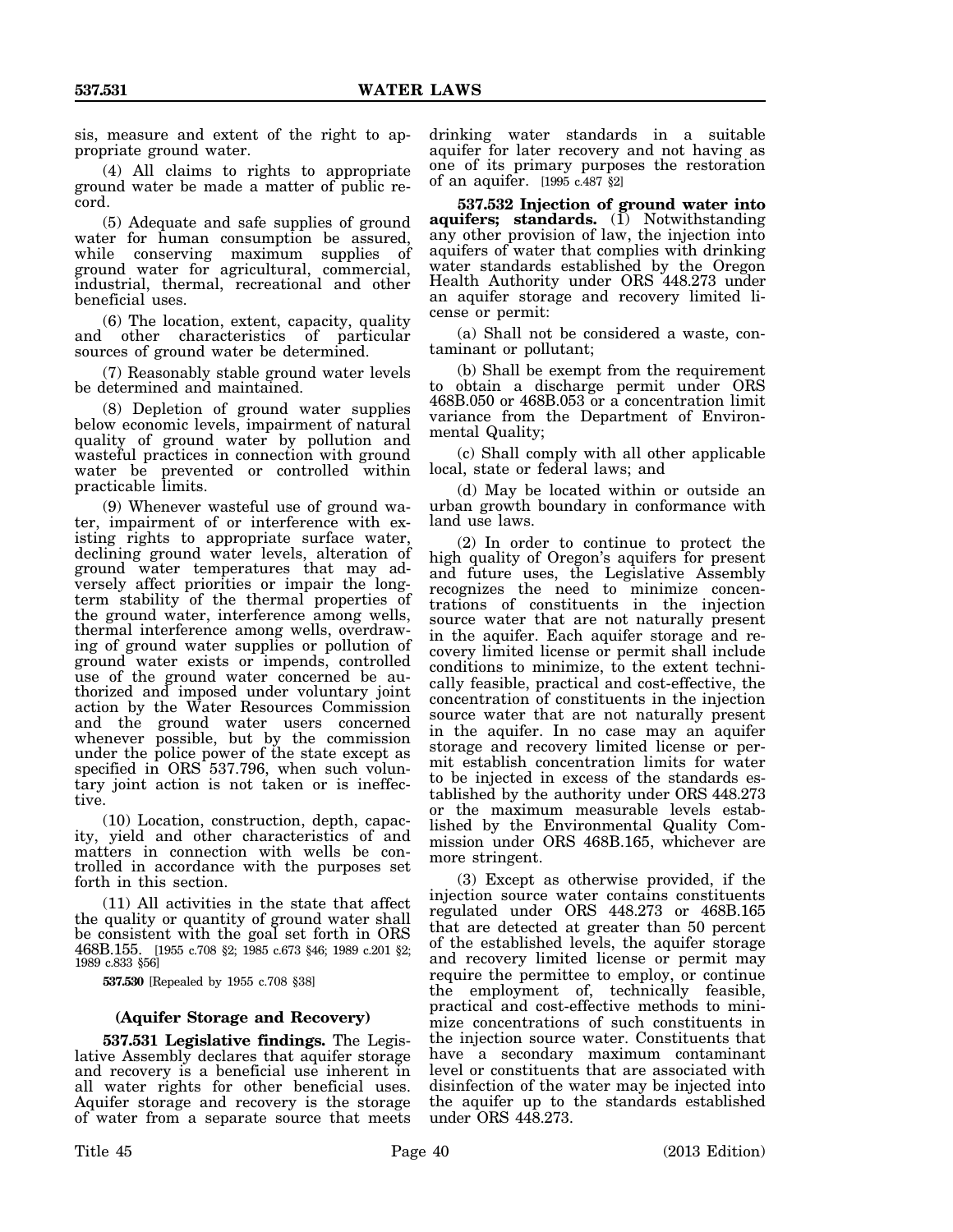(4) The Water Resources Department may, based upon valid scientific data, further limit certain constituents in the injection source water if the department finds the constituents will interfere with or pose a threat to the maintenance of the water resources of the state for present or future beneficial uses. [1995 c.487 §3; 1997 c.286 §9; 2009 c.595 §984]

**537.534 Rules for permitting and administering aquifer storage and recovery projects; limited license for test program; fees.** (1) In accordance with this section, the Water Resources Commission shall establish rules for the permitting and administration of aquifer storage and recovery projects. The rules shall establish the Water Resources Department as the sole permitting agency for the projects, but the Department of Environmental Quality and the Oregon Health Authority may comment on permits for a project and recommend conditions to be included on the permit. When necessary, the applicant also shall obtain land use and development approval from a local government.

(2) Notwithstanding the provisions of ORS 537.130, the Water Resources Commission shall establish by rule a procedure to allow a person to obtain a limited license to store and use water injected into an underground aquifer for aquifer storage and recovery testing purposes for a short term or fixed duration after the person complies with the notice provision set forth in ORS 537.144. The rules shall provide a 30-day public comment period before issuance of a limited license. The Water Resources Department may attach conditions to the limited license regarding monitoring, sampling and rates of recovery up to 100 percent of the injection quantity. Aquifer storage and recovery under a limited license may be conditioned by the Water Resources Department to protect existing ground water rights that rely upon the receiving aquifer and the injection source water. The Water Resources Department may revoke or modify the limited license to use the stored water acquired under a limited license if that use causes injury to any other water right or to a minimum perennial streamflow. The Water Resources Director may issue a limited license for aquifer storage and recovery purposes for a term of not more than five years. The license may be renewed if the applicant demonstrates further testing is necessary.

(3) To obtain a limited license for aquifer storage and recovery, the applicant shall provide to the Water Resources Department:

(a) Well construction information;

(b) Test results of the quality of the injection source water;

(c) Test results of the quality of the receiving aquifer water;

(d) The proposed injected water storage time, recovery rates and recovery schedule;

(e) Preliminary hydrogeologic information including a description of the aquifer, estimated flow direction and rate of movement, allocation of surface water, springs or wells within the area affected by aquifer storage and recovery wells;

(f) The fee established by rule by the commission pursuant to ORS  $536.050$  (1)(L); and

(g) Any other information required by rule of the commission.

(4) Only after completion of a test program under a limited license issued under subsection (3) of this section may the applicant apply for a permanent aquifer storage and recovery permit. Each application for an aquifer storage and recovery permit shall be accompanied by the fee set forth in ORS 536.050 for examination of an application for a permit to store water. The Water Resources Department shall be the sole permitting agency for the project and may place conditions on the permit consistent with rules adopted by the commission, but the Department of Environmental Quality and the Oregon Health Authority may review, comment on and recommend conditions to be included on the permit. When necessary, the applicant shall obtain land use and development approval from a local government. Where existing water rights for the injection source water have been issued, the Water Resources Department shall receive comments from interested parties or agencies, but the public interest review standards shall apply only to the matters raised by the aquifer storage and recovery permit application in the same manner as any new water right application, not to the underlying water rights. If new water rights for injection source water and aquifer storage and recovery are necessary, then the public interest review standards shall apply to the new permit application in the same manner as any new water right application. The Water Resources Director may refer policy matters to the commission for decision.

(5) The commission shall adopt rules consistent with this section to implement an aquifer storage and recovery program. The rules shall include:

(a) Requirements for reporting and monitoring the aquifer storage and recovery project aquifer impacts and for constituents reasonably expected to be found in the injection source water.

(b) Provisions that allow any person operating an aquifer storage and recovery proj-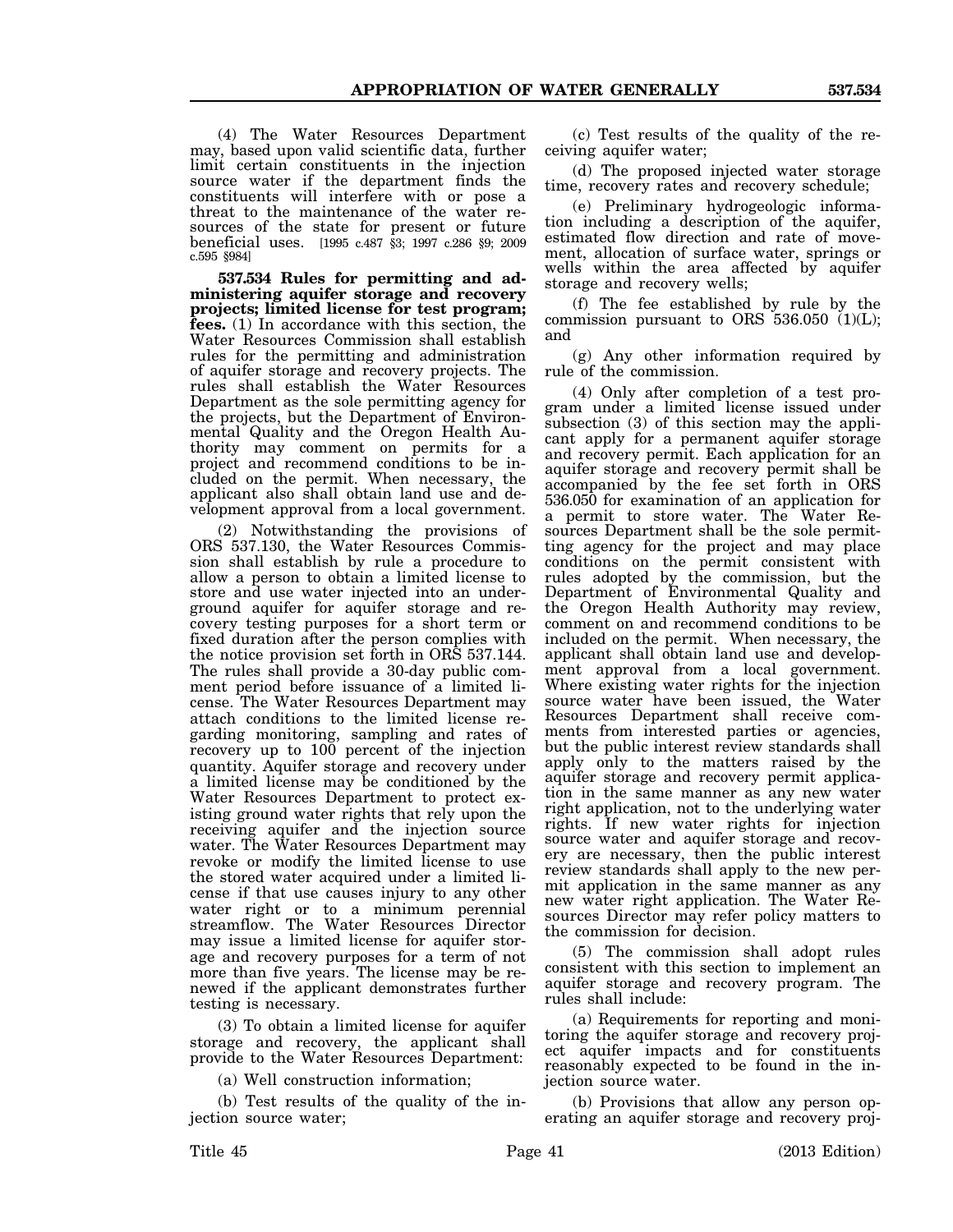ect under a permit, upon approval by the Water Resources Department, to recover up to 100 percent of the water stored in the aquifer storage facility if valid scientific data gathered during operations under the limited license or permit demonstrate that the injected source water is not lost through migration or other means and that ground water otherwise present in the aquifer has not been irretrievably lost as a result of aquifer storage or retrieval. The Water Resources Department may place such other conditions on withdrawal of stored water necessary to protect the public health and environment, including conditions allowing reconsideration of the permit to comply with ORS 537.532.

(c) The procedure for allowing the Department of Environmental Quality and the Oregon Health Authority to comment on and recommend permit conditions.

(6) The use of water under a permit as injection source water for an aquifer storage and recovery project up to the limits allowed in subsection (5)(b) of this section shall not affect the priority date of the water right permit or otherwise affect the right evidenced by the permit.

(7) The holder of a permit for aquifer storage and recovery shall apply for a transfer or change of use if the use of recovered water is different from that which is allowed in the source water permit or certificate. [1995 c.487 §4; 1997 c.587 §2; 1999 c.665 §3; 2003 c.594 §6; 2009 c.595 §985]

# **(Appropriation of Ground Water)**

**537.535 Unlawful use or appropriation of ground water, including well construction and operation.** (1) No person or public agency shall use or attempt to use any ground water, construct or attempt to construct any well or other means of developing and securing ground water or operate or permit the operation of any well owned or controlled by such person or public agency except upon compliance with ORS 537.505 to 537.795 and 537.992 and any applicable order or rule adopted by the Water Resources Commission under ORS 537.505 to 537.795 and 537.992.

(2) Except for those uses exempted under ORS 537.545, the use of ground water for any purpose, without a permit issued under ORS 537.625 or registration under ORS 537.605, is an unlawful appropriation of ground water. [1955 c.708 §4; 1957 c.341 §5; subsection (2) enacted as 1961 c.668 §2; 1985 c.673 §47]

**537.540** [Repealed by 1955 c.708 §38]

**537.545 Exempt uses; map; filing of** use; fee; rules. (1) No registration, certificate of registration, application for a permit, permit, certificate of completion or ground water right certificate under ORS 537.505 to 537.795 and 537.992 is required for the use of ground water for:

(a) Stockwatering purposes;

(b) Watering any lawn or noncommercial garden not exceeding one-half acre in area;

(c) Watering the lawns, grounds and fields not exceeding 10 acres in area of schools located within a critical ground water area established pursuant to ORS 537.730 to 537.740;

(d) Single or group domestic purposes in an amount not exceeding 15,000 gallons a day;

(e) Down-hole heat exchange purposes;

(f) Any single industrial or commercial purpose in an amount not exceeding 5,000 gallons a day; or

(g) Land application, so long as the ground water:

(A) Has first been appropriated and used under a permit or certificate issued under ORS 537.625 or 537.630 for a water right issued for industrial purposes or a water right authorizing use of water for confined animal feeding purposes;

(B) Is reused for irrigation purposes and the period of irrigation is a period during which the reused water has never been discharged to the waters of the state; and

(C) Is applied pursuant to a permit issued by the Department of Environmental Quality or the State Department of Agriculture under either ORS 468B.050 to construct and operate a disposal system or ORS 468B.215 to operate a confined animal feeding operation.

(2) A ground water use for a purpose that is exempt under subsection (1) of this section, to the extent that the use is beneficial, constitutes a right to appropriate ground water equal to that established by a ground water right certificate issued under ORS 537.700.

(3) Except for the use of water under subsection  $(1)(g)$  of this section, the Water Resources Commission by rule may require any person or public agency using ground water for any such purpose to furnish information with regard to such ground water and the use thereof. For a use of water described in subsection (1)(g) of this section, the Department of Environmental Quality or the State Department of Agriculture shall provide to the Water Resources Department a copy of the permit issued under ORS 468B.050 or 468B.215 authorizing the land application of ground water for reuse. The permit shall provide the information regarding the place of use of such water and the nature of the beneficial reuse.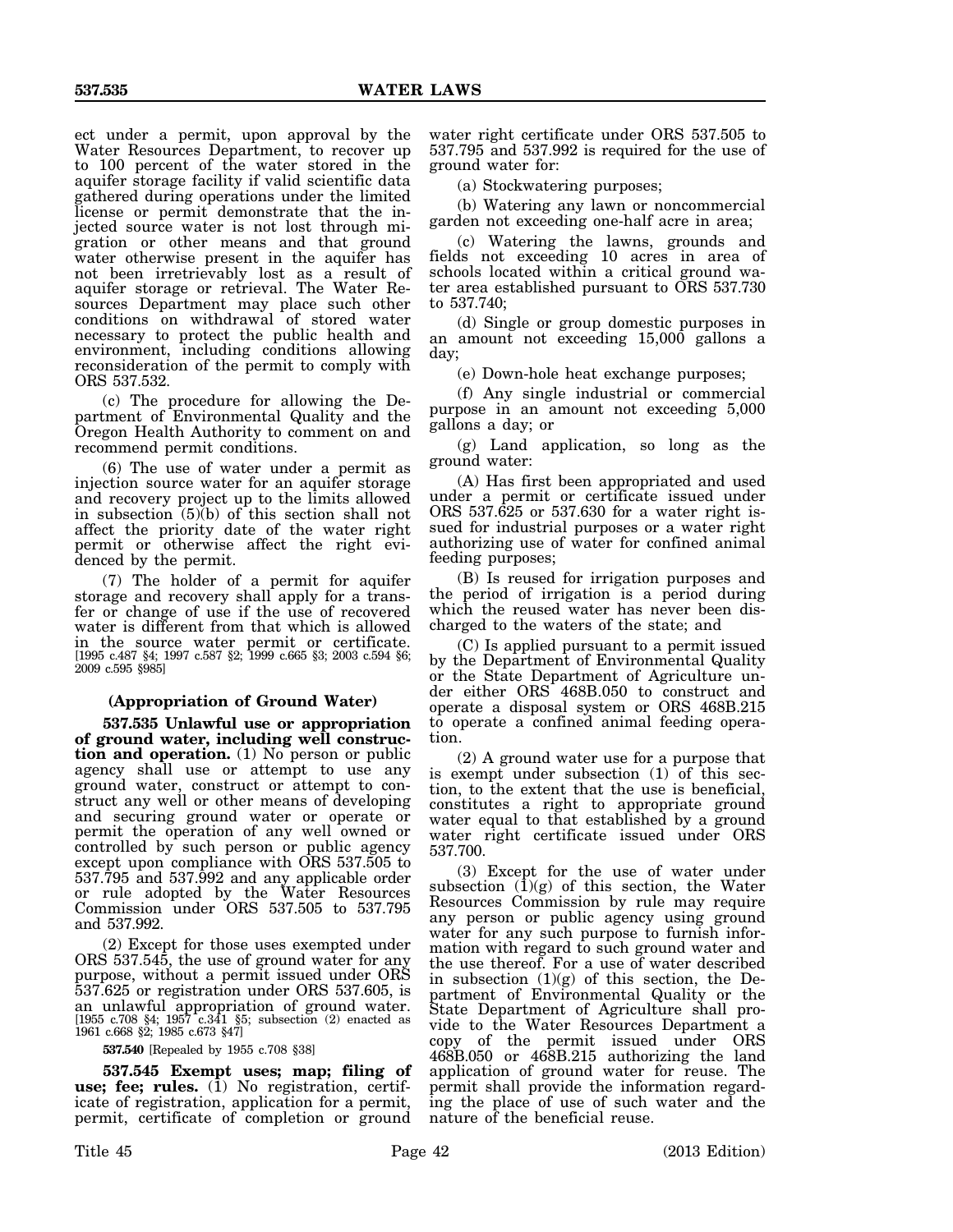(4) If it is necessary for the Water Resources Department to regulate the use or distribution of ground water, including uses for purposes that are exempt under subsection (1) of this section, the department shall use as a priority date for the exempt uses the date indicated in the log for the well filed with the department under ORS 537.765 or other documentation provided by the well owner showing when water use began.

(5) The owner of land on which a well is drilled to allow ground water use for a purpose that is exempt under subsection  $(1)$  of this section shall provide the Water Resources Department with a map showing the exact location of the well on the tax lot. The landowner shall provide a map required by this subsection to the department no later than 30 days after the well is completed. The map must be prepared in accordance with standards established by the department.

(6) The owner of land on which a well described in subsection (5) of this section is located shall file the exempt ground water use with the Water Resources Department for recording. The filing must be accompanied by the fee described in subsection (7) of this section. The filing must be received by the department no later than 30 days after the well is completed.

(7) The Water Resources Department shall collect a fee of \$300 for recording an exempt ground water use under subsection (6) of this section. Moneys from fees collected under this subsection shall be deposited to the credit of the Water Resources Department Water Right Operating Fund. Notwithstanding ORS 536.009, moneys deposited to the fund under this subsection shall be used for the purposes of evaluating ground water supplies, conducting ground water studies, carrying out ground water monitoring, processing ground water data and the administration and enforcement of this subsection and subsections  $(3)$ ,  $(5)$ ,  $(6)$ and (8) of this section.

(8) The Water Resources Commission shall adopt rules to implement, administer and enforce subsections (5) to (7) of this section. [1955 c.708 §5; 1983 c.372 §1; 1983 c.698 §1; 1985 c.673 §48; 1989 c.99 §1; 1989 c.833 §57; 1997 c.244 §3; 2001 c.248 §12; 2003 c.594 §2; 2009 c.819 §1]

**537.550** [Repealed by 1955 c.708 §38] **537.560** [Repealed by 1955 c.708 §38] **537.570** [Repealed by 1955 c.708 §38]

**537.575 Permits granted, approved or pending under former law.** Any permit granted or application for a permit approved under ORS 537.510, 537.520, 537.530, 537.540, 537.550, 537.560, 537.570, 537.580, 537.590 and 537.600 prior to and still valid and in effect on August 3, 1955, is considered to be a permit issued under ORS 537.625. Any applica-

tion for a permit under ORS 537.510, 537.520, 537.530, 537.540, 537.550, 537.560, 537.570, 537.580, 537.590 and 537.600 prior to, pending and not yet approved on August 3, 1955, shall be governed as an application for a permit under ORS 537.615, 537.620, 537.621, 537.622 and 537.625. [1955 c.708 §6(1); 1999 c.59 §171]

**537.580** [Repealed by 1955 c.708 §38]

**537.585 Beneficial use of ground water prior to August 3, 1955, recognized as right to appropriate water when registered.** Except as otherwise provided in ORS 537.545 or 537.575 or 537.595 and subject to determination under ORS 537.670 to 537.695, actual and lawful application of ground water to beneficial use prior to August 3, 1955, by or under the authority of any person or public agency or by or under the authority of a predecessor in interest of such person or public agency, when registered under ORS 537.605 and 537.610, is recognized as a right to appropriate ground water to the extent of the maximum beneficial use thereof at any time within two years prior to August 3, 1955. [1955 c.708 §6(2)]

**537.590** [Repealed by 1955 c.708 §38]

**537.595 Construction or alteration of well commenced prior to August 3, 1955, recognized as right to appropriate water when registered.** Except as otherwise provided in ORS 537.545 or 537.575 or 537.585 and subject to determination under ORS 537.670 to 537.695, when any person or public agency on August 3, 1955, is lawfully engaged in good faith in such construction, alteration or extension of a well for the application of ground water to beneficial use, the right to appropriate such ground water, upon completion of such construction, alteration or extension and application of the ground water to beneficial use within a reasonable time fixed by the Water Resources Commission, when registered under ORS 537.605 and 537.610, is recognized to the extent of the beneficial use of the ground water. [1955 c.708 §6(3); 1985 c.673 §49]

**537.597** [1989 c.939 §4; repealed by 1991 c.200 §3] **537.599** [1989 c.939 §5; repealed by 1991 c.200 §3] **537.600** [Repealed by 1955 c.708 §38]

**537.605 Registration of right to appropriate ground water claimed under ORS 537.585 or 537.595; registration statement.** (1) Any person or public agency claiming any right to appropriate ground water under ORS 537.585 or 537.595, except for any purpose exempt under ORS 537.545, is entitled to receive from the Water Resources Commission within three years after August 3, 1955, a certificate of registration as evidence of a right to appropriate ground water as provided in ORS 537.585 or 537.595. Failure of such person or public agency to file a registration statement within such period creates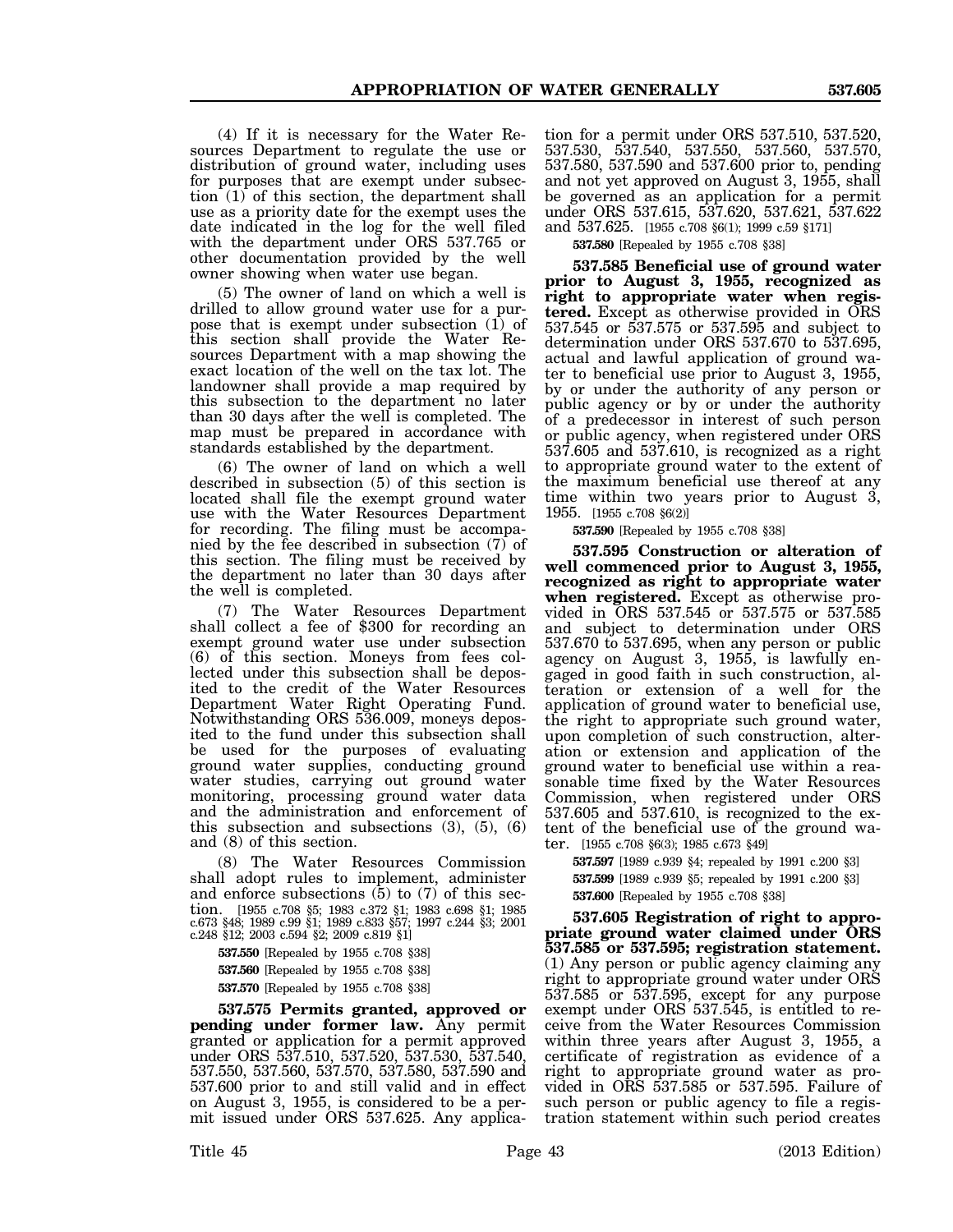a presumption that any such claim has been abandoned.

(2) Upon receipt of a request for registration by any person or public agency referred to in subsection (1) of this section within the period specified, the commission shall provide such person or public agency with a separate registration statement for each well, which shall be completed and returned to the commission.

(3) Each registration statement shall be in a form prescribed by the commission, shall be under oath and shall contain:

(a) The name and post-office address of the registrant.

(b) The nature of the use by the registrant of the ground water upon which the claim of the registrant is based.

(c) The dates when the ground water was or will be first applied to beneficial use and the dates when construction of the well was begun and completed.

(d) The amount of ground water claimed.

(e) If the ground water is used or is to be used for irrigation purposes, a description of the lands irrigated or to be irrigated, giving the number of acres irrigated or to be irrigated in each 40-acre legal subdivision, the dates of reclamation of each such legal subdivision and the date when the ground water was or will be completely applied.

(f) The depth to the water table.

(g) The location of the well with reference to government survey corners or monuments or corners of recorded plats.

(h) The depth, diameter and type of the well, and the kind and amount of the casing.

(i) The capacity of the well and well pump in gallons per minute, and the horsepower of the well pump motor.

(j) If the ground water is artesian or other ground water not requiring pumping, the rate of flow in gallons in such manner as the commission may prescribe.

(k) The amount of ground water pumped or otherwise taken from the well each year.

(L) A copy of the log of the completed well, if such log is available.

(m) If the ground water supply is supplemental to an existing water supply, identification of any application for a permit, permit, certification or adjudicated right to appropriate water made or held by the registrant.

(n) Such other information as the commission considers necessary.

(4) Each registration statement shall be accompanied by maps, drawings and other data as the commission considers necessary.

(5) The commission may require that any registration statement be supplemented after any well is fully completed by a statement containing such additional information as the commission considers necessary.

(6) Any person or public agency who failed to file a registration statement within the period set forth in subsection (1) of this section may file within one year after May 29, 1961, a petition with the commission requesting that the person be given an opportunity to rebut the presumption that the person has abandoned the claim. Upon the filing of such a petition the commission may schedule a hearing to take testimony and evidence on the date of well construction and the use of ground water or the commission may accept sworn statements in writing in support of such petition. No petition shall be denied without a public hearing. If it appears after hearing or from such sworn statements, that the person or public agency has a use of ground water that would be subject to determination under ORS 537.670 to 537.695 as defined in ORS 537.585 and 537.595, the commission shall issue an order authorizing the petitioner to file a registration statement as described under subsection (3) of this section. Upon receipt of the completed registration statement the commission shall issue to the registrant a certificate of registration, as provided in ORS 537.610. [1955 c.708 §7; 1957 c.341 §6; 1961 c.668 §3; 1985 c.673 §50]

**537.610 Recording registration statement; issuing certificate of registration; effect of certificate; rules; fees.** (1) The Water Resources Commission shall accept all registration statements referred to in ORS 537.605 completed and returned to the commission in proper form, endorse on the registration statement the date of the return and record each statement. Upon recording the statement, the commission shall issue to the registrant a certificate as evidence that the registration is completed.

(2) The issuance of the certificate of registration serves as prima facie evidence that the registrant is entitled to a right to appropriate ground water and apply it to beneficial use to the extent and in the manner disclosed in the recorded registration statement and in the certificate of registration.

(3) A certificate of registration issued under this section may not be construed as a final determination of any matter stated in the certificate of registration. The right of the registrant to appropriate ground water under a certificate of registration is subject to determination under ORS 537.670 to 537.695, and is not final or conclusive until so determined and a ground water right certificate issued. A right to appropriate ground water under a certificate of registration has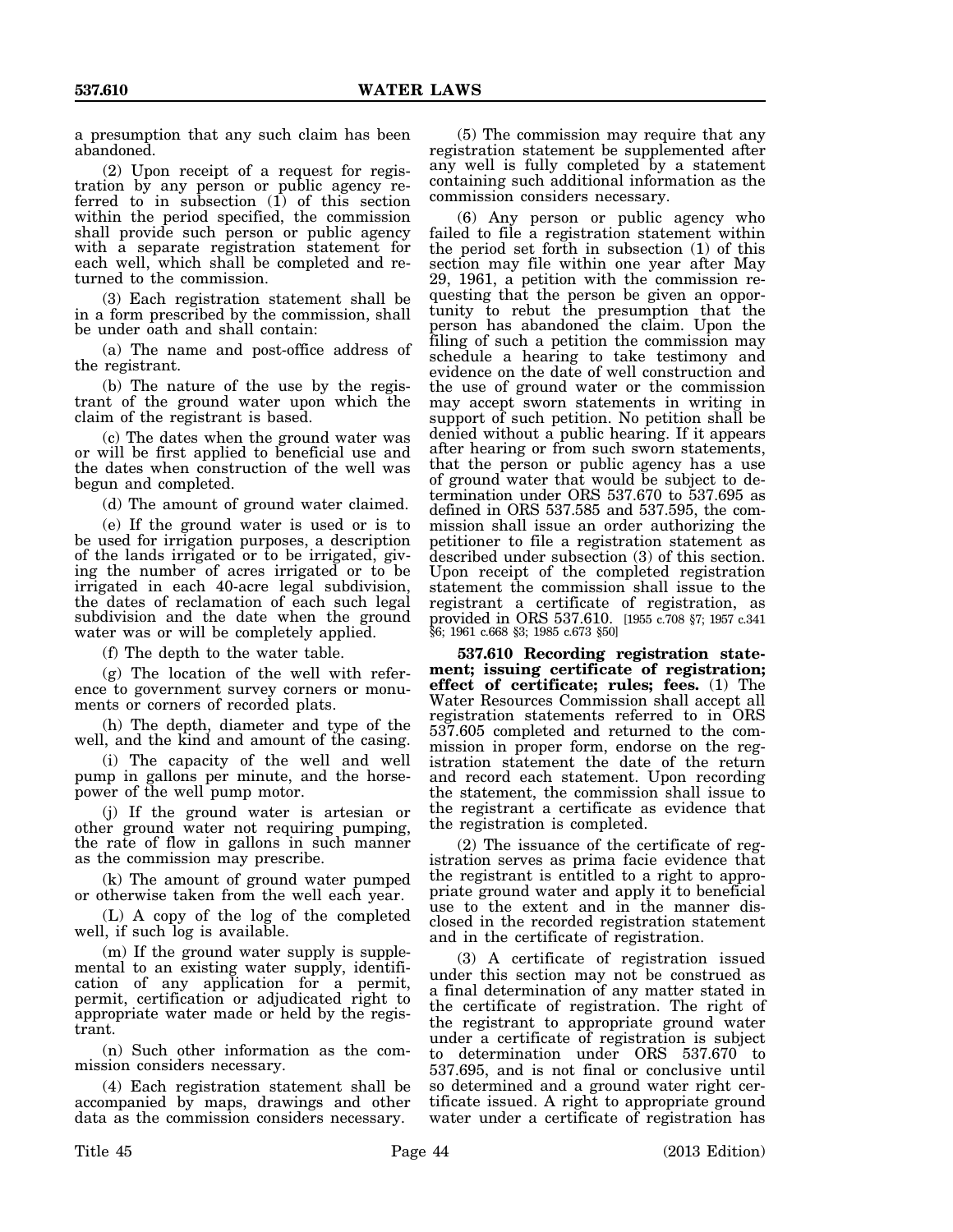a tentative priority from the date when the construction of the well was begun.

(4) The commission shall adopt by rule the process and standards by which the commission will recognize changes in the place of use, type of use or point of appropriation for claims to appropriate ground water registered under this section. The commission shall adopt fees not to exceed \$1,250 for actions taken to modify a certificate of registration. [1955 c.708 §8; 1985 c.673 §51; 2005 c.614 §1; 2009 c.819 §§8,15; 2013 c.644 §6]

**Note:** The amendments to 537.610 by section 7, chapter 644, Oregon Laws 2013, become operative July 1, 2017. See section 16, chapter 644, Oregon Laws 2013. The text that is operative on and after July 1, 2017, is set forth for the user's convenience.

**537.610.** (1) The Water Resources Commission shall accept all registration statements referred to in ORS 537.605 completed and returned to the commission in proper form, endorse on the registration statement the date of the return and record each statement. Upon recording the statement, the commission shall issue to the registrant a certificate as evidence that the registration is completed.

(2) The issuance of the certificate of registration serves as prima facie evidence that the registrant is entitled to a right to appropriate ground water and apply it to beneficial use to the extent and in the manner disclosed in the recorded registration statement and in the certificate of registration.

(3) A certificate of registration issued under this section may not be construed as a final determination of any matter stated in the certificate of registration. The right of the registrant to appropriate ground water under a certificate of registration is subject to determination under ORS 537.670 to 537.695, and is not final or conclusive until so determined and a ground water right certificate issued. A right to appropriate ground water under a certificate of registration has a tentative priority from the date when the construction of the well was begun.

(4) The commission shall adopt by rule the process and standards by which the commission will recognize changes in the place of use, type of use or point of appropriation for claims to appropriate ground water registered under this section. The commission shall adopt fees not to exceed \$1,125 for actions taken to modify a certificate of registration.

**537.615 Application for permit to acquire new right or enlarge existing right to appropriate ground water; plans and drawings.** (1) Any person or public agency intending to acquire a wholly new right to appropriate ground water or to enlarge upon any existing right to appropriate ground water, except for any purpose exempt under ORS 537.545, shall apply to the Water Resources Department for and be issued a permit before withdrawing or using the ground water.

(2) The application for a permit shall be in a form prescribed by the department and shall contain:

(a) The name and post-office address of the applicant.

(b) The nature of the use by the applicant of the ground water for which the application is made.

(c) The dates of the beginning and completion of the construction of any well or other means of developing and securing the ground water.

(d) The date when the ground water will be completely applied to the proposed beneficial use.

(e) The amount of ground water claimed.

(f) If the ground water is to be used for irrigation purposes, a description of the lands to be irrigated, giving the number of acres to be irrigated in each 40-acre legal subdivision.

(g) The depth to the water table, if known.

(h) The location of each well with reference to government survey corners or monuments or corners of recorded plats.

(i) The proposed depth, diameter and type of each well, and the kind and amount of the casing.

(j) The estimated capacity of each well and each well pump in gallons per minute, and the horsepower of each well pump motor.

(k) If the ground water is artesian or other ground water not requiring pumping, the rate of flow in gallons in such manner as the Water Resources Commission may prescribe.

(L) If the ground water supply is supplemental to an existing water supply, identification of any application for a permit, permit, certificate or adjudicated right to appropriate water made or held by the applicant.

(m) Any other information as the department considers necessary to evaluate the application.

(3) Each application for a permit shall be accompanied by any maps and drawings the department considers necessary.

(4) The map or drawing required to accompany the application shall be of sufficient quality and scale to establish the location of the proposed point of diversion and the proposed place of use identified by tax lot, township, range, section and nearest township, range, section and quarter-quarter section along with a notation of the acreage of the proposed place of use, if appropriate. In addition, the department shall accept locational coordinate information, including latitude and longitude as established by a global positioning system. If the application is for a water right for a municipal use, the map need not identify the proposed place of use by tax lot.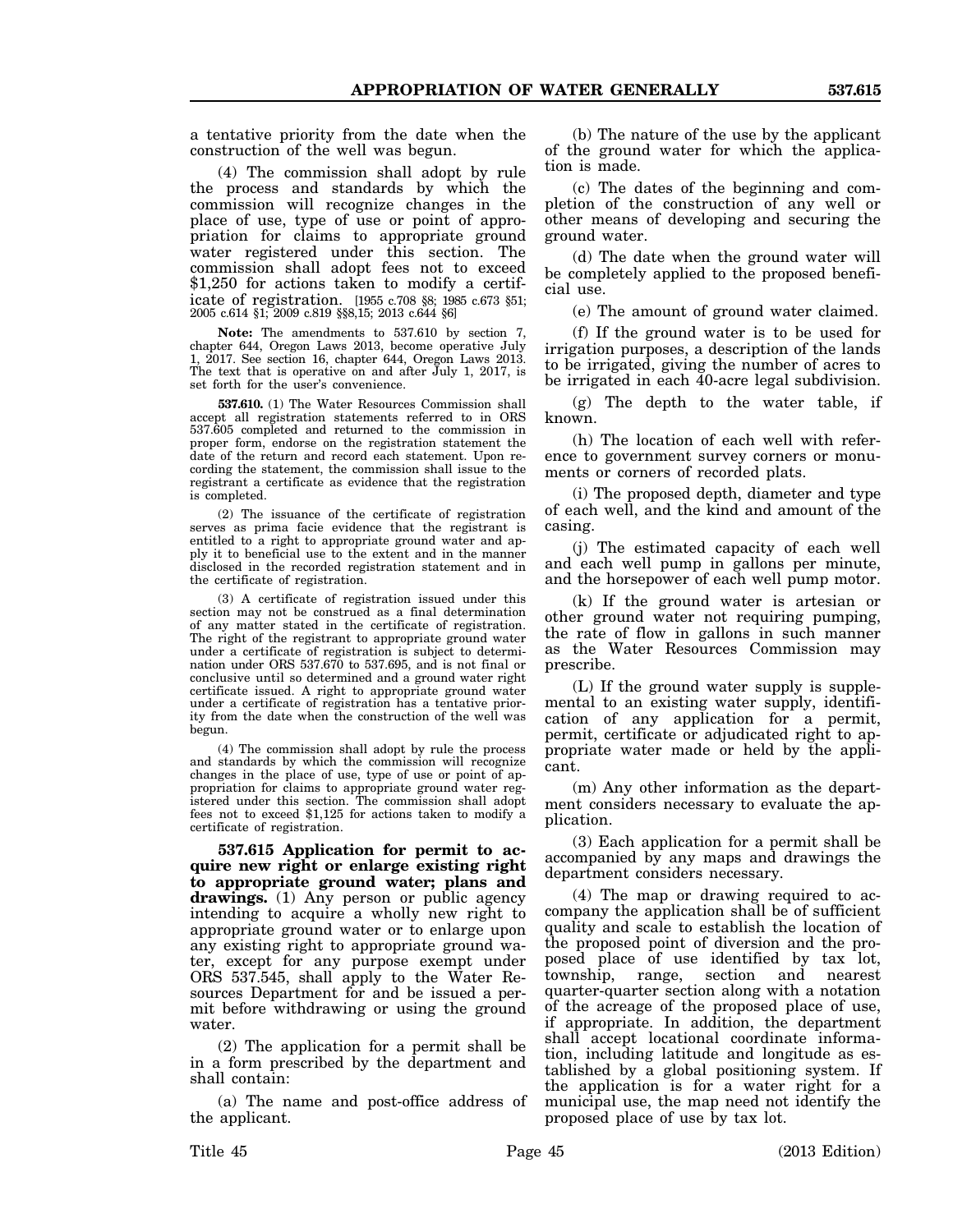(5) Each application for a permit to appropriate water shall be accompanied by the examination fee set forth in ORS 536.050 (1).

(6) If the proposed use of the water is for a mining operation as defined in ORS 517.952, the applicant shall provide the information required under this section as part of the consolidated application under ORS 517.952 to 517.989.

(7) Notwithstanding any provision of ORS chapter 183, an application for a permit to appropriate ground water shall be processed in the manner set forth in ORS 537.505 to 537.795. Nothing in ORS chapter 183 shall be construed to allow additional persons to participate in the process. To the extent that any provision in ORS chapter 183 conflicts with a provision set forth in ORS 537.505 to 537.795, the provisions in ORS 537.505 to 537.795 shall control. [1955 c.708 §9; 1959 c.437 §3; 1985 c.673 §54; 1987 c.542 §7; 1991 c.735 §34; 1993 c.557 §4; 1995 c.416 §22; 1997 c.446 §6; 1997 c.587 §8; 2013 c.371 §33]

**537.620 Determination of completeness of application; initial review; preliminary determination; notice; public comments.** (1) The Water Resources Department shall accept all applications for permits submitted under ORS 537.615 in proper form.

(2) Within 15 days after receiving the application, the department shall determine whether the application contains the information listed under ORS 537.615 (2) and is complete and not defective, including the payment of all fees required under ORS 537.615 (5). If the department determines that the application is incomplete or defective or that not all fees have been paid, the department shall return the fees paid and the application to the applicant to remedy the defect. If an application is complete and not defective, the department shall indorse on the application the date upon which the application was received at the department, which shall be the priority date for any water right issued in response to the application.

(3) Upon determining that an application is complete and not defective, the department shall determine whether the proposed use is prohibited by statute. If the proposed use is prohibited by statute, the department shall reject the application and return all fees to the applicant with an explanation of the statutory prohibition.

(4) If the proposed use is not prohibited by statute, the department shall undertake an initial review of the application and make a preliminary determination of:

(a) Whether the proposed use is restricted or limited by statute or rule or because the proposed use is located within a designated critical ground water area;

(b) The extent to which water is available from the proposed source during the times and in the amounts requested; and

(c) Any other issue the department identifies as a result of the initial review that may preclude approval of or restrict the proposed use.

(5) Upon completion of the initial review and no later than 30 days after determining an application to be complete and not defective as described in subsection (2) of this section, the department shall notify the applicant of its preliminary determinations and allow the applicant 14 days from the date of mailing within which to notify the department to stop processing the application or to proceed with the application. If the applicant notifies the department to stop processing the application, the department shall return the application and all fees paid in excess of \$225. If the department receives no timely response from the applicant, the department shall proceed with the application.

(6) Within seven days after proceeding with the application under subsection (5) of this section, the department shall give public notice of the application in the weekly notice published by the department. The notice shall include a request for comments on the application and information pertaining to how an interested person may obtain future notices about the application and a copy of the proposed final order.

(7) Within 30 days after the public notice under subsection (6) of this section, any person interested in the application shall submit written comments to the department. Any person who asks to receive a copy of the department's proposed final order shall submit to the department the fee required under ORS 536.050 (1)(p). [1955 c.708 §10; 1981 c.589 §4; 1985 c.673 §55; 1989 c.201 §3; 1991 c.102 §2; 1991 c.400 §3; 1991 c.735 §35; 1993 c.557 §5; 1995 c.416 §23; 1997 c.587 §9; 2007 c.267 §3; 2009 c.819 §§9,16; 2013 c.644 §8]

**Note:** The amendments to 537.620 by section 9, chapter 644, Oregon Laws 2013, become operative July 1, 2017. See section 16, chapter 644, Oregon Laws 2013. The text that is operative on and after July 1, 2017, is set forth for the user's convenience.

**537.620.** (1) The Water Resources Department shall accept all applications for permits submitted under ORS 537.615 in proper form.

(2) Within 15 days after receiving the application, the department shall determine whether the application contains the information listed under ORS 537.615 (2) and is complete and not defective, including the payment of all fees required under ORS 537.615 (5). If the department determines that the application is incomplete or defective or that not all fees have been paid, the department shall return the fees paid and the application to the applicant to remedy the defect. If an application is complete and not defective, the department shall indorse on the application the date upon which the application was received at the department, which shall be the priority date for any water right issued in response to the application.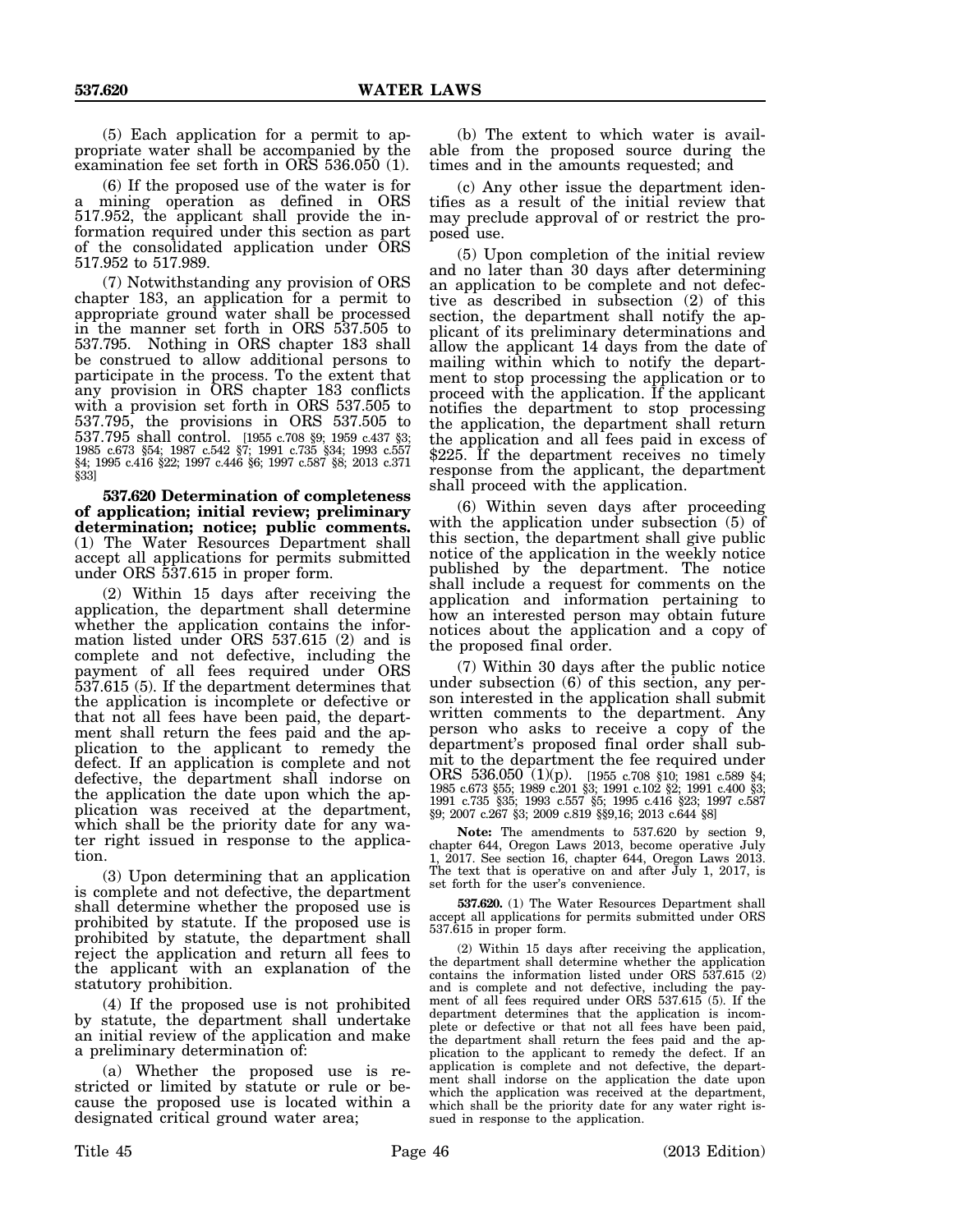(3) Upon determining that an application is complete and not defective, the department shall determine whether the proposed use is prohibited by statute. If the proposed use is prohibited by statute, the department shall reject the application and return all fees to the applicant with an explanation of the statutory prohibition.

(4) If the proposed use is not prohibited by statute, the department shall undertake an initial review of the application and make a preliminary determination of:

(a) Whether the proposed use is restricted or limited by statute or rule or because the proposed use is located within a designated critical ground water area;

(b) The extent to which water is available from the proposed source during the times and in the amounts requested; and

(c) Any other issue the department identifies as a result of the initial review that may preclude approval of or restrict the proposed use.

(5) Upon completion of the initial review and no later than 30 days after determining an application to be complete and not defective as described in subsection (2) of this section, the department shall notify the applicant of its preliminary determinations and allow the applicant 14 days from the date of mailing within which to notify the department to stop processing the application or to proceed with the application. If the applicant notifies the department to stop processing the application, the department shall return the application and all fees paid in excess of \$200. If the department receives no timely response from the applicant, the department shall proceed with the application.

(6) Within seven days after proceeding with the application under subsection (5) of this section, the department shall give public notice of the application in the weekly notice published by the department. The notice shall include a request for comments on the application and information pertaining to how an interested person may obtain future notices about the application and a copy of the proposed final order.

(7) Within 30 days after the public notice under subsection (6) of this section, any person interested in the application shall submit written comments to the department. Any person who asks to receive a copy of the department's proposed final order shall submit to the department the fee required under ORS 536.050  $(1)(p)$ .

**537.621 Review of application; proposed final order; presumption; rebuttal; findings and conclusions; flow rate and duty; standing; protest; final order; contested case hearing.** (1) Within 60 days after the Water Resources Department proceeds with the application under ORS 537.620 (5), the department shall complete application review and issue a proposed final order approving or denying the application or approving the application with modifications or conditions. The department may request the applicant to provide additional information needed to complete the review. If the department requests additional information, the request shall be specific and shall be sent to the applicant by registered mail. The department shall specify a date by which the information must be returned, which shall be not less than 10 days after the department mails the request to the applicant. If the department does not receive the information or a request for a time extension

under ORS 537.627 by the date specified in the request, the department may reject the application and may refund fees in accordance with ORS  $536.050$  (4)(a). The time period specified by the department in a request for additional information shall allow the department to comply with the 60-day time limit established by this subsection.

(2) In reviewing the application under subsection (1) of this section, the department shall determine whether the proposed use will ensure the preservation of the public welfare, safety and health as described in ORS 537.525. The department shall presume that a proposed use will ensure the preservation of the public welfare, safety and health if the proposed use is allowed in the applicable basin program established pursuant to ORS 536.300 and 536.340 or given a preference under ORS 536.310 (12), if water is available, if the proposed use will not injure other water rights and if the proposed use complies with rules of the Water Resources Commission. This shall be a rebuttable presumption and may be overcome by a preponderance of evidence that either:

(a) One or more of the criteria for establishing the presumption are not satisfied; or

(b) The proposed use would not ensure the preservation of the public welfare, safety and health as demonstrated in comments, in a protest under subsection (7) of this section or in a finding of the department that shows:

(A) The specific aspect of the public welfare, safety and health under ORS 537.525 that would be impaired or detrimentally affected; and

(B) Specifically how the identified aspect of the public welfare, safety and health under ORS 537.525 would be impaired or be adversely affected.

(3) The proposed final order shall cite findings of fact and conclusions of law and shall include but need not be limited to:

(a) Confirmation or modification of the preliminary determinations made in the initial review;

(b) A brief statement that explains the criteria considered relevant to the decision, including the applicable basin program and the compatibility of the proposed use with applicable land use plans;

(c) An assessment of water availability and the amount of water necessary for the proposed use;

(d) An assessment of whether the proposed use would result in injury to existing water rights;

(e) An assessment of whether the proposed use would ensure the preservation of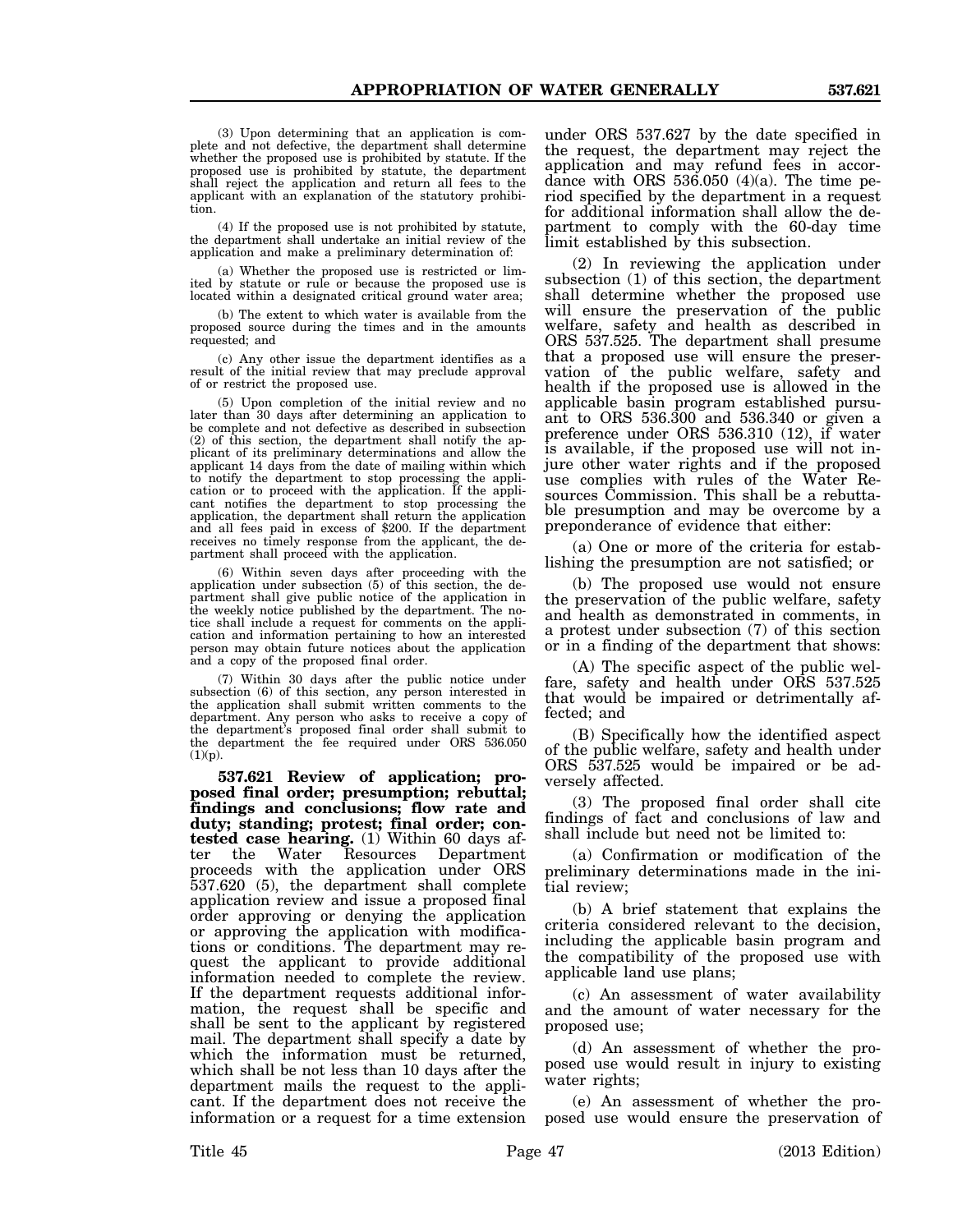the public welfare, safety and health as described in ORS 537.525;

(f) A draft permit, including any proposed conditions, or a recommendation to deny the application;

(g) Whether the rebuttable presumption under subsection (2) of this section has been established;

(h) The date by which protests to the proposed final order must be received by the department; and

(i) The flow rate and duty of water allowed.

(4) In establishing the flow rate and duty of water allowed, the department may consider a general basin-wide standard, but first shall evaluate information submitted by the applicant to demonstrate the need for a flow rate and duty higher than the general standard. If the applicant provides such information, the department shall authorize the requested rate and duty except upon specific findings related to the application to support a determination that a lesser amount is needed. If the applicant does not provide information to demonstrate the need for a flow rate and duty higher than the general basinwide standard, the department may apply the general standards without specific findings related to the application.

(5) The department shall mail copies of the proposed final order to the applicant and to persons who have requested copies and paid the fee required under ORS 536.050  $(1)(p)$ . The department also shall publish notice of the proposed final order by publication in the weekly notice published by the department.

(6) Any person who supports a proposed final order may request standing for purposes of participating in any contested case proceeding on the proposed final order or for judicial review of a final order. A request for standing shall be in writing and shall be accompanied by the fee established under ORS 536.050 (1)(n).

(7) Any person may submit a protest against a proposed final order. A protest shall be in writing and shall include:

(a) The name, address and telephone number of the protestant;

(b) A description of the protestant's interest in the proposed final order, and if the protestant claims to represent the public interest, a precise statement of the public interest represented;

(c) A detailed description of how the action proposed in the proposed final order would impair or be detrimental to the protestant's interest;

(d) A detailed description of how the proposed final order is in error or deficient and how to correct the alleged error or deficiency;

(e) Any citation of legal authority supporting the protest, if known; and

(f) The protest fee required under ORS 536.050.

(8) Requests for standing and protests on the proposed final order shall be submitted within 45 days after publication of the notice of the proposed final order in the weekly notice published by the department. Any person who asks to receive a copy of the department's final order shall submit to the department the fee required under ORS  $536.050$  (1)(p), unless the person has previously requested copies and paid the required fee under ORS 537.620 (7), the person is a protestant and has paid the fee required under ORS  $536.050$  (1)(j) or the person has standing and has paid the fee under ORS 536.050 (1)(n).

(9) Within 60 days after the close of the period for receiving protests, the Water Resources Director shall:

(a) Issue a final order as provided under ORS 537.625 (1); or

(b) Schedule a contested case hearing if a protest has been submitted and if:

(A) Upon review of the issues, the director finds that there are significant disputes related to the proposed use of water; or

(B) Within 30 days after the close of the period for submitting protests, the applicant requests a contested case hearing. [1995 c.416 §25; 1995 c.549 §1a; 1997 c.446 §7; 1997 c.587 §10; 2007 c.188 §3; 2009 c.819 §§10,17; 2013 c.644 §10]

**537.622 Contested case hearing; parties; issues.** (1) Within 45 days after the Water Resources Director schedules a contested case hearing under ORS 537.621 (9), the Water Resources Department shall hold the contested case hearing. The issues to be considered in the contested case hearing shall be limited to issues identified by the administrative law judge.

(2) Notwithstanding the provisions of ORS chapter 183 pertaining to contested case proceedings, the parties to any contested case hearing initiated under this section shall be limited to:

(a) The applicant;

(b) Any person who timely filed a protest; and

(c) Any person who timely filed a request for standing under ORS 537.621 (6) and who requests to intervene in the contested case hearing prior to the start of the proceeding.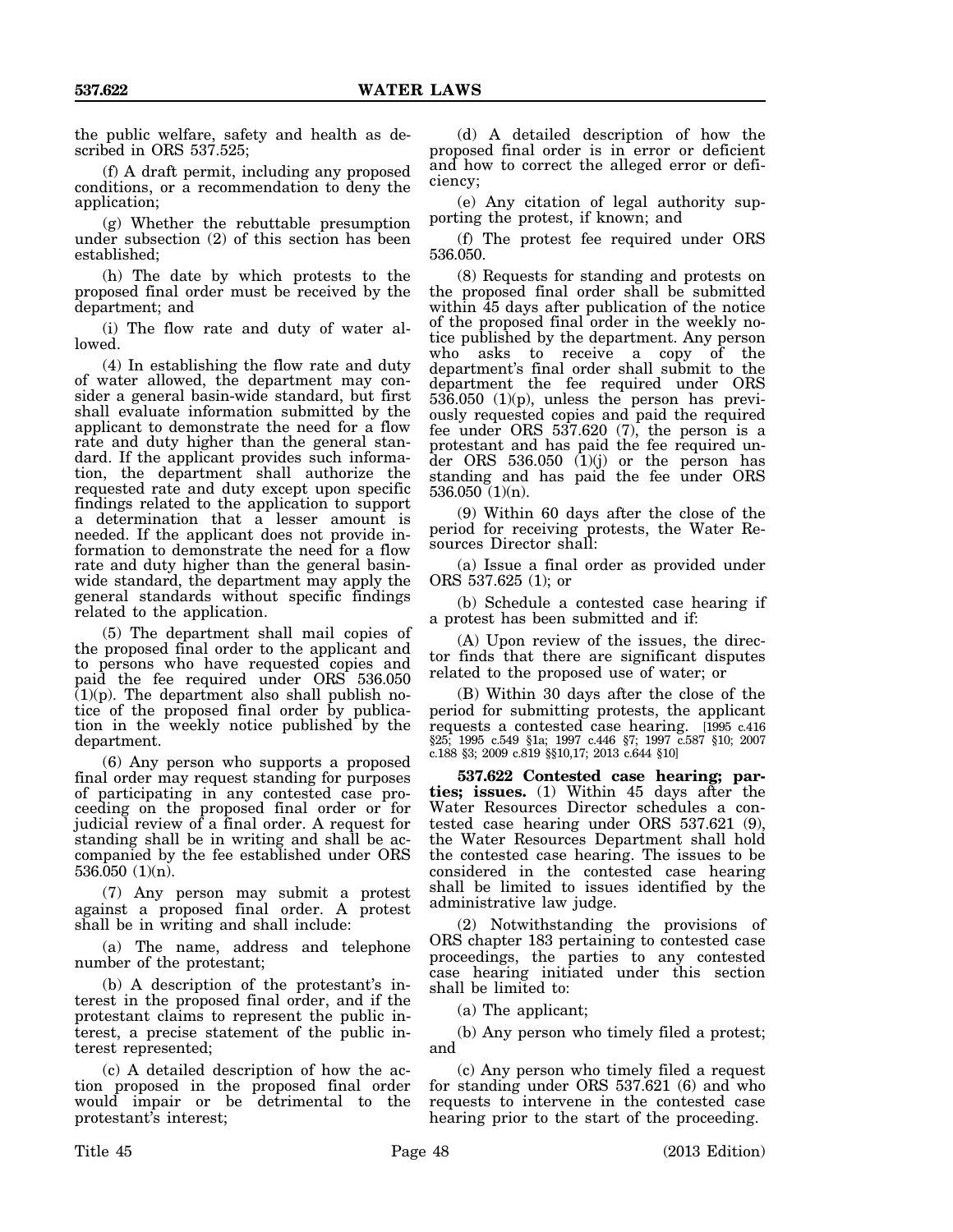(3) The contested case proceeding shall be conducted in accordance with the applicable provisions of ORS chapter 183 except:

(a) As provided in subsections (1) and (2) of this section; and

(b) An interlocutory appeal under ORS 183.480 (3) shall not be allowed.

(4) Each person submitting a protest or a request for standing shall raise all reasonably ascertainable issues and submit all reasonably available arguments supporting the person's position by the close of the protest period. Failure to raise a reasonably ascertainable issue in a protest or in a hearing or failure to provide sufficient specificity to afford the Water Resources Department an opportunity to respond to the issue precludes judicial review based on that issue. [1957 c.341] §2; 1983 c.740 §213; 1985 c.673 §56; 1995 c.416 §27; 2003 c.75 §97]

**537.625 Final order; appeal; contents of permit.** (1) If, after the contested case hearing or, if a hearing is not held, after the close of the period allowed to file a protest, the Water Resources Director determines that the proposed use does not ensure the preservation of the public welfare, safety and health as described in ORS 537.525, the director shall issue a final order rejecting the application or modifying the proposed final order as necessary to ensure the preservation of the public welfare, safety and health as described in ORS 537.525. If, after the contested case hearing or, if a hearing is not held, after the close of the period allowed to file a protest, the director determines that the proposed use would ensure the preservation of the public welfare, safety and health as described in ORS 537.525, the director shall issue a final order approving the application or otherwise modifying the proposed final order. A final order may set forth any of the provisions or restrictions to be included in the permit concerning the use, control and management of the water to be appropriated for the project.

(2) If a contested case hearing is not held:

(a) Where the final order modifies the proposed final order, the applicant may request and the Water Resources Department shall schedule a contested case hearing as provided under ORS 537.622 (3) by submitting the information required for a protest under ORS 537.621 (7) within 14 days after the director issues the final order. However, the issues on which a contested case hearing may be requested and conducted under this paragraph shall be limited to issues based on the modifications to the proposed final order.

(b) Only the applicant or a protestant may appeal the provisions of the final order in the manner established in ORS chapter 183 for appeal of order other than contested cases.

(3) If the presumption of public welfare, safety and health under ORS 537.621 (2) is overcome, then before issuing a final order, the director or the Water Resources Commission, if applicable, shall make the final determination of whether the proposed use or the proposed use as modified in the proposed final order would preserve the public welfare, safety and health as described in ORS 537.525 by considering:

(a) The conservation of the highest use of the water for all purposes, including irrigation, domestic use, municipal water supply, power development, public recreation, protection of commercial and game fishing and wildlife, fire protection, mining, industrial purposes, navigation, scenic attraction or any other beneficial use to which the water may be applied for which it may have a special value to the public.

(b) The maximum economic development of the waters involved.

(c) The control of the waters of this state for all beneficial purposes, including drainage, sanitation and flood control.

(d) The amount of waters available for appropriation for beneficial use.

(e) The prevention of wasteful, uneconomic, impracticable or unreasonable use of the waters involved.

(f) All vested and inchoate rights to the waters of this state or to the use of the waters of this state, and the means necessary to protect such rights.

(g) The state water resources policy.

(4) Upon issuing a final order, the Water Resources Department shall notify the applicant and each person who submitted written comments or protests or otherwise requested notice of the final order and send a copy of the final order to any person who requested a copy and paid the fee required under ORS 536.050 (1)(p).

(5) A right to appropriate ground water under a permit has a priority from the date when the application was filed with the department.

(6) If the use of water under the permit is for operation of a mining operation as defined in ORS 517.952:

(a) Review of the application and approval or denial of the application shall be coordinated with the consolidated application process under ORS 517.952 to 517.989. However, such review and approval or denial shall take into consideration all policy considerations for the appropriation of water as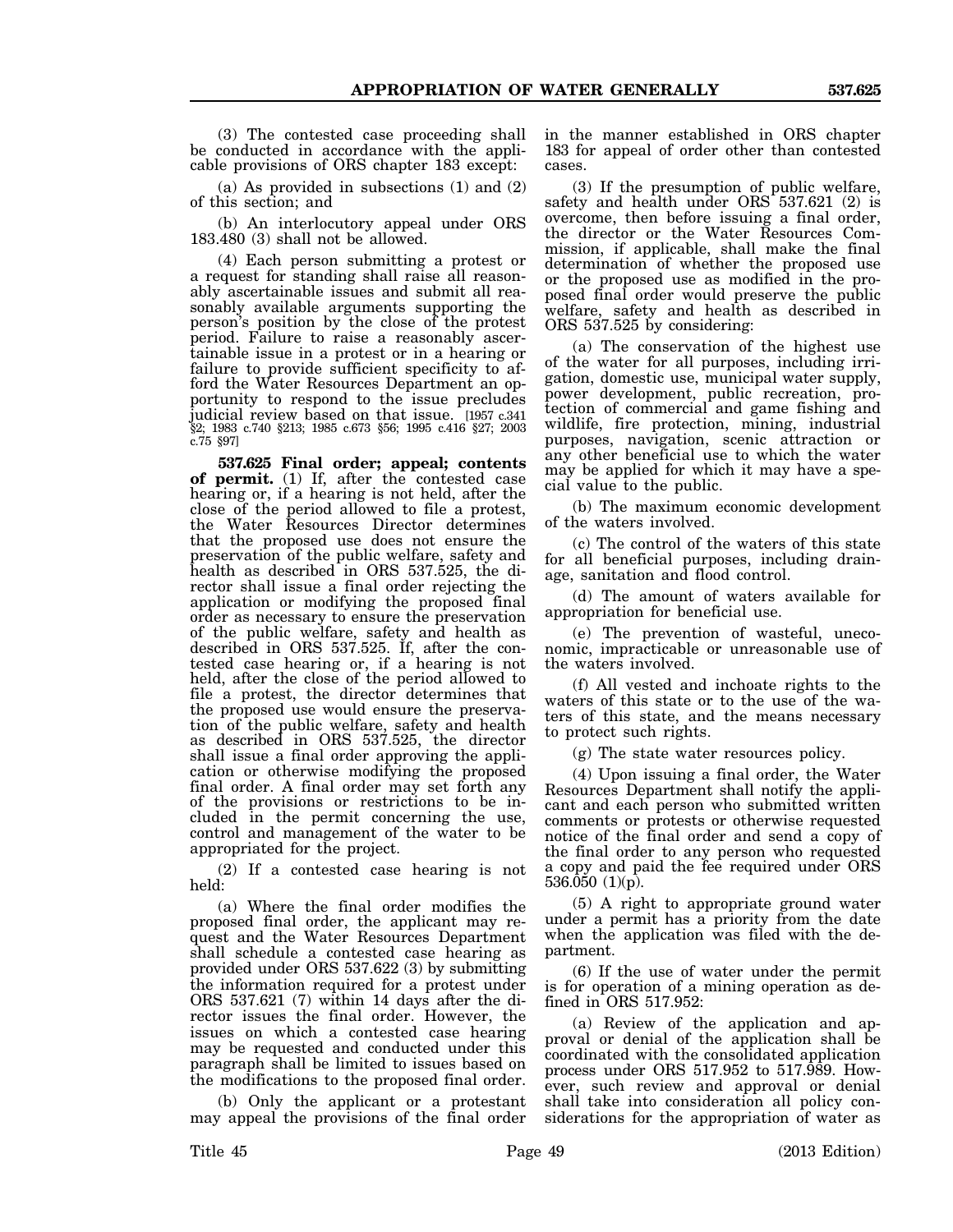set forth in this chapter and ORS chapter 536.

(b) The permit may be issued for exploration under ORS 517.702 to 517.740, but the permit shall be conditioned on the applicant's compliance with the consolidated application process.

(c) The permit shall include a condition that additional conditions may be added to the use of water when a water right certificate is issued, or when the use of water is changed pursuant to ORS 540.520 and 540.530 to use for a mining operation. [1955 c.708 §11; 1959 c.437 §4; 1981 c.61 §3; 1985 c.673 §57; 1995 c.416 §28; 1997 c.587 §11; 2013 c.371 §34]

**537.626 Exceptions to final order; modified order.** (1) Within 20 days after the Water Resources Director issues a final order under ORS 537.625 after the conclusion of a contested case hearing, any party may file with the Water Resources Commission exceptions to the order.

(2) The commission shall issue a modified order, if allowed, or deny the exceptions within 60 days after close of the exception period under subsection (1) of this section. [1995 c.416 §29]

**537.627 Time limit for issuing final order or scheduling contested case hearing; extension; writ of mandamus.** (1) Except as provided in subsection (2) of this section, the Water Resources Department shall issue a final order or schedule a contested case hearing on an application for a water right referred to in ORS 537.615 within 180 days after the department proceeds with the application under ORS 537.620 (5).

(2) At the request of the applicant, the department may extend the 180-day period set forth in subsection (1) of this section for a reasonable period of time.

(3) If the applicant does not request an extension under subsection (2) of this section and the department fails to issue a proposed final order or schedule a contested case hearing on an application for a water right within 180 days after the department proceeds with the application under ORS 537.620 (5), the applicant may apply in the Circuit Court for Marion County for a writ of mandamus to compel the department to issue a final order or schedule a contested case hearing on an application for a water right. The writ of mandamus shall compel the department to issue a water right permit, unless the department shows by affidavit that to issue a permit may result in harm to an existing water right holder. [1995 c.416 §31]

**537.628 Terms; conditions; time limit for issuing final order after contested case hearing.** (1) The Water Resources Department may approve an application for less

ground water than applied for or upon terms, conditions and limitations necessary for the protection of the public welfare, safety and health. In any event the department shall not approve the application for more ground water than is applied for or than can be applied to a beneficial use. No application shall be approved when the same will deprive those having prior rights of appropriation for a beneficial use of the amount of water to which they are lawfully entitled.

(2) If a contested case hearing is held, the department shall issue a final order:

(a) Within 270 days after scheduling the hearing for a contested case proceeding that involves three or more parties not including the department; and

(b) Within 180 days after scheduling the hearing for all other contested case proceedings. [1995 c.416 §30]

**537.629 Conditions or limitations to prevent interference with other users.** (1) When an application discloses the probability of wasteful use or undue interference with existing wells or that any proposed use or well will impair or substantially interfere with existing rights to appropriate surface water by others, or that any proposed use or well will impair or substantially interfere with existing rights to appropriate ground water for the beneficial use of the water for its thermal characteristics, the Water Resources Department may impose conditions or limitations in the permit to prevent the same or reject the same after hearing, or, in the department's discretion, request the Water Resources Commission to initiate a rulemaking proceeding to declare the affected area a critical ground water area under ORS 537.730 to 537.740.

(2)(a) When an application discloses the probability that a proposed use or well will impair or interfere with the ability to extract heat from a well with a bottom hole temperature of at least 250 degrees Fahrenheit, the department may:

(A) Approve the permit;

(B) Impose conditions or limitations in the permit to prevent the probable interference or impairment;

(C) After a hearing under ORS 537.622, reject the application; or

(D) Request the commission to initiate a rulemaking proceeding to declare the affected area a critical ground water area under ORS 537.730 to 537.740.

(b) In deciding whether to issue, deny or condition a permit under this subsection, the department shall consider any orders or permits applicable to the ground water reservoir issued by the State Geologist or the govern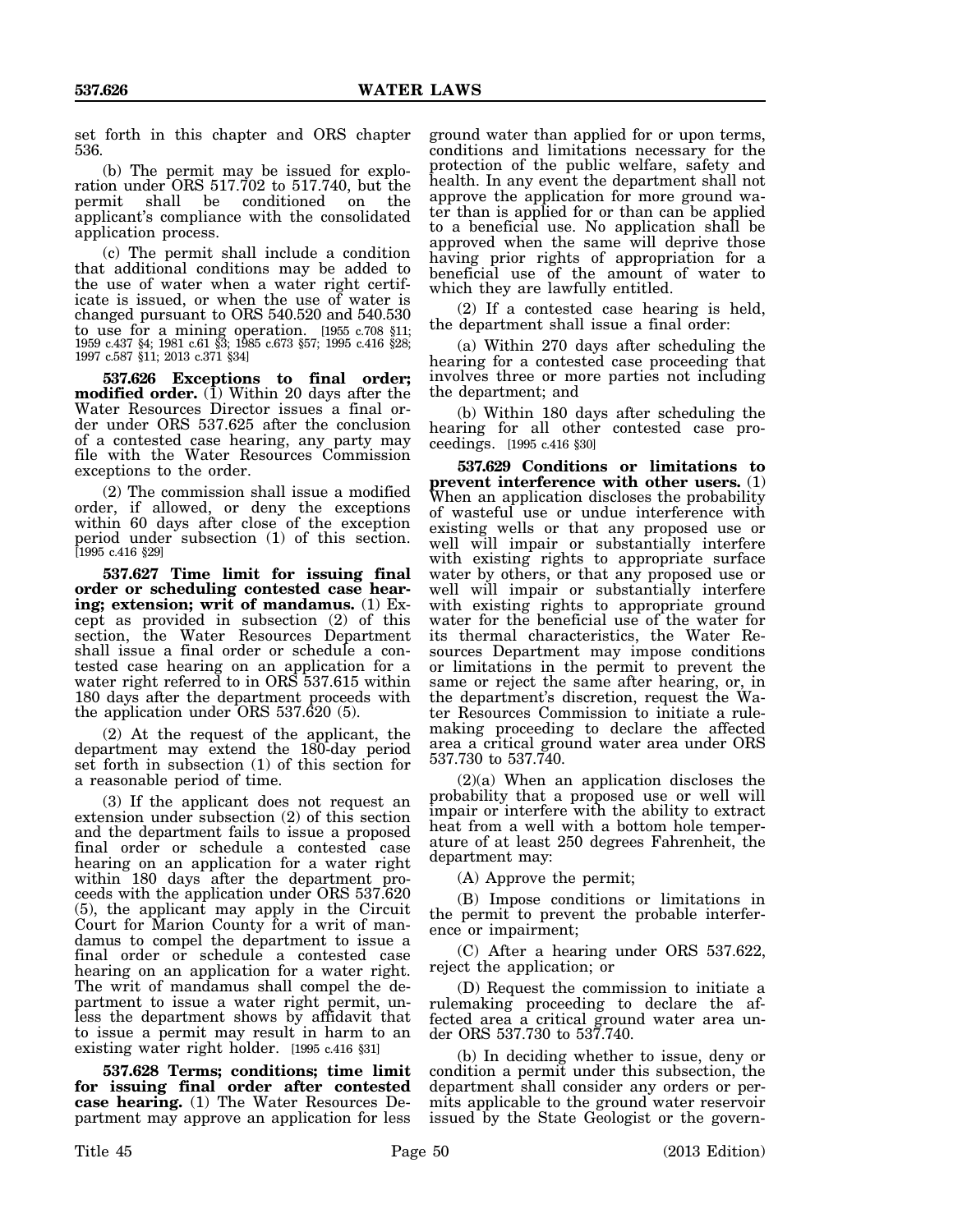ing board of the State Department of Geology and Mineral Industries under ORS chapter 522. [1995 c.416 §26]

**537.630 Time allowed for construction work under permit; certificate of completion; survey; ground water right certificate; requirements for supplemental water right.** (1) Except for the holder of a permit for municipal use, the holder of a permit issued pursuant to ORS 537.625 shall prosecute the construction of a well or other means of developing and securing the ground water with reasonable diligence and complete the construction within a reasonable time fixed in the permit by the Water Resources Department, not to exceed five years after the date of approval of the application. However, the department, for good cause shown, shall order and allow an extension of time, including an extension beyond the fiveyear period, for the completion of the well or other means of developing and securing the ground water or for complete application of water to beneficial use. In determining the extension, the department shall give due weight to the considerations described under ORS 539.010 (5) and to whether other governmental requirements relating to the project have significantly delayed completion of construction or perfection of the right.

(2) The holder of a permit for municipal use shall commence and complete the construction of any proposed works within 20 years from the date on which the permit for municipal use is issued under ORS 537.625. The construction must proceed with reasonable diligence and be completed within the time specified in the permit, not to exceed 20 years. However, the department may order and allow an extension of time to complete construction or to perfect a water right beyond the time specified in the permit under the following conditions:

(a) The holder shows good cause. In determining the extension, the department shall give due weight to the considerations described under ORS 539.010 (5) and to whether other governmental requirements relating to the project have significantly delayed completion of construction or perfection of the right;

(b) The extension of time is conditioned to provide that the holder may divert water beyond the maximum rate diverted for beneficial use before the extension only upon approval by the department of a water management and conservation plan; and

(c) For the first extension issued after June 29, 2005, for a permit for municipal use issued before November 2, 1998, the department finds that the undeveloped portion of the permit is conditioned to maintain, in the

portions of waterways affected by water use under the permit, the persistence of fish species listed as sensitive, threatened or endangered under state or federal law. The department shall base its finding on existing data and upon the advice of the State Department of Fish and Wildlife. An existing fish protection agreement between the permit holder and a state or federal agency that includes conditions to maintain the persistence of any listed fish species in the affected portion of the waterway is conclusive for purposes of the finding.

(3) If the construction of any well or other means of developing and securing the ground water is completed after the date of approval of the application for a permit under ORS 537.625, within 30 days after the completion, or if the construction is completed before the date of approval, within 30 days after the date of approval, the permit holder shall file a certificate of completion with the Water Resources Department, disclosing:

(a) The depth to the water table;

(b) The depth, diameter and type of each well, and the kind and amount of the casing;

(c) The capacity of the well pump in gallons per minute and the drawdown thereof;

(d) The identity of the record owner of any property that was described in the application for a permit under ORS 537.625 but is not included in the certificate of completion; and

(e) Any other information the department considers necessary.

(4) Upon completion of beneficial use necessary to secure the ground water as required under this section, the permit holder shall hire a water right examiner certified under ORS 537.798 to survey the appropriation. Within one year after applying the water to beneficial use or the beneficial use date allowed in the permit, the permit holder shall submit the survey as required by the Water Resources Department to the department along with the certificate of completion required under subsection (3) of this section. If any property described in the permit is not included in the request for a water right certificate, the permittee shall state the identity of the record owner of that property.

(5) After the department has received a certificate of completion and a copy of the survey as required by subsections  $(\bar{3})$  and  $(4)$ of this section that show, to the satisfaction of the department, that an appropriation has been perfected in accordance with the provisions of ORS 537.505 to 537.795 and 537.992, the department shall issue a ground water right certificate of the same character as that described in ORS 537.700. The certif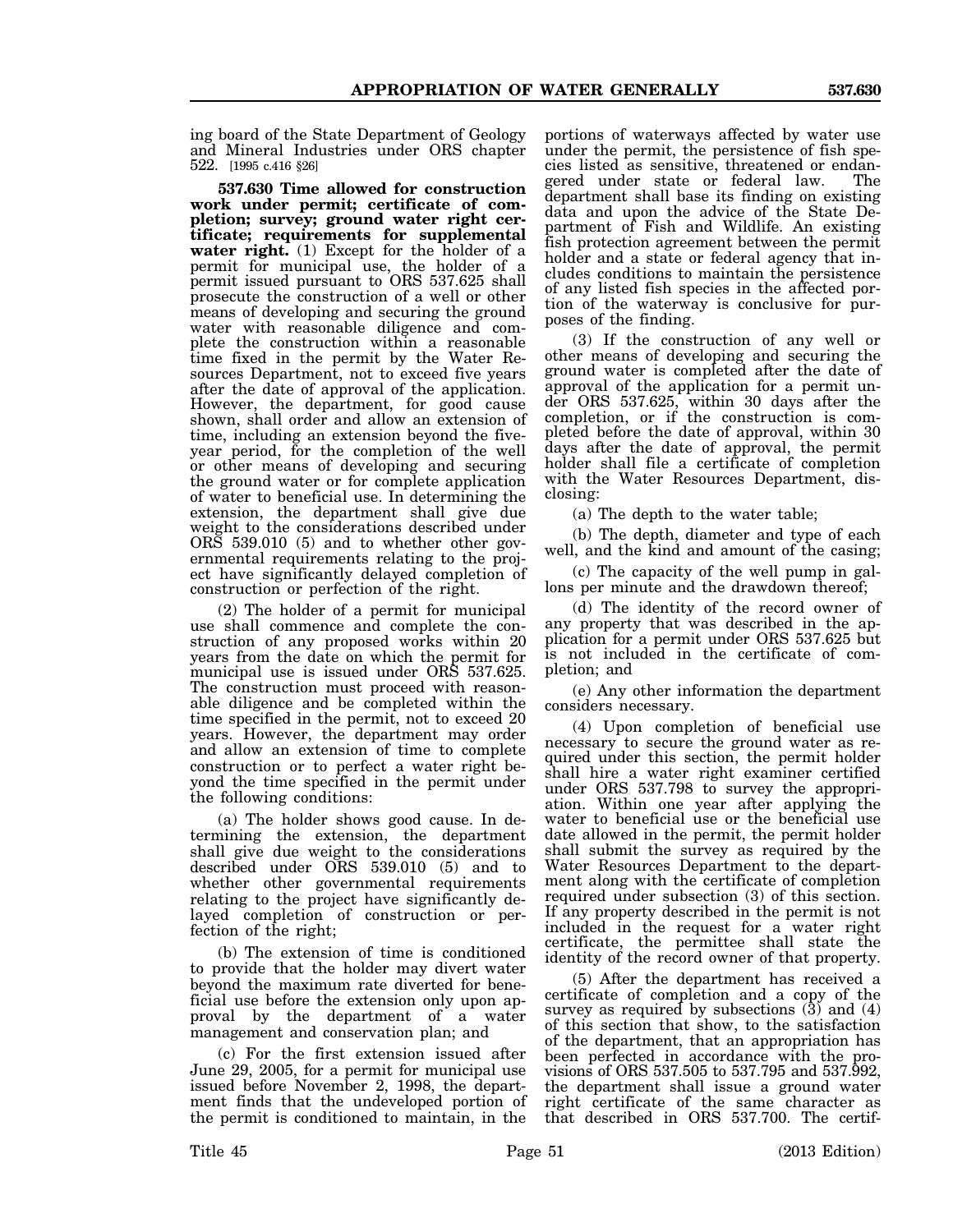icate shall be recorded and transmitted to the applicant as provided in ORS 537.700.

(6) The procedure for cancellation of a permit shall be as provided in ORS 537.260.

(7) Notwithstanding ORS 537.410, for purposes of obtaining a water right certificate under subsection (5) of this section for a supplemental water right, the permittee shall have a facility capable of handling the full rate and duty of water requested from the supplemental source and be otherwise ready, willing and able to use the amount of water requested, up to the amount of water approved in the water right permit. To obtain a certificate for a supplemental water right, the permittee is not required to have actually used water from the supplemental source if:

(a) Water was available from the source of the primary water right and the primary water right was used pursuant to the terms of the primary water right; or

(b) The nonuse of water from the supplemental source occurred during a period of time within which the exercise of the supplemental water right permit was not necessary due to climatic conditions. [1955 c.708 §12; 1959 c.437 §5; 1985 c.617 §2; 1985 c.673 §202; 1987 c.542 §8; 1995 c.367 §3; 1995 c.416 §34; 1997 c.446 §8; 1999 c.453 §2; 2005 c.410 §2]

**537.632** [1959 c.437 §2; 1961 c.334 §10; renumbered 537.762]

**537.635 Assignment of application, certificate of registration or permit.** (1) Any certificate of registration issued under ORS 537.610 or permit issued under ORS 537.625 may be assigned, subject to the conditions of the certificate of registration or permit, but no such assignment shall be binding, except upon the parties to the assignment, unless filed for record in the Water Resources Department.

(2) An assignment of an application filed under ORS 537.615 or a permit issued under ORS 537.625 and filed for record with the Water Resources Department shall identify the current record owners of all property described in the application or permit. The assignor shall furnish proof acceptable to the department that notice of the assignment has been given or attempted for each identified property owner not a party to the assignment. [1955 c.708 §13; 1985 c.673 §59; 1995 c.367 §4]

**537.665 Investigation of ground water reservoirs; defining characteristics and assigning names and numbers.** (1) Upon its own motion, or upon the request of another state agency or local government, the Water Resources Commission, within the limitations of available resources, shall proceed as rapidly as possible to identify and define tentatively the location, extent, depth and other characteristics of each ground wa-

ter reservoir in this state, and shall assign to each a distinctive name or number or both as a means of identification. The commission may make any investigation and gather all data and information essential to a proper understanding of the characteristics of each ground water reservoir and the relative rights to appropriate ground water from each ground water reservoir.

(2) In identifying the characteristics of each ground water reservoir under subsection (1) of this section, the commission shall coordinate its activities with activities of the Department of Environmental Quality under ORS 468B.185 in order that the final characterization may include an assessment of both ground water quality and ground water quantity.

(3) Before the commission makes a final determination of boundaries and depth of any ground water reservoir, the Water Resources Director shall proceed to make a final determination of the rights to appropriate the ground water of the ground water reservoir under ORS 537.670 to 537.695.

(4) The commission shall forward copies of all information acquired from an assessment conducted under this section to the central repository of information about Oregon's ground water resource established pursuant to ORS 468B.167. [1955 c.708 §14; 1985 c.673 §60; 1989 c.833 §58]

**537.670 Determination of rights to appropriate ground water of ground water reservoir.** (1) The Water Resources Director upon the motion of the director or, in the discretion of the director, upon receipt of a petition therefor by any one or more appropriators of ground water from such ground water reservoir, may proceed to make a final determination of the rights to appropriate the ground water of any ground water reservoir in this state.

(2) The director shall prepare a notice of intent to begin a determination referred to in subsection (1) of this section. The notice shall set forth a place and time when the director or the authorized assistant of the director shall begin the taking of testimony as to the rights of the various claimants to appropriate the ground water of the ground water reservoir and as to the boundaries and depth thereof. A copy of the notice shall be delivered to each person or public agency known to the director from an examination of the records in the Water Resources Department to be a claimant to a right to appropriate ground water of the ground water reservoir or any surface water within the area in which the ground water reservoir is located. The notice shall also be published in at least one issue each week for at least two consecutive weeks in a newspaper of general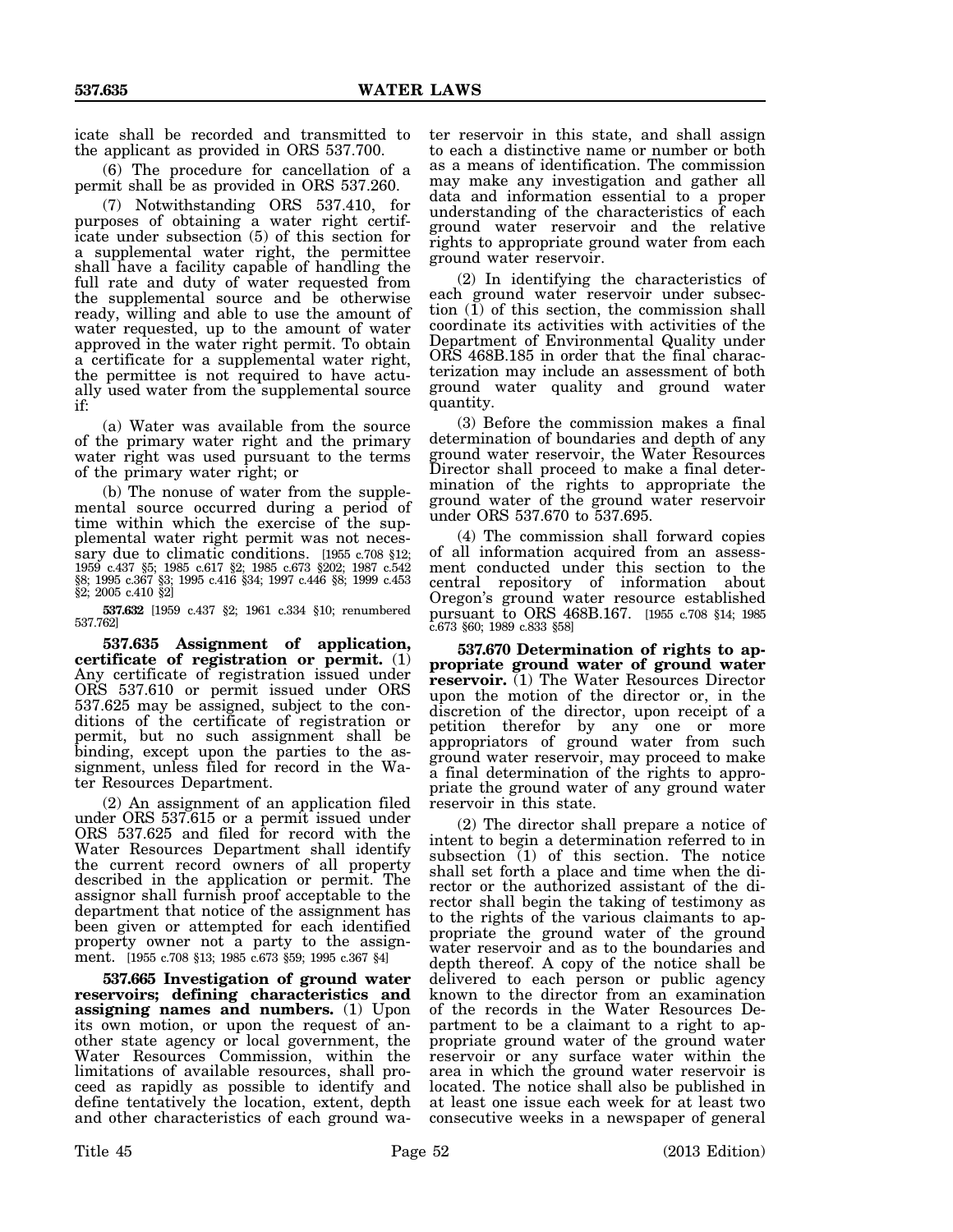circulation published in each county in which the ground water reservoir or any part thereof is located. If the ground water reservoir is located in whole or in part within the limits of any city, the notice shall be published in at least one issue each week for at least two consecutive weeks in a newspaper of general circulation published in the city, if any, and copies of the notice shall be delivered to the mayor or chairperson of the governing body of the city. Copies of the notice shall be delivered and the last publication date of published notices shall be at least 30 days prior to the taking of any testimony.

(3) The director shall enclose with each copy of the notice referred to in subsection (2) of this section delivered to each person or public agency known to be a claimant to a right to appropriate ground water of the ground water reservoir a blank form on which such claimant shall present in writing all the particulars necessary for determination of the right of the claimant as may be prescribed by the director. The director may require each claimant to certify to the statements of the claimant under oath, and the director or the authorized assistant of the director may administer such oaths. [1955 c.708 §15; 1991 c.102 §3]

**537.675 Determination of rights in several reservoirs or of critical ground wa** $ter$  area in same proceeding.  $(\overline{1})$  Whenever the Water Resources Director has reason to believe that two or more ground water reservoirs overlie one another wholly or in part, the director may proceed to a final determination of the rights to appropriate the ground water of each of such ground water reservoirs in the same proceeding under ORS 537.670 to 537.695.

(2) The director may include in a determination proceeding under ORS 537.670 to 537.695 a determination of a critical ground water area under ORS 537.730 to 537.740. [1955 c.708 §16]

**537.680 Taking testimony; inspecting evidence; contesting claim.** Testimony shall be taken, evidence shall be open to inspection and claims shall be subject to contest in a proceeding to determine rights to appropriate the ground water of any ground water reservoir initiated under ORS 537.670 as nearly as possible in the same manner as provided in ORS 539.070, 539.090, 539.100 and 539.110 for the determination of the relative rights of the various claimants to the waters of any surface stream. [1955 c.708 §17]

**537.685 Findings of fact and order of determination.** As soon as practicable after compilation of the evidence obtained in proceedings under ORS 537.665 to 537.680, the Water Resources Director shall make and

cause to be entered of record in the Water Resources Department findings of fact and an order of determination, determining and establishing the several rights to appropriate the ground water of the ground water reservoir. The findings of fact and order of determination shall also include:

(1) The boundaries and depth of each ground water reservoir.

(2) The lowest permissible water level in each ground water reservoir.

(3) The location, extent, quality and other pertinent characteristics of the ground water supply.

(4) The serviceable methods of withdrawal of the ground water from each ground water reservoir.

(5) Rules for controlling the use of the ground water from each ground water reservoir.

(6) Such general or special rules or restrictions with respect to the construction, operation and protection of wells and the withdrawal of ground water thereby as in the judgment of the director the public welfare, health and safety may require.

(7) The name and post-office address of each claimant.

(8) The nature of the use of the ground water allowed for each well, together with the maximum permissible use of the ground water, the place of use of the ground water and the date of priority of each use.

(9) If the ground water is used or is to be used for irrigation purposes, a description of the lands irrigated or to be irrigated, giving the number of acres irrigated or to be irrigated in each 40-acre legal subdivision.

(10) The location of each well with reference to government survey corners or monuments or corners of recorded plats.

(11) The depth, diameter and type of each well, the kind and amount of the casing, the capacity of each well in gallons per minute and such other information concerning each well as in the opinion of the director may be pertinent. [1955 c.708 §18; 1991 c.102 §4]

**537.690 Filing evidence, findings and determinations; court proceedings.** The evidence relied upon by the Water Resources Director in the entry of the findings of fact and order of determination under ORS 537.685, together with a copy of such findings and order, shall be certified to by the director and filed with the clerk of the circuit court wherein the determination is to be heard, which shall be the circuit court of any county in which the ground water reservoir or any part thereof is located. A certified copy of the findings of fact and the order of determination shall also be filed with the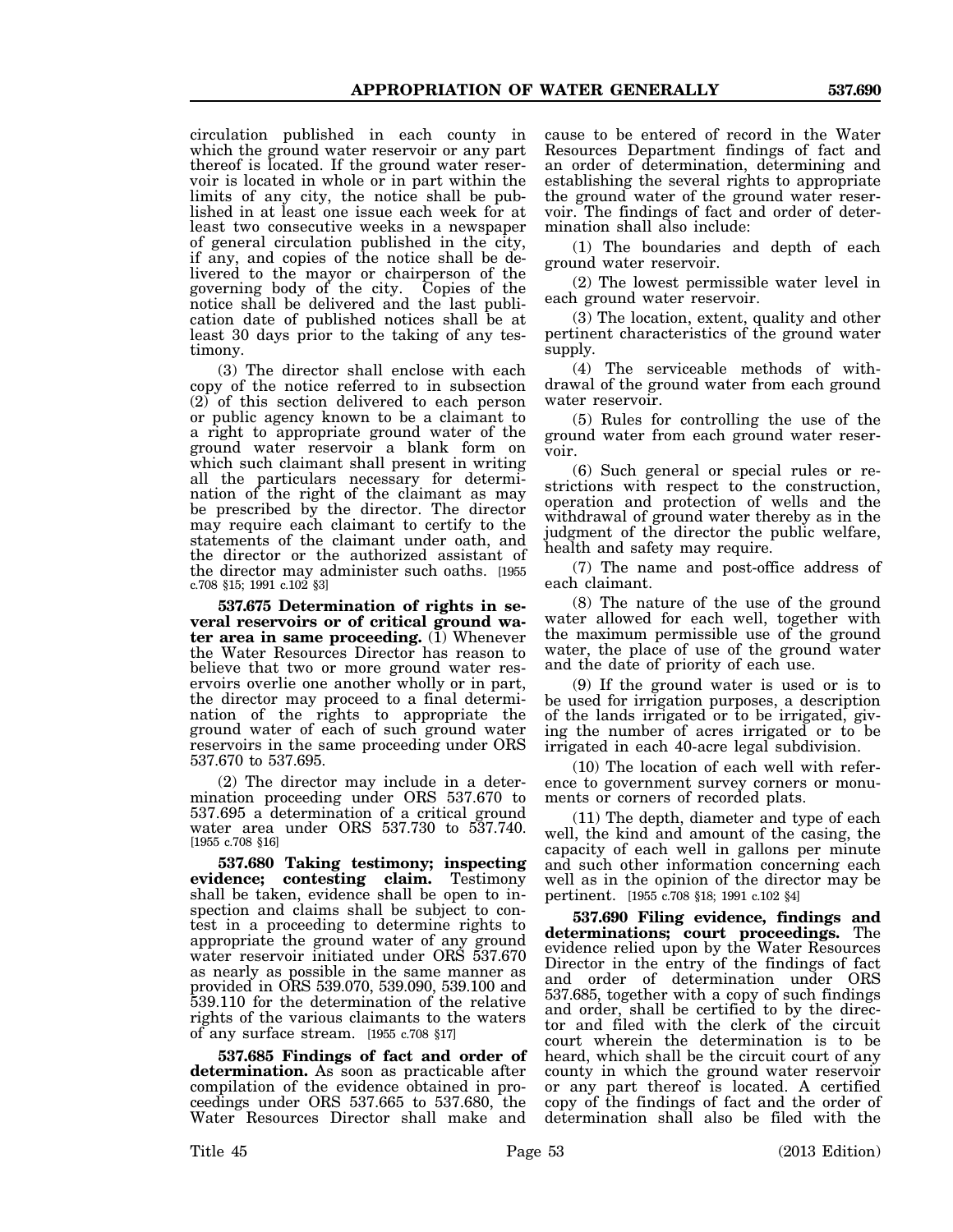county clerk of every other county in which the ground water reservoir or any part thereof is located. Thereafter, proceedings shall be had as nearly as possible in the same manner as provided in ORS 539.130 (2), (3) and (4), 539.150, 539.160, 539.170, 539.180, 539.190 and 539.210 for the final adjudication of the relative rights of the various claimants to the waters of any surface stream. [1955 c.708 §19]

**537.695 Conclusive adjudication.** The determination of the Water Resources Director under ORS 537.685, as confirmed or modified by the circuit court or Supreme Court, shall be a conclusive adjudication as to all claimants of rights to appropriate the ground water of each ground water reservoir included within the order of determination. [1955 c.708 §20]

**537.700 Issuing ground water right** certificate. Upon the final determination under ORS 537.670 to 537.695 of the rights to appropriate the ground water of any ground water reservoir, the Water Resources Director shall issue to each person or public agency represented in the determination proceedings and who is determined to have such a right a ground water right certificate, setting forth the name and post-office address of the owner of the right; the priority of the date, extent and purpose of the right; and, if the ground water is for irrigation purposes, a description of the legal subdivisions of land to which the ground water is appurtenant. [1955 c.708 §21; 1957 c.341 §7; 1969 c.629 §2; 1971 c.621 §36; 1975 c.607 §39; 1979 c.67 §1]

**537.705 Ground water appurtenant; change in use, place of use or point of appropriation.** All ground water used in this state for any purpose shall remain appurtenant to the premises upon which it is used and no change in use or place of use of any ground water for any purpose may be made without compliance with a procedure as nearly as possible like that set forth in ORS 540.520 and 540.530. However, the owner of any ground water right may, upon compliance with a procedure as nearly as possible like that set forth in ORS 540.520 and 540.530, change the use and place of use, the point of appropriation or the use theretofore made of the ground water in all cases without losing priority of the right theretofore established. [1955 c.708 §22]

**537.710** [Renumbered 537.800]

**537.715** [1955 c.708 §23; repealed by 1957 c.341 §12]

**537.720 Violation of terms of law or permit or certificate; action by Water Resources Commission.** Whenever, after notice to and opportunity to be heard by such holder, the Water Resources Commission finds that the holder of any permit or

certificate of registration issued under ORS 537.505 to 537.795 and 537.992 is willfully violating any provision of the permit or certificate of registration or any provision of ORS 537.505 to 537.795 and 537.992, the commission may cancel or suspend the permit or certificate of registration or impose conditions on the future use thereof to prevent such violation. [1955 c.708 §24; 1985 c.673 §61]

**537.730 Designation of critical ground water area; rules; notice.** (1) The Water Resources Commission by rule may designate an area of the state a critical ground water area if:

(a) Ground water levels in the area in question are declining or have declined excessively;

(b) The Water Resources Department finds a pattern of substantial interference between wells within the area in question;

(c) The department finds a pattern of interference or potential interference between wells of ground water claimants or appropriators within the area in question with the production of geothermal resources from an area regulated under ORS chapter 522;

(d) The department finds a pattern of substantial interference between wells within the area in question and:

(A) An appropriator of surface water whose water right has an earlier priority date; or

(B) A restriction imposed on surface water appropriation or a minimum perennial streamflow that has an effective date earlier than the priority date of the ground water appropriation;

(e) The available ground water supply in the area in question is being or is about to be overdrawn;

(f) The purity of the ground water in the area in question has been or reasonably may be expected to become polluted to an extent contrary to the public welfare, health and safety; or

(g) Ground water temperatures in the area in question are expected to be, are being or have been substantially altered except as specified in ORS 537.796.

(2) The proceeding to designate a critical ground water area shall be conducted according to the provisions under ORS chapter 183 applicable to the adoption of rules by an agency, except that a hearing on a critical ground water declaration shall occur at least 60 days after notice has been given.

(3) In addition to the notice requirements under ORS 183.335, the department shall give notice by regular mail to: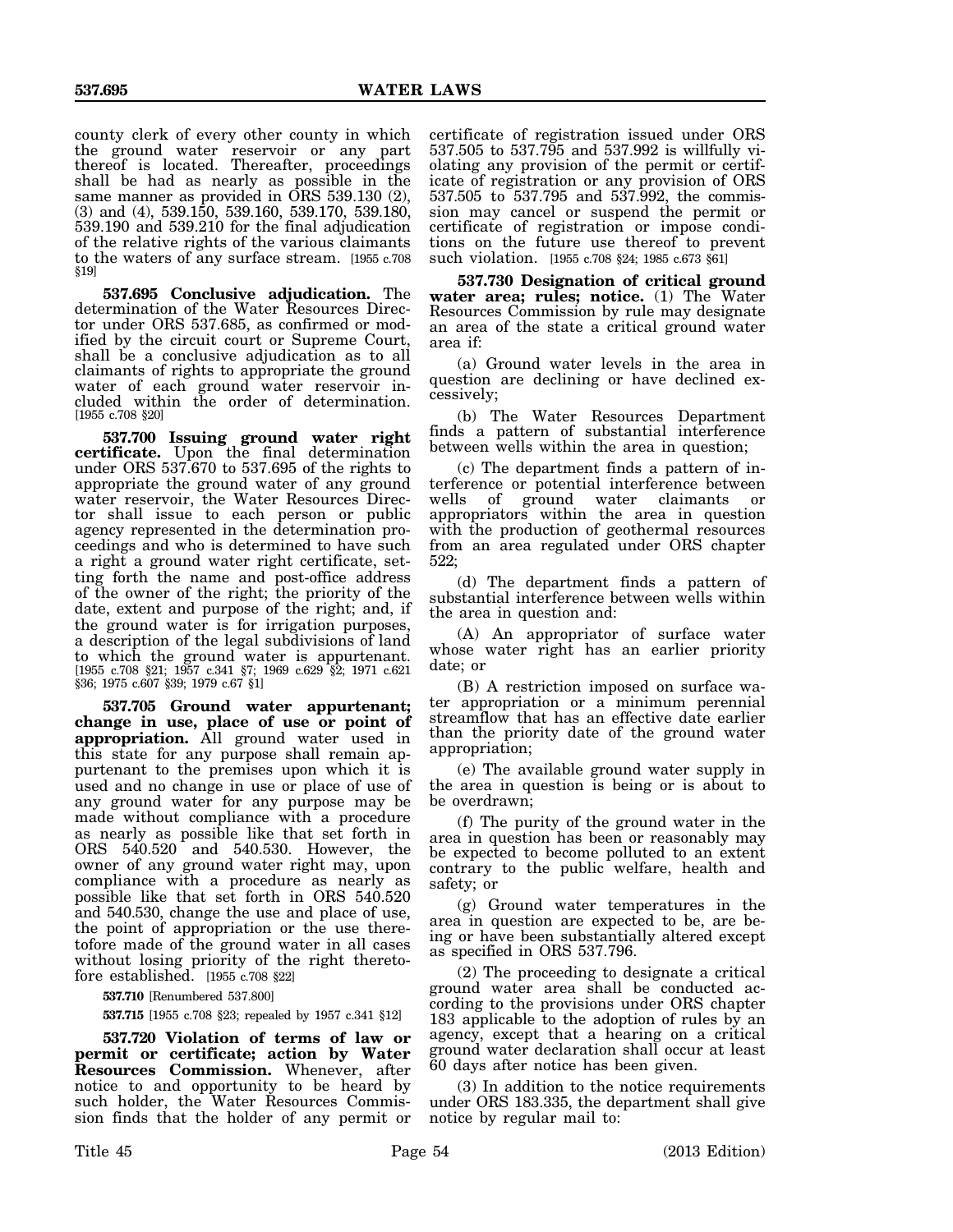(a) The owners of record of all ground water registrations, permits and certificates for water use within the affected area; and

(b) Each water well constructor licensed under ORS 537.747.

(4) If the department satisfies the notice requirements under ORS 183.335 and subsection (3) of this section, a person shall not contest a critical ground water area designation on grounds of failure to receive notice by regular mail. [1955 c.708 §26; 1957 c.341 §8; 1981 c.589 §5; 1985 c.673 §62; 1987 c.442 §1; 1989 c.201 §4; 1991 c.400 §4]

**Note:** Section 17, chapter 907, Oregon Laws 2009, provides:

**Sec. 17.** (1) As used in this section, "critical ground water storage project" means an underground or below-ground storage of river water in a critical ground water area designated under ORS 537.730 for use in:

(a) Aquifer storage and recovery as described in ORS 537.534 and streamflow augmentation and restoration; or

(b) Recharging ground water basins and reservoirs as described in ORS 537.135 and streamflow augmentation and restoration.

(2) The Water Resources Department may issue a grant under this section only for a critical ground water storage project that is located in the Umatilla Basin and that meets the conditions described in this section.

(3)(a) If the project uses artificial recharge to recharge an alluvial aquifer that is not confined, the project must be designed:

(A) To provide net environmental public benefits in an amount equal to at least 25 percent of the water stored by the project; and

(B) To the extent practicable, to deliver any net environmental public benefit water to be provided in the form of in-stream flow augmentation at a time of year that the Water Resources Department, in consultation with the State Department of Fish and Wildlife and relevant tribal governments, determines will provide the maximum net environmental public benefit or in-stream benefit.

(b) For purposes of determining whether a project described in this subsection produces the required net environmental public benefit, the project shall be considered to be for the development of not more than 25,000 acre-feet of aquifer recharge as described in a final grant report submitted by the grantee to the department.

(4) If more than 25 percent of the funding for an aquifer storage and recovery project is from grants of state moneys and is not subject to repayment, the project must be designed to provide net environmental public benefit in an amount that equals or exceeds the percentage of funding for the project that is from grants of state moneys. The Water Resources Department shall manage the amount of water provided for net environmental public benefit in the form of in-stream flow.

(5) On or before the earlier of six years after the issuance of the ground water recharge permit or the date the water right certificate is issued, the department shall quantify and legally protect in-stream the increment of new water returned in stream from a project described in this section.

(6) The department shall require as a contractual condition for issuing additional grant moneys for projects established as provided under this section, and as a condition of any new ground water recharge permit or water right certificate issued for the project, that if the project receives grants or loans from state moneys other than a grant issued under this section or other state moneys used to complete the feasibility design and pilot phase of project development funded by a grant under this section, the project must be operated in a manner that actually dedicates the percentage of new stored water for net environmental public benefit or instream benefit that the project was designed to dedicate for those purposes.

(7) This section does not limit the authority granted the Environmental Quality Commission or the Department of Environmental Quality under ORS chapter 468B.

(8) This section is repealed July 1, 2015. [2009 c.907 §17; 2013 c.784 §16]

**Note:** Section 17, chapter 784, Oregon Laws 2013, provides:

Sec. 17. At the request of the grantee, the terms and conditions of a grant approved by the Water Resources Department under section 17, chapter 907, Oregon Laws 2009, prior to the effective date of this 2013 Act [August 14, 2013] shall be amended to replace the terms and conditions originally imposed for the grant with terms and conditions similar to the terms and conditions imposed for grants issued under section 17, chapter 907, Oregon Laws 2009, as amended by section 16 of this 2013 Act. [2013 c.784 §17]

**537.735 Rules designating critical ground water area.** (1) A rule adopted by the Water Resources Commission under ORS 537.730 shall:

(a) Define the boundaries of the critical ground water area and shall indicate which of the ground water reservoirs located either in whole or in part within the area in question are included within the critical ground water area. Any number of ground water reservoirs which either wholly or partially overlie one another may be included within the same critical ground water area.

(b) Contain a provision requiring a periodic review of conditions in the critical ground water area. The review shall be in sufficient detail to evaluate the continuing need for the critical ground water area designation and shall occur no less frequently than once every 10 years.

(2) In adopting the rule, the commission shall consider any orders or permits applicable to the reservoir issued by the governing board or State Geologist of the State Department of Geology and Mineral Industries under ORS chapter 522.

(3) A rule by the commission under subsection (1) of this section may include any one or more of the following corrective control provisions:

(a) A provision closing the critical ground water area to any further appropriation of ground water, in which event the commission shall thereafter refuse to accept any application for a permit to appropriate ground water located within such critical area.

(b) A provision determining the permissible total withdrawal of ground water in the critical area each day, month or year.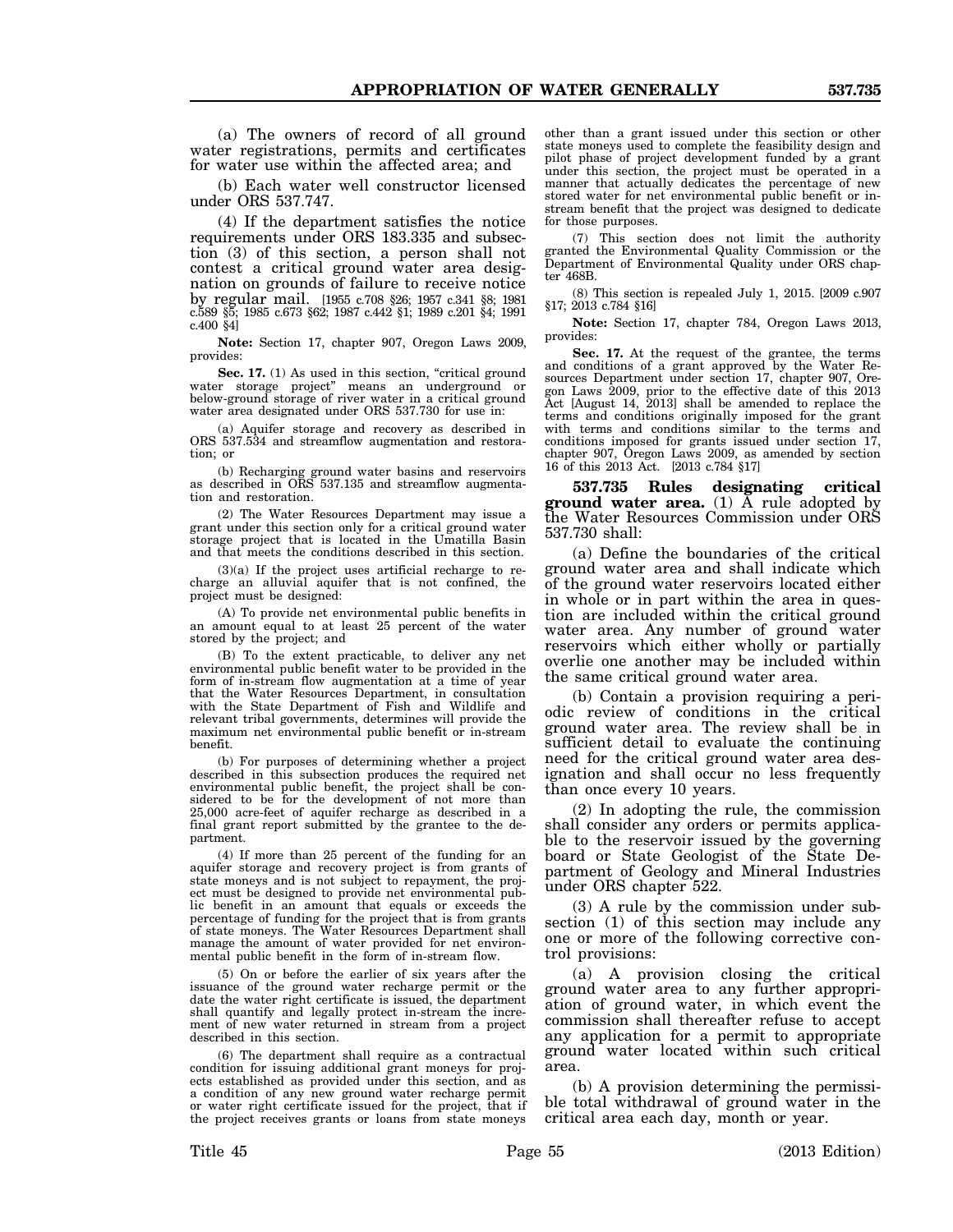(c) The disposition of any application for a water right permit for the use of water in the area that is pending at the time the commission initiates the rulemaking process or that is received during the rulemaking process.

(d) Any one or more provisions making such additional requirements as are necessary to protect the public welfare, health and safety in accordance with the intent, purposes and requirements of ORS 537.505 to 537.795 and 537.992.

(e) A provision closing all or part of the critical ground water area to further appropriation of ground water for its thermal characteristics.

(f) A provision determining the permissible change in thermal characteristics of ground water in all or part of the critical ground water area each day, month or year. Insofar as may be reasonably done, the Water Resources Director shall apportion the permissible total temperature impact among those appropriators whose exercise of valid rights in the critical area affect the thermal characteristics of the ground water, in accordance with the relative dates of priority of such rights. [1955 c.708 §27; 1981 c.589 §6; 1981 c.919 §1; 1985 c.673 §63; 1989 c.201 §5; 1991 c.400 §5]

**537.740 Filing rules designating critical ground water area.** In addition to any applicable requirements under ORS chapter 183, the Water Resources Commission shall file a copy of any rules designating a critical ground water area under ORS 537.730 to 537.740 with the county clerk of each county within which any part of the critical ground water area lies, and the county clerk shall record the designation in the deed records of the county. [1955 c.708 §28; 1985 c.673 §64; 1991 c.400 §6]

**537.742 Contested case proceeding to limit use of ground water in critical ground water area.** (1) Any time after the Water Resources Commission adopts a rule under ORS 537.730 designating a critical ground water area, the commission may initiate a contested case proceeding to limit the use of ground water in the area if the commission has reason to believe that any of the qualifying criteria of ORS 537.730 (1) exists.

(2) Upon the conclusion of a contested case proceeding initiated under subsection (1) of this section and upon finding that the problems that resulted in the designation of a critical ground water area under ORS 537.730 can be resolved by implementing one or more of the corrective control provisions of this section, the commission shall issue a final order establishing any one or more of the following corrective control provisions:

(a) A provision apportioning the permissible total withdrawal as established by rule under ORS 537.730, among the appropriators holding valid rights to ground water in the critical area in accordance with the relative dates of priority of such rights.

(b) A provision according preference, without reference to relative priorities, to withdrawals of ground water in the critical area for residential and livestock watering purposes first. Thereafter, the commission may authorize withdrawals of ground water in the critical area for other beneficial purposes, including agricultural, industrial, muresidential, and recreational purposes, in such order as the commission considers advisable under the circumstances, so long as such withdrawal will not materially affect a properly designed and operating well with prior rights that penetrates the aquifer.

(c) A provision reducing the permissible withdrawal of ground water by any one or more appropriators or wells in the critical area.

(d) Where two or more wells in the critical area are used by the same appropriator, a provision adjusting the total permissible withdrawal of ground water by such appropriator, or a provision forbidding the use of one or more of such wells completely.

(e) A provision requiring the abatement, in whole or part, or the sealing of any well in the critical area responsible for the admission of polluting materials into the ground water supply or responsible for the progressive impairment of the quality of the ground water supply by dispersing polluting materials that have entered the ground water supply previously.

(f) A provision requiring and specifying a system of rotation of use of ground water in the critical area.

(3) The commission shall conduct the proceeding under this section according to the provisions of ORS chapter 183 applicable to contested case proceedings. [1991 c.400 §2]

**537.745 Voluntary agreements among ground water users from same reservoir.** (1) In the administration of ORS 537.505 to 537.795 and 537.992, the Water Resources Commission may encourage, promote and recognize voluntary agreements among ground water users from the same ground water reservoir. When the commission finds that any such agreement, executed in writing and filed with the commission, is consistent with the intent, purposes and requirements of ORS 537.505 to 537.795 and 537.992, and in particular ORS 537.525, 537.730 to 537.740 and 537.780, the commission shall approve the agreement. Thereafter the agreement,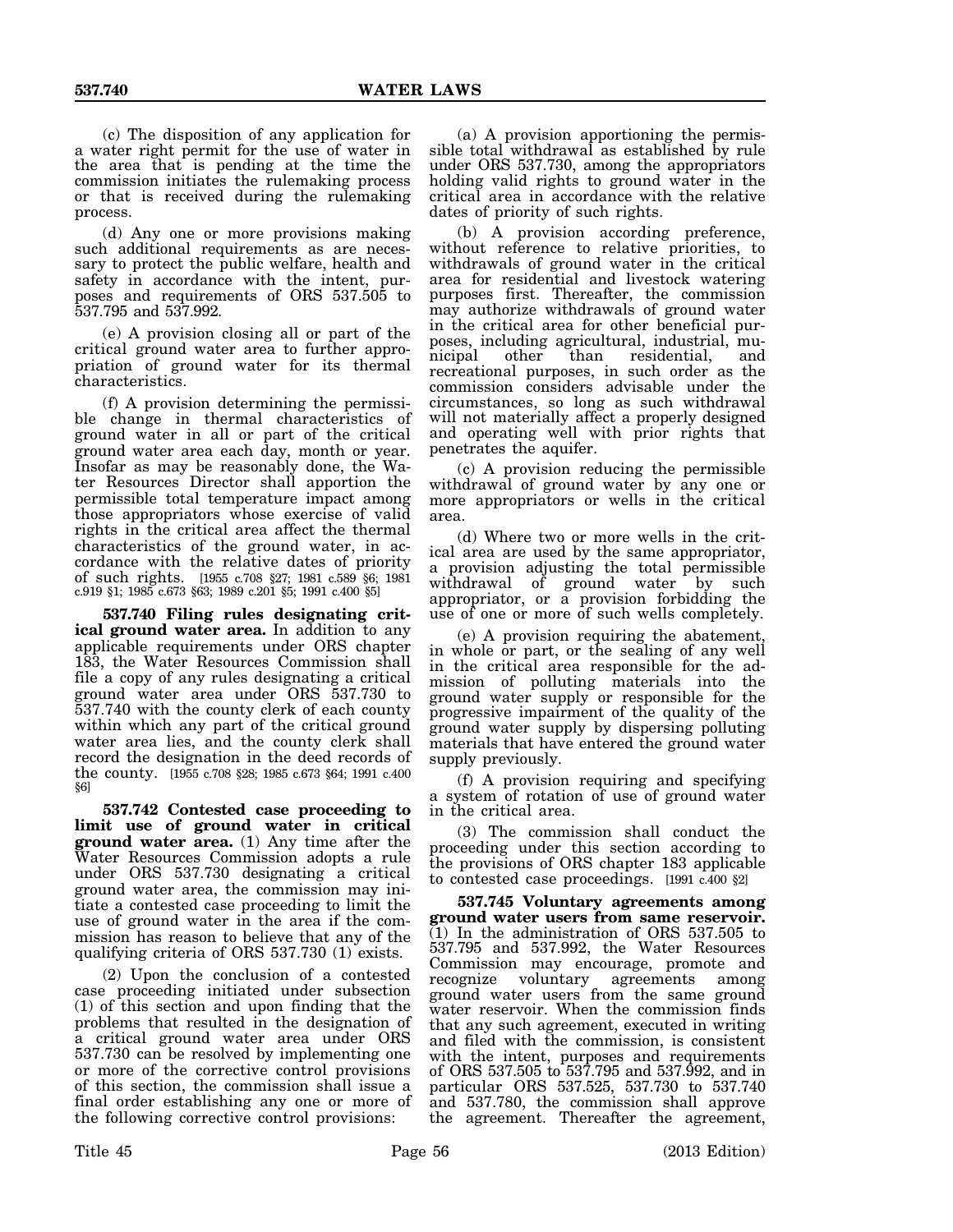until terminated as provided in this subsection, shall control in lieu of a formal order or rule of the commission under ORS 537.505 to 537.795 and 537.992. Any agreement approved by the commission may be terminated by the lapse of time as provided in the agreement, by consent of the parties to the agreement or by order of the commission if the commission finds, after investigation and a public hearing upon adequate notice, that the agreement is not being substantially complied with by the parties thereto or that changed conditions have made the continuance of the agreement a detriment to the public welfare, safety and health or contrary in any particular to the intent, purposes and requirements of ORS 537.505 to 537.795 and 537.992.

(2) When any irrigation district, drainage district, other district organized for public purposes or other public corporation or political subdivision of this state is authorized by law to enter into agreements of the kind referred to in subsection (1) of this section, the commission may approve such agreements as provided in subsection (1) of this section. Any such agreement approved by the commission shall have the same effect and shall be subject to termination in the same manner and for the same reasons set forth in subsection  $(1)$  of this section. [1955 c.708 §31; 1985 c.673 §65]

**537.746 Mitigation credits for projects in Deschutes River Basin; relationship to water made available; rules; annual report.** (1) The Water Resources Commission may by rule establish a system of credits that may be used to offset the potential interference with hydraulically connected surface waters caused by ground water withdrawals within the Deschutes River Basin to account for projects performed in the basin that make water available for mitigation.

(2) A person proposing a project that makes water available for mitigation may apply to the Water Resources Department for approval of the project and a preliminary finding as to the amount of mitigation credits available, based on the amount of water made available by the project. Projects approved by the department shall comply with all other applicable provisions of law, including relevant portions of ORS 390.835, and may not result in injury to existing water rights.

(3)(a) The amount of mitigation credits awarded for a completed project, or any completed phase of the project, shall be equal to the amount of water made available by the project as determined and approved by the department.

(b) A final award of mitigation credits by the department shall be made upon completion of the approved project by the applicant and verification by the department that the project is complete. The department may provide for a partial award of mitigation credits to correspond with completion of approved phases of project implementation.

(c) Mitigation credits shall remain valid until exercised by the holder.

(4) The commission may by rule provide for the recognition or establishment of mitigation banks to facilitate transactions among the holders of mitigation credits and persons who desire to acquire mitigation credits. The mitigation credits may be assigned by the person creating the project to another person or a mitigation bank.

(5) The Water Resources Department shall prepare an annual report on the implementation and management of the system of mitigation credits established by subsections (1) to (4) of this section. [2001 c.659 §§2,3]

## **(Deschutes Basin Ground Water Study Area)**

**Note:** Sections 1, 2, 4 and 5, chapter 669, Oregon Laws 2005, provide:

**Sec. 1.** Section 2 of this 2005 Act is added to and made a part of ORS 537.505 to 537.795. [2005 c.669 §1]

**Sec. 2.** The Legislative Assembly declares that rules adopted by the Water Resources Commission for the Deschutes Basin ground water study area and certified effective by the Secretary of State on September 27, 2002, satisfy the requirements relating to mitigation under ORS 390.805 to 390.925, 537.332 to 537.360 and 537.505 to 537.795. [2005 c.669 §2]

**Sec. 4.** Section 2 of this 2005 Act applies to all ground water permits containing a ground water mitigation requirement, all final orders approving water right applications containing a ground water mitigation requirement, all mitigation credits, all ground water mitigation projects and all mitigation banks issued or approved in the Deschutes River Basin by the Water Resources Department or the Water Resources Commission before, on or after the effective date of this 2005 Act [July 29, 2005]. [2005 c.669 §4]

Sec. 5. (1) The Water Resources Commission shall repeal the rules referred to in section 2, chapter 669, Oregon Laws 2005, on January 2, 2029.

(2) Ground water permits and mitigation projects approved before the repeal remain valid and effective. [2005 c.669 §5; 2011 c.694 §1]

# **(Water Well Constructors)**

**537.747 Water well constructor's license; rules; fees.** (1) No person shall advertise services to construct, alter, abandon or convert wells, offer to enter or enter into a contract with another person or public agency to construct, alter, abandon or convert a well for such other person, cause any well construction, alteration, abandonment or conversion to be performed under such a contract or operate well drilling machinery without possessing a water well constructor's license therefor in good standing issued by the Water Resources Department. The de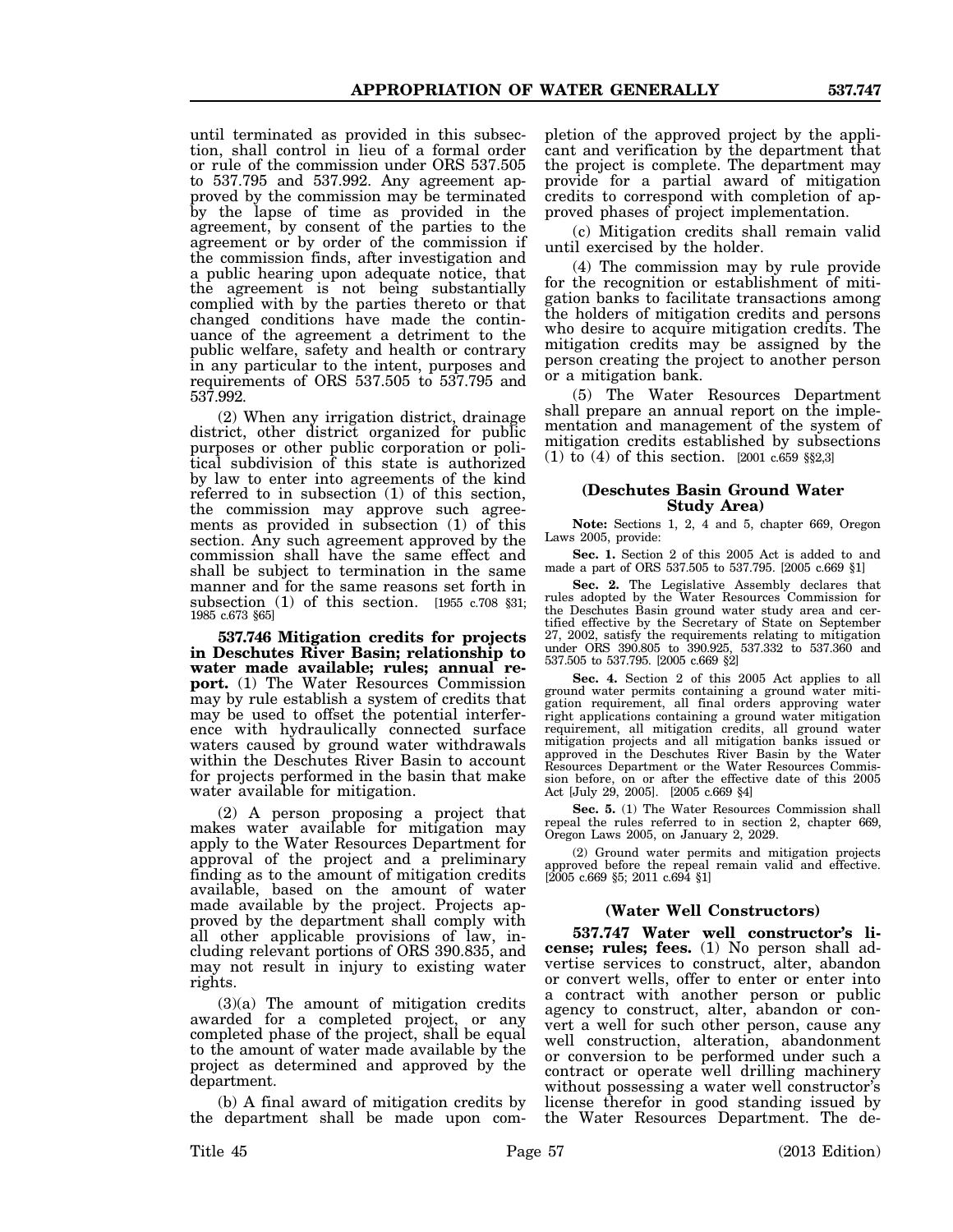partment shall adopt a single water well constructor's license that may specify the type of well, type of well alteration or construction or type of well drilling machine for which the water well constructor is qualified.

(2) Notwithstanding subsection (1) of this section, a person may operate a well drilling machine without a water well constructor's license if supervised by one who possesses such a license.

(3) A person shall be qualified to receive a water well constructor's license if the person:

(a) Is at least 18 years of age.

(b) Has passed a written examination conducted by the department to determine fitness to operate as a water well constructor.

(c) Has paid a license fee and an examination fee according to the fee schedule set forth under subsection (6) of this section.

(d) Has one year or more experience in the operation of well drilling machinery.

(4) Upon fulfillment of all the requirements set out in subsection (3) of this section, the department shall issue the applicant a water well constructor's license in a form prescribed by the department. The license may be issued for a period of two years.

(5) A water well constructor's license shall expire on June 30 or on such date as may be specified by department rule. A person may renew a license by submitting an application and the appropriate fees any time before the license expires but not later than one year after the license expires. A person who renews a license within the 12 months after the license expires may either pay a penalty fee set forth under subsection  $(6)(d)$ of this section or requalify for a water well constructor's license in accordance with subsection (3) of this section. If a person fails to renew a license within 12 months after expiration, the person must comply with the requirements of subsection (3) of this section for a new water well constructor's license.

(6) The department shall collect in advance the following fees:

- (a) An examination fee of \$20.
- (b) A license fee of \$150.

(c) A renewal fee of \$150.

(d) Unless a person requalifies for a water well constructor's license in accordance with subsection (3) of this section, a water well constructor shall pay a renewal fee of \$250 if the license is renewed within 12 months after expiration.

(e) If a person requalifies for a water well constructor's license under subsection (3) of this section, the person shall pay the renewal fee established under paragraph (c) of this subsection.

(7) The department may revoke, suspend or refuse to renew any water well constructor's license when it appears to the satisfaction of the department, after notice and opportunity to be heard by the licensee, that the licensee has failed to comply with the provisions of ORS 537.505 to 537.795 and 537.992 applicable to such licensee or any order or rule adopted thereunder applicable to such licensee, or has made a material misstatement of fact on an application for a license or well log or established a pattern of conduct that willfully or negligently violates any provision of ORS 537.505 to 537.795 and 537.992, or any rule adopted pursuant thereto, applicable to such licensee.

(8) The provisions of subsection (3) of this section requiring one year or more experience in the operation of well drilling machinery do not apply to any person who, on July 1, 1981, holds the license required by this section and who continues thereafter to maintain the license in good standing.

(9) The fees collected under subsection (6) of this section shall be paid into the Water Resources Department Water Right Operating Fund. Such moneys are continuously appropriated to the Water Resources Department to pay the department's expenses in administering and enforcing the water well constructor's licensing program. [1961 c.334 §2; 1971 c.591 §1; 1973 c.827 §58; 1981 c.416 §2; 1985 c.615 §2; 1985 c.673 §66; 1987 c.109 §1; 1989 c.758 §2; 1999 c.293 §2; 2001 c.496 §§5,8; 2003 c.594 §§9,10; 2007 c.221 §1; 2007 c.768 §§11,12]

**537.750 Examination for license.** (1) The written examination required under ORS 537.747 (3)(b) shall be prepared to test the applicant's knowledge and understanding of the following subjects:

(a) Laws of the state pertaining to the appropriation and use of ground water, the licensing requirements of ORS 537.747 to 537.765, the construction of wells and the preparation and filing of well logs.

(b) Rules of the Water Resources Commission pertaining to the appropriation and use of ground water, the construction of wells and the preparation and filing of well logs.

(c) Basic information on ground water geology, the occurrence and movement of ground water, and the design, construction and development of wells.

(d) Types, uses and maintenance of drilling tools and equipment, drilling problems and corrective procedures, repair of faulty wells, sealing of wells and safety rules and practices.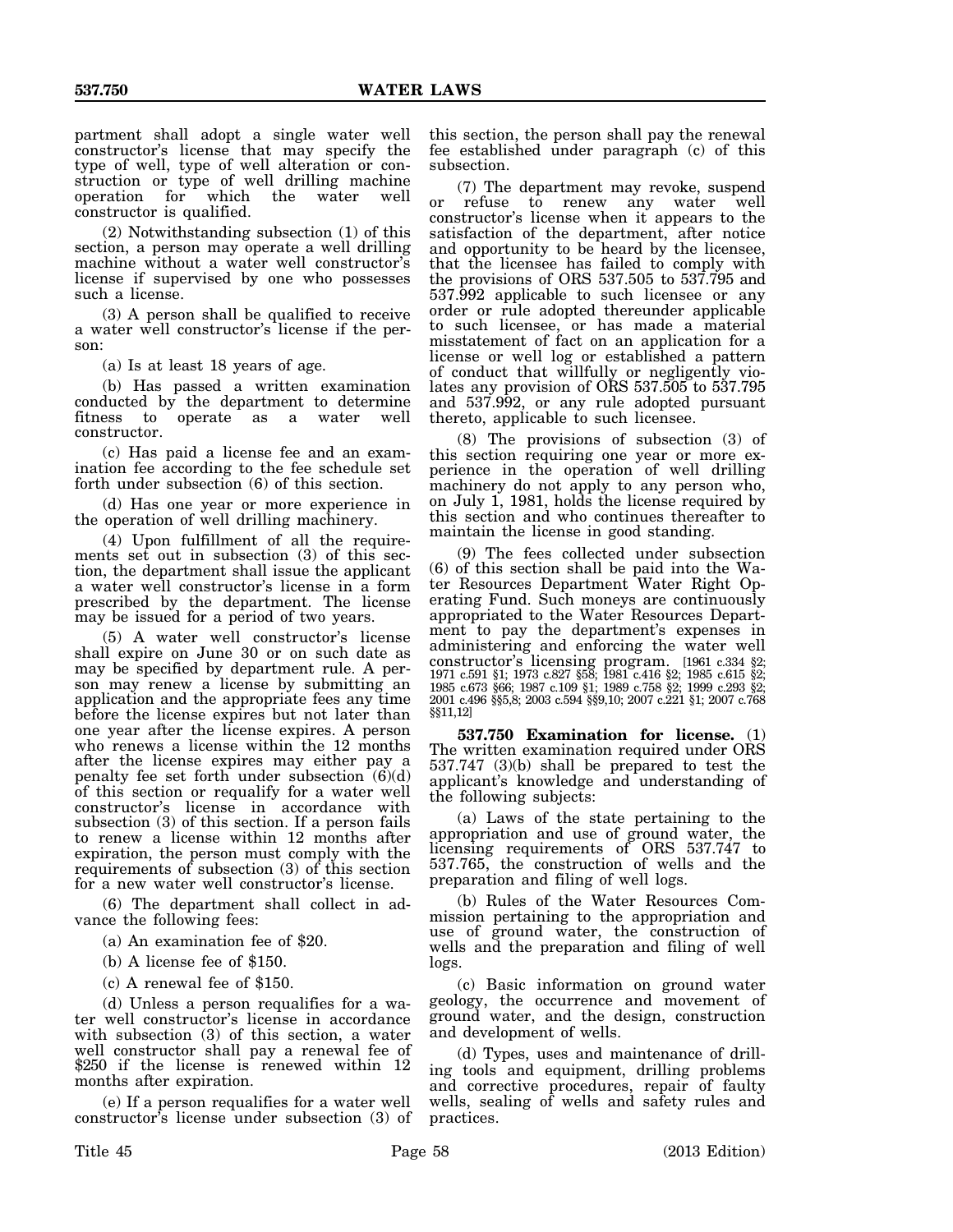(2) Examinations shall be given during the months of January, April, July and October. The date, time and place of the examination are to be established by the commission. The examination shall be given only to those applicants who have met the requirement set out in ORS 537.747 (3)(a) and have paid the \$20 examination fee. An applicant who fails to pass the examination by not attaining a grade of 70 or better may retake the examination after three months and the payment of another \$20 examination fee. [1961 c.334 §3; 1981 c.416 §3; 1985 c.673 §67]

**537.753 Bond or letter of credit; landowner's permit and bond.** (1) Any person who contracts or offers services to contract to construct, alter, abandon or convert wells shall have in effect a surety bond or an irrevocable letter of credit issued by an insured institution, as defined in ORS 706.008, running to the State of Oregon in the sum of \$10,000, ensuring that in the construction, alteration, abandonment or conversion of wells, the principal shall comply with all the provisions of ORS 537.505 to 537.795 and 537.992 that are applicable to such construction, alteration, abandonment or conversion and to the rules and standards of well construction, alteration, abandonment and conversion that have been prescribed by the Water Resources Commission. The bond or letter of credit shall be filed with the Water Resources Commission.

(2) The Water Resources Commission or any person injured by failure of a water well constructor to comply with the provisions of the bond or letter of credit has a right of action on the bond or letter of credit in the name of the injured person. However, the aggregate liability of the surety or letter of credit issuer to all such persons may not exceed the sum of the bond or letter of credit.

(3) A proceeding against the bond or letter of credit under subsection (2) of this section may not be commenced unless the commission notifies the water well constructor of the alleged violation within three years after the date the water well report is filed with the commission.

(4) If a well is to be constructed, altered, abandoned or converted by a person on property owned by that person, by means of a well drilling machine, the person shall obtain a permit from the commission before beginning work. Application for the permit shall be in the form prescribed by the commission and must be accompanied by a fee of \$25. At the time the permit is obtained, the applicant also shall file with the commission a bond or an irrevocable letter of credit issued by an insured institution as defined in ORS 706.008 running to the State of Oregon in the sum of \$5,000, ensuring that

in the construction, alteration, abandonment or conversion of the well the landowner shall comply with all the provisions of ORS 537.505 to 537.795 and 537.992 that are applicable to the construction, alteration, abandonment or conversion of wells and to the rules and standards of well construction, alteration, abandonment and conversion that have been prescribed by the commission. Before the person who constructs, alters, abandons or converts a well referred to in this subsection seals the well, the person must give 10 days' written notice of the construction, alteration, abandonment or conversion to the commission. After expiration of the notice period, the well may be sealed even if the commission has not caused the well to be inspected. [1961 c.334 §4; 1971 c.591 §2; 1981 c.416 §4; 1985 c.615 §1; 1985 c.673 §198; 1991 c.331 §78; 1997 c.631 §485; 1999 c.293 §3; 2003 c.144 §1]

**537.756** [1961 c.334 §7; 1971 c.591 §3; repealed by 1981 c.416 §10]

**537.759** [1961 c.334 §8; repealed by 1981 c.416 §10]

**537.762 Report of constructor before beginning work on well; rules; fees.** (1) Each person required to possess a license under ORS 537.747 who has entered into a contract to construct, alter, abandon or convert a well or cause a well to be constructed, altered, abandoned or converted shall, before beginning work on the well, make a report to the Water Resources Commission containing:

(a) The name and post-office address of the owner of the well.

(b) The approximate location of the well.

(c) The proposed depth and diameter of the well.

(d) The proposed purpose or use of the ground water from the well.

(2) The commission shall furnish a convenient means for submitting the reports referred to in subsection (1) of this section to each person who possesses a license under ORS 537.747.

(3) A separate report shall be furnished under subsection (1) of this section for each well that is constructed, altered, abandoned or converted.

(4) The report furnished under subsection (1) of this section shall be confidential and maintained as such for one year or until the well log required under ORS 537.765 is received by the commission, whichever is earlier. Nothing in this subsection prohibits the commission from using the report for enforcement actions during the period the report is considered confidential.

(5) Each report form submitted under subsection (1) of this section for the construction of a new well, deepening of an existing well, or conversion of a well shall be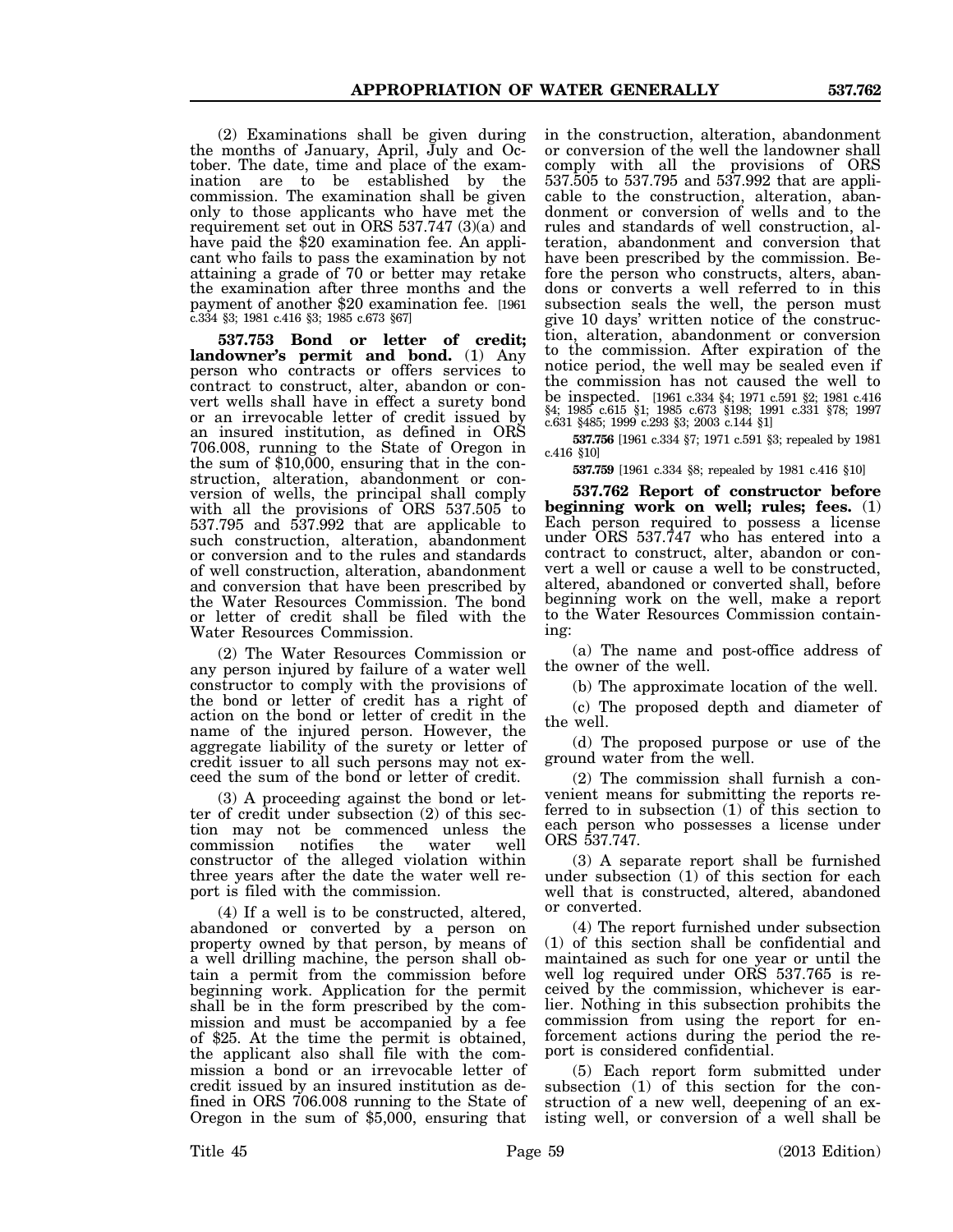accompanied by a fee of \$225. Notwithstanding the fee established pursuant to this subsection, the commission may adopt by rule a reduced fee for persons submitting materials to the Water Resources Department in a digital format approved by the department.

(6) The moneys paid to the commission under subsection  $(5)$  of this section shall be paid into the Water Resources Department Operating Fund. All interest, if any, from moneys received under subsection (5) of this section shall inure to the benefit of the Water Resources Department. Such moneys and interest earned on such moneys are continuously appropriated to the department to be used to pay the costs of the department to employ personnel to inspect wells and well construction. [Formerly 537.632; 1981 c.416 §5; 1985 c.615 §7; 1985 c.673 §69; 1987 c.109 §2; 1989 c.129 §1; 1999 c.293 §4; 2003 c.594 §3; 2005 c.156 §2; 2009 c.766 §1]

**537.763 Water Resources Department Operating Fund.** (1) There is established in the State Treasury the Water Resources Department Operating Fund to provide for the payment of the administrative expenses of the Water Resources Commission in carrying out the provisions of ORS 537.762.

(2) The Water Resources Department Operating Fund shall consist of:

(a) Fees received pursuant to ORS 537.762.

(b) All moneys received on behalf of the fund by gift, grant or appropriation, from whatever source.

(3) The Water Resources Department Operating Fund shall be separate and distinct from the General Fund. All interest, if any, shall inure to the benefit of the Water Resources Department Operating Fund.

(4) In expending moneys in the Water Resources Department Operating Fund received from fees pursuant to ORS 537.762, the biennial limitations on expenditures of the Water Resources Department shall be:

(a) No more than five percent for well inspection administrative support;

(b) No more than 20 percent for well inspection technical and information services; and

(c) No less than 75 percent for well inspection field investigation and enforcement. [1989 c.129 §4; 2003 c.594 §4]

**Note:** 537.763 was enacted into law by the Legislative Assembly but was not added to or made a part of ORS chapter 537 or any series therein by legislative action. See Preface to Oregon Revised Statutes for further explanation.

**537.765 Log of constructing, altering, abandoning or converting well; furnishing samples to Water Resources Commission.** (1) The business or activity of constructing new wells or altering, abandoning or converting existing wells is declared to be a business or activity affecting the public welfare, health and safety. In order to enable the state to protect the welfare, health and safety of its citizens, any person licensed under ORS 537.747, or any person or public agency constructing, altering, abandoning or converting a well, shall keep a log of each well constructed, altered, abandoned or converted and shall furnish a certified copy of the log to the Water Resources Commission within 30 days after the completion of the construction, alteration, abandonment or conversion.

(2) The commission shall provide acknowledgment to the constructor of receipt of a well log submitted under subsection (1) of this section within 120 days of receipt.

(3) Each log required under subsection (1) of this section shall be in a form prescribed by the commission and shall show:

(a) The name and post-office address of the owner of the well and the person or public agency performing or causing the performance of the work of constructing, altering, abandoning or converting the well.

(b) The location of the well by county tax lot number, township, range and section, and to the nearest quarter-quarter section or latitude and longitude as established by a global positioning system, or with reference to government survey corners or monuments or corners of recorded plats.

(c) The dates of commencement and completion of the work of constructing, altering, abandoning or converting the well.

(d) The depth, diameter and type of the well.

(e) The kind and amount of the casing and where placed in the well, including the number and location of perforations or screens.

(f) The flow in cubic feet per second or gallons per minute of a flowing well, and the shut-in pressure in pounds per square inch.

(g) The static water level with reference to the land surface, and the drawdown with respect to the amount of water pumped per minute, when a pump test is made.

(h) The kind and nature of the material in each stratum penetrated, with at least one entry for each change of formation, and the thickness of aquifers.

(i) The temperature of the ground water encountered and other characteristics of the ground water in detail as required by the commission.

(4) If required by the commission, the person, public agency or licensee referred to in subsection (1) of this section shall furnish to the commission samples of the ground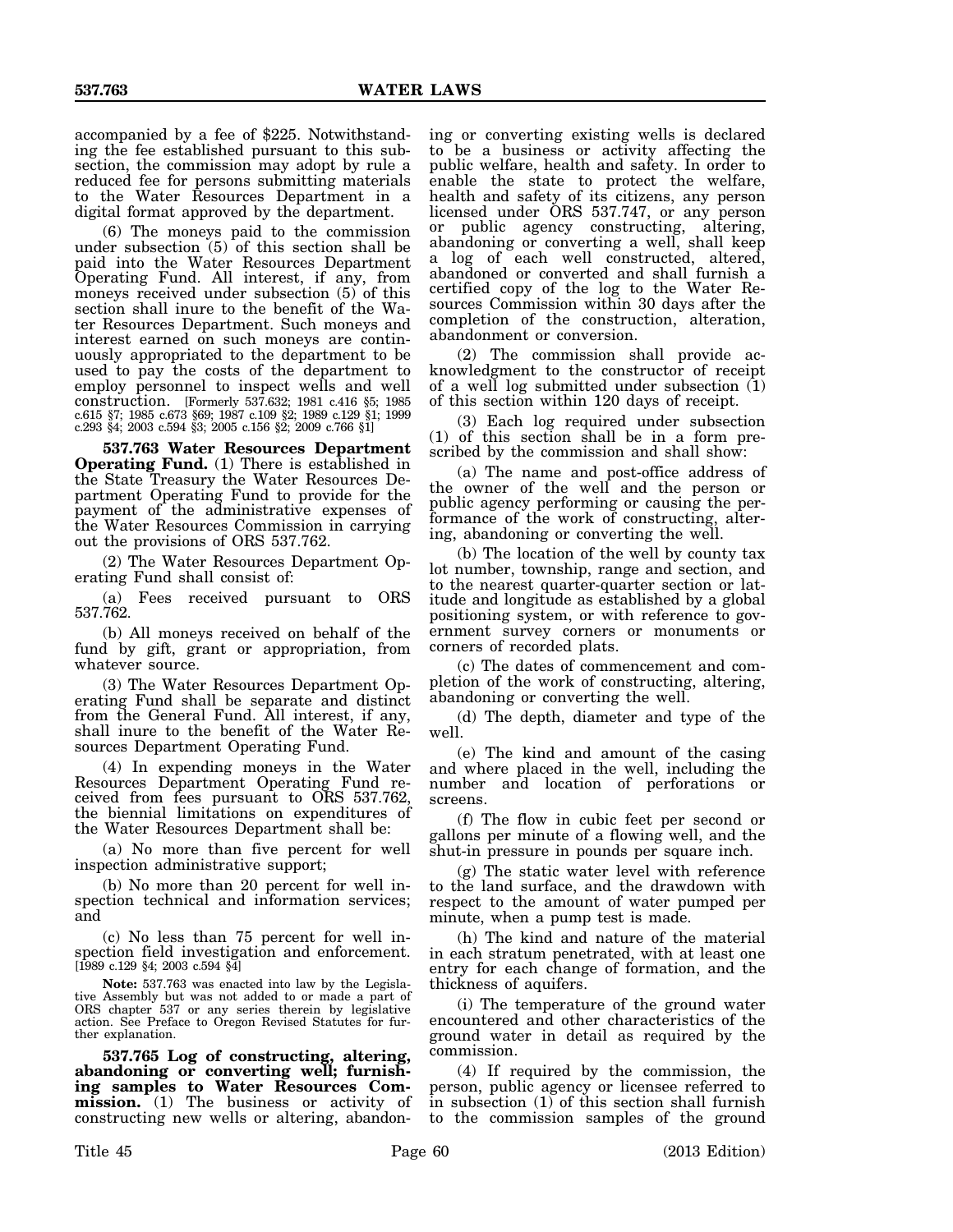water and of each change of formation in containers furnished and transportation expense paid by the commission. [1955 c.708 §29; 1961 c.334 §11; 1981 c.416 §6; 1985 c.673 §70; 1993 c.774 §5; 1995 c.77 §1; 1999 c.293 §5]

# **(Local Regulation)**

**537.769 Local regulation of wells and water well constructors.** The Legislative Assembly finds that ground water protection is a matter of statewide concern. No ordinance, order or regulation shall be adopted by a local government to regulate the inspection of wells, construction of wells or water well constructors subject to regulation by the Water Resources Commission or the Water Resources Department under ORS 537.747 to 537.795 and 537.992. [1989 c.129 §3]

**537.770** [1955 c.708 §30; 1957 c.341 §9; repealed by 1961 c.334 §12]

## **(Regulation of Ground Water Wells)**

**537.772 Pump tests; report; rules for waiver.** (1) The owner or operator of any well, except wells used for purposes listed in ORS 537.545, shall conduct a pump test at least once every 10 years and report the results of that test to the Water Resources Commission. The owner or operator may conduct the test in conjunction with normal pump service and testing or at any time more convenient to the owner or operator of the well.

(2) The owner or operator shall report the results of the pump test on a form provided by the commission. The form shall include but need not be limited to the duration of the test, rate of pumping, total water level decrease and time required for 90 percent recovery of water level.

(3) The commission may establish by rule criteria for waiver of the pump test requirement. [1987 c.649 §5]

**537.775 Wasteful or defective wells; permanent abandonment of old well.** (1) Whenever the Water Resources Commission finds that any well, including any well exempt under ORS 537.545, is by the nature of its construction, operation or otherwise causing wasteful use of ground water, is unduly interfering with other wells or surface water supply, is a threat to health, is polluting ground water or surface water supplies, is causing substantial alteration of ground water temperatures or is causing substantial thermal interference with other wells contrary to ORS 537.505 to 537.795 and 537.992, the commission may order discontinuance of the use of the well, impose conditions upon the use of such well to such extent as may be necessary to remedy the defect or order permanent abandonment of the well according to specifications of the commission.

(2) In the absence of a determination of a critical ground water area, any order issued under this section imposing conditions upon interfering wells shall provide to each party all water to which the party is entitled, in accordance with the date of priority of the water right.

(3) A landowner who replaces an old well by drilling a new well shall permanently abandon the old well if the old well is within a setback as defined in well construction rules adopted by the commission. Permanent abandonment of a well located within a setback shall occur within one year after the function of the well is replaced or within one year after the water right, if applicable, is transferred to the new well, whichever is later. [1955 c.708 §25; 1981 c.919 §2; 1985 c.673 §71; 1987 c.442 §2; 1989 c.201 §6; 1989 c.833 §59; 1993 c.774 §12]

**537.777 Regulation of controlling works of wells and distribution of ground water.** (1) The Water Resources Commission shall regulate or cause to be regulated the controlling works of wells and distribute ground water to secure compliance or equal and fair distribution if the commission finds that:

(a) Any person or public agency is using or attempting to use any ground water or is operating or permitting the operation of any well owned or controlled by such person or public agency except upon compliance with ORS 537.505 to 537.795 and 537.992 and any applicable order or rule of the commission under ORS 537.505 to 537.795 and 537.992; or

(b) It is necessary in order to secure the equal and fair distribution of ground water in accordance with the rights of the various ground water users.

(2) The regulation of controlling works and distribution of ground water under subsection (1) of this section shall be as nearly as possible in the same manner as provided in ORS 540.010 to 540.130. [1957 c.341 §4; 1985 c.673 §72]

**537.780 Powers of Water Resources Commission; rules; limitations on authority.** (1) In the administration of ORS 537.505 to 537.795 and 537.992, the Water Resources Commission may:

(a) Require that all flowing wells be capped or equipped with valves so that the flow of ground water may be completely stopped when the ground water is not actually being applied to a beneficial use.

(b) Enforce:

(A) General standards for the construction and maintenance of wells and their casings, fittings, valves, pumps and backsiphoning prevention devices; and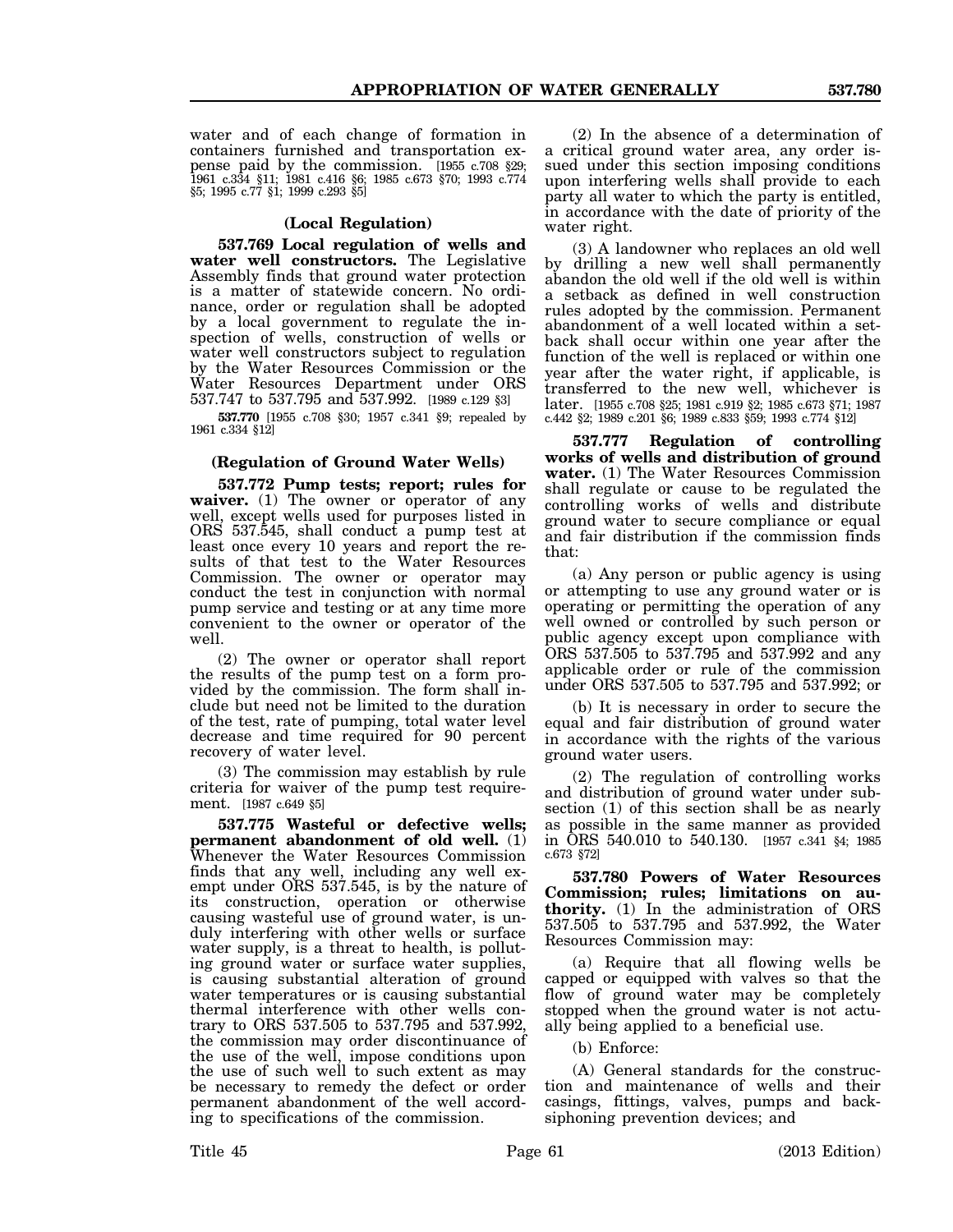(B) Special standards for the construction and maintenance of particular wells and their casings, fittings, valves and pumps.

(c)(A) Adopt by rule and enforce when necessary to protect the ground water resource, standards for the construction, maintenance, abandonment or use of any hole through which ground water may be contaminated; or

(B) Enter into an agreement with, or advise, other state agencies that are responsible for holes other than wells through which ground water may be contaminated in order to protect the ground water resource from contamination.

(d) Enforce uniform standards for the scientific measurement of water levels and of ground water flowing or withdrawn from wells.

(e) Enter upon any lands for the purpose of inspecting wells, including wells exempt under ORS 537.545, casings, fittings, valves, pipes, pumps, measuring devices and backsiphoning prevention devices.

(f) Prosecute actions and suits to enjoin violations of ORS 537.505 to 537.795 and 537.992, and appear and become a party to any action, suit or proceeding in any court or before any administrative body when it appears to the satisfaction of the commission that the determination of the action, suit or proceeding might be in conflict with the public policy expressed in ORS 537.525.

(g) Call upon and receive advice and assistance from the Environmental Quality Commission or any other public agency or any person, and enter into cooperative agreements with a public agency or person.

(h) Adopt and enforce rules necessary to carry out the provisions of ORS 537.505 to 537.795 and 537.992 including but not limited to rules governing:

(A) The form and content of registration statements, certificates of registration, applications for permits, permits, certificates of completion, ground water right certificates, notices, proofs, maps, drawings, logs and licenses;

(B) Procedure in hearings held by the commission; and

(C) The circumstances under which the helpers of persons operating well drilling machinery may be exempt from the requirement of direct supervision by a licensed water well constructor.

(i) In accordance with applicable law regarding search and seizure, apply to any court of competent jurisdiction for a warrant to seize any well drilling machine used in violation of ORS 537.747 or 537.753.

(2) Notwithstanding any provision of subsection (1) of this section, in administering the provisions of ORS 537.505 to 537.795 and 537.992, the commission may not:

(a) Adopt any rule restricting ground water use in an area unless the rule is based on substantial evidence in the record of the Water Resources Department to justify the imposition of restrictions.

(b) Make any determination that a ground water use will impair, substantially interfere or unduly interfere with a surface water source unless the determination is based on substantial evidence. Such evidence may include reports or studies prepared with relation to the specific use or may be based on the application of generally accepted hydrogeological principles to the specific use.

(3) At least once every three years, the commission shall review any rule adopted under subsection (2) of this section that restricts ground water use in an area. The review process shall include public notice and an opportunity to comment on the rule. [1955 c.708 §32; 1981 c.416 §7; 1985 c.673 §73; 1989 c.833 §60; 1995 c.549 §2]

**537.783 Reinjection of geothermal fluids; rules and standards; water pollution control facilities permit.** (1) The Water Resources Commission shall adopt rules which govern the disposal by reinjection or other means of geothermal fluids derived from:

(a) Geothermal or hot water wells less than 2,000 feet deep producing fluids of less than 250 degrees Fahrenheit bottom hole temperature; or

(b) Geothermal or hot water wells less than 2,000 feet deep producing fluids that have been appropriated pursuant to ORS 537.505 to 537.795 and 537.992.

(2) The rules adopted under subsection (1) of this section shall include standards whereby contamination may be determined, construction standards for reinjection wells, testing procedures for identifying aquifers, standards and procedures for determining whether adjacent aquifers are being degraded by the reinjection process, guidelines for conservation of the resource, criteria for evaluating reservoirs or zones for geothermal fluid disposal and requirements for prior approval of all geothermal fluid reinjection proposals.

(3) A water pollution control facilities permit shall be obtained from the Department of Environmental Quality under ORS 468B.050 before reinjection is commenced. The Department of Environmental Quality may, by agreement with the Water Resources Commission, waive this requirement for reinjection into the reservoir from which the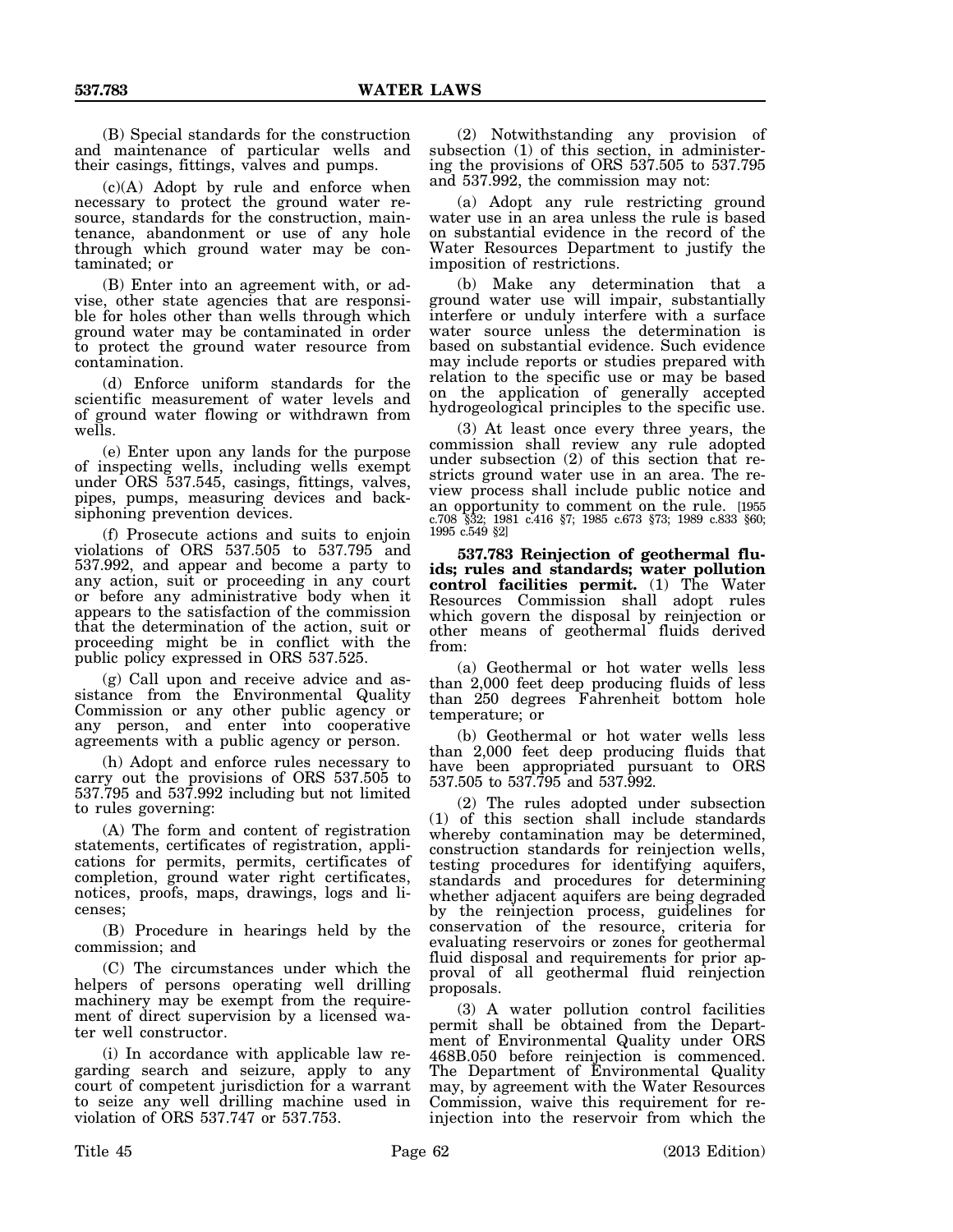fluid came where adequate standards and tests have been adopted to insure the fluid and its residues are uncontaminated. [1979 c.547 §3; 1985 c.673 §74]

**537.785 Fees.** (1) In the administration of ORS 537.505 to 537.795 and 537.992, the Water Resources Commission shall collect in advance, the fees set forth in ORS 539.081 for any service similar to any of those referred to in ORS 539.081.

(2) All fees collected by the commission under subsection (1) of this section shall be paid into the General Fund of the State Treasury. [1955 c.708 §33; 1969 c.629 §1; 1979 c.67 §2; 1985 c.673 §75; 2009 c.819 §11]

**537.786** [1957 c.341 §3; repealed by 1969 c.629 §3]

**537.787 Investigation of violation of ground water laws; remedies for violation.** (1) The Water Resources Commission, upon the commission's own initiative, or upon complaint alleging violation of any provision of ORS 537.505 to 537.795 and 537.992, or any rule adopted pursuant thereto, may investigate to determine whether a violation has occurred. If the investigation indicates that a violation has occurred, the commission shall notify the persons responsible for the violation, including:

(a) Any well constructor involved; and

(b) The landowner, if the violation involves construction, alteration, operation, abandonment or conversion of a well.

(2) If, after notice and opportunity for hearing under ORS chapter  $18\overline{3}$  the commission determines that one or more violations have occurred, the commission may:

(a) Provide additional time for remedy of the violation if the commission has reason to believe adequate repair or other remedy will be carried out within the specified period.

(b) If one or more persons responsible for the violation hold a water well constructor's license, suspend, revoke or refuse to renew the license.

(c) Assess a civil penalty under ORS 537.992, on the well constructor or other responsible party, including the landowner if the landowner was involved in the well construction.

(d) If an involved constructor or landowner has a surety bond required by ORS 537.753 (1) or (4) in effect, make demand on the bond in an amount not to exceed the cost of remedying the violation.

(e) Impose any reasonable condition on the water well constructor's license to insure compliance with applicable laws and provide protection to the ground water of the State of Oregon. Such action shall be conducted

as a contested case proceeding according to the applicable provisions of ORS chapter 183.

(f) Any other action authorized by law.

(3) The commission may terminate proceedings against a person if:

(a) The landowner does not permit the person involved in proceedings to be present at any inspection made by the commission; or

(b) The commission determines that the person involved in proceedings is capable of complying with recommendations made by the commission, but the landowner does not permit the person to comply with the recommendations. [1985 c.615 §5; 1985 c.673 §199; 1999 c.293 §6]

**537.788** [1993 c.774 §8; repealed by 2005 c.14 §4]

**537.789 Well identification number.** (1) The well identification number provided by the Water Resources Department when the reporting requirement of ORS 537.762 is satisfied shall be recorded on the well by a person licensed under ORS 537.747 within 30 days after the associated well work is completed.

(2) If a well does not have an identification number recorded on it at the time the property upon which the well is located is transferred, the owner of the property shall record on the well the identification number obtained from the Water Resources Department under ORS 537.791 within 30 days.

(3) The identification number on the well shall be clearly visible to a person looking for the number and shall meet minimum standards as recommended by the ground water advisory committee appointed under ORS 536.090 and adopted by the Water Resources Commission. [1993 c.774 §9]

**537.790** [1955 c.708 §34; 1973 c.612 §15; repealed by 1985 c.673 §185]

**537.791 Request for well identification number.** (1) A landowner may apply to the Water Resources Department for a number to identify a well on the landowner's property.

(2) The Water Resources Department shall issue a number to identify a well that has not received a number through the reporting process required for wells under ORS 537.762 within 10 days after receipt of the application. [1993 c.774 §10]

**537.792** [1985 c.615 §6; 1985 c.673 §200; 1991 c.734 §52; renumbered 537.992 in 1993]

**537.793 Effect of failure to comply with ORS 537.789 or 537.791.** Failure of a seller to comply with the provisions of ORS 537.789 or 537.791 does not invalidate an instrument of conveyance of real estate. [1993 c.774 §11; 2005 c.14 §3]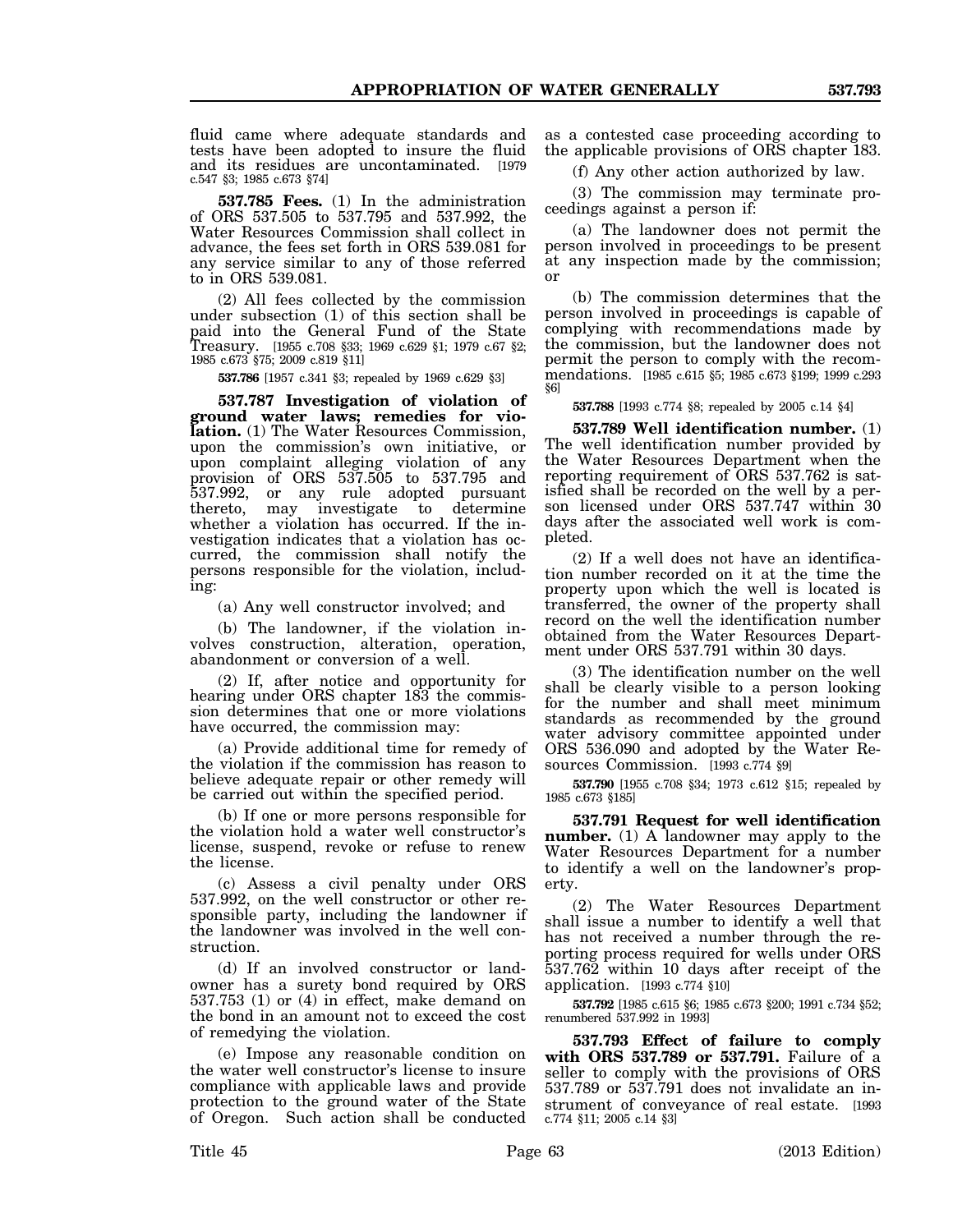**537.795 ORS 537.505 to 537.795 supplementary.** ORS 537.505 to 537.795 and 537.992 are intended to be supplementary and in addition to and are not intended to repeal any law relating to the surface waters of this state. [1955 c.708 §35]

**537.796 Rules regarding low temperature geothermal appropriations.** The Water Resources Commission shall adopt by rule an initial temperature below which low temperature geothermal appropriations shall not be protected from thermal interference caused by ground water appropriations for other purposes. [1989 c.201 §§7,8]

**Note:** 537.796 was enacted into law by the Legislative Assembly but was not added to or made a part of ORS chapter 537 or any series therein by legislative action. See Preface to Oregon Revised Statutes for further explanation.

# **WATER RIGHT EXAMINERS; SURVEYS**

**537.797 Criteria for certification of land surveyors, engineers and geologists to determine work completion; rules.** The Water Resources Commission by rule shall establish criteria for the certification of registered, professional land surveyors and engineers and geologists practicing as defined in ORS 672.005 and 672.505, respectively, to conduct surveys to determine whether a permittee has completed all work necessary to perfect an appropriation of water under ORS 537.230, 537.630 and 540.530. [1987 c.542 §1; 1989 c.171 §70; 1995 c.7 §1; 2009 c.259 §29]

**Note:** 537.797, 537.798 and 537.799 were enacted into law by the Legislative Assembly but were not added to or made a part of ORS chapter 537 or any series therein by legislative action. See Preface to Oregon Revised Statutes for further explanation.

**537.798 Water right examiner certificate; regulation of profession; rules; fees.** (1) The State Board of Examiners for Engineering and Land Surveying may issue a water right examiner certificate to a registered professional land surveyor, registered professional engineer or registered geologist who meets the criteria established by the Water Resources Commission under ORS 537.797. The board shall require an applicant for the certificate to pass an examination establishing the qualification of the applicant to be a water right examiner. The Water Resources Department shall prepare, administer and score the examination.

(2) The board shall establish fees for the examination, certification and renewal of certification of water right examiners. The fees shall be based upon the expenses of the board and the department in conducting the certification program. The board shall reimburse the department for department expenses related to the preparation, administration and scoring of the examination.

(3) The board may adopt rules to regulate persons certified as water right examiners. The rules may include, but need not be limited to, rules establishing standards of professional conduct and rules establishing professional development or continuing education requirements.

(4) Upon receipt of a complaint, or upon its own initiative, the board may investigate any alleged or suspected violation by a water right examiner of ORS 672.002 to 672.325, the criteria established under ORS 537.797, commission rules or a board rule adopted under this section or ORS 672.255. If the board finds that a violation has occurred, in addition to any other disciplinary or regulatory authority of the board, the board may suspend, revoke or modify a certificate issued under this section. Board action to suspend, revoke or modify the certificate is subject to the provisions of ORS chapter 183 relating to contested cases. [1987 c.542 §2; 1995 c.7 §2; 2009 c.259 §30; 2011 c.167 §1]

**Note:** See note under 537.797.

**537.799 Survey for issuance of water right certificate.** Any person who has applied for or received a permit or a transfer to appropriate water under ORS 537.211, 537.625 or 540.530 on or before July 9, 1987, shall notify the Water Resources Department that the work has been completed and either:

(1) Hire a water right examiner certified under ORS 537.798 to conduct a survey, the original to be submitted as required by the Water Resources Department, for issuance of a water right certificate; or

(2) Continue to appropriate water under the water right permit or transfer issued under ORS 537.211, 537.625 or 540.530 until the Water Resources Department conducts a survey and the commission issues a water right certificate under ORS 537.250 or 537.625. [1987 c.542 §3]

**Note:** See note under 537.797.

# **WASTE, SPRING AND SEEPAGE WATERS**

**537.800 Waste, spring and seepage waters; laws governing.** (1) All ditches now or hereafter constructed, for the purpose of utilizing waste, spring or seepage waters, shall be governed by the same laws relating to priority of right as those ditches constructed for the purpose of utilizing the waters of running streams. However, the person upon whose lands the seepage or spring waters first arise shall have the right to the use of such waters.

(2) As used in this section, "spring" means a point where water emerges naturally from the earth as a result of gravity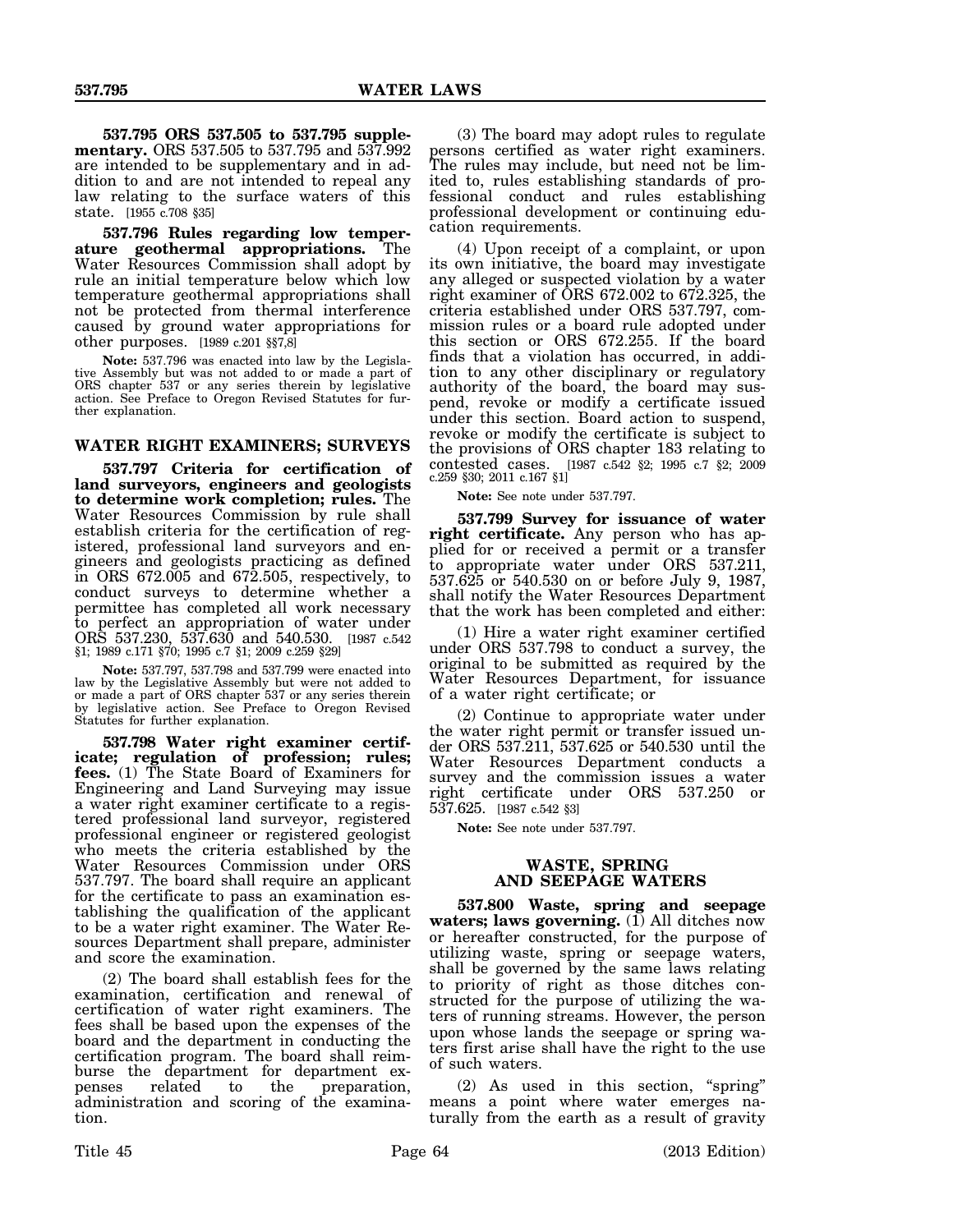flow or artesian pressure. [Formerly 537.710; 1989 c.939 §2; 1991 c.200 §2; 1995 c.79 §303]

# **DIVERSION OF WATERS FROM BASIN OF ORIGIN**

**537.801 Definitions; findings.** (1) As used in ORS chapters 537 and 540:

(a) "Basin" means one of the river basins within this state, as defined by Water Resources Department Map No. 0.2, dated 1987, and entitled "Oregon Drainage Basins," unless the context requires otherwise.

(b) "Basin of origin" means the basin in which surface or ground water that is the subject of an application under ORS 537.211, 537.400, 537.620, 540.520, 543.210 or 543.290 is located.

(2) The Legislative Assembly finds that the transport of significant quantities of water outside the boundaries of the basin of origin may have a significant impact on the water and other resources of the basin of origin.

(3) Therefore, the Legislative Assembly declares that the waters of the state may not be appropriated, stored or diverted for use outside the basin of origin except in compliance with the provisions of ORS 537.801 to 537.860, including, if applicable, the prior approval of the Legislative Assembly under ORS 537.810. [1989 c.936 §§2,3]

**537.803 Application proposing use of water outside of basin of origin; contents.** (1) When an application for appropriation of water submitted under ORS 537.211, 537.400, 537.620, 543.210, 543.290 or for a change in the place of use of an existing water right submitted under ORS 540.520 proposes use of water outside the basin of origin, the application shall include, in addition to any other information required, an analysis of the following:

(a) The amount of water in the basin of origin available for future appropriation.

(b) Projected future needs for water in the basin of origin.

(c) Benefits presently and prospectively derived from the return flow of water used within the basin of origin that will be eliminated by the proposed out-of-basin use.

(d) The correlation between surface water and ground water in the basin of origin, and whether the proposed use will be harmful to the supply of either.

(e) Injury to existing water rights of other appropriators or interference with planned uses or developments within the basin of origin for which a permit has been issued or for which an application is pending.

(f) Whether the proposed use will adversely affect the quantity or quality of water available for domestic or municipal use within the basin of origin.

(g) Whether the proposed use will adversely affect public uses, as defined in ORS 537.332, in the basin of origin.

(h) Alternative sources of water for the proposed use that would not rely on transfer of water out of its basin of origin.

(2) This section shall apply only to an application filed on and after October 3, 1989.

(3) This section shall not apply to an application for exchange of water under ORS 540.533 to 540.543.

(4) This section shall not apply to an application for the transfer of less than 0.5 cubic feet per second of water.

(5) Subsection (1) of this section shall not apply to an appropriation or diversion by a city to facilitate regional municipal water service if the city has historically transported water between the basin of origin and proposed receiving basins identified in the application. [1989 c.936 §4]

**537.805 Processing of application; hearing; action on application.** Notwithstanding any other provision of ORS 537.801 to 537.809, an application governed by ORS 537.803 shall be processed as follows:

(1) Upon determination that the application is acceptable, the Water Resources Commission shall conduct a comprehensive review of the application, at the applicant's expense.

(2) When the comprehensive review is complete, the commission shall issue a preliminary analysis of the application that addresses the factors under ORS 537.803 and any other information the commission considers relevant. The preliminary analysis, or a reasonable summary, shall be published at the applicant's expense for two consecutive weeks in a newspaper of general circulation in the basin of origin of the proposed appropriation, diversion or impoundment.

(3) Following publication, the commission shall conduct a public hearing at the applicant's expense, in the basin of origin. The hearing shall be for comment on the factors analyzed under ORS 537.803 and standards that otherwise apply to the proposed appropriation or transfer.

(4) After considering the application, the information generated during the comprehensive review of the application, all comments received at the hearing and written comments received within 20 days after the date of the public hearing, the commission shall:

(a) If the application requires legislative approval under ORS 537.810, submit a report to the Legislative Assembly that addresses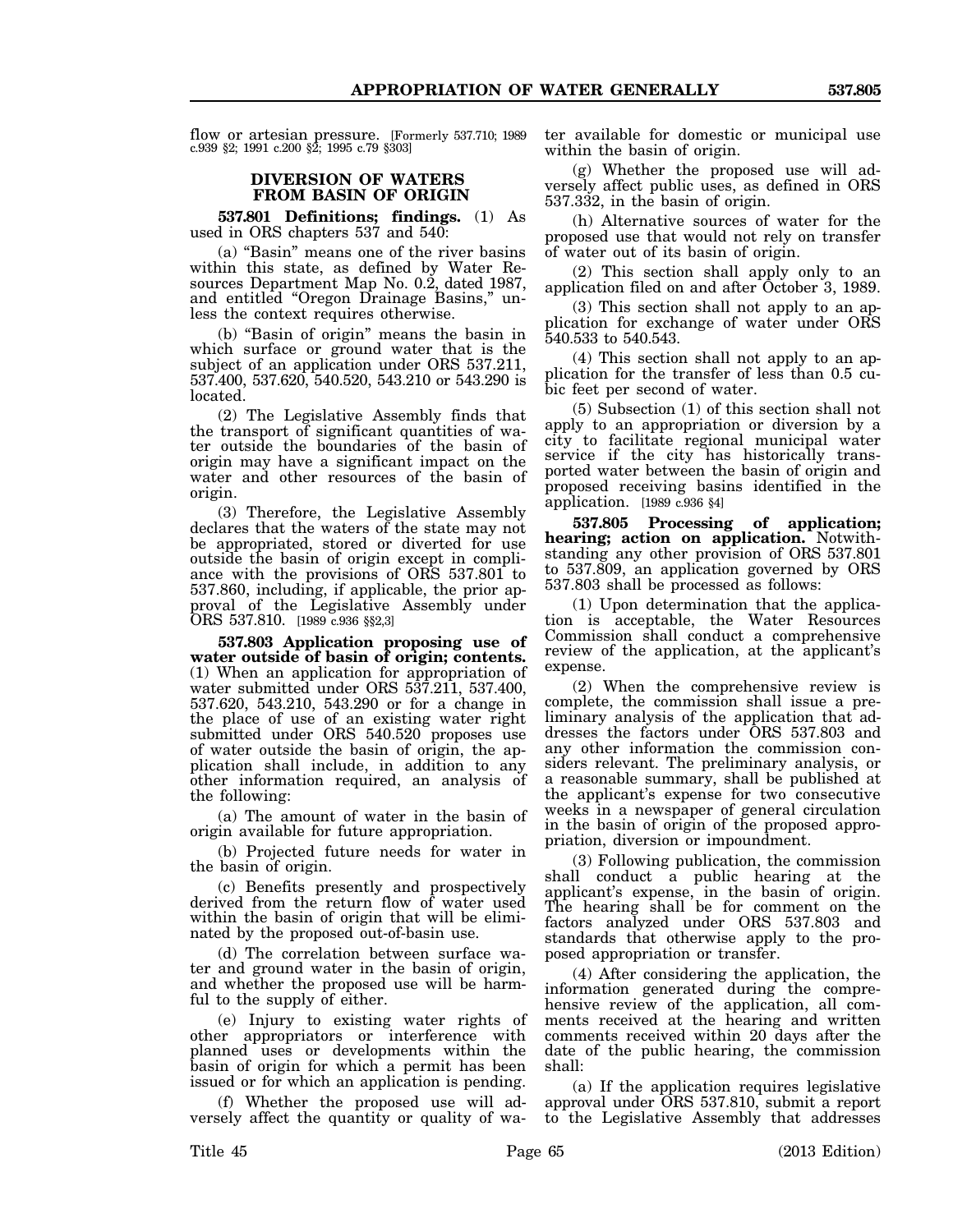all factors analyzed under ORS 537.803 and recommends whether to approve or deny the application for use of water outside the basin of origin; or

(b) If the application does not require legislative approval under ORS 537.810, approve or deny the application in accordance with the procedures and standards that otherwise govern the application, giving due consideration to factors set forth in ORS 537.803. [1989 c.936 §5; 2011 c.52 §5]

**537.807** [1989 c.939 §6; repealed by 1991 c.200 §3]

**537.809 Reservation of water in basin of origin.** Before approving or recommending approval of an application subject to ORS 537.803, the Water Resources Commission shall reserve an amount of water adequate for future needs in the basin of origin, including an amount sufficient to protect public uses, and subordinate the out-of-basin use to that reservation. [1989 c.936 §6]

**537.810 Diversion or appropriation of waters from basin of origin without legislative consent prohibited; terms of consent; exceptions.** (1) No waters located or arising within a basin shall be diverted, impounded or in any manner appropriated for diversion or use beyond the boundaries of that basin except upon the express consent of the Legislative Assembly. In the event the Legislative Assembly shall give its consent to any such request it may attach thereto such terms, conditions, exceptions, reservations, restrictions and provisions as it may care to make in the protection of the natural resources of the basin and the health and welfare of the present and future inhabitants of the basin within which the water arises or is located.

(2) Subsection (1) of this section shall not apply to appropriations or diversions of less than 50 cubic feet per second out of the basin of origin.

(3) Subsection (1) of this section shall not apply to appropriations or diversions within the Klamath River Basin as defined in ORS 542.620 or within the Goose Lake Basin as defined in ORS 542.520, so long as those statutes remain in effect.

(4) This section shall not apply to an appropriation or diversion by a city to facilitate regional municipal water service if the city has historically transported water between the basin of origin and proposed receiving basins identified in the application. [Amended by 1989 c.936 §7]

**537.820 Application of provisions to waters forming common boundary between states.** ORS 537.801 to 537.860 shall also apply to the waters located within the boundaries of this state of any river, stream, lake or other body of water serving as part

of the common boundary of this state and any other state and over which this state has concurrent jurisdiction, except that said sections shall not apply to the diversion, impoundment or appropriation of waters for the development of hydroelectric energy, flood control, irrigation or other uses in waters forming a boundary of the state in cases where such waters are not to be diverted from the drainage basin wherein such waters are located.

**537.830 Condemnation of waters for use outside basin of origin.** No person, or agency of any state or of the United States, shall attempt to condemn any waters within the boundaries of this state for use outside the basin of origin without first complying with the requirements of ORS 537.801 to 537.810 and this section. [Amended by 1989 c.936 §8]

**537.835 City of Walla Walla, Washington, may appropriate, impound and divert certain waters from Mill Creek.** (1) Pursuant to the provisions of ORS 537.810, consent is hereby given to the City of Walla Walla, a municipal corporation of the State of Washington, to appropriate, impound and divert certain waters from Mill Creek, a tributary of the Walla Walla River, located in Township 6 North, Range 38, E.W.M., Umatilla County, Oregon, for the beneficial use of both the State of Oregon and within the City of Walla Walla, State of Washington, subject to the following terms and conditions:

(a) The City of Walla Walla shall pay the entire cost of constructing and maintaining this project; and

(b) The City of Walla Walla shall employ only residents and inhabitants of the State of Oregon in the construction and maintenance of the project.

(2) The Water Resources Commission may from time to time direct that a designated portion of the impounded waters shall be held in the State of Oregon for fire protection, for use by Oregon residents, for wildlife habitat needs, and to maintain proper streamflow during the summer months.

(3) Prior to commencing construction, the City of Walla Walla shall make application for such appropriation, impoundment and diversion to the Water Resources Commission and such appropriation, impoundment and diversion shall be allowed upon such additional terms, conditions, reservations, restrictions and provisions, including minimum streamflow, as the Water Resources Commission shall impose for the protection and benefit of the State of Oregon. [1975 c.732 §2; 1985 c.673 §76]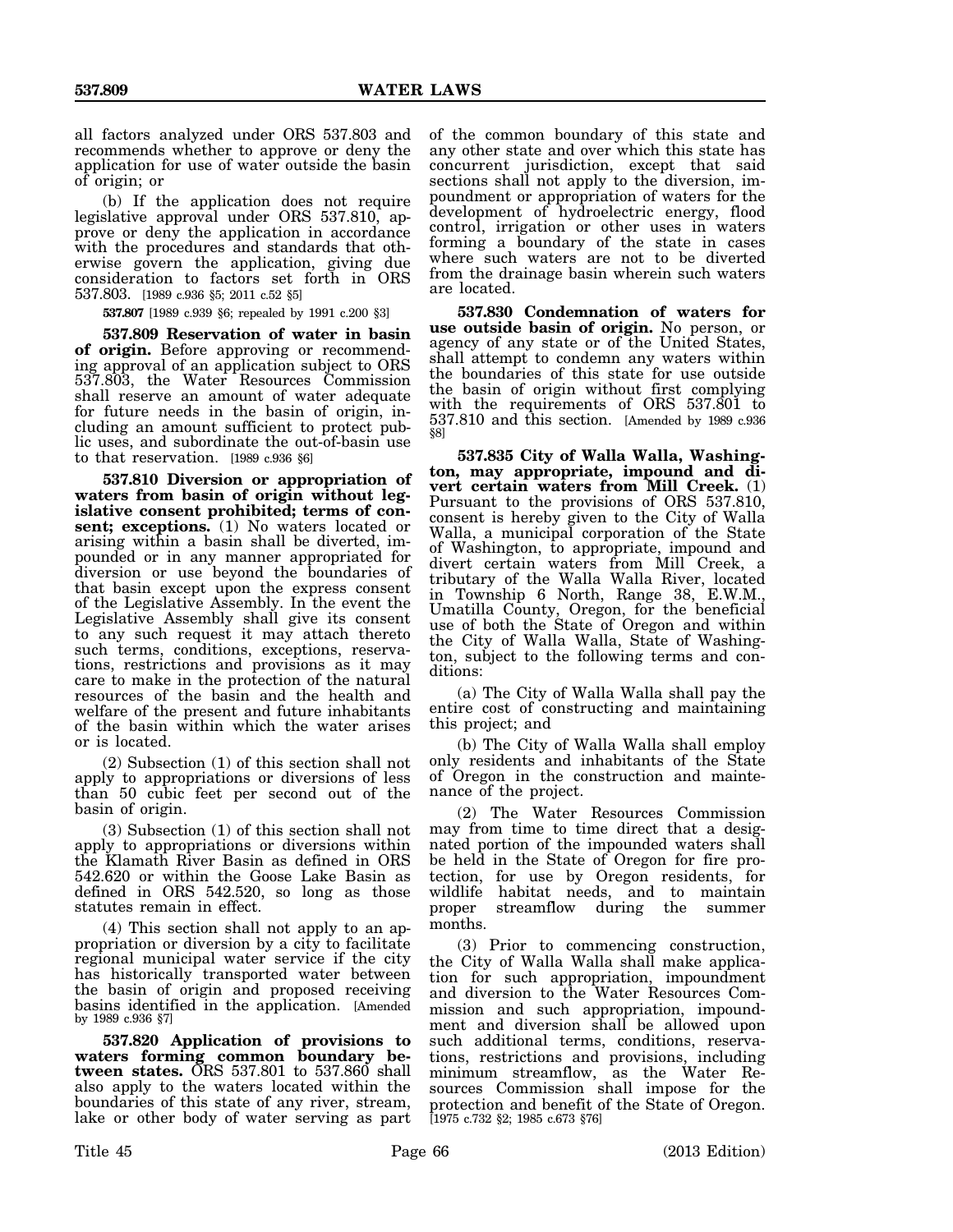**537.840 Legislative consent; filing of certified copy; appropriation rights and procedure.** Upon receiving legislative permission to appropriate waters under ORS 537.801 to 537.860, the permittee, upon filing in the Water Resources Department a certified copy of the Act, certified to by the Secretary of State, may proceed to obtain an appropriation of waters in the manner provided by the laws of this state for the appropriation of waters for beneficial use, subject to all existing rights and valid prior appropriations and subject to the terms, conditions, exceptions, reservations, restrictions and provisions of such legislative consent. [Amended by 1985 c.673 §77]

**537.850 Suits to protect state interests; right of redress to private persons.** In the event of any violation or attempt to violate any of the provisions of ORS 537.801 to 537.860, the Governor shall cause to be instituted such suits and actions as may be necessary to protect and defend the sovereign rights and interests of the state in the premises. Persons are given right of redress against such violator at private suit or action under any appropriate remedy at law or in equity.

**537.855 Domestic water supply district permitted to divert water out of state; conditions.** (1) Pursuant to the provisions of ORS 537.810, consent is hereby given to any domestic water supply district formed under ORS chapter 264 to permit the diversion of water for use on property a portion of which is within a state adjoining Oregon, subject to the following conditions:

(a) The majority of the property is within Oregon.

(b) The property is developed with economic benefit to Oregon as well as to the adjoining state, in the judgment of the domestic water supply district.

(c) The costs of the diversion are borne by the developer or owner of the property.

(d) The developer employs only residents of Oregon in the construction necessary for the diversion of water.

(2) The diversion of water under this section shall be subject to additional terms, conditions, reservations, restrictions and provisions as the Water Resources Commission shall impose for the protection and benefit of the State of Oregon. [1985 c.572 §2; 1987 c.158 §115]

**537.860 Vested rights protected.** ORS 537.810 to 537.850 shall not affect any valid prior appropriation or water right existing on May 12, 1951.

**537.870 Out-of-state municipalities; acquisition of land and water rights in Oregon.** Subject to the limitations imposed by ORS 537.801 to 537.860, any municipal corporation of any state adjoining Oregon may acquire title to any land or water right within Oregon, by purchase or condemnation, which lies within any watershed from which the municipal corporation obtains or desires to obtain its water supply.

## **GEOTECHNICAL HOLES**

**537.880 Policy; log requirement; reporting.** (1) The activity of drilling geotechnical holes is declared to be an activity affecting the public welfare, health and safety. In order to enable this state to protect the welfare, health and safety of its citizens, any person that drills a geotechnical hole shall keep a log of each geotechnical hole that is drilled and submit a report to the Water Resources Commission within 30 days after the completion of the drilling.

(2) This section applies to geotechnical holes that are:

(a) Greater than 18 feet deep;

(b) Within 50 feet of a water supply or a monitoring well;

(c) Used to determine water quality and open less than 72 hours; or

(d) Drilled in an area known or reasonably suspected to be contaminated. [2009 c.767 §2]

**537.885 Licensing or registration required for drilling of geotechnical hole.** The person responsible for the drilling of a geotechnical hole for which a report is required under ORS 537.880 must have:

 (1) A current monitoring well constructor's license as specified in rules adopted by the Water Resources Commission;

(2) A current water supply well constructor's license as specified in rules adopted by the commission;

(3) A current certificate of registration as a geologist issued under ORS 672.505 to 672.705; or

(4) A current certificate of registration as an engineer issued under ORS 672.002 to 672.325. [2009 c.767 §3]

**537.890 Report form; rules; fees.** (1) The Water Resources Commission may prescribe by rule the form, contents, filing deadline and other requirements for the report required under ORS 537.880.

 $(2)(a)$  Except as provided in paragraph  $(b)$ of this subsection, each report required to be submitted under ORS 537.880 must be accompanied by a recording fee of \$25.